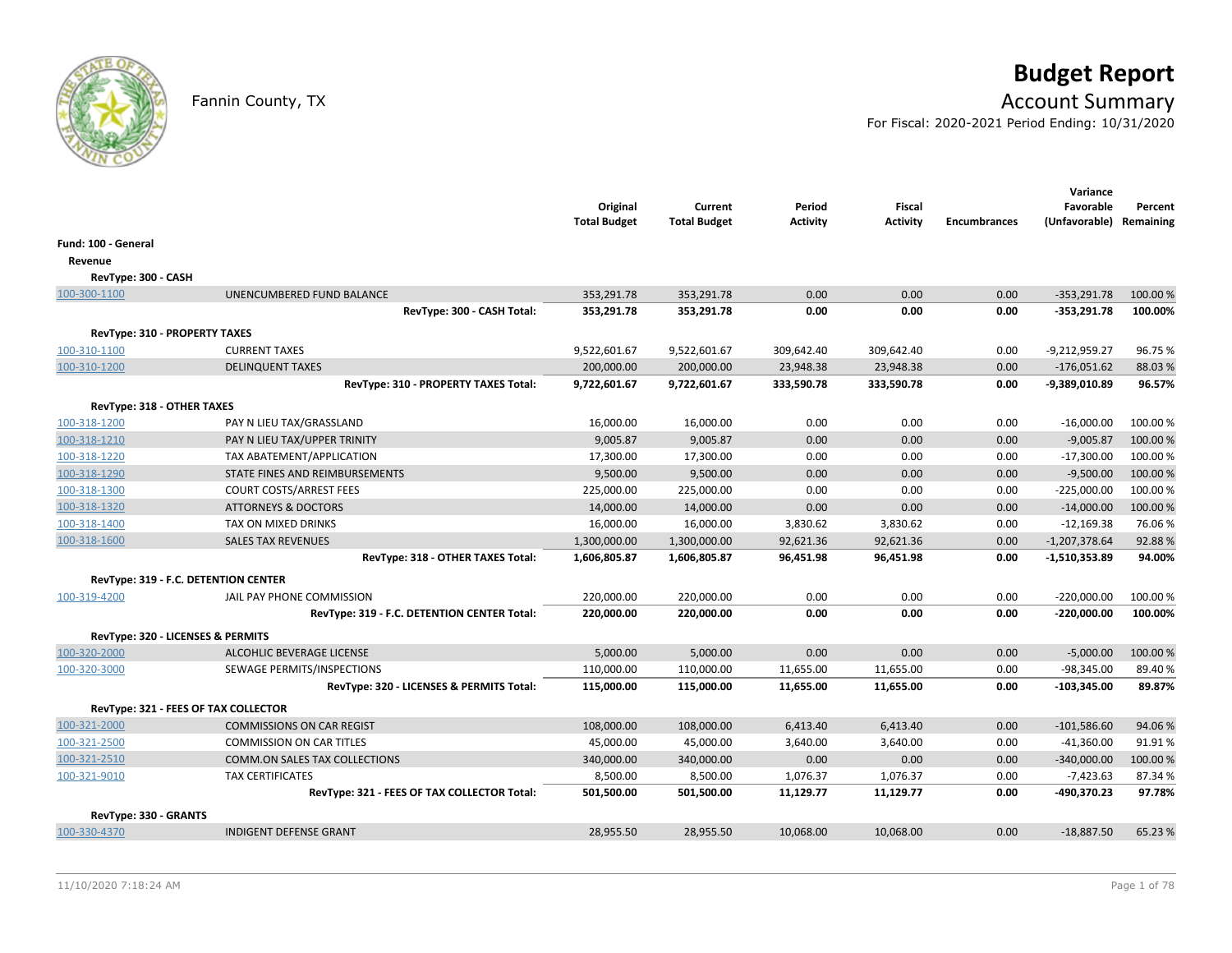| 100-330-5590                  | <b>TEXAS VINE PROGRAM</b>                          | Original<br><b>Total Budget</b><br>18,571.12 | Current<br><b>Total Budget</b> | Period<br><b>Activity</b> | <b>Fiscal</b><br>Activity<br>4,654.71 | <b>Encumbrances</b><br>0.00 | Variance<br>Favorable<br>(Unfavorable)<br>$-13,916.41$ | Percent<br>Remaining |
|-------------------------------|----------------------------------------------------|----------------------------------------------|--------------------------------|---------------------------|---------------------------------------|-----------------------------|--------------------------------------------------------|----------------------|
|                               |                                                    |                                              | 18,571.12                      | 4,654.71                  |                                       |                             |                                                        | 74.94 %              |
|                               | RevType: 330 - GRANTS Total:                       | 47,526.62                                    | 47,526.62                      | 14,722.71                 | 14,722.71                             | 0.00                        | $-32,803.91$                                           | 69.02%               |
| RevType: 340 - FEES OF OFFICE |                                                    |                                              |                                |                           |                                       |                             |                                                        |                      |
| 100-340-4030                  | <b>COUNTY CLERK FEES</b>                           | 230,000.00                                   | 230,000.00                     | 50.00                     | 50.00                                 | 0.00                        | $-229,950.00$                                          | 99.98%               |
| 100-340-4500                  | <b>DISTRICT CLERK FEES</b>                         | 65,000.00                                    | 65,000.00                      | 0.00                      | 0.00                                  | 0.00                        | $-65,000.00$                                           | 100.00 %             |
| 100-340-4550                  | J. P. #1 FEES                                      | 20,000.00                                    | 20,000.00                      | 0.00                      | 0.00                                  | 0.00                        | $-20,000.00$                                           | 100.00 %             |
| 100-340-4560                  | J. P. #2 FEES                                      | 5,000.00                                     | 5,000.00                       | 0.00                      | 0.00                                  | 0.00                        | $-5,000.00$                                            | 100.00 %             |
| 100-340-4570                  | J. P. #3 FEES                                      | 10,000.00                                    | 10,000.00                      | 0.00                      | 0.00                                  | 0.00                        | $-10,000.00$                                           | 100.00 %             |
| 100-340-4750                  | <b>DISTRICT ATTORNEY FEES</b>                      | 5,000.00                                     | 5,000.00                       | 2.00                      | 2.00                                  | 0.00                        | $-4,998.00$                                            | 99.96%               |
| 100-340-5510                  | <b>CONSTABLE PCT. 1 FEES</b>                       | 10,000.00                                    | 10,000.00                      | 0.00                      | 0.00                                  | 0.00                        | $-10,000.00$                                           | 100.00 %             |
| 100-340-5520                  | <b>CONSTABLE PCT. 2 FEES</b>                       | 2,900.00                                     | 2,900.00                       | 140.00                    | 140.00                                | 0.00                        | $-2,760.00$                                            | 95.17%               |
| 100-340-5530                  | <b>CONSTABLE PCT. 3 FEES</b>                       | 2,500.00                                     | 2,500.00                       | 0.00                      | 0.00                                  | 0.00                        | $-2,500.00$                                            | 100.00 %             |
| 100-340-5600                  | SHERIFF FEES                                       | 45,000.00                                    | 45,000.00                      | 0.00                      | 0.00                                  | 0.00                        | $-45,000.00$                                           | 100.00 %             |
| 100-340-5730                  | <b>BOND SUPERVISION FEES</b>                       | 80,000.00                                    | 80,000.00                      | 1,670.00                  | 1,670.00                              | 0.00                        | $-78,330.00$                                           | 97.91%               |
| 100-340-6000                  | D.C.6TH COURT OF APPEALS FEE                       | 1,500.00                                     | 1,500.00                       | 0.00                      | 0.00                                  | 0.00                        | $-1,500.00$                                            | 100.00%              |
| 100-340-6010                  | C.C.6TH COURT OF APPEALS FEE                       | 500.00                                       | 500.00                         | 0.00                      | 0.00                                  | 0.00                        | $-500.00$                                              | 100.00 %             |
| 100-340-6520                  | <b>SUBDIVISION FEES</b>                            | 7,500.00                                     | 7,500.00                       | 500.00                    | 500.00                                | 0.00                        | $-7,000.00$                                            | 93.33%               |
| 100-340-6530                  | ZONING APPLICATION FEES                            | 600.00                                       | 600.00                         | 0.00                      | 0.00                                  | 0.00                        | $-600.00$                                              | 100.00 %             |
| 100-340-6540                  | <b>FLOOD PLAIN FEES</b>                            | 150.00                                       | 150.00                         | 30.00                     | 30.00                                 | 0.00                        | $-120.00$                                              | 80.00 %              |
| 100-340-6550                  | <b>BUILDING PERMITS</b>                            | 2,000.00                                     | 2,000.00                       | 0.00                      | 0.00                                  | 0.00                        | $-2,000.00$                                            | 100.00 %             |
|                               | RevType: 340 - FEES OF OFFICE Total:               | 487,650.00                                   | 487,650.00                     | 2,392.00                  | 2,392.00                              | 0.00                        | -485,258.00                                            | 99.51%               |
| RevType: 350 - FINES          |                                                    |                                              |                                |                           |                                       |                             |                                                        |                      |
| 100-350-4550                  | J. P. #1 FINES                                     | 4,000.00                                     | 4,000.00                       | 0.00                      | 0.00                                  | 0.00                        | $-4,000.00$                                            | 100.00 %             |
| 100-350-4560                  | <b>J. P. #2 FINES</b>                              | 500.00                                       | 500.00                         | 0.00                      | 0.00                                  | 0.00                        | $-500.00$                                              | 100.00%              |
| 100-350-4570                  | J. P. #3 FINES                                     | 2,000.00                                     | 2,000.00                       | 0.00                      | 0.00                                  | 0.00                        | $-2,000.00$                                            | 100.00%              |
|                               | RevType: 350 - FINES Total:                        | 6,500.00                                     | 6,500.00                       | 0.00                      | 0.00                                  | 0.00                        | $-6,500.00$                                            | 100.00%              |
|                               | RevType: 352 - FINES & FORFEITURES                 |                                              |                                |                           |                                       |                             |                                                        |                      |
| 100-352-1000                  | 10% COMM.ON SURETY BAIL BOND FEE                   | 700.00                                       | 700.00                         | 0.00                      | 0.00                                  | 0.00                        | $-700.00$                                              | 100.00 %             |
| 100-352-2010                  | <b>BOND FORFEITURES</b>                            | 7,500.00                                     | 7,500.00                       | 0.00                      | 0.00                                  | 0.00                        | $-7,500.00$                                            | 100.00%              |
|                               | RevType: 352 - FINES & FORFEITURES Total:          | 8,200.00                                     | 8,200.00                       | 0.00                      | 0.00                                  | 0.00                        | $-8,200.00$                                            | 100.00%              |
|                               |                                                    |                                              |                                |                           |                                       |                             |                                                        |                      |
|                               | <b>RevType: 360 - INTEREST EARNINGS</b>            |                                              |                                |                           |                                       |                             |                                                        |                      |
| 100-360-1000                  | <b>INTEREST EARNINGS</b>                           | 8,500.00                                     | 8,500.00                       | 285.66                    | 285.66                                | 0.00                        | $-8,214.34$                                            | 96.64%               |
| 100-360-1100                  | INTEREST EARNINGS BUSINESS MONEY FU                | 500.00                                       | 500.00                         | 136.11                    | 136.11                                | 0.00                        | $-363.89$                                              | 72.78%               |
|                               | RevType: 360 - INTEREST EARNINGS Total:            | 9,000.00                                     | 9,000.00                       | 421.77                    | 421.77                                | 0.00                        | $-8,578.23$                                            | 95.31%               |
|                               | RevType: 364 - SALE OF ASSETS LAND/BUILDING        |                                              |                                |                           |                                       |                             |                                                        |                      |
| 100-364-1630                  | <b>SALE OF EQUIPMENT</b>                           | 1,000.00                                     | 1,000.00                       | 5,210.00                  | 5,210.00                              | 0.00                        | 4,210.00                                               | 521.00%              |
|                               | RevType: 364 - SALE OF ASSETS LAND/BUILDING Total: | 1,000.00                                     | 1,000.00                       | 5,210.00                  | 5,210.00                              | 0.00                        | 4,210.00                                               | 421.00%              |
| RevType: 370 - MISCELLANEOUS  |                                                    |                                              |                                |                           |                                       |                             |                                                        |                      |
| 100-370-1000                  | <b>KFYN-RADIO TOWER RENT</b>                       | 2,400.00                                     | 2,400.00                       | 200.00                    | 200.00                                | 0.00                        | $-2,200.00$                                            | 91.67%               |
| 100-370-1120                  | <b>TOBACCO SETTLEMENT</b>                          | 19,703.58                                    | 19,703.58                      | 0.00                      | 0.00                                  | 0.00                        | $-19,703.58$                                           | 100.00 %             |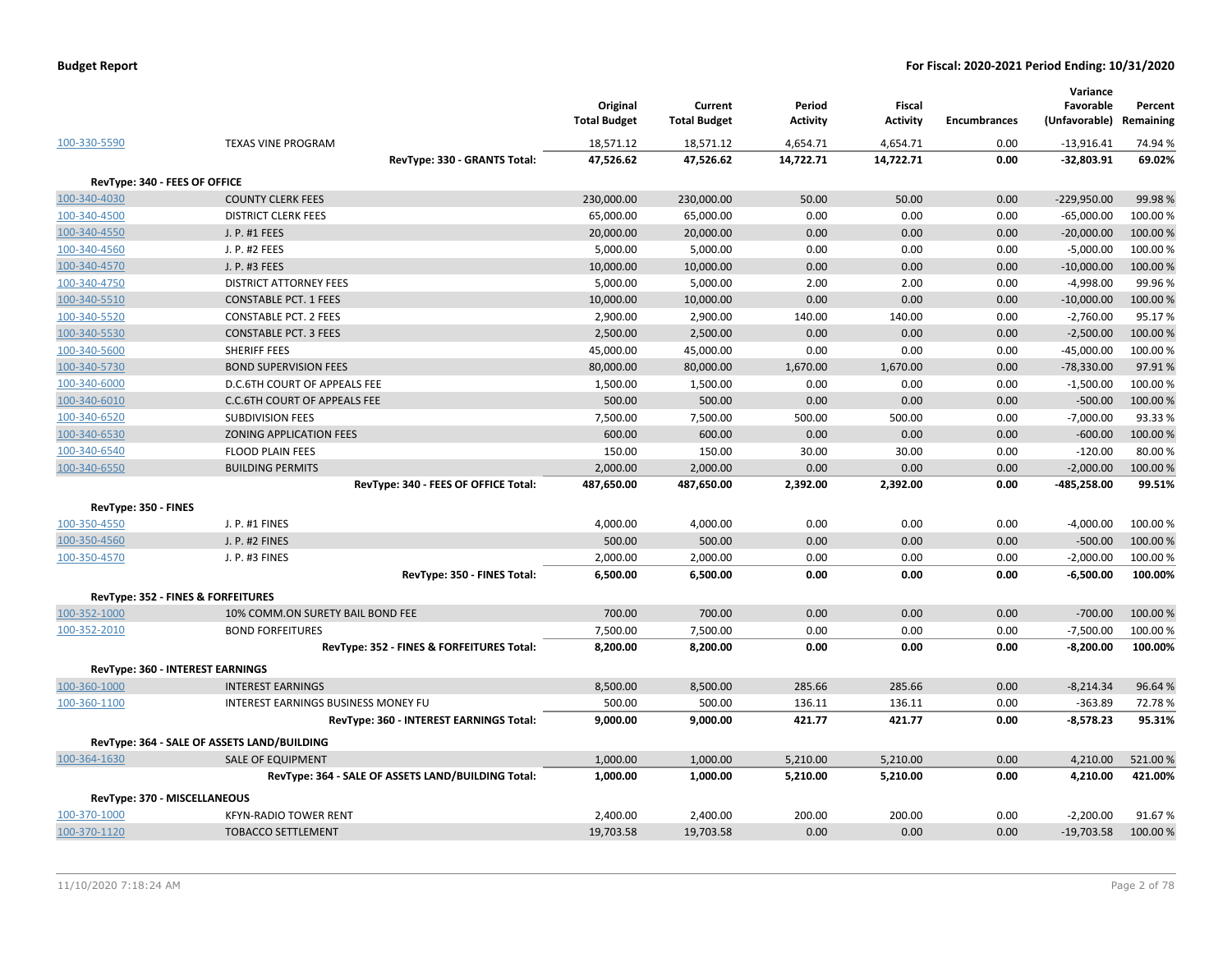| <b>Budget Report</b> |  |
|----------------------|--|
|----------------------|--|

|                                   |                                          | Original<br><b>Total Budget</b> | Current<br><b>Total Budget</b> | Period<br><b>Activity</b> | <b>Fiscal</b><br><b>Activity</b> | <b>Encumbrances</b> | Variance<br>Favorable<br>(Unfavorable) | Percent<br>Remaining |
|-----------------------------------|------------------------------------------|---------------------------------|--------------------------------|---------------------------|----------------------------------|---------------------|----------------------------------------|----------------------|
| 100-370-1150                      | <b>RENT-VERIZON TOWER</b>                | 11,109.00                       | 11,109.00                      | 1,064.61                  | 1,064.61                         | 0.00                | $-10,044.39$                           | 90.42%               |
| 100-370-1200                      | <b>CONTRIBUTION IHC TRUST</b>            | 3,400.00                        | 3,400.00                       | 0.00                      | 0.00                             | 0.00                | $-3,400.00$                            | 100.00%              |
| 100-370-1300                      | <b>REFUNDS &amp; MISCELLANEOUS</b>       | 6,000.00                        | 6,000.00                       | 0.00                      | 0.00                             | 0.00                | $-6,000.00$                            | 100.00 %             |
| 100-370-1350                      | HEALTH INS. SURPLUS DISTRIBUTION         | 4,000.00                        | 4,000.00                       | 0.00                      | 0.00                             | 0.00                | $-4,000.00$                            | 100.00%              |
| 100-370-1390                      | STATE JUROR REIMB.FEE                    | 10,000.00                       | 10,000.00                      | 0.00                      | 0.00                             | 0.00                | $-10,000.00$                           | 100.00%              |
| 100-370-1420                      | <b>CULVERT PERMITTING PROCESS</b>        | 0.00                            | 0.00                           | 130.00                    | 130.00                           | 0.00                | 130.00                                 | 0.00 %               |
| 100-370-1421                      | <b>ROW PERMIT APPLICATION</b>            | 0.00                            | 0.00                           | 20.00                     | 20.00                            | 0.00                | 20.00                                  | 0.00%                |
| 100-370-1430                      | D.A.SALARY REIMB.                        | 27,500.00                       | 27,500.00                      | 9,166.66                  | 9,166.66                         | 0.00                | $-18,333.34$                           | 66.67%               |
| 100-370-1470                      | UTILITIES REIMBURSEMENT                  | 14,000.00                       | 14,000.00                      | 0.00                      | 0.00                             | 0.00                | $-14,000.00$                           | 100.00 %             |
| 100-370-1510                      | <b>ASST. DA LONGEVITY PAY</b>            | 4,400.00                        | 4,400.00                       | 0.00                      | 0.00                             | 0.00                | $-4,400.00$                            | 100.00%              |
| 100-370-1620                      | <b>COURT REPORTER SERVICE FEE</b>        | 6,000.00                        | 6,000.00                       | 0.00                      | 0.00                             | 0.00                | $-6,000.00$                            | 100.00 %             |
| 100-370-4080                      | <b>COUNTY WELLNESS PROGRAM</b>           | 1,100.00                        | 1,100.00                       | 0.00                      | 0.00                             | 0.00                | $-1,100.00$                            | 100.00%              |
| 100-370-4100                      | CO CT AT LAW SUPPLEMENT                  | 84,000.00                       | 84,000.00                      | 0.00                      | 0.00                             | 0.00                | $-84,000.00$                           | 100.00 %             |
| 100-370-4170                      | <b>EMS ALLOCATION</b>                    | 600,000.00                      | 600,000.00                     | 600,000.00                | 600,000.00                       | 0.00                | 0.00                                   | 0.00%                |
| 100-370-4500                      | DIST. CLK. PASSPORT PHOTO                | 1,000.00                        | 1,000.00                       | 0.00                      | 0.00                             | 0.00                | $-1,000.00$                            | 100.00%              |
| 100-370-4530                      | REIMB.CEC ODYSSEY SAAS                   | 21,593.00                       | 21,593.00                      | 6,020.50                  | 6,020.50                         | 0.00                | $-15,572.50$                           | 72.12%               |
| 100-370-5620                      | STATE REIMB.OFFENDER TRANSPORT           | 8,000.00                        | 8,000.00                       | 0.00                      | 0.00                             | 0.00                | $-8,000.00$                            | 100.00%              |
|                                   | RevType: 370 - MISCELLANEOUS Total:      | 824,205.58                      | 824,205.58                     | 616,601.77                | 616,601.77                       | 0.00                | $-207,603.81$                          | 25.19%               |
|                                   | <b>Revenue Total:</b>                    | 13,903,281.52                   | 13,903,281.52                  | 1,092,175.78              | 1,092,175.78                     | 0.00                | $-12,811,105.74$                       | 92.14%               |
| Expense                           |                                          |                                 |                                |                           |                                  |                     |                                        |                      |
| Department: 400 - County Judge    |                                          |                                 |                                |                           |                                  |                     |                                        |                      |
| 100-400-1010                      | SALARY ELECTED OFFICIAL                  | 67,178.37                       | 67,178.37                      | 7,751.34                  | 7,751.34                         | 0.00                | 59,427.03                              | 88.46%               |
| 100-400-1050                      | <b>SALARY SECRETARY</b>                  | 30,820.92                       | 30,820.92                      | 3,556.26                  | 3,556.26                         | 0.00                | 27,264.66                              | 88.46%               |
| 100-400-2010                      | SOCIAL SECURITY TAXES                    | 6,485.16                        | 6,485.16                       | 0.00                      | 0.00                             | 0.00                | 6,485.16                               | 100.00 %             |
| 100-400-2020                      | <b>GROUP HEALTH INSURANCE</b>            | 12,555.60                       | 12,555.60                      | 1,045.48                  | 1,045.48                         | 0.00                | 11,510.12                              | 91.67%               |
| 100-400-2030                      | <b>RETIREMENT</b>                        | 11,887.28                       | 11,887.28                      | 1,356.75                  | 1,356.75                         | 0.00                | 10,530.53                              | 88.59%               |
| 100-400-2040                      | <b>WORKERS' COMPENSATION</b>             | 321.28                          | 321.28                         | 0.00                      | 0.00                             | 0.00                | 321.28                                 | 100.00 %             |
| 100-400-2050                      | SOCIAL SECURITY & MEDICARE TAX           | 1,516.69                        | 1,516.69                       | 907.10                    | 907.10                           | 0.00                | 609.59                                 | 40.19%               |
| 100-400-2250                      | <b>TRAVEL ALLOWANCE</b>                  | 4,200.00                        | 4,200.00                       | 350.00                    | 350.00                           | 0.00                | 3,850.00                               | 91.67%               |
| 100-400-3100                      | <b>OFFICE SUPPLIES</b>                   | 800.00                          | 800.00                         | 0.00                      | 0.00                             | 0.00                | 800.00                                 | 100.00%              |
| 100-400-3110                      | POSTAGE                                  | 200.00                          | 200.00                         | 0.00                      | 0.00                             | 0.00                | 200.00                                 | 100.00 %             |
| 100-400-4270                      | OUT OF COUNTY TRAVEL/TRAINING            | 5,500.00                        | 5,500.00                       | 0.00                      | 0.00                             | 0.00                | 5,500.00                               | 100.00%              |
| 100-400-4350                      | PRINTING                                 | 200.00                          | 200.00                         | 0.00                      | 0.00                             | 0.00                | 200.00                                 | 100.00 %             |
| 100-400-4680                      | JUVENILE BOARD SALARY                    | 2,400.00                        | 2,400.00                       | 200.00                    | 200.00                           | 0.00                | 2,200.00                               | 91.67%               |
| 100-400-4810                      | <b>DUES</b>                              | 335.00                          | 335.00                         | 0.00                      | 0.00                             | 0.00                | 335.00                                 | 100.00%              |
| 100-400-5720                      | <b>OFFICE EQUIPMENT</b>                  | 200.00                          | 200.00                         | 0.00                      | 0.00                             | 0.00                | 200.00                                 | 100.00 %             |
|                                   | Department: 400 - County Judge Total:    | 144,600.30                      | 144,600.30                     | 15,166.93                 | 15,166.93                        | 0.00                | 129,433.37                             | 89.51%               |
| Department: 401 - 911 Coordinator |                                          |                                 |                                |                           |                                  |                     |                                        |                      |
| 100-401-4030                      | <b>TCOG RURAL ADDRESSING</b>             | 23,000.00                       | 23,000.00                      | 0.00                      | 0.00                             | 0.00                | 23,000.00                              | 100.00 %             |
|                                   | Department: 401 - 911 Coordinator Total: | 23,000.00                       | 23,000.00                      | 0.00                      | 0.00                             | 0.00                | 23,000.00                              | 100.00%              |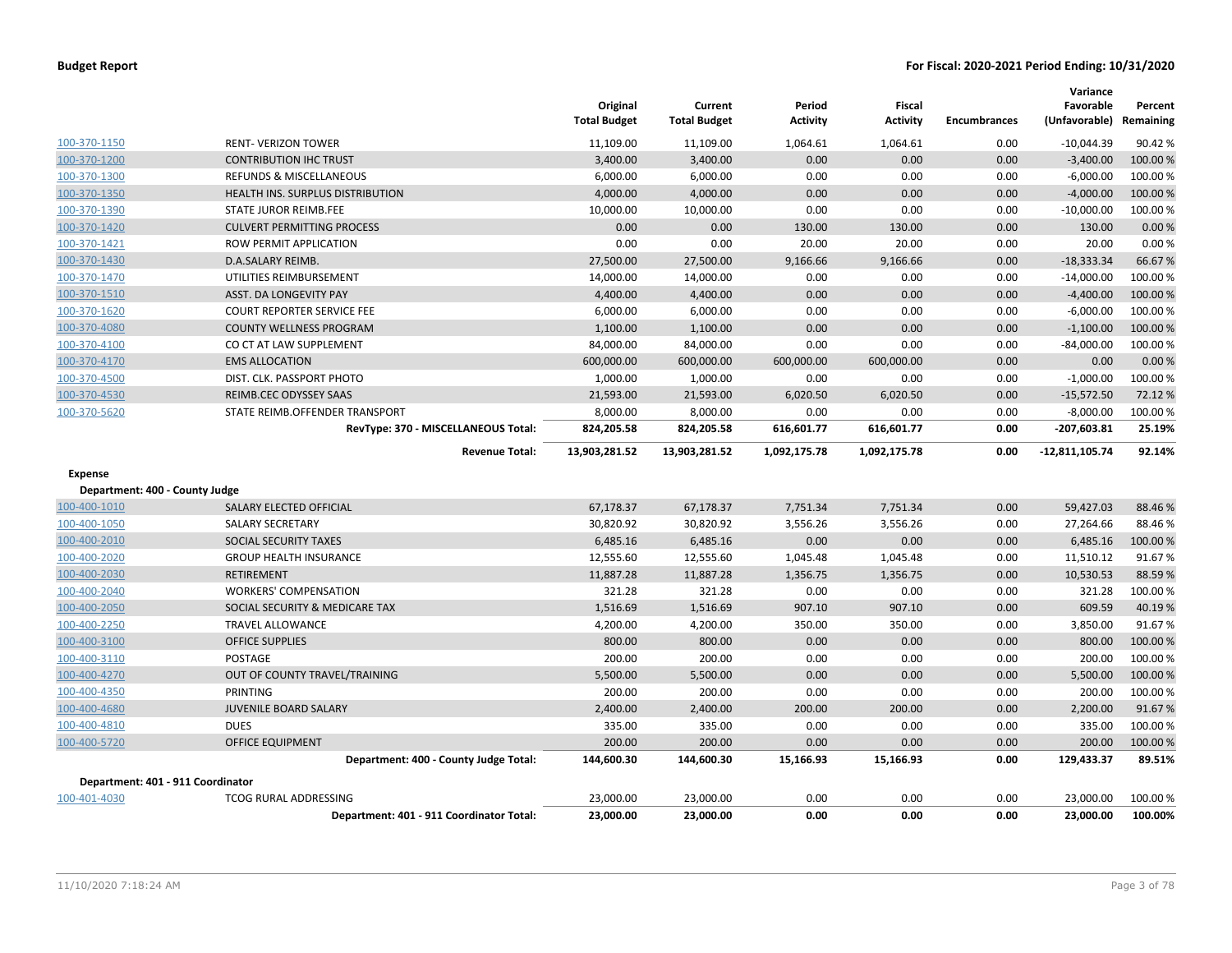|                                |                                             | Original<br><b>Total Budget</b> | Current<br><b>Total Budget</b> | Period<br><b>Activity</b> | Fiscal<br><b>Activity</b> | <b>Encumbrances</b> | Variance<br>Favorable<br>(Unfavorable) Remaining | Percent  |
|--------------------------------|---------------------------------------------|---------------------------------|--------------------------------|---------------------------|---------------------------|---------------------|--------------------------------------------------|----------|
| Department: 403 - County Clerk |                                             |                                 |                                |                           |                           |                     |                                                  |          |
| 100-403-1010                   | SALARY ELECTED OFFICIAL                     | 58,757.97                       | 58,757.97                      | 6,719.76                  | 6,719.76                  | 0.00                | 52,038.21                                        | 88.56%   |
| 100-403-1030                   | SALALRY CHIEF DEPUTY                        | 30,970.16                       | 30,970.16                      | 0.00                      | 0.00                      | 0.00                | 30,970.16                                        | 100.00%  |
| 100-403-1040                   | <b>SALARY DEPUTIES</b>                      | 138,901.46                      | 138,901.46                     | 19,415.96                 | 19,415.96                 | 0.00                | 119,485.50                                       | 86.02%   |
| 100-403-1070                   | <b>SALARY PART-TIME</b>                     | 18,096.00                       | 18,096.00                      | 2,088.00                  | 2,088.00                  | 0.00                | 16,008.00                                        | 88.46%   |
| 100-403-2010                   | SOCIAL SECURITY TAXES                       | 15,296.99                       | 15,296.99                      | 0.00                      | 0.00                      | 0.00                | 15,296.99                                        | 100.00 % |
| 100-403-2020                   | <b>GROUP HEALTH INSURANCE</b>               | 85,446.48                       | 85,446.48                      | 7,120.54                  | 7,120.54                  | 0.00                | 78,325.94                                        | 91.67%   |
| 100-403-2030                   | <b>RETIREMENT</b>                           | 29,212.31                       | 29,212.31                      | 3,327.58                  | 3,327.58                  | 0.00                | 25,884.73                                        | 88.61%   |
| 100-403-2040                   | <b>WORKERS COMPENSATION</b>                 | 789.52                          | 789.52                         | 0.00                      | 0.00                      | 0.00                | 789.52                                           | 100.00 % |
| 100-403-2050                   | SOCIAL SECURITY & MEDICARE TAX              | 3,577.52                        | 3,577.52                       | 2,104.41                  | 2,104.41                  | 0.00                | 1,473.11                                         | 41.18%   |
| 100-403-3100                   | <b>OFFICE SUPPLIES</b>                      | 3,760.00                        | 3,760.00                       | 283.36                    | 283.36                    | 89.97               | 3,386.67                                         | 90.07%   |
| 100-403-3110                   | <b>POSTAGE</b>                              | 1,500.00                        | 1,500.00                       | 0.00                      | 0.00                      | 0.00                | 1,500.00                                         | 100.00%  |
| 100-403-4270                   | OUT OF COUNTY TRAVEL/TRAINING               | 3,500.00                        | 3,500.00                       | 0.00                      | 0.00                      | 0.00                | 3,500.00                                         | 100.00%  |
| 100-403-4350                   | <b>PRINTING</b>                             | 1,400.00                        | 1,400.00                       | 0.00                      | 0.00                      | 0.00                | 1,400.00                                         | 100.00%  |
| 100-403-4800                   | <b>BOND</b>                                 | 157.50                          | 157.50                         | 0.00                      | 0.00                      | 0.00                | 157.50                                           | 100.00%  |
| 100-403-4810                   | <b>DUES</b>                                 | 225.00                          | 225.00                         | 0.00                      | 0.00                      | 0.00                | 225.00                                           | 100.00 % |
| 100-403-5720                   | <b>OFFICE EQUIPMENT</b>                     | 200.00                          | 200.00                         | 0.00                      | 0.00                      | 0.00                | 200.00                                           | 100.00%  |
|                                | Department: 403 - County Clerk Total:       | 391,790.91                      | 391,790.91                     | 41,059.61                 | 41,059.61                 | 89.97               | 350,641.33                                       | 89.50%   |
| Department: 404 - Election     |                                             |                                 |                                |                           |                           |                     |                                                  |          |
| 100-404-1090                   | SALARY-ELECTION WORKERS                     | 15,900.00                       | 15,900.00                      | 508.00                    | 508.00                    | 0.00                | 15,392.00                                        | 96.81%   |
| 100-404-2010                   | SOCIAL SECURITY TAXES                       | 625.00                          | 625.00                         | 0.00                      | 0.00                      | 0.00                | 625.00                                           | 100.00%  |
| 100-404-2050                   | SOCIAL SECURITY & MEDICARE TAX              | 175.00                          | 175.00                         | 4.79                      | 4.79                      | 0.00                | 170.21                                           | 97.26%   |
| 100-404-3100                   | <b>ELECTION SUPPLIES</b>                    | 5,500.00                        | 5,500.00                       | 1,840.43                  | 1,840.43                  | 168.20              | 3,491.37                                         | 63.48%   |
| 100-404-3110                   | <b>POSTAGE</b>                              | 8,500.00                        | 8,500.00                       | 0.00                      | 0.00                      | 0.00                | 8,500.00                                         | 100.00 % |
| 100-404-4210                   | <b>ELECTION INTERNET</b>                    | 925.00                          | 925.00                         | 113.97                    | 113.97                    | 0.00                | 811.03                                           | 87.68%   |
| 100-404-4270                   | <b>ELECTION TRAVEL/TRAINING</b>             | 2,500.00                        | 2,500.00                       | 0.00                      | 0.00                      | 0.00                | 2,500.00                                         | 100.00%  |
| 100-404-4300                   | <b>BIDS AND NOTICES</b>                     | 600.00                          | 600.00                         | 0.00                      | 0.00                      | 0.00                | 600.00                                           | 100.00%  |
| 100-404-4420                   | PROFESSIONAL SERVICE/TRANSLATOR             | 200.00                          | 200.00                         | 62.50                     | 62.50                     | 0.00                | 137.50                                           | 68.75 %  |
| 100-404-4810                   | <b>DUES</b>                                 | 300.00                          | 300.00                         | 0.00                      | 0.00                      | 0.00                | 300.00                                           | 100.00%  |
| 100-404-4830                   | <b>VOTER REGISTRATION</b>                   | 2,000.00                        | 2,000.00                       | 0.00                      | 0.00                      | 0.00                | 2,000.00                                         | 100.00%  |
| 100-404-4850                   | ELECTION MAINT. AGREEMENT                   | 16,221.00                       | 16,221.00                      | 14,661.00                 | 14,661.00                 | 0.00                | 1,560.00                                         | 9.62%    |
|                                | Department: 404 - Election Total:           | 53,446.00                       | 53,446.00                      | 17,190.69                 | 17,190.69                 | 168.20              | 36,087.11                                        | 67.52%   |
|                                | Department: 405 - Veterans' Service Officer |                                 |                                |                           |                           |                     |                                                  |          |
| 100-405-1020                   | SALARY VETERANS' SERVICE OFFICER            | 40,375.92                       | 40,375.92                      | 4,658.76                  | 4,658.76                  | 0.00                | 35,717.16                                        | 88.46 %  |
| 100-405-2010                   | SOCIAL SECURITY TAXES                       | 2,503.31                        | 2,503.31                       | 0.00                      | 0.00                      | 0.00                | 2,503.31                                         | 100.00%  |
| 100-405-2020                   | <b>GROUP HEALTH INSURANCE</b>               | 12,206.64                       | 12,206.64                      | 1,017.22                  | 1,017.22                  | 0.00                | 11,189.42                                        | 91.67%   |
| 100-405-2030                   | RETIREMENT                                  | 4,780.51                        | 4,780.51                       | 549.27                    | 549.27                    | 0.00                | 4,231.24                                         | 88.51%   |
| 100-405-2040                   | <b>WORKERS' COMPENSATION</b>                | 129.20                          | 129.20                         | 0.00                      | 0.00                      | 0.00                | 129.20                                           | 100.00%  |
| 100-405-2050                   | SOCIAL SECURITY & MEDICARE TAX              | 585.45                          | 585.45                         | 352.72                    | 352.72                    | 0.00                | 232.73                                           | 39.75 %  |
| 100-405-3100                   | <b>OFFICE SUPPLIES</b>                      | 150.00                          | 150.00                         | 0.00                      | 0.00                      | 0.00                | 150.00                                           | 100.00%  |
| 100-405-3110                   | <b>POSTAGE</b>                              | 100.00                          | 100.00                         | 0.00                      | 0.00                      | 0.00                | 100.00                                           | 100.00 % |
|                                |                                             |                                 |                                |                           |                           |                     |                                                  |          |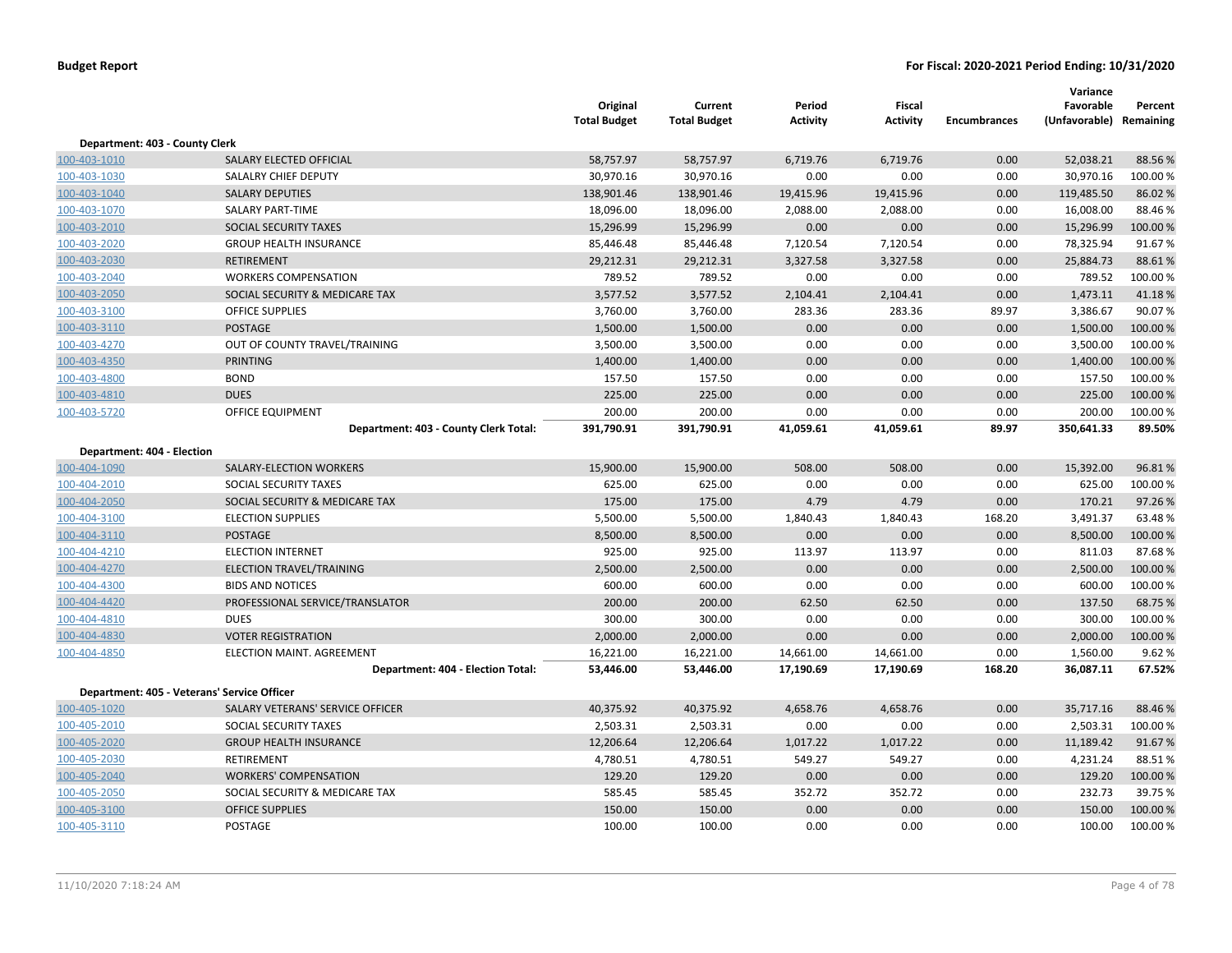|                                        |                            |                                                    | Original<br><b>Total Budget</b> | Current<br><b>Total Budget</b> | Period<br><b>Activity</b> | <b>Fiscal</b><br>Activity | <b>Encumbrances</b> | Variance<br>Favorable<br>(Unfavorable) | Percent<br>Remaining |
|----------------------------------------|----------------------------|----------------------------------------------------|---------------------------------|--------------------------------|---------------------------|---------------------------|---------------------|----------------------------------------|----------------------|
| 100-405-4270                           |                            | OUT OF COUNTY TRAVEL/TRAINING                      | 1,250.00                        | 1,250.00                       | 0.00                      | 0.00                      | 0.00                | 1,250.00                               | 100.00%              |
| 100-405-5720                           | OFFICE EQUIPMENT           |                                                    | 200.00                          | 200.00                         | 0.00                      | 0.00                      | 0.00                | 200.00                                 | 100.00 %             |
|                                        |                            | Department: 405 - Veterans' Service Officer Total: | 62,281.03                       | 62,281.03                      | 6,577.97                  | 6,577.97                  | 0.00                | 55,703.06                              | 89.44%               |
| Department: 406 - Emergency Management |                            |                                                    |                                 |                                |                           |                           |                     |                                        |                      |
| 100-406-1020                           |                            | SALARY-EMERGENCY MANAGEMENT COORDINATOR            | 33,748.00                       | 33,748.00                      | 3,833.43                  | 3,833.43                  | 0.00                | 29,914.57                              | 88.64 %              |
| 100-406-2010                           | SOCIAL SECURITY TAXES      |                                                    | 2,092.38                        | 2,092.38                       | 0.00                      | 0.00                      | 0.00                | 2,092.38                               | 100.00%              |
| 100-406-2020                           |                            | <b>GROUP HEALTH INSURANCE</b>                      | 12,206.64                       | 12,206.64                      | 3,051.66                  | 3,051.66                  | 0.00                | 9,154.98                               | 75.00 %              |
| 100-406-2030                           | RETIREMENT                 |                                                    | 3,995.76                        | 3,995.76                       | 451.95                    | 451.95                    | 0.00                | 3,543.81                               | 88.69%               |
| 100-406-2040                           |                            | <b>WORKERS' COMPENSATION</b>                       | 107.99                          | 107.99                         | 0.00                      | 0.00                      | 0.00                | 107.99                                 | 100.00 %             |
| 100-406-2050                           |                            | SOCIAL SECURITY & MEDICARE TAX                     | 489.35                          | 489.35                         | 293.25                    | 293.25                    | 0.00                | 196.10                                 | 40.07%               |
| 100-406-3100                           | <b>OFFICE SUPPLIES</b>     |                                                    | 200.00                          | 200.00                         | 0.00                      | 0.00                      | 0.00                | 200.00                                 | 100.00 %             |
| 100-406-3110                           | <b>POSTAGE</b>             |                                                    | 50.00                           | 50.00                          | 0.00                      | 0.00                      | 0.00                | 50.00                                  | 100.00%              |
| 100-406-3300                           |                            | AUTO EXPENSE-GAS & OIL                             | 800.00                          | 800.00                         | 0.00                      | 0.00                      | 0.00                | 800.00                                 | 100.00 %             |
| 100-406-4200                           | SATELLITE TELEPHONE        |                                                    | 175.00                          | 175.00                         | 0.00                      | 0.00                      | 0.00                | 175.00                                 | 100.00 %             |
| 100-406-4210                           | <b>EMERGENCY INTERNET</b>  |                                                    | 460.00                          | 460.00                         | 38.03                     | 38.03                     | 0.00                | 421.97                                 | 91.73%               |
| 100-406-4270                           |                            | OUT OF COUNTY TRAVEL/TRAINING                      | 1,000.00                        | 1,000.00                       | 0.00                      | 0.00                      | 0.00                | 1,000.00                               | 100.00 %             |
| 100-406-4530                           | <b>R&amp;M EQUIPMENT</b>   |                                                    | 200.00                          | 200.00                         | 0.00                      | 0.00                      | 0.00                | 200.00                                 | 100.00 %             |
| 100-406-4540                           | <b>R&amp;M AUTO</b>        |                                                    | 1,000.00                        | 1,000.00                       | 0.00                      | 0.00                      | 3,833.60            | $-2,833.60$                            | -283.36%             |
| 100-406-4870                           |                            | <b>TRAILER/AUTO INSURANCE</b>                      | 650.00                          | 650.00                         | 0.00                      | 0.00                      | 0.00                | 650.00                                 | 100.00 %             |
| 100-406-4890                           |                            | CODE RED EARLY WARNING SYSTEM                      | 12,768.00                       | 12,768.00                      | 13,406.40                 | 13,406.40                 | 0.00                | $-638.40$                              | $-5.00%$             |
| 100-406-5750                           |                            | PURCHASE OF AUTOMOBILES                            | 0.00                            | 34,400.67                      | 0.00                      | 0.00                      | 34,400.67           | 0.00                                   | 0.00%                |
| <b>Budget Adjustments</b>              |                            |                                                    |                                 |                                |                           |                           |                     |                                        |                      |
| <b>Number</b>                          | Date                       | <b>Description</b>                                 | Adjustment                      |                                |                           |                           |                     |                                        |                      |
| BA0000036                              | 10/06/2020                 | <b>Emergency Management Vehicle</b>                | 34,400.67                       |                                |                           |                           |                     |                                        |                      |
|                                        |                            | Department: 406 - Emergency Management Total:      | 69,943.12                       | 104,343.79                     | 21,074.72                 | 21,074.72                 | 38,234.27           | 45,034.80                              | 43.16%               |
| Department: 409 - Non-Departmental     |                            |                                                    |                                 |                                |                           |                           |                     |                                        |                      |
| 100-409-2040                           |                            | <b>WORKERS' COMPENSATION</b>                       | 1,000.00                        | 1,000.00                       | 0.00                      | 0.00                      | 0.00                | 1,000.00                               | 100.00 %             |
| 100-409-2060                           |                            | UNEMPLOYMENT EXPENSE                               | 1,000.00                        | 1,000.00                       | 0.00                      | 0.00                      | 0.00                | 1,000.00                               | 100.00 %             |
| 100-409-3990                           | <b>CLAIMS SETTLEMENTS</b>  |                                                    | 5,000.00                        | 5,000.00                       | 0.00                      | 0.00                      | 0.00                | 5,000.00                               | 100.00 %             |
| 100-409-4000                           | <b>LEGAL FEES</b>          |                                                    | 13,000.00                       | 13,000.00                      | 0.00                      | 0.00                      | 0.00                | 13,000.00                              | 100.00 %             |
| 100-409-4010                           | <b>AUDIT EXPENSE</b>       |                                                    | 45,000.00                       | 45,000.00                      | 0.00                      | 0.00                      | 0.00                | 45,000.00                              | 100.00 %             |
| 100-409-4040                           | 911 EMERGENCY SERVICE      |                                                    | 8,917.00                        | 8,917.00                       | 2,229.25                  | 2,229.25                  | 0.00                | 6,687.75                               | 75.00 %              |
| 100-409-4060                           | TAX APPRAISAL DISTRICT     |                                                    | 487,712.16                      | 487,712.16                     | 0.00                      | 0.00                      | 0.00                | 487,712.16                             | 100.00%              |
| 100-409-4080                           |                            | <b>COUNTY WELLNESS PROGRAM</b>                     | 1,100.00                        | 1,100.00                       | 0.00                      | 0.00                      | 0.00                | 1,100.00                               | 100.00 %             |
| 100-409-4260                           | PROFESSIONAL FEES          |                                                    | 20,000.00                       | 20,000.00                      | 0.00                      | 0.00                      | 0.00                | 20,000.00                              | 100.00 %             |
| 100-409-4300                           | <b>BIDS &amp; NOTICES</b>  |                                                    | 1,500.00                        | 1,500.00                       | 0.00                      | 0.00                      | 0.00                | 1,500.00                               | 100.00 %             |
| 100-409-4810                           | <b>DUES</b>                |                                                    | 7,800.00                        | 7,800.00                       | 1,638.67                  | 1,638.67                  | 0.00                | 6,161.33                               | 78.99%               |
| 100-409-4830                           | PUBLIC OFFICIALS INS.      |                                                    | 16,000.00                       | 16,000.00                      | 0.00                      | 0.00                      | 0.00                | 16,000.00                              | 100.00 %             |
| 100-409-4840                           |                            | <b>GENERAL LIABILITY INSURANCE</b>                 | 7,500.00                        | 7,500.00                       | 0.00                      | 0.00                      | 0.00                | 7,500.00                               | 100.00 %             |
| 100-409-4850                           | <b>WATER SUPPLY AGENCY</b> |                                                    | 1,000.00                        | 1,000.00                       | 0.00                      | 0.00                      | 0.00                | 1,000.00                               | 100.00 %             |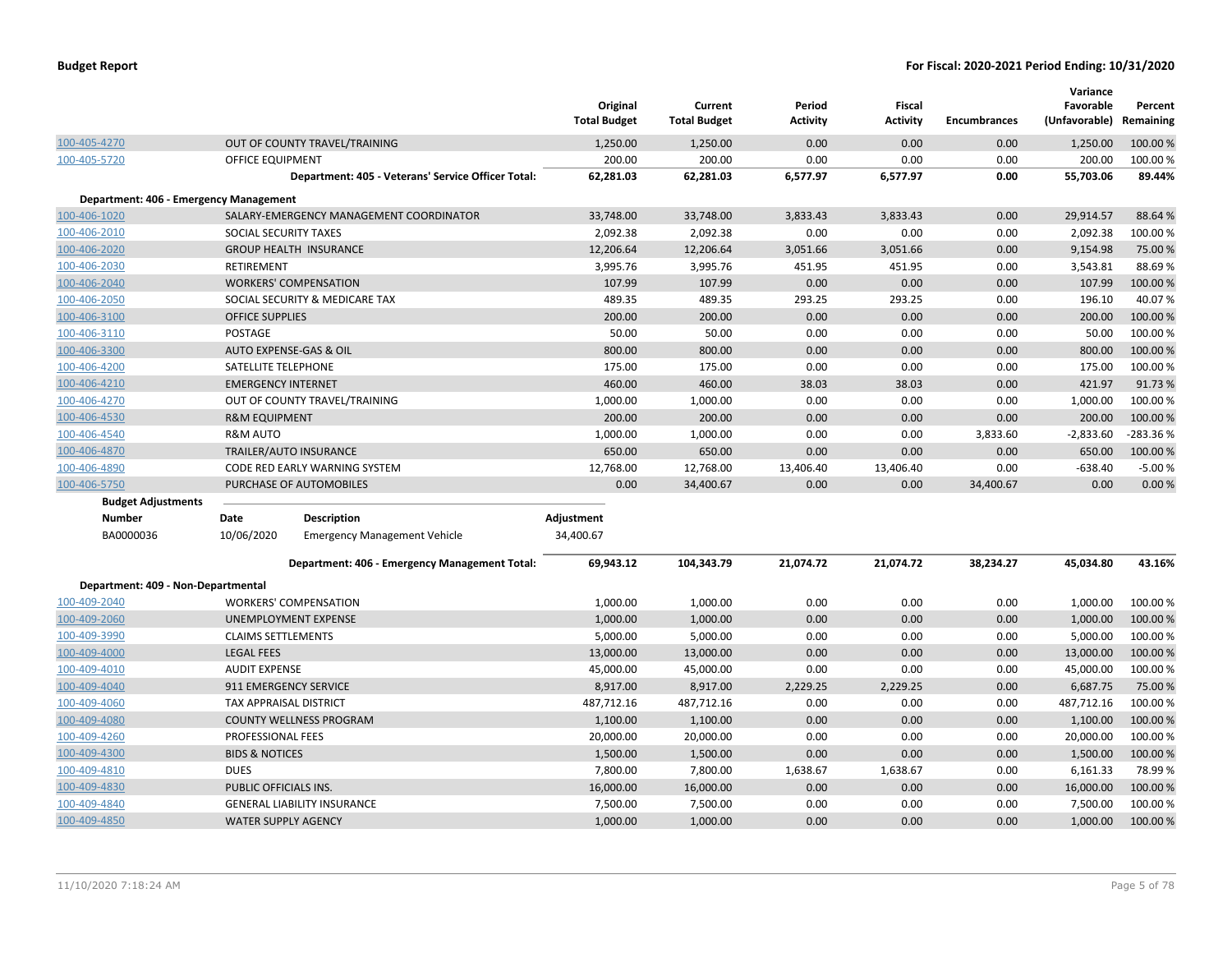|                                        |                          |                                              | Original<br><b>Total Budget</b> | Current<br><b>Total Budget</b> | Period<br>Activity | Fiscal<br><b>Activity</b> | Encumbrances | Variance<br>Favorable<br>(Unfavorable) Remaining | Percent   |
|----------------------------------------|--------------------------|----------------------------------------------|---------------------------------|--------------------------------|--------------------|---------------------------|--------------|--------------------------------------------------|-----------|
| 100-409-4890                           |                          | <b>COURT COSTS/ARREST FEES</b>               | 225,000.00                      | 225,000.00                     | 0.00               | 0.00                      | 0.00         | 225,000.00                                       | 100.00 %  |
| 100-409-4920                           |                          | <b>6TH COURT OF APPEALS FEE</b>              | 2,500.00                        | 2,500.00                       | 0.00               | 0.00                      | 0.00         | 2,500.00                                         | 100.00 %  |
| 100-409-4940                           |                          | TCEQ PERMITS ENVIRONMENTAL DEV               | 800.00                          | 800.00                         | 890.00             | 890.00                    | 0.00         | $-90.00$                                         | $-11.25%$ |
| 100-409-4990                           | <b>BANK SERVICE FEES</b> |                                              | 8,775.00                        | 8,775.00                       | 700.00             | 700.00                    | 0.00         | 8,075.00                                         | 92.02%    |
|                                        |                          | Department: 409 - Non-Departmental Total:    | 853,604.16                      | 853,604.16                     | 5,457.92           | 5,457.92                  | 0.00         | 848,146.24                                       | 99.36%    |
| Department: 410 - County Court at Law  |                          |                                              |                                 |                                |                    |                           |              |                                                  |           |
| 100-410-1010                           |                          | SALARY ELECTED OFFICIAL                      | 167,000.00                      | 167,000.00                     | 19,269.24          | 19,269.24                 | 0.00         | 147,730.76                                       | 88.46%    |
| 100-410-1030                           |                          | SALARY COURT COORDINATOR                     | 32,759.08                       | 32,759.08                      | 3,779.92           | 3,779.92                  | 0.00         | 28,979.16                                        | 88.46%    |
| 100-410-1100                           |                          | SALARY COURT REPORTER                        | 67,566.10                       | 67,566.10                      | 7,796.10           | 7,796.10                  | 0.00         | 59,770.00                                        | 88.46%    |
| 100-410-1300                           | <b>BAILIFF</b>           |                                              | 40,868.41                       | 40,868.41                      | 4,715.60           | 4,715.60                  | 0.00         | 36,152.81                                        | 88.46%    |
| 100-410-2010                           | SOCIAL SECURITY TAXES    |                                              | 18,537.60                       | 18,537.60                      | 0.00               | 0.00                      | 0.00         | 18,537.60                                        | 100.00%   |
| 100-410-2020                           |                          | <b>GROUP HEALTH INSURANCE</b>                | 42,723.24                       | 42,723.24                      | 3,590.58           | 3,590.58                  | 0.00         | 39,132.66                                        | 91.60%    |
| 100-410-2030                           | RETIREMENT               |                                              | 36,774.28                       | 36,774.28                      | 4,203.73           | 4,203.73                  | 0.00         | 32,570.55                                        | 88.57%    |
| 100-410-2040                           |                          | <b>WORKERS COMPENSATION</b>                  | 993.90                          | 993.90                         | 0.00               | 0.00                      | 0.00         | 993.90                                           | 100.00%   |
| 100-410-2050                           |                          | SOCIAL SECURITY & MEDICARE TAX               | 4,503.61                        | 4,503.61                       | 2,371.59           | 2,371.59                  | 0.00         | 2,132.02                                         | 47.34%    |
| 100-410-3150                           | <b>COPIER RENTAL</b>     |                                              | 1,300.00                        | 1,300.00                       | 0.00               | 0.00                      | 0.00         | 1,300.00                                         | 100.00%   |
| 100-410-3190                           | <b>JURY EXPENSE</b>      |                                              | 2,000.00                        | 2,000.00                       | 0.00               | 0.00                      | 0.00         | 2,000.00                                         | 100.00%   |
| 100-410-4240                           |                          | <b>INDIGENT ATTORNEY FEES</b>                | 55,000.00                       | 55,000.00                      | 800.00             | 800.00                    | 0.00         | 54,200.00                                        | 98.55%    |
| 100-410-4250                           | PROFESSIONAL SERVICES    |                                              | 1,200.00                        | 1,200.00                       | 75.00              | 75.00                     | 0.00         | 1,125.00                                         | 93.75%    |
| 100-410-4270                           |                          | OUT OF COUNTY TRAVEL/TRAINING                | 2,000.00                        | 2,000.00                       | 0.00               | 0.00                      | 0.00         | 2,000.00                                         | 100.00%   |
| 100-410-4350                           | PRINTING                 |                                              | 150.00                          | 150.00                         | 0.00               | 0.00                      | 0.00         | 150.00                                           | 100.00 %  |
| 100-410-4380                           |                          | <b>COURT REPORTER EXPENSE</b>                | 3,500.00                        | 3,500.00                       | 0.00               | 0.00                      | 0.00         | 3,500.00                                         | 100.00 %  |
| 100-410-4390                           | <b>WITNESS EXPENSE</b>   |                                              | 500.00                          | 500.00                         | 0.00               | 0.00                      | 0.00         | 500.00                                           | 100.00 %  |
| 100-410-4530                           | <b>R&amp;M EQUIPMENT</b> |                                              | 200.00                          | 200.00                         | 0.00               | 0.00                      | 0.00         | 200.00                                           | 100.00 %  |
| <b>Budget Adjustments</b>              |                          |                                              |                                 |                                |                    |                           |              |                                                  |           |
| <b>Number</b>                          | <b>Date</b>              | <b>Description</b>                           | Adjustment                      |                                |                    |                           |              |                                                  |           |
| BA0000038                              | 10/29/2020               | Adjust Adopted 2021technology to compi       | 3,000.00                        |                                |                    |                           |              |                                                  |           |
| BA0000039                              | 10/29/2020               | Correct budget adjustment from equip to      | $-3,000.00$                     |                                |                    |                           |              |                                                  |           |
| 100-410-4670                           | <b>VISITING JUDGE</b>    |                                              | 1,200.00                        | 1,200.00                       | 0.00               | 0.00                      | 0.00         | 1,200.00                                         | 100.00 %  |
| 100-410-4680                           |                          | <b>JUVENILE BOARD SALARY</b>                 | 2,400.00                        | 2,400.00                       | 200.00             | 200.00                    | 0.00         | 2,200.00                                         | 91.67%    |
| 100-410-4800                           | <b>BONDS</b>             |                                              | 100.00                          | 100.00                         | 0.00               | 0.00                      | 0.00         | 100.00                                           | 100.00%   |
| 100-410-5740                           | <b>TECHNOLOGY</b>        |                                              | 3,000.00                        | 3,000.00                       | 0.00               | 0.00                      | 0.00         | 3,000.00                                         | 100.00 %  |
| <b>Budget Adjustments</b>              |                          |                                              |                                 |                                |                    |                           |              |                                                  |           |
| <b>Number</b>                          | Date                     | <b>Description</b>                           | Adjustment                      |                                |                    |                           |              |                                                  |           |
| BA0000038                              | 10/29/2020               | Adjust Adopted 2021technology to compi       | $-3,000.00$                     |                                |                    |                           |              |                                                  |           |
| BA0000039                              | 10/29/2020               | Correct budget adjustment from equip to      | 3,000.00                        |                                |                    |                           |              |                                                  |           |
|                                        |                          | Department: 410 - County Court at Law Total: | 484,276.22                      | 484,276.22                     | 46,801.76          | 46,801.76                 | 0.00         | 437,474.46                                       | 90.34%    |
| Department: 425 - Court Administration |                          |                                              |                                 |                                |                    |                           |              |                                                  |           |
| 100-425-3110                           | <b>JURY POSTAGE</b>      |                                              | 3,500.00                        | 3,500.00                       | 0.00               | 0.00                      | 0.00         | 3,500.00                                         | 100.00 %  |
| 100-425-3140                           | PETIT JURY EXPENSE       |                                              | 25,000.00                       | 25,000.00                      | 0.00               | 0.00                      | 0.00         | 25,000.00                                        | 100.00%   |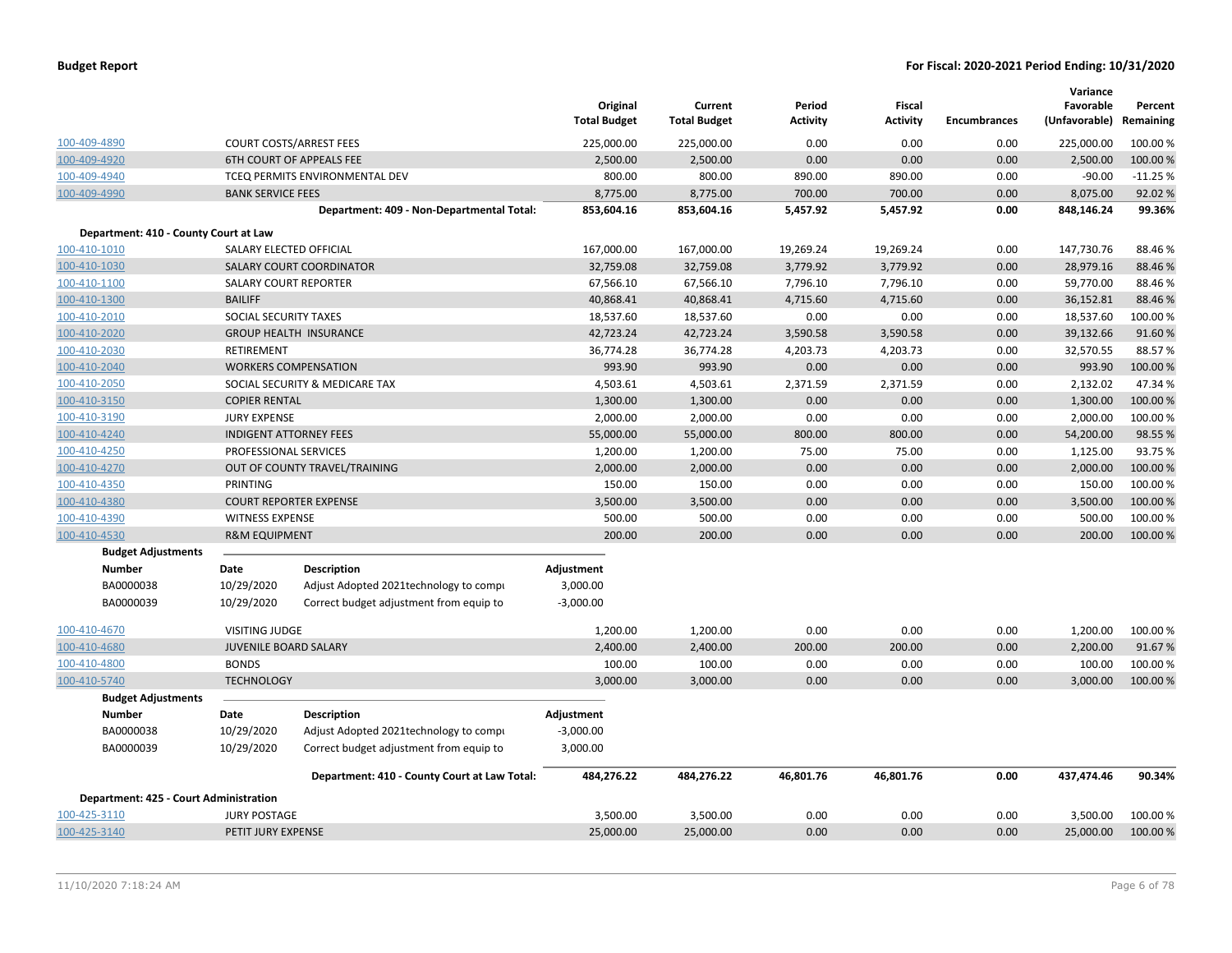|                                                       |                               |                                                               | Original<br><b>Total Budget</b> | Current<br><b>Total Budget</b> | Period<br><b>Activity</b> | <b>Fiscal</b><br><b>Activity</b> | <b>Encumbrances</b> | Variance<br>Favorable<br>(Unfavorable) | Percent<br>Remaining |
|-------------------------------------------------------|-------------------------------|---------------------------------------------------------------|---------------------------------|--------------------------------|---------------------------|----------------------------------|---------------------|----------------------------------------|----------------------|
| 100-425-3180                                          | J.P. JURY EXPENSE             |                                                               | 800.00                          | 800.00                         | 0.00                      | 0.00                             | 0.00                | 800.00                                 | 100.00%              |
| 100-425-4220                                          |                               | REGIONAL INDIGENT DEFENSE PROGRAM                             | 14,461.00                       | 14,461.00                      | 14,461.00                 | 14,461.00                        | 0.00                | 0.00                                   | 0.00%                |
| 100-425-4350                                          |                               | PRINTING-DISTRICT COURT JUROR CARDS                           | 1,200.00                        | 1,200.00                       | 0.00                      | 0.00                             | 0.00                | 1,200.00                               | 100.00%              |
| 100-425-4650                                          |                               | PHYSICAL EVID. ANALYSES                                       | 800.00                          | 800.00                         | 0.00                      | 0.00                             | 0.00                | 800.00                                 | 100.00%              |
| 100-425-4660                                          | <b>AUTOPSIES</b>              |                                                               | 50,000.00                       | 50,000.00                      | 606.25                    | 606.25                           | 0.00                | 49,393.75                              | 98.79%               |
|                                                       |                               | Department: 425 - Court Administration Total:                 | 95,761.00                       | 95,761.00                      | 15,067.25                 | 15,067.25                        | 0.00                | 80,693.75                              | 84.27%               |
| Department: 435 - 336th District Court Administration |                               |                                                               |                                 |                                |                           |                                  |                     |                                        |                      |
| 100-435-1030                                          |                               | <b>SALARY COURT COORDINATOR</b>                               | 37,973.37                       | 37,973.37                      | 4,381.54                  | 4,381.54                         | 0.00                | 33,591.83                              | 88.46%               |
| 100-435-1100                                          | <b>SALARY COURT REPORTER</b>  |                                                               | 88,602.42                       | 88,602.42                      | 9,715.17                  | 9,715.17                         | 0.00                | 78,887.25                              | 89.04%               |
| 100-435-1300                                          | <b>BAILIFF</b>                |                                                               | 41,797.08                       | 41,797.08                      | 4,822.74                  | 4,822.74                         | 0.00                | 36,974.34                              | 88.46%               |
| 100-435-2010                                          | SOCIAL SECURITY               |                                                               | 10,662.32                       | 10,662.32                      | 0.00                      | 0.00                             | 0.00                | 10,662.32                              | 100.00%              |
| 100-435-2020                                          |                               | <b>GROUP HEALTH INSURANCE</b>                                 | 36,619.92                       | 36,619.92                      | 3,051.66                  | 3,051.66                         | 0.00                | 33,568.26                              | 91.67%               |
| 100-435-2030                                          | <b>RETIREMENT</b>             |                                                               | 20,361.59                       | 20,361.59                      | 2,265.97                  | 2,265.97                         | 0.00                | 18,095.62                              | 88.87%               |
| 100-435-2040                                          |                               | <b>WORKERS COMPENSATION</b>                                   | 538.79                          | 538.79                         | 0.00                      | 0.00                             | 0.00                | 538.79                                 | 100.00%              |
| 100-435-2050                                          |                               | SOCIAL SECURITY & MEDICARE TAX                                | 2,493.61                        | 2,493.61                       | 1,605.60                  | 1,605.60                         | 0.00                | 888.01                                 | 35.61%               |
| 100-435-3100                                          | <b>OFFICE SUPPLIES</b>        |                                                               | 1,500.00                        | 1,500.00                       | 28.99                     | 28.99                            | 166.07              | 1,304.94                               | 87.00%               |
| 100-435-3110                                          | <b>POSTAGE</b>                |                                                               | 250.00                          | 250.00                         | 0.00                      | 0.00                             | 0.00                | 250.00                                 | 100.00%              |
| 100-435-3120                                          | <b>DISTRICT JURY SUPPLIES</b> |                                                               | 1,000.00                        | 1,000.00                       | 0.00                      | 0.00                             | 136.28              | 863.72                                 | 86.37%               |
| 100-435-3950                                          | <b>BAILIFF UNIFORMS</b>       |                                                               | 400.00                          | 400.00                         | 0.00                      | 0.00                             | 0.00                | 400.00                                 | 100.00%              |
| 100-435-4270                                          |                               | OUT OF CO TRAVEL/TRAINING                                     | 5,000.00                        | 5,000.00                       | 0.00                      | 0.00                             | 0.00                | 5,000.00                               | 100.00%              |
| 100-435-4320                                          | <b>ATTORNEY FEES JUVENILE</b> |                                                               | 20,000.00                       | 20,000.00                      | 0.00                      | 0.00                             | 0.00                | 20,000.00                              | 100.00%              |
| 100-435-4340                                          |                               | APPEAL COURT TRANSCRIPTS                                      | 20,000.00                       | 20,000.00                      | 0.00                      | 0.00                             | 0.00                | 20,000.00                              | 100.00%              |
| 100-435-4350                                          |                               | ATTORNEYS FEES APPEALS CT                                     | 15,000.00                       | 15,000.00                      | 0.00                      | 0.00                             | 0.00                | 15,000.00                              | 100.00%              |
| 100-435-4360                                          |                               | ATTORNEY FEES- CPS CASES                                      | 375,000.00                      | 375,000.00                     | 2,746.00                  | 2,746.00                         | 0.00                | 372,254.00                             | 99.27%               |
| 100-435-4370                                          | <b>ATTORNEY FEES</b>          |                                                               | 200,000.00                      | 200,000.00                     | 1,271.65                  | 1,271.65                         | 0.00                | 198,728.35                             | 99.36%               |
| 100-435-4380                                          |                               | <b>COURT REPORTER EXPENSE</b>                                 | 7,500.00                        | 7,500.00                       | 1,749.50                  | 1,749.50                         | 0.00                | 5,750.50                               | 76.67%               |
| 100-435-4390                                          | <b>INVESTIGATOR EXPENSE</b>   |                                                               | 5,000.00                        | 5,000.00                       | 0.00                      | 0.00                             | 0.00                | 5,000.00                               | 100.00 %             |
| 100-435-4420                                          |                               | OTHER PROFESSIONAL SERV.                                      | 20,000.00                       | 20,000.00                      | 875.00                    | 875.00                           | 0.00                | 19,125.00                              | 95.63%               |
| 100-435-4530                                          | <b>COMPUTER SOFTWARE</b>      |                                                               | 0.00                            | 3,000.00                       | 0.00                      | 0.00                             | 0.00                | 3,000.00                               | 100.00%              |
| <b>Budget Adjustments</b>                             |                               |                                                               |                                 |                                |                           |                                  |                     |                                        |                      |
| <b>Number</b><br>BA0000039                            | Date<br>10/29/2020            | <b>Description</b><br>Correct budget adjustment from equip to | Adjustment<br>3,000.00          |                                |                           |                                  |                     |                                        |                      |
| 100-435-4670                                          | VISITING JUDGE                |                                                               | 2,000.00                        | 2,000.00                       | 0.00                      | 0.00                             | 0.00                | 2,000.00                               | 100.00 %             |
| 100-435-4680                                          | <b>JUVENILE BOARD SALARY</b>  |                                                               | 3,600.00                        | 3,600.00                       | 300.00                    | 300.00                           | 0.00                | 3,300.00                               | 91.67%               |
| 100-435-4810                                          | <b>DUES</b>                   |                                                               | 525.00                          | 525.00                         | 0.00                      | 0.00                             | 0.00                | 525.00                                 | 100.00 %             |
| 100-435-5720                                          | <b>OFFICE EQUIPMENT</b>       |                                                               | 200.00                          | 200.00                         | 0.00                      | 0.00                             | 0.00                | 200.00                                 | 100.00 %             |
| 100-435-5740                                          | <b>TECHNOLOGY</b>             |                                                               | 3,000.00                        | 0.00                           | 0.00                      | 0.00                             | 0.00                | 0.00                                   | 0.00%                |
| <b>Budget Adjustments</b>                             |                               |                                                               |                                 |                                |                           |                                  |                     |                                        |                      |
| <b>Number</b>                                         | <b>Date</b>                   | <b>Description</b>                                            | Adjustment                      |                                |                           |                                  |                     |                                        |                      |
| BA0000039                                             | 10/29/2020                    | Correct budget adjustment from equip to                       | $-3,000.00$                     |                                |                           |                                  |                     |                                        |                      |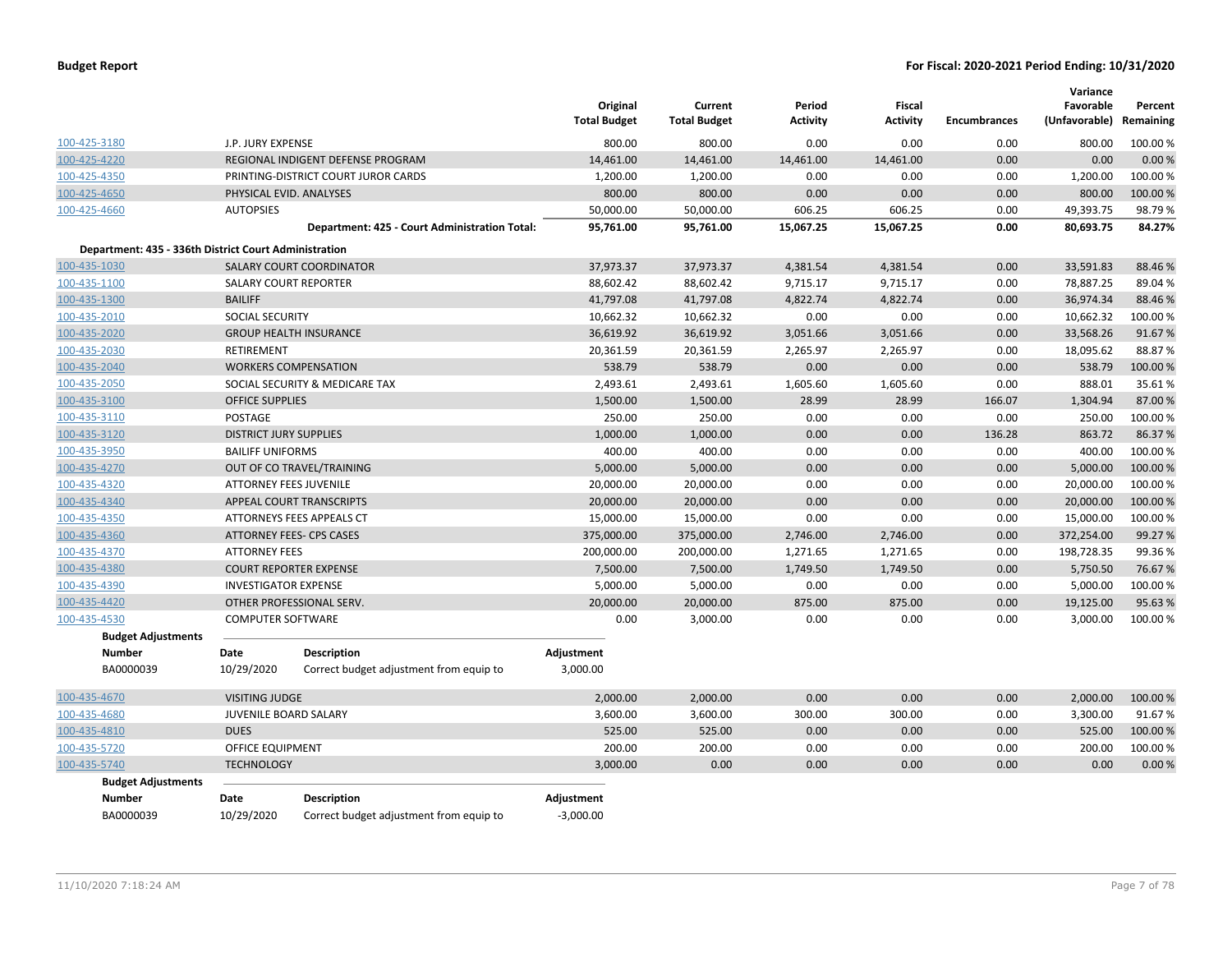|                                  |                                                              | Original<br><b>Total Budget</b> | Current<br><b>Total Budget</b> | Period<br>Activity | Fiscal<br><b>Activity</b> | <b>Encumbrances</b> | Variance<br>Favorable<br>(Unfavorable) | Percent<br>Remaining |
|----------------------------------|--------------------------------------------------------------|---------------------------------|--------------------------------|--------------------|---------------------------|---------------------|----------------------------------------|----------------------|
| 100-435-5900                     | <b>DISTRICT JUDGE BOOKS</b>                                  | 500.00                          | 500.00                         | 0.00               | 0.00                      | 57.00               | 443.00                                 | 88.60%               |
|                                  | Department: 435 - 336th District Court Administration Total: | 919,524.10                      | 919,524.10                     | 32,813.82          | 32,813.82                 | 359.35              | 886,350.93                             | 96.39%               |
| Department: 450 - District Clerk |                                                              |                                 |                                |                    |                           |                     |                                        |                      |
| 100-450-1010                     | SALARY ELECTED OFFICIAL                                      | 58,757.97                       | 58,757.97                      | 6,779.76           | 6,779.76                  | 0.00                | 51,978.21                              | 88.46%               |
| 100-450-1030                     | <b>SALARY CHIEF DEPUTY</b>                                   | 41,086.53                       | 41,086.53                      | 4,740.76           | 4,740.76                  | 0.00                | 36,345.77                              | 88.46%               |
| 100-450-1040                     | <b>SALARIES DEPUTIES</b>                                     | 173,835.78                      | 173,835.78                     | 20,057.97          | 20,057.97                 | 0.00                | 153,777.81                             | 88.46%               |
| 100-450-1070                     | <b>SALARY PART-TIME</b>                                      | 29,952.00                       | 29,952.00                      | 2,088.00           | 2,088.00                  | 0.00                | 27,864.00                              | 93.03%               |
| 100-450-2010                     | SOCIAL SECURITY TAXES                                        | 18,825.20                       | 18,825.20                      | 0.00               | 0.00                      | 0.00                | 18,825.20                              | 100.00 %             |
| 100-450-2020                     | <b>GROUP HEALTH INSURANCE</b>                                | 97,653.12                       | 97,653.12                      | 7,958.04           | 7,958.04                  | 0.00                | 89,695.08                              | 91.85%               |
| 100-450-2030                     | RETIREMENT                                                   | 35,950.06                       | 35,950.06                      | 3,969.27           | 3,969.27                  | 0.00                | 31,980.79                              | 88.96%               |
| 100-450-2040                     | <b>WORKERS COMPENSATION</b>                                  | 971.62                          | 971.62                         | 0.00               | 0.00                      | 0.00                | 971.62                                 | 100.00 %             |
| 100-450-2050                     | SOCIAL SECURITY & MEDICARE TAX                               | 4,402.67                        | 4,402.67                       | 2,465.14           | 2,465.14                  | 0.00                | 1,937.53                               | 44.01%               |
| 100-450-3100                     | <b>OFFICE SUPPLIES</b>                                       | 4,000.00                        | 4,000.00                       | 278.20             | 278.20                    | 324.28              | 3,397.52                               | 84.94%               |
| 100-450-3110                     | <b>POSTAGE</b>                                               | 4,000.00                        | 4,000.00                       | 0.00               | 0.00                      | 0.00                | 4,000.00                               | 100.00 %             |
| 100-450-3130                     | PASSPORT PHOTO SUPPLIES                                      | 600.00                          | 600.00                         | 0.00               | 0.00                      | 0.00                | 600.00                                 | 100.00 %             |
| 100-450-4270                     | OUT OF COUNTY TRAVEL/TRAINING                                | 4,000.00                        | 4,000.00                       | 1,497.83           | 1,497.83                  | 0.00                | 2,502.17                               | 62.55%               |
| 100-450-4350                     | PRINTING                                                     | 2,000.00                        | 2,000.00                       | 0.00               | 0.00                      | 0.00                | 2,000.00                               | 100.00 %             |
| 100-450-4800                     | <b>BONDS</b>                                                 | 157.50                          | 157.50                         | 0.00               | 0.00                      | 0.00                | 157.50                                 | 100.00 %             |
| 100-450-4810                     | <b>DUES</b>                                                  | 225.00                          | 225.00                         | 0.00               | 0.00                      | 0.00                | 225.00                                 | 100.00%              |
| 100-450-5720                     | <b>OFFICE EQUIPMENT</b>                                      | 200.00                          | 200.00                         | 0.00               | 0.00                      | 179.97              | 20.03                                  | 10.02 %              |
|                                  | Department: 450 - District Clerk Total:                      | 476,617.45                      | 476,617.45                     | 49,834.97          | 49,834.97                 | 504.25              | 426,278.23                             | 89.44%               |
|                                  | Department: 455 - Justice of the Peace Pct. 1                |                                 |                                |                    |                           |                     |                                        |                      |
| 100-455-1010                     | SALARY ELECTED OFFICIAL                                      | 45,003.43                       | 45,003.43                      | 5,192.70           | 5,192.70                  | 0.00                | 39,810.73                              | 88.46%               |
| 100-455-1030                     | SALARY CHIEF DEPUTY                                          | 39,934.14                       | 39,934.14                      | 4,607.79           | 4,607.79                  | 0.00                | 35,326.35                              | 88.46%               |
| 100-455-1040                     | <b>SALARY DEPUTY</b>                                         | 25,344.80                       | 25,344.80                      | 3,249.37           | 3,249.37                  | 0.00                | 22,095.43                              | 87.18%               |
| 100-455-2010                     | SOCIAL SECURITY TAXES                                        | 6,811.70                        | 6,811.70                       | 0.00               | 0.00                      | 0.00                | 6,811.70                               | 100.00 %             |
| 100-455-2020                     | GROUP HEALTH INSURANCE                                       | 35,399.26                       | 35,399.26                      | 2,036.98           | 2,036.98                  | 0.00                | 33,362.28                              | 94.25 %              |
| 100-455-2030                     | RETIREMENT                                                   | 12,723.98                       | 12,723.98                      | 1,538.58           | 1,538.58                  | 0.00                | 11,185.40                              | 87.91%               |
| 100-455-2040                     | <b>WORKERS' COMPENSATION</b>                                 | 343.89                          | 343.89                         | 0.00               | 0.00                      | 0.00                | 343.89                                 | 100.00%              |
| 100-455-2050                     | SOCIAL SECURITY & MEDICARE TAX                               | 1,593.05                        | 1,593.05                       | 1,006.24           | 1,006.24                  | 0.00                | 586.81                                 | 36.84 %              |
| 100-455-2250                     | <b>TRAVEL ALLOWANCE</b>                                      | 2,400.00                        | 2,400.00                       | 200.00             | 200.00                    | 0.00                | 2,200.00                               | 91.67%               |
| 100-455-3100                     | <b>OFFICE SUPPLIES</b>                                       | 700.00                          | 700.00                         | 0.00               | 0.00                      | 58.16               | 641.84                                 | 91.69%               |
| 100-455-3110                     | POSTAGE                                                      | 400.00                          | 400.00                         | 0.00               | 0.00                      | 0.00                | 400.00                                 | 100.00%              |
| 100-455-4270                     | OUT OF COUNTY TRAVEL/TRAINING                                | 3,000.00                        | 3,000.00                       | 0.00               | 0.00                      | 0.00                | 3,000.00                               | 100.00 %             |
| 100-455-4350                     | PRINTING                                                     | 300.00                          | 300.00                         | 0.00               | 0.00                      | 0.00                | 300.00                                 | 100.00 %             |
| 100-455-4800                     | <b>BOND</b>                                                  | 265.00                          | 265.00                         | 0.00               | 0.00                      | 0.00                | 265.00                                 | 100.00 %             |
| 100-455-4810                     | <b>DUES</b>                                                  | 135.00                          | 135.00                         | 0.00               | 0.00                      | 0.00                | 135.00                                 | 100.00 %             |
| 100-455-5720                     | <b>OFFICE EQUIPMENT</b>                                      | 200.00                          | 200.00                         | 0.00               | 0.00                      | 0.00                | 200.00                                 | 100.00 %             |
|                                  | Department: 455 - Justice of the Peace Pct. 1 Total:         | 174,554.25                      | 174,554.25                     | 17,831.66          | 17,831.66                 | 58.16               | 156,664.43                             | 89.75%               |
|                                  | Department: 456 - Justice of the Peace Pct. 2                |                                 |                                |                    |                           |                     |                                        |                      |
| 100-456-1010                     | SALARY ELECTED OFFICIAL                                      | 45,003.43                       | 45,003.43                      | 5,192.70           | 5,192.70                  | 0.00                | 39,810.73                              | 88.46%               |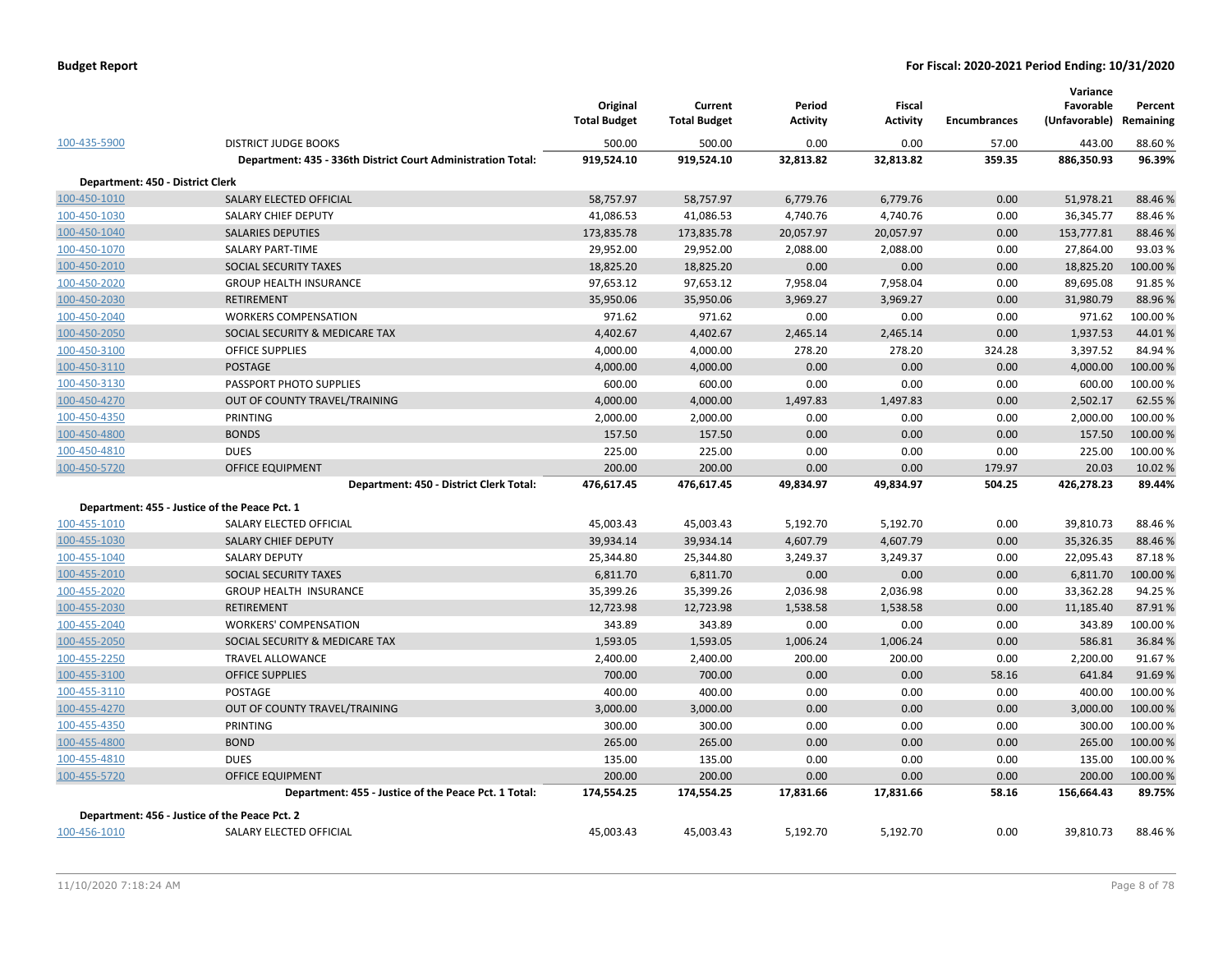|                                     |                                                      | Original<br><b>Total Budget</b> | Current<br><b>Total Budget</b> | Period<br><b>Activity</b> | Fiscal<br><b>Activity</b> | <b>Encumbrances</b> | Variance<br>Favorable<br>(Unfavorable) Remaining | Percent  |
|-------------------------------------|------------------------------------------------------|---------------------------------|--------------------------------|---------------------------|---------------------------|---------------------|--------------------------------------------------|----------|
| 100-456-1030                        | SALARY CHIEF DEPUTY                                  | 41,085.13                       | 41,085.13                      | 4,740.57                  | 4,740.57                  | 0.00                | 36,344.56                                        | 88.46 %  |
| 100-456-2010                        | <b>SOCIAL SECURITY TAXES</b>                         | 5,486.29                        | 5,486.29                       | 0.00                      | 0.00                      | 0.00                | 5,486.29                                         | 100.00%  |
| 100-456-2020                        | <b>GROUP HEALTH INSURANCE</b>                        | 24,413.28                       | 24,413.28                      | 2,032.54                  | 2,032.54                  | 0.00                | 22,380.74                                        | 91.67%   |
| 100-456-2030                        | RETIREMENT                                           | 10,192.89                       | 10,192.89                      | 1,171.13                  | 1,171.13                  | 0.00                | 9,021.76                                         | 88.51%   |
| 100-456-2040                        | <b>WORKERS' COMPENSATION</b>                         | 275.48                          | 275.48                         | 0.00                      | 0.00                      | 0.00                | 275.48                                           | 100.00 % |
| 100-456-2050                        | SOCIAL SECURITY & MEDICARE TAX                       | 1,283.08                        | 1,283.08                       | 775.20                    | 775.20                    | 0.00                | 507.88                                           | 39.58%   |
| 100-456-2250                        | <b>TRAVEL ALLOWANCE</b>                              | 2,400.00                        | 2,400.00                       | 200.00                    | 200.00                    | 0.00                | 2,200.00                                         | 91.67%   |
| 100-456-3100                        | <b>OFFICE SUPPLIES</b>                               | 600.00                          | 600.00                         | 0.00                      | 0.00                      | 234.57              | 365.43                                           | 60.91%   |
| 100-456-3110                        | <b>POSTAGE</b>                                       | 300.00                          | 300.00                         | 0.00                      | 0.00                      | 0.00                | 300.00                                           | 100.00 % |
| 100-456-4210                        | <b>INTERNET</b>                                      | 1,000.00                        | 1,000.00                       | 81.95                     | 81.95                     | 0.00                | 918.05                                           | 91.81%   |
| 100-456-4220                        | R & M RADIO                                          | 100.00                          | 100.00                         | 0.00                      | 0.00                      | 0.00                | 100.00                                           | 100.00 % |
| 100-456-4270                        | OUT OF COUNTY TRAVEL/TRAINING                        | 2,000.00                        | 2,000.00                       | 0.00                      | 0.00                      | 0.00                | 2,000.00                                         | 100.00 % |
| 100-456-4350                        | <b>PRINTING</b>                                      | 200.00                          | 200.00                         | 0.00                      | 0.00                      | 0.00                | 200.00                                           | 100.00 % |
| 100-456-4600                        | <b>OFFICE RENTAL</b>                                 | 4,200.00                        | 4,200.00                       | 350.00                    | 350.00                    | 0.00                | 3,850.00                                         | 91.67%   |
| 100-456-4800                        | <b>BOND</b>                                          | 100.00                          | 100.00                         | 0.00                      | 0.00                      | 0.00                | 100.00                                           | 100.00 % |
| 100-456-4810                        | <b>DUES</b>                                          | 95.00                           | 95.00                          | 0.00                      | 0.00                      | 0.00                | 95.00                                            | 100.00%  |
| 100-456-5720                        | <b>OFFICE EQUIPMENT</b>                              | 200.00                          | 200.00                         | 0.00                      | 0.00                      | 0.00                | 200.00                                           | 100.00 % |
| 100-456-5910                        | <b>ONLINE RESEARCH</b>                               | 1,100.00                        | 1,100.00                       | 0.00                      | 0.00                      | 0.00                | 1,100.00                                         | 100.00 % |
|                                     | Department: 456 - Justice of the Peace Pct. 2 Total: | 140,034.58                      | 140,034.58                     | 14,544.09                 | 14,544.09                 | 234.57              | 125,255.92                                       | 89.45%   |
|                                     | Department: 457 - Justice of the Peace Pct. 3        |                                 |                                |                           |                           |                     |                                                  |          |
| 100-457-1010                        | SALARY ELECTED OFFICIAL                              | 45,003.43                       | 45,003.43                      | 5,192.70                  | 5,192.70                  | 0.00                | 39,810.73                                        | 88.46 %  |
| 100-457-1030                        | SALARY CHIEF DEPUTY                                  | 28,520.00                       | 28,520.00                      | 3,290.77                  | 3,290.77                  | 0.00                | 25,229.23                                        | 88.46%   |
| 100-457-2010                        | SOCIAL SECURITY TAXES                                | 4,707.25                        | 4,707.25                       | 0.00                      | 0.00                      | 0.00                | 4,707.25                                         | 100.00 % |
| 100-457-2020                        | <b>GROUP HEALTH INSURANCE</b>                        | 24,413.28                       | 24,413.28                      | 2,034.44                  | 2,034.44                  | 0.00                | 22,378.84                                        | 91.67%   |
| 100-457-2030                        | <b>RETIREMENT</b>                                    | 8,705.17                        | 8,705.17                       | 1,000.20                  | 1,000.20                  | 0.00                | 7,704.97                                         | 88.51%   |
| 100-457-2040                        | <b>WORKERS' COMPENSATION</b>                         | 235.27                          | 235.27                         | 0.00                      | 0.00                      | 0.00                | 235.27                                           | 100.00%  |
| 100-457-2050                        | SOCIAL SECURITY & MEDICARE TAX                       | 1,100.89                        | 1,100.89                       | 664.32                    | 664.32                    | 0.00                | 436.57                                           | 39.66 %  |
| 100-457-2250                        | <b>TRAVEL ALLOWANCE</b>                              | 2,400.00                        | 2,400.00                       | 200.00                    | 200.00                    | 0.00                | 2,200.00                                         | 91.67%   |
| 100-457-3100                        | <b>OFFICE SUPPLIES</b>                               | 500.00                          | 500.00                         | 0.00                      | 0.00                      | 12.98               | 487.02                                           | 97.40 %  |
| 100-457-3110                        | <b>POSTAGE</b>                                       | 350.00                          | 350.00                         | 0.00                      | 0.00                      | 0.00                | 350.00                                           | 100.00%  |
| 100-457-4210                        | <b>INTERNET</b>                                      | 456.00                          | 456.00                         | 37.99                     | 37.99                     | 0.00                | 418.01                                           | 91.67%   |
| 100-457-4270                        | OUT OF COUNTY TRAVEL/TRAINING                        | 2,000.00                        | 2,000.00                       | 0.00                      | 0.00                      | 0.00                | 2,000.00                                         | 100.00%  |
| 100-457-4350                        | <b>PRINTING</b>                                      | 250.00                          | 250.00                         | 0.00                      | 0.00                      | 0.00                | 250.00                                           | 100.00 % |
| 100-457-4800                        | <b>BOND</b>                                          | 50.00                           | 50.00                          | 0.00                      | 0.00                      | 0.00                | 50.00                                            | 100.00%  |
| 100-457-4810                        | <b>DUES</b>                                          | 60.00                           | 60.00                          | 0.00                      | 0.00                      | 0.00                | 60.00                                            | 100.00 % |
| 100-457-5720                        | OFFICE EQUIPMENT                                     | 200.00                          | 200.00                         | 0.00                      | 0.00                      | 0.00                | 200.00                                           | 100.00%  |
|                                     | Department: 457 - Justice of the Peace Pct. 3 Total: | 118,951.29                      | 118,951.29                     | 12,420.42                 | 12,420.42                 | 12.98               | 106,517.89                                       | 89.55%   |
| Department: 475 - District Attorney |                                                      |                                 |                                |                           |                           |                     |                                                  |          |
| 100-475-1011                        | DA. SALARY SUPPLEMENT                                | 6,770.00                        | 6,770.00                       | 781.14                    | 781.14                    | 0.00                | 5,988.86                                         | 88.46 %  |
| 100-475-1012                        | DA SALARY REIMB. GC CH 46                            | 27,500.00                       | 27,500.00                      | 3,173.07                  | 3,173.07                  | 0.00                | 24,326.93                                        | 88.46%   |
| 100-475-1030                        | SALARY ASSISTANT D.A.                                | 311,258.12                      | 311,258.12                     | 35,614.38                 | 35,614.38                 | 0.00                | 275,643.74                                       | 88.56%   |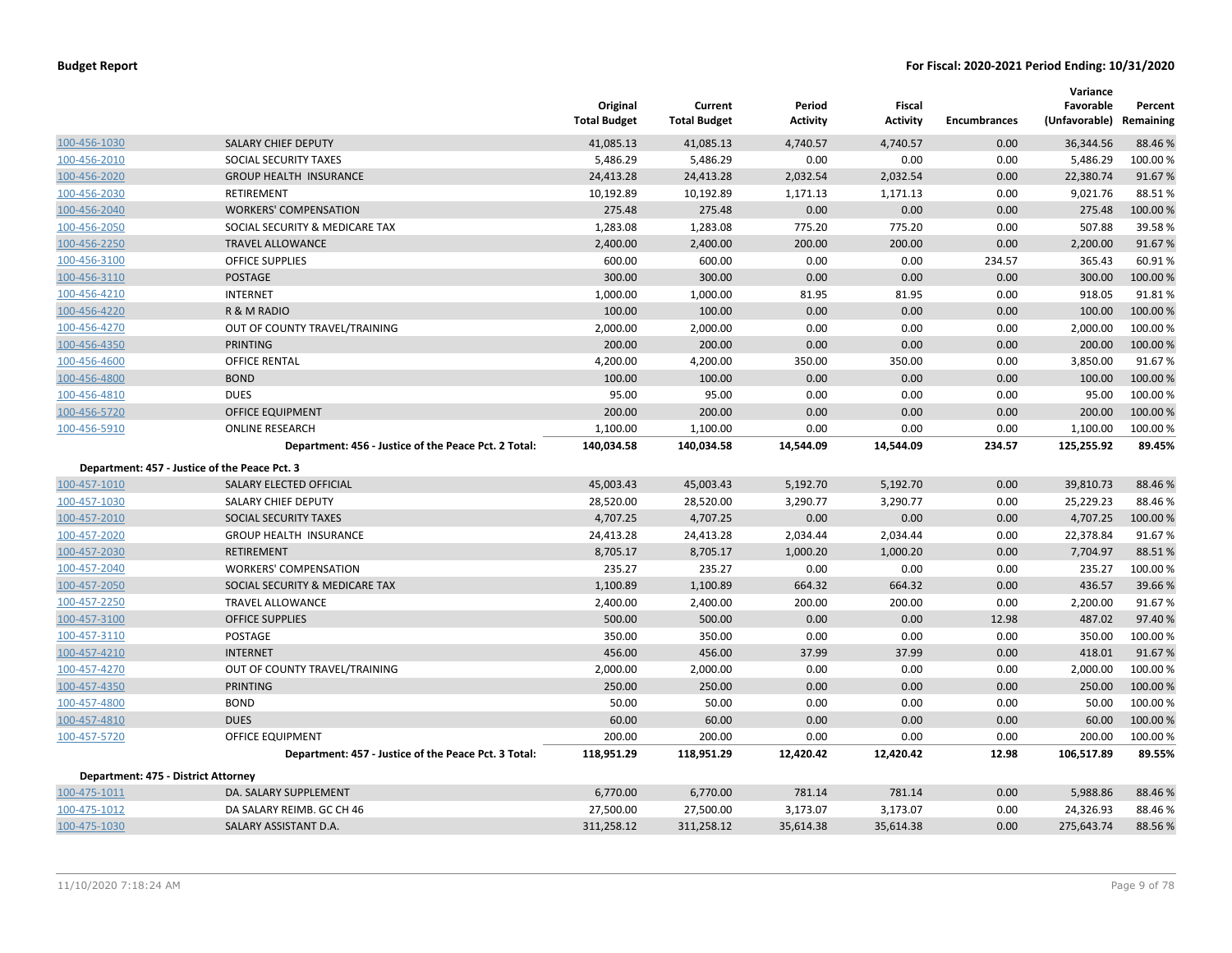|                                  |                                            | Original<br><b>Total Budget</b> | Current<br><b>Total Budget</b> | Period<br><b>Activity</b> | Fiscal<br><b>Activity</b> | Encumbrances | Variance<br>Favorable<br>(Unfavorable) | Percent<br>Remaining |
|----------------------------------|--------------------------------------------|---------------------------------|--------------------------------|---------------------------|---------------------------|--------------|----------------------------------------|----------------------|
| 100-475-1031                     | <b>INVESTIGATOR</b>                        | 61,963.53                       | 61,963.53                      | 7,149.66                  | 7,149.66                  | 0.00         | 54,813.87                              | 88.46%               |
| 100-475-1032                     | ASST. DA LONGEVITY PAY                     | 5,080.00                        | 5,080.00                       | 280.00                    | 280.00                    | 0.00         | 4,800.00                               | 94.49%               |
| 100-475-1050                     | SALARIES SECRETARIES                       | 189,664.91                      | 189,664.91                     | 21,284.39                 | 21,284.39                 | 0.00         | 168,380.52                             | 88.78%               |
| 100-475-1051                     | <b>DISCOVERY CLERK</b>                     | 37,731.20                       | 37,731.20                      | 4,353.60                  | 4,353.60                  | 0.00         | 33,377.60                              | 88.46%               |
| 100-475-1070                     | <b>SALARY PART-TIME</b>                    | 18,096.00                       | 18,096.00                      | 1,380.00                  | 1,380.00                  | 0.00         | 16,716.00                              | 92.37%               |
| 100-475-2010                     | SOCIAL SECURITY TAXES                      | 40,187.39                       | 40,187.39                      | 0.00                      | 0.00                      | 0.00         | 40,187.39                              | 100.00%              |
| 100-475-2020                     | <b>GROUP HEALTH INSURANCE</b>              | 134,273.04                      | 134,273.04                     | 11,041.16                 | 11,041.16                 | 0.00         | 123,231.88                             | 91.78%               |
| 100-475-2030                     | <b>RETIREMENT</b>                          | 76,744.96                       | 76,744.96                      | 8,727.14                  | 8,727.14                  | 0.00         | 68,017.82                              | 88.63%               |
| 100-475-2040                     | <b>WORKERS' COMPENSATION</b>               | 1,334.94                        | 1,334.94                       | 0.00                      | 0.00                      | 0.00         | 1,334.94                               | 100.00%              |
| 100-475-2050                     | SOCIAL SECURITY & MEDICARE TAX             | 9,398.66                        | 9,398.66                       | 5,539.13                  | 5,539.13                  | 0.00         | 3,859.53                               | 41.06%               |
| 100-475-2250                     | <b>TRAVEL ALLOWANCE</b>                    | 3,060.00                        | 3,060.00                       | 255.00                    | 255.00                    | 0.00         | 2,805.00                               | 91.67%               |
| 100-475-3100                     | <b>OFFICE SUPPLIES</b>                     | 9,000.00                        | 9,000.00                       | 838.37                    | 838.37                    | 469.31       | 7,692.32                               | 85.47%               |
| 100-475-3110                     | POSTAGE                                    | 2,400.00                        | 2,400.00                       | 0.00                      | 0.00                      | 0.00         | 2,400.00                               | 100.00 %             |
| 100-475-3130                     | <b>GRAND JURY EXPENSE</b>                  | 5,500.00                        | 5,500.00                       | 400.00                    | 400.00                    | 0.00         | 5,100.00                               | 92.73%               |
| 100-475-3150                     | <b>COPIER EXPENSE</b>                      | 1,400.00                        | 1,400.00                       | 0.00                      | 0.00                      | 0.00         | 1,400.00                               | 100.00%              |
| 100-475-4270                     | OUT OF COUNTY TRAVEL/TRAINING              | 10,000.00                       | 10,000.00                      | 104.17                    | 104.17                    | 0.00         | 9,895.83                               | 98.96%               |
| 100-475-4350                     | PRINTING                                   | 500.00                          | 500.00                         | 0.00                      | 0.00                      | 0.00         | 500.00                                 | 100.00 %             |
| 100-475-4380                     | CT.REPORTER-TRANSCRIPTS                    | 5,000.00                        | 5,000.00                       | 0.00                      | 0.00                      | 0.00         | 5,000.00                               | 100.00 %             |
| 100-475-4390                     | <b>WITNESS EXPENSE</b>                     | 3,000.00                        | 3,000.00                       | 0.00                      | 0.00                      | 0.00         | 3,000.00                               | 100.00%              |
| 100-475-4650                     | PHYS.EVIDENCE ANALYSIS                     | 4,000.00                        | 4,000.00                       | 0.00                      | 0.00                      | 0.00         | 4,000.00                               | 100.00 %             |
| 100-475-4800                     | <b>BOND</b>                                | 445.00                          | 445.00                         | 0.00                      | 0.00                      | 0.00         | 445.00                                 | 100.00%              |
| 100-475-4810                     | <b>DUES</b>                                | 3,500.00                        | 3,500.00                       | 0.00                      | 0.00                      | 0.00         | 3,500.00                               | 100.00 %             |
| 100-475-5720                     | <b>OFFICE EQUIPMENT</b>                    | 200.00                          | 200.00                         | 0.00                      | 0.00                      | 0.00         | 200.00                                 | 100.00 %             |
| 100-475-5740                     | <b>TECHNOLOGY</b>                          | 200.00                          | 200.00                         | 0.00                      | 0.00                      | 0.00         | 200.00                                 | 100.00%              |
| 100-475-5900                     | <b>BOOKS</b>                               | 750.00                          | 750.00                         | 0.00                      | 0.00                      | 0.00         | 750.00                                 | 100.00%              |
| 100-475-5910                     | <b>ONLINE RESEARCH</b>                     | 9,060.00                        | 9,060.00                       | 0.00                      | 0.00                      | 0.00         | 9,060.00                               | 100.00%              |
|                                  | Department: 475 - District Attorney Total: | 978,017.75                      | 978,017.75                     | 100,921.21                | 100,921.21                | 469.31       | 876,627.23                             | 89.63%               |
| Department: 495 - County Auditor |                                            |                                 |                                |                           |                           |              |                                        |                      |
| 100-495-1020                     | SALARY APPOINTED OFFICIAL                  | 73,778.37                       | 73,778.37                      | 8,512.89                  | 8,512.89                  | 0.00         | 65,265.48                              | 88.46%               |
| 100-495-1030                     | <b>SALARIES ASSISTANTS</b>                 | 150,158.45                      | 150,158.45                     | 17,325.95                 | 17,325.95                 | 0.00         | 132,832.50                             | 88.46%               |
| 100-495-2010                     | SOCIAL SECURITY TAXES                      | 13,884.08                       | 13,884.08                      | 0.00                      | 0.00                      | 0.00         | 13,884.08                              | 100.00%              |
| 100-495-2020                     | <b>GROUP HEALTH INSURANCE</b>              | 48,826.56                       | 48,826.56                      | 4,068.88                  | 4,068.88                  | 0.00         | 44,757.68                              | 91.67%               |
| 100-495-2030                     | <b>RETIREMENT</b>                          | 26,514.12                       | 26,514.12                      | 3,046.44                  | 3,046.44                  | 0.00         | 23,467.68                              | 88.51%               |
| 100-495-2040                     | <b>WORKERS COMPENSATION</b>                | 716.60                          | 716.60                         | 0.00                      | 0.00                      | 0.00         | 716.60                                 | 100.00%              |
| 100-495-2050                     | SOCIAL SECURITY & MEDICARE TAX             | 3,247.08                        | 3,247.08                       | 1,827.93                  | 1,827.93                  | 0.00         | 1,419.15                               | 43.71%               |
| 100-495-3100                     | <b>OFFICE SUPPLIES</b>                     | 700.00                          | 700.00                         | 40.54                     | 40.54                     | 9.18         | 650.28                                 | 92.90%               |
| 100-495-4270                     | OUT OF COUNTY TRAVEL/TRAINING              | 4,000.00                        | 4,000.00                       | 0.00                      | 0.00                      | 0.00         | 4,000.00                               | 100.00 %             |
| 100-495-4350                     | <b>PRINTING</b>                            | 50.00                           | 50.00                          | 0.00                      | 0.00                      | 0.00         | 50.00                                  | 100.00 %             |
| 100-495-4520                     | R & M EQUIPMENT                            | 50.00                           | 50.00                          | 0.00                      | 0.00                      | 0.00         | 50.00                                  | 100.00 %             |
| 100-495-4800                     | <b>BOND</b>                                | 383.00                          | 383.00                         | 186.00                    | 186.00                    | 0.00         | 197.00                                 | 51.44 %              |
| 100-495-4810                     | <b>DUES</b>                                | 340.00                          | 340.00                         | 0.00                      | 0.00                      | 0.00         | 340.00                                 | 100.00 %             |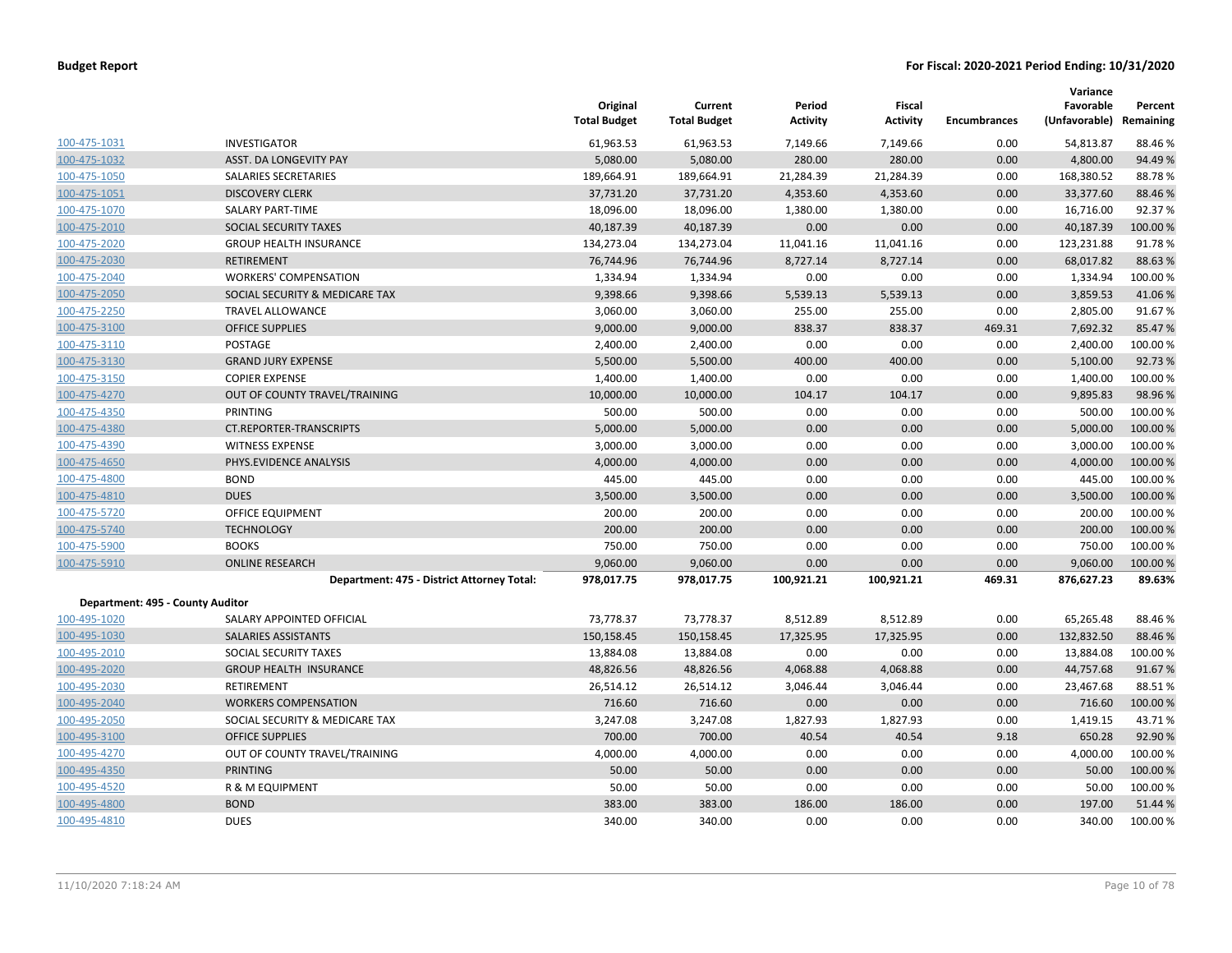|                                    |                                            | Original<br><b>Total Budget</b> | Current<br><b>Total Budget</b> | Period<br><b>Activity</b> | Fiscal<br><b>Activity</b> | <b>Encumbrances</b> | Variance<br>Favorable<br>(Unfavorable) | Percent<br>Remaining |
|------------------------------------|--------------------------------------------|---------------------------------|--------------------------------|---------------------------|---------------------------|---------------------|----------------------------------------|----------------------|
| 100-495-5720                       | <b>OFFICE EQUIPMENT</b>                    | 200.00                          | 200.00                         | 0.00                      | 0.00                      | 0.00                | 200.00                                 | 100.00%              |
|                                    | Department: 495 - County Auditor Total:    | 322,848.26                      | 322,848.26                     | 35,008.63                 | 35,008.63                 | 9.18                | 287,830.45                             | 89.15%               |
|                                    | Department: 496 - County Purchasing        |                                 |                                |                           |                           |                     |                                        |                      |
| 100-496-1020                       | SALARY PURCHASING AGENT                    | 53,254.76                       | 53,254.76                      | 6,144.78                  | 6,144.78                  | 0.00                | 47,109.98                              | 88.46%               |
| 100-496-2010                       | SOCIAL SECURITY TAXES                      | 3,301.80                        | 3,301.80                       | 0.00                      | 0.00                      | 0.00                | 3,301.80                               | 100.00%              |
| 100-496-2020                       | <b>GROUP HEALTH INSURANCE</b>              | 12,206.64                       | 12,206.64                      | 1,017.22                  | 1,017.22                  | 0.00                | 11,189.42                              | 91.67%               |
| 100-496-2030                       | <b>RETIREMENT</b>                          | 6,305.36                        | 6,305.36                       | 724.47                    | 724.47                    | 0.00                | 5,580.89                               | 88.51%               |
| 100-496-2040                       | <b>WORKERS' COMPENSATION</b>               | 170.42                          | 170.42                         | 0.00                      | 0.00                      | 0.00                | 170.42                                 | 100.00%              |
| 100-496-2050                       | SOCIAL SECURITY & MEDICARE TAX             | 772.19                          | 772.19                         | 462.36                    | 462.36                    | 0.00                | 309.83                                 | 40.12%               |
| 100-496-3100                       | <b>OFFICE SUPPLIES</b>                     | 250.00                          | 250.00                         | 20.99                     | 20.99                     | $-51.78$            | 280.79                                 | 112.32%              |
| 100-496-4270                       | OUT OF COUNTY TRAVEL/TRAINING              | 2,400.00                        | 2,400.00                       | 0.00                      | 0.00                      | 0.00                | 2,400.00                               | 100.00%              |
| 100-496-4350                       | PRINTING                                   | 35.00                           | 35.00                          | 0.00                      | 0.00                      | 0.00                | 35.00                                  | 100.00 %             |
| 100-496-4800                       | <b>BOND</b>                                | 93.00                           | 93.00                          | 0.00                      | 0.00                      | 0.00                | 93.00                                  | 100.00 %             |
| 100-496-4810                       | <b>DUES</b>                                | 450.00                          | 450.00                         | 0.00                      | 0.00                      | 0.00                | 450.00                                 | 100.00%              |
| 100-496-5720                       | <b>OFFICE EQUIPMENT</b>                    | 200.00                          | 200.00                         | 0.00                      | 0.00                      | 0.00                | 200.00                                 | 100.00 %             |
|                                    | Department: 496 - County Purchasing Total: | 79,439.17                       | 79,439.17                      | 8,369.82                  | 8,369.82                  | $-51.78$            | 71,121.13                              | 89.53%               |
| Department: 497 - County Treasurer |                                            |                                 |                                |                           |                           |                     |                                        |                      |
| 100-497-1010                       | SALARY ELECTED OFFICIAL                    | 58,757.97                       | 58,757.97                      | 6,779.76                  | 6,779.76                  | 0.00                | 51,978.21                              | 88.46%               |
| 100-497-2010                       | SOCIAL SECURITY TAXES                      | 3,642.99                        | 3,642.99                       | 0.00                      | 0.00                      | 0.00                | 3,642.99                               | 100.00%              |
| 100-497-2020                       | <b>GROUP HEALTH INSURANCE</b>              | 12,206.64                       | 12,206.64                      | 1,016.34                  | 1,016.34                  | 0.00                | 11,190.30                              | 91.67%               |
| 100-497-2030                       | <b>RETIREMENT</b>                          | 6,956.94                        | 6,956.94                       | 799.32                    | 799.32                    | 0.00                | 6,157.62                               | 88.51%               |
| 100-497-2040                       | <b>WORKERS' COMPENSATION</b>               | 188.03                          | 188.03                         | 0.00                      | 0.00                      | 0.00                | 188.03                                 | 100.00%              |
| 100-497-2050                       | SOCIAL SECURITY & MEDICARE TAX             | 851.99                          | 851.99                         | 446.09                    | 446.09                    | 0.00                | 405.90                                 | 47.64%               |
| 100-497-3100                       | <b>OFFICE SUPPLIES</b>                     | 300.00                          | 300.00                         | 0.00                      | 0.00                      | 218.49              | 81.51                                  | 27.17%               |
| 100-497-4270                       | OUT OF COUNTY TRAVEL/TRAINING              | 1,500.00                        | 1,500.00                       | 0.00                      | 0.00                      | 0.00                | 1,500.00                               | 100.00 %             |
| 100-497-4350                       | <b>PRINTING</b>                            | 100.00                          | 100.00                         | 0.00                      | 0.00                      | 0.00                | 100.00                                 | 100.00%              |
| 100-497-4520                       | <b>R&amp;M EQUIPMENT</b>                   | 50.00                           | 50.00                          | 0.00                      | 0.00                      | 0.00                | 50.00                                  | 100.00 %             |
| 100-497-4810                       | <b>DUES</b>                                | 200.00                          | 200.00                         | 0.00                      | 0.00                      | 0.00                | 200.00                                 | 100.00 %             |
|                                    | Department: 497 - County Treasurer Total:  | 84,754.56                       | 84,754.56                      | 9,041.51                  | 9,041.51                  | 218.49              | 75,494.56                              | 89.07%               |
|                                    | Department: 499 - Tax Assessor Collector   |                                 |                                |                           |                           |                     |                                        |                      |
| 100-499-1010                       | SALARY ELECTED OFFICIAL                    | 58,757.97                       | 58,757.97                      | 6,779.76                  | 6,779.76                  | 0.00                | 51,978.21                              | 88.46%               |
| 100-499-1030                       | SALARIES CHIEF DEPUTY                      | 42,272.36                       | 42,272.36                      | 4,877.59                  | 4,877.59                  | 0.00                | 37,394.77                              | 88.46%               |
| 100-499-1040                       | <b>SALARIES DEPUTIES</b>                   | 102,426.15                      | 102,426.15                     | 11,818.40                 | 11,818.40                 | 0.00                | 90,607.75                              | 88.46%               |
| 100-499-1070                       | <b>SALARY PART-TIME</b>                    | 18,096.00                       | 18,096.00                      | 0.00                      | 0.00                      | 0.00                | 18,096.00                              | 100.00%              |
| 100-499-2010                       | SOCIAL SECURITY TAXES                      | 13,736.25                       | 13,736.25                      | 0.00                      | 0.00                      | 0.00                | 13,736.25                              | 100.00 %             |
| 100-499-2020                       | <b>GROUP HEALTH INSURANCE</b>              | 61,033.20                       | 61,033.20                      | 5,086.10                  | 5,086.10                  | 0.00                | 55,947.10                              | 91.67%               |
| 100-499-2030                       | <b>RETIREMENT</b>                          | 26,231.81                       | 26,231.81                      | 2,767.77                  | 2,767.77                  | 0.00                | 23,464.04                              | 89.45%               |
| 100-499-2040                       | <b>WORKERS COMPENSATION</b>                | 708.97                          | 708.97                         | 0.00                      | 0.00                      | 0.00                | 708.97                                 | 100.00%              |
| 100-499-2050                       | SOCIAL SECURITY & MEDICARE TAX             | 3,212.51                        | 3,212.51                       | 1,732.46                  | 1,732.46                  | 0.00                | 1,480.05                               | 46.07%               |
| 100-499-2251                       | LEONARD OFFICE TRAVEL                      | 550.00                          | 550.00                         | 0.00                      | 0.00                      | 0.00                | 550.00                                 | 100.00%              |
| 100-499-3100                       | <b>OFFICE SUPPLIES</b>                     | 1,200.00                        | 1,200.00                       | 0.00                      | 0.00                      | 133.30              | 1,066.70                               | 88.89%               |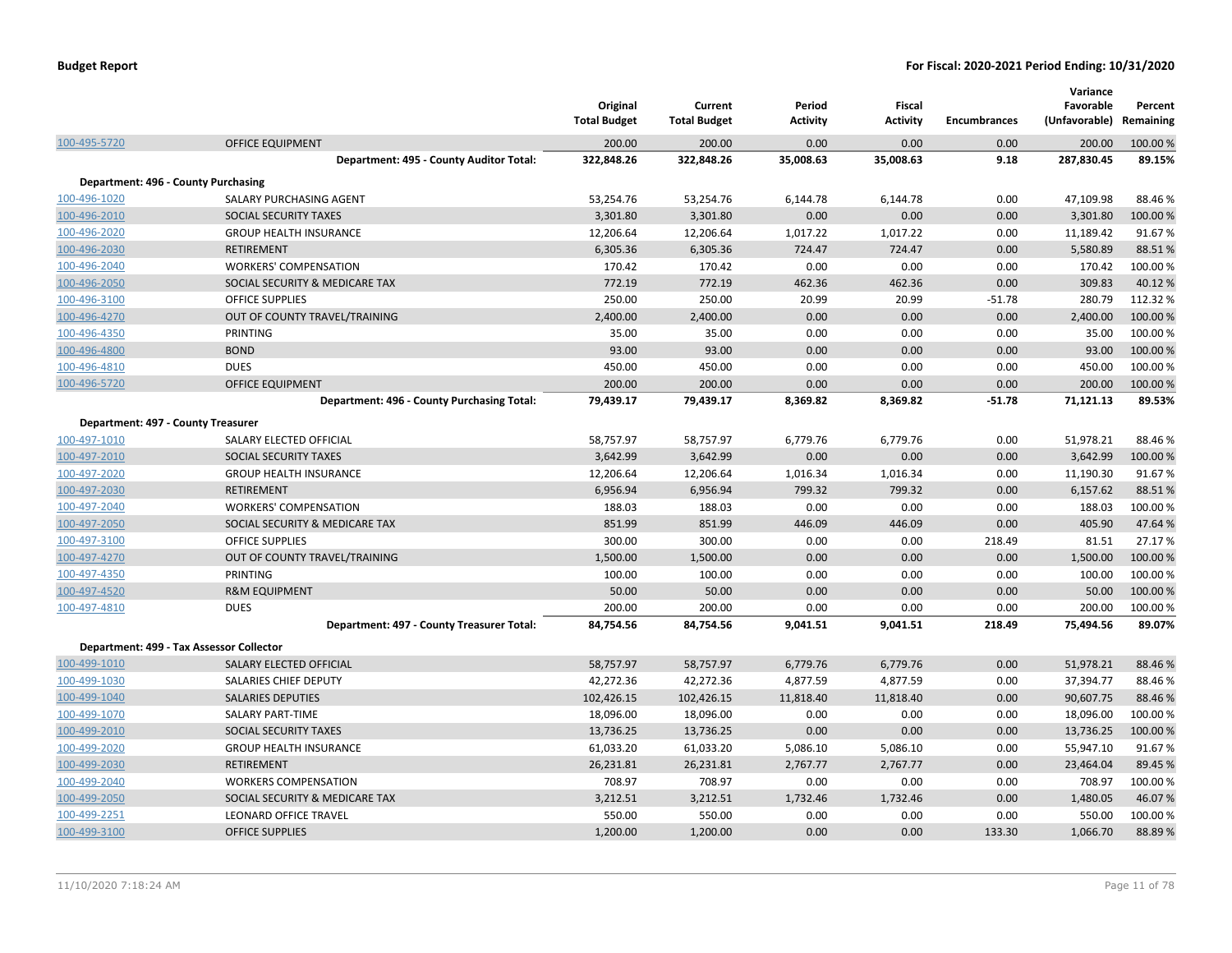|                                     |                              |                                                 | Original<br><b>Total Budget</b> | Current<br><b>Total Budget</b> | Period<br><b>Activity</b> | <b>Fiscal</b><br><b>Activity</b> | <b>Encumbrances</b> | Variance<br>Favorable<br>(Unfavorable) | Percent<br>Remaining |
|-------------------------------------|------------------------------|-------------------------------------------------|---------------------------------|--------------------------------|---------------------------|----------------------------------|---------------------|----------------------------------------|----------------------|
| 100-499-3110                        | POSTAGE                      |                                                 | 2,400.00                        | 2,400.00                       | 0.00                      | 0.00                             | 0.00                | 2,400.00                               | 100.00%              |
| 100-499-3150                        | <b>COPIER EXPENSE</b>        |                                                 | 1,200.00                        | 1,200.00                       | 0.00                      | 0.00                             | 0.00                | 1,200.00                               | 100.00 %             |
| 100-499-4270                        |                              | OUT OF COUNTY TRAVEL/TRAINING                   | 4,000.00                        | 4,000.00                       | 0.00                      | 0.00                             | 0.00                | 4,000.00                               | 100.00 %             |
| 100-499-4350                        | <b>PRINTING</b>              |                                                 | 200.00                          | 200.00                         | 0.00                      | 0.00                             | 0.00                | 200.00                                 | 100.00 %             |
| 100-499-4600                        | <b>LEONARD OFFICE RENT</b>   |                                                 | 1,200.00                        | 1,200.00                       | 100.00                    | 100.00                           | 0.00                | 1,100.00                               | 91.67%               |
| 100-499-4800                        | <b>BOND</b>                  |                                                 | 3,918.00                        | 3,918.00                       | 0.00                      | 0.00                             | 0.00                | 3,918.00                               | 100.00 %             |
| 100-499-4810                        | <b>DUES</b>                  |                                                 | 225.00                          | 225.00                         | 0.00                      | 0.00                             | 0.00                | 225.00                                 | 100.00%              |
| 100-499-5720                        | <b>OFFICE EQUIPMENT</b>      |                                                 | 200.00                          | 200.00                         | 0.00                      | 0.00                             | 0.00                | 200.00                                 | 100.00 %             |
|                                     |                              | Department: 499 - Tax Assessor Collector Total: | 341,568.22                      | 341,568.22                     | 33,162.08                 | 33,162.08                        | 133.30              | 308,272.84                             | 90.25%               |
| Department: 503 - Computer/IT Dept. |                              |                                                 |                                 |                                |                           |                                  |                     |                                        |                      |
| 100-503-1020                        | SALARY-TECHNICIAN            |                                                 | 42,817.02                       | 42,817.02                      | 4,940.45                  | 4,940.45                         | 0.00                | 37,876.57                              | 88.46%               |
| 100-503-1070                        |                              | SALARY PART-TIME TECHNICIAN                     | 12,000.00                       | 12,000.00                      | 900.00                    | 900.00                           | 0.00                | 11,100.00                              | 92.50%               |
| 100-503-2010                        | <b>SOCIAL SECURITY</b>       |                                                 | 3,900.96                        | 3,900.96                       | 0.00                      | 0.00                             | 0.00                | 3,900.96                               | 100.00 %             |
| 100-503-2020                        |                              | <b>GROUP HEALTH INSURANCE</b>                   | 12,206.64                       | 12,206.64                      | 1,017.22                  | 1,017.22                         | 0.00                | 11,189.42                              | 91.67%               |
| 100-503-2030                        | RETIREMENT                   |                                                 | 7,449.57                        | 7,449.57                       | 582.48                    | 582.48                           | 0.00                | 6,867.09                               | 92.18%               |
| 100-503-2040                        | <b>WORKERS COMPENSATION</b>  |                                                 | 201.34                          | 201.34                         | 0.00                      | 0.00                             | 0.00                | 201.34                                 | 100.00%              |
| 100-503-2050                        |                              | SOCIAL SECURITY & MEDICARE TAX                  | 912.32                          | 912.32                         | 348.64                    | 348.64                           | 0.00                | 563.68                                 | 61.79%               |
| 100-503-2250                        | <b>TRAVEL ALLOWANCE</b>      |                                                 | 828.00                          | 828.00                         | 40.00                     | 40.00                            | 0.00                | 788.00                                 | 95.17%               |
| 100-503-3100                        | <b>OFFICE SUPPLIES</b>       |                                                 | 100.00                          | 100.00                         | 0.00                      | 0.00                             | 0.00                | 100.00                                 | 100.00%              |
| 100-503-4210                        | <b>EMERGENCY INTERNET</b>    |                                                 | 455.88                          | 455.88                         | 37.99                     | 37.99                            | 0.00                | 417.89                                 | 91.67%               |
| 100-503-4270                        |                              | OUT OF COUNTY TRAVEL/TRAINING                   | 1,200.00                        | 1,200.00                       | 0.00                      | 0.00                             | 0.00                | 1,200.00                               | 100.00%              |
| 100-503-4810                        | <b>DUES</b>                  |                                                 | 175.00                          | 175.00                         | 0.00                      | 0.00                             | 0.00                | 175.00                                 | 100.00%              |
| 100-503-5720                        | OFFICE EQUIPMENT             |                                                 | 200.00                          | 200.00                         | 0.00                      | 0.00                             | 0.00                | 200.00                                 | 100.00 %             |
| 100-503-5740                        |                              | COMPUTER/WEB SOFTWARE                           | 5,000.00                        | 5,000.00                       | 0.00                      | 0.00                             | 29.96               | 4,970.04                               | 99.40%               |
| 100-503-5760                        |                              | COUNTY COMPUTER REPLACEMENT                     | 32,500.00                       | 32,500.00                      | 0.00                      | 0.00                             | 0.00                | 32,500.00                              | 100.00%              |
|                                     |                              | Department: 503 - Computer/IT Dept. Total:      | 119,946.73                      | 119,946.73                     | 7,866.78                  | 7,866.78                         | 29.96               | 112,049.99                             | 93.42%               |
| Department: 509 - Contingency       |                              |                                                 |                                 |                                |                           |                                  |                     |                                        |                      |
| 100-509-4750                        | <b>CONTINGENCY</b>           |                                                 | 279,000.00                      | 244,599.33                     | 0.00                      | 0.00                             | 0.00                | 244,599.33                             | 100.00 %             |
| <b>Budget Adjustments</b>           |                              |                                                 |                                 |                                |                           |                                  |                     |                                        |                      |
| Number                              | Date                         | Description                                     | Adjustment                      |                                |                           |                                  |                     |                                        |                      |
| BA0000036                           | 10/06/2020                   | <b>Emergency Management Vehicle</b>             | $-34,400.67$                    |                                |                           |                                  |                     |                                        |                      |
|                                     |                              | Department: 509 - Contingency Total:            | 279,000.00                      | 244,599.33                     | 0.00                      | 0.00                             | 0.00                | 244,599.33                             | 100.00%              |
| Department: 510 - Courthouse        |                              |                                                 |                                 |                                |                           |                                  |                     |                                        |                      |
| 100-510-1070                        | SALARY PART-TIME             |                                                 | 16,291.86                       | 16,291.86                      | 2,421.12                  | 2,421.12                         | 0.00                | 13,870.74                              | 85.14 %              |
| 100-510-1150                        | <b>SALARY JANITOR</b>        |                                                 | 41,087.92                       | 41,087.92                      | 4,740.91                  | 4,740.91                         | 0.00                | 36,347.01                              | 88.46%               |
| 100-510-2010                        | SOCIAL SECURITY TAXES        |                                                 | 3,557.94                        | 3,557.94                       | 0.00                      | 0.00                             | 0.00                | 3,557.94                               | 100.00%              |
| 100-510-2020                        |                              | <b>GROUP HEALTH INSURANCE</b>                   | 12,206.64                       | 12,206.64                      | 1,017.22                  | 1,017.22                         | 0.00                | 11,189.42                              | 91.67%               |
| 100-510-2030                        | <b>RETIREMENT</b>            |                                                 | 6,830.40                        | 6,830.40                       | 844.42                    | 844.42                           | 0.00                | 5,985.98                               | 87.64%               |
| 100-510-2040                        | <b>WORKERS' COMPENSATION</b> |                                                 | 2,114.69                        | 2,114.69                       | 0.00                      | 0.00                             | 0.00                | 2,114.69                               | 100.00%              |
| 100-510-2050                        |                              | SOCIAL SECURITY & MEDICARE TAX                  | 832.00                          | 832.00                         | 544.22                    | 544.22                           | 0.00                | 287.78                                 | 34.59%               |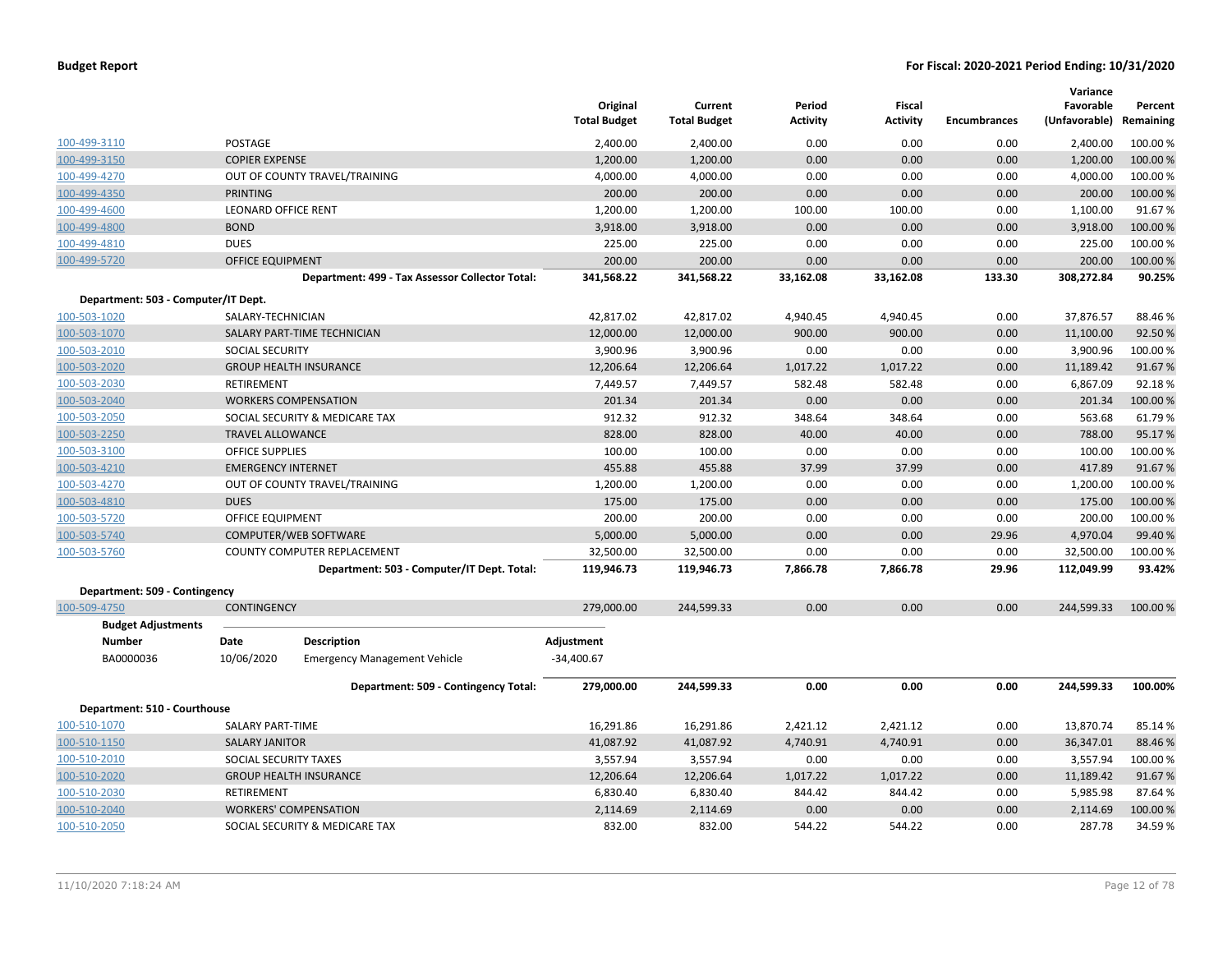|              |                                                            | Original<br><b>Total Budget</b> | Current<br><b>Total Budget</b> | Period<br><b>Activity</b> | Fiscal<br><b>Activity</b> | <b>Encumbrances</b> | Variance<br>Favorable<br>(Unfavorable) | Percent<br>Remaining |
|--------------|------------------------------------------------------------|---------------------------------|--------------------------------|---------------------------|---------------------------|---------------------|----------------------------------------|----------------------|
| 100-510-3100 | <b>OFFICE SUPPLIES</b>                                     | 3,500.00                        | 3,500.00                       | 212.92                    | 212.92                    | 0.00                | 3,287.08                               | 93.92%               |
| 100-510-3110 | POSTAGE                                                    | 5,000.00                        | 5,000.00                       | 165.26                    | 165.26                    | 0.00                | 4,834.74                               | 96.69%               |
| 100-510-3150 | <b>COPIER RENTAL</b>                                       | 8,000.00                        | 8,000.00                       | 473.85                    | 473.85                    | 0.00                | 7,526.15                               | 94.08%               |
| 100-510-3160 | <b>EMPLOYEE AWARDS BANQUET</b>                             | 2,400.00                        | 2,400.00                       | 0.00                      | 0.00                      | 0.00                | 2,400.00                               | 100.00%              |
| 100-510-3300 | <b>EXPENSE-GAS AND OIL</b>                                 | 200.00                          | 200.00                         | 0.00                      | 0.00                      | 0.00                | 200.00                                 | 100.00%              |
| 100-510-4200 | <b>TELEPHONE</b>                                           | 44,140.00                       | 44,140.00                      | 3,645.00                  | 3,645.00                  | 0.00                | 40,495.00                              | 91.74%               |
| 100-510-4210 | <b>INTERNET</b>                                            | 1,500.00                        | 1,500.00                       | 0.00                      | 0.00                      | 0.00                | 1,500.00                               | 100.00 %             |
| 100-510-4231 | <b>CELL PHONE - JANITOR</b>                                | 0.00                            | 0.00                           | $-8.11$                   | $-8.11$                   | 0.00                | 8.11                                   | 0.00%                |
| 100-510-4400 | UTILITIES ELECTRICITY                                      | 5,250.00                        | 5,250.00                       | 136.75                    | 136.75                    | 0.00                | 5,113.25                               | 97.40%               |
| 100-510-4420 | UTILITIES WATER                                            | 840.00                          | 840.00                         | 0.00                      | 0.00                      | 0.00                | 840.00                                 | 100.00%              |
| 100-510-4430 | <b>TRASH PICK-UP</b>                                       | 1,050.00                        | 1,050.00                       | 0.00                      | 0.00                      | 0.00                | 1,050.00                               | 100.00 %             |
| 100-510-4501 | PEST CONTROL                                               | 150.00                          | 150.00                         | 0.00                      | 0.00                      | 0.00                | 150.00                                 | 100.00%              |
| 100-510-4530 | <b>COMPUTER SOFTWARE</b>                                   | 220,000.00                      | 220,000.00                     | 0.00                      | 0.00                      | 0.00                | 220,000.00                             | 100.00%              |
| 100-510-4820 | FIRE INSURANCE                                             | 28,500.00                       | 28,500.00                      | 0.00                      | 0.00                      | 0.00                | 28,500.00                              | 100.00%              |
| 100-510-5770 | <b>JANITOR EQUIPMENT</b>                                   | 300.00                          | 300.00                         | 0.00                      | 0.00                      | 0.00                | 300.00                                 | 100.00 %             |
|              | Department: 510 - Courthouse Total:                        | 403,751.45                      | 403,751.45                     | 14,193.56                 | 14,193.56                 | 0.00                | 389,557.89                             | 96.48%               |
|              | Department: 511 - County Office Building                   |                                 |                                |                           |                           |                     |                                        |                      |
| 100-511-2251 | <b>JANITOR TRAVEL</b>                                      | 180.00                          | 180.00                         | 0.00                      | 0.00                      | 0.00                | 180.00                                 | 100.00%              |
| 100-511-3320 | <b>JANITOR SUPPLIES</b>                                    | 1,000.00                        | 1,000.00                       | 115.42                    | 115.42                    | 128.76              | 755.82                                 | 75.58%               |
| 100-511-4400 | UTILITIES ELECTRICITY                                      | 4,500.00                        | 4,500.00                       | 352.00                    | 352.00                    | 0.00                | 4,148.00                               | 92.18%               |
| 100-511-4410 | UTILITIES GAS                                              | 1,000.00                        | 1,000.00                       | 0.00                      | 0.00                      | 0.00                | 1,000.00                               | 100.00 %             |
| 100-511-4420 | UTILITIES WATER                                            | 1,100.00                        | 1,100.00                       | 0.00                      | 0.00                      | 0.00                | 1,100.00                               | 100.00%              |
| 100-511-4430 | <b>TRASH PICK-UP SERVICE</b>                               | 540.00                          | 540.00                         | 0.00                      | 0.00                      | 0.00                | 540.00                                 | 100.00%              |
| 100-511-4500 | R & M BUILDING                                             | 1,000.00                        | 1,000.00                       | 0.00                      | 0.00                      | 0.00                | 1,000.00                               | 100.00%              |
| 100-511-4501 | PEST CONTROL                                               | 268.00                          | 268.00                         | 0.00                      | 0.00                      | 0.00                | 268.00                                 | 100.00%              |
| 100-511-4820 | <b>FIRE INSURANCE</b>                                      | 1,050.00                        | 1,050.00                       | 0.00                      | 0.00                      | 0.00                | 1,050.00                               | 100.00%              |
|              | Department: 511 - County Office Building Total:            | 10,638.00                       | 10,638.00                      | 467.42                    | 467.42                    | 128.76              | 10,041.82                              | 94.40%               |
|              | Department: 512 - Co-Op Office Building                    |                                 |                                |                           |                           |                     |                                        |                      |
| 100-512-4400 | UTILITIES ELECTRICITY                                      | 720.00                          | 720.00                         | 256.80                    | 256.80                    | 0.00                | 463.20                                 | 64.33 %              |
| 100-512-4820 | <b>FIRE INSURANCE</b>                                      | 1,450.00                        | 1,450.00                       | 0.00                      | 0.00                      | 0.00                | 1,450.00                               | 100.00%              |
|              | Department: 512 - Co-Op Office Building Total:             | 2,170.00                        | 2,170.00                       | 256.80                    | 256.80                    | 0.00                | 1,913.20                               | 88.17%               |
|              |                                                            |                                 |                                |                           |                           |                     |                                        |                      |
|              | Department: 513 - Courthouse South Annex<br><b>POSTAGE</b> | 2,000.00                        |                                | 77.75                     | 77.75                     | 0.00                | 1,922.25                               | 96.11%               |
| 100-513-3110 |                                                            |                                 | 2,000.00                       |                           |                           |                     |                                        |                      |
| 100-513-3150 | <b>COPIER RENTAL</b>                                       | 1,500.00                        | 1,500.00                       | 0.00                      | 0.00                      | 0.00                | 1,500.00                               | 100.00%              |
| 100-513-3320 | <b>JANITOR SUPPLIES</b>                                    | 1,500.00                        | 1,500.00                       | 95.39                     | 95.39                     | 168.32              | 1,236.29                               | 82.42 %              |
| 100-513-4210 | <b>INTERNET</b>                                            | 3,300.00                        | 3,300.00                       | 231.43                    | 231.43                    | 0.00                | 3,068.57                               | 92.99%               |
| 100-513-4400 | UTILITIES ELECTRICITY                                      | 5,600.00                        | 5,600.00                       | 440.84                    | 440.84                    | 0.00                | 5,159.16                               | 92.13 %              |
| 100-513-4410 | UTILITIES GAS                                              | 1,300.00                        | 1,300.00                       | 57.81                     | 57.81                     | 0.00                | 1,242.19                               | 95.55 %              |
| 100-513-4420 | <b>UTILITIES WATER</b>                                     | 1,225.00<br>1,050.00            | 1,225.00<br>1,050.00           | 0.00                      | 0.00<br>0.00              | 0.00                | 1,225.00<br>1,050.00                   | 100.00 %             |
| 100-513-4430 | <b>TRASH PICKUP SERVICE</b>                                |                                 |                                | 0.00                      |                           | 0.00                |                                        | 100.00%              |
| 100-513-4500 | <b>R&amp;M BUILDING</b>                                    | 1,000.00                        | 1,000.00                       | 0.00                      | 0.00                      | 0.00                | 1,000.00                               | 100.00 %             |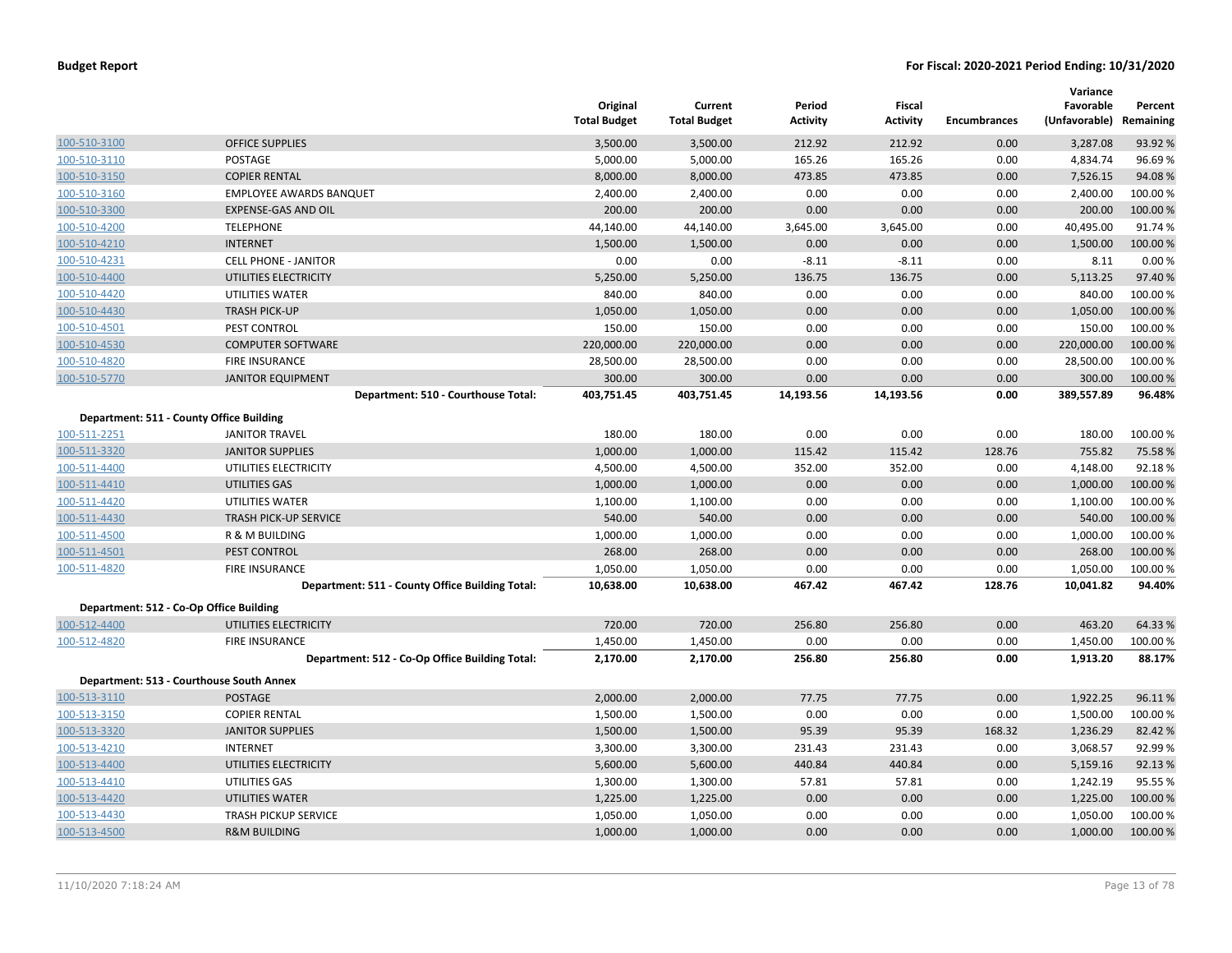| <b>Budget Report</b> |  |  |
|----------------------|--|--|
|----------------------|--|--|

|                                   |                                                      | Original<br><b>Total Budget</b> | Current<br><b>Total Budget</b> | Period<br><b>Activity</b> | Fiscal<br>Activity | <b>Encumbrances</b> | Variance<br>Favorable<br>(Unfavorable) Remaining | Percent  |
|-----------------------------------|------------------------------------------------------|---------------------------------|--------------------------------|---------------------------|--------------------|---------------------|--------------------------------------------------|----------|
| 100-513-4501                      | PEST CONTROL                                         | 380.00                          | 380.00                         | 0.00                      | 0.00               | 0.00                | 380.00                                           | 100.00 % |
| 100-513-4820                      | <b>FIRE INSURANCE</b>                                | 2,700.00                        | 2,700.00                       | 0.00                      | 0.00               | 0.00                | 2,700.00                                         | 100.00 % |
|                                   | Department: 513 - Courthouse South Annex Total:      | 21,555.00                       | 21,555.00                      | 903.22                    | 903.22             | 168.32              | 20,483.46                                        | 95.03%   |
| Department: 514 - City Hall Annex |                                                      |                                 |                                |                           |                    |                     |                                                  |          |
| 100-514-4210                      | <b>INTERNET</b>                                      | 800.00                          | 800.00                         | 82.69                     | 82.69              | 0.00                | 717.31                                           | 89.66%   |
|                                   | Department: 514 - City Hall Annex Total:             | 800.00                          | 800.00                         | 82.69                     | 82.69              | 0.00                | 717.31                                           | 89.66%   |
|                                   | Department: 515 - Windom County Building             |                                 |                                |                           |                    |                     |                                                  |          |
| 100-515-3320                      | <b>JANITOR SUPPLIES</b>                              | 1,000.00                        | 1,000.00                       | 0.00                      | 0.00               | 0.00                | 1,000.00                                         | 100.00%  |
| 100-515-4210                      | <b>INTERNET</b>                                      | 565.00                          | 565.00                         | 46.95                     | 46.95              | 0.00                | 518.05                                           | 91.69%   |
| 100-515-4400                      | UTILITIES ELECTRICITY                                | 3,000.00                        | 3,000.00                       | 265.19                    | 265.19             | 0.00                | 2,734.81                                         | 91.16%   |
| 100-515-4410                      | UTILITIES GAS                                        | 2,000.00                        | 2,000.00                       | 0.00                      | 0.00               | 0.00                | 2,000.00                                         | 100.00%  |
| 100-515-4420                      | <b>UTILITIES WATER</b>                               | 800.00                          | 800.00                         | 0.00                      | 0.00               | 0.00                | 800.00                                           | 100.00 % |
| 100-515-4500                      | <b>R&amp;M BUILDING</b>                              | 1,000.00                        | 1,000.00                       | 0.00                      | 0.00               | 0.00                | 1,000.00                                         | 100.00%  |
| 100-515-4501                      | PEST CONTROL                                         | 260.00                          | 260.00                         | 0.00                      | 0.00               | 0.00                | 260.00                                           | 100.00%  |
| 100-515-4502                      | LAWN MAINTENANCE                                     | 800.00                          | 800.00                         | 60.00                     | 60.00              | 0.00                | 740.00                                           | 92.50%   |
| 100-515-4820                      | <b>FIRE INSURANCE</b>                                | 1,775.00                        | 1,775.00                       | 0.00                      | 0.00               | 0.00                | 1,775.00                                         | 100.00 % |
|                                   | Department: 515 - Windom County Building Total:      | 11,200.00                       | 11,200.00                      | 372.14                    | 372.14             | 0.00                | 10,827.86                                        | 96.68%   |
|                                   | Department: 516 - Agrilife Extension Building        |                                 |                                |                           |                    |                     |                                                  |          |
| 100-516-2251                      | <b>JANITOR TRAVEL</b>                                | 265.00                          | 265.00                         | 0.00                      | 0.00               | 0.00                | 265.00                                           | 100.00%  |
| 100-516-3320                      | <b>JANITOR SUPPLIES</b>                              | 500.00                          | 500.00                         | 7.90                      | 7.90               | 200.48              | 291.62                                           | 58.32 %  |
| 100-516-4400                      | UTILITIES ELECTRICITY                                | 5,100.00                        | 5,100.00                       | 247.74                    | 247.74             | 0.00                | 4,852.26                                         | 95.14%   |
| 100-516-4420                      | <b>UTILITIES WATER</b>                               | 720.00                          | 720.00                         | 0.00                      | 0.00               | 0.00                | 720.00                                           | 100.00 % |
| 100-516-4500                      | <b>R&amp;M BUILDING</b>                              | 500.00                          | 500.00                         | 0.00                      | 0.00               | 0.00                | 500.00                                           | 100.00%  |
| 100-516-4501                      | PEST CONTROL                                         | 228.00                          | 228.00                         | 57.00                     | 57.00              | 0.00                | 171.00                                           | 75.00 %  |
| 100-516-4820                      | FIRE INSURANCE                                       | 1,100.00                        | 1,100.00                       | 0.00                      | 0.00               | 0.00                | 1,100.00                                         | 100.00%  |
|                                   | Department: 516 - Agrilife Extension Building Total: | 8,413.00                        | 8,413.00                       | 312.64                    | 312.64             | 200.48              | 7,899.88                                         | 93.90%   |
|                                   | <b>Department: 518 - County Offices Relocation</b>   |                                 |                                |                           |                    |                     |                                                  |          |
| 100-518-3110                      | <b>POSTAGE</b>                                       | 350.00                          | 350.00                         | 0.00                      | 0.00               | 0.00                | 350.00                                           | 100.00 % |
| 100-518-3320                      | <b>JANITOR SUPPLIES</b>                              | 3,000.00                        | 3,000.00                       | 522.24                    | 522.24             | 0.00                | 2,477.76                                         | 82.59%   |
| 100-518-4210                      | <b>INTERNET</b>                                      | 13,500.00                       | 13,500.00                      | 1,046.18                  | 1,046.18           | 0.00                | 12,453.82                                        | 92.25 %  |
| 100-518-4400                      | UTILITIES ELECTRICITY                                | 30,000.00                       | 30,000.00                      | 1,946.83                  | 1,946.83           | 0.00                | 28,053.17                                        | 93.51%   |
| 100-518-4410                      | <b>UTILITIES GAS</b>                                 | 3,500.00                        | 3,500.00                       | 52.90                     | 52.90              | 0.00                | 3,447.10                                         | 98.49%   |
| 100-518-4420                      | UTILITIES WATER                                      | 7,000.00                        | 7,000.00                       | 250.00                    | 250.00             | 0.00                | 6,750.00                                         | 96.43%   |
| 100-518-4430                      | <b>TRASH PICKUP SERVICE</b>                          | 2,150.00                        | 2,150.00                       | 0.00                      | 0.00               | 0.00                | 2,150.00                                         | 100.00 % |
| 100-518-4500                      | R & M BUILDING                                       | 1,000.00                        | 1,000.00                       | 112.50                    | 112.50             | 71.19               | 816.31                                           | 81.63%   |
| 100-518-4501                      | PEST CONTROL                                         | 1,000.00                        | 1,000.00                       | 0.00                      | 0.00               | 0.00                | 1,000.00                                         | 100.00 % |
| 100-518-4600                      | <b>MOVING EXPENSES</b>                               | 35,000.00                       | 35,000.00                      | 0.00                      | 0.00               | 0.00                | 35,000.00                                        | 100.00%  |
| 100-518-4700                      | <b>OFFICE SPACE LEASE</b>                            | 137,850.00                      | 137,850.00                     | 21,350.00                 | 21,350.00          | 0.00                | 116,500.00                                       | 84.51%   |
| 100-518-4830                      | <b>ALARM MONITORING</b>                              | 900.00                          | 900.00                         | 885.60                    | 885.60             | 0.00                | 14.40                                            | 1.60%    |
|                                   | Department: 518 - County Offices Relocation Total:   | 235,250.00                      | 235,250.00                     | 26,166.25                 | 26,166.25          | 71.19               | 209,012.56                                       | 88.85%   |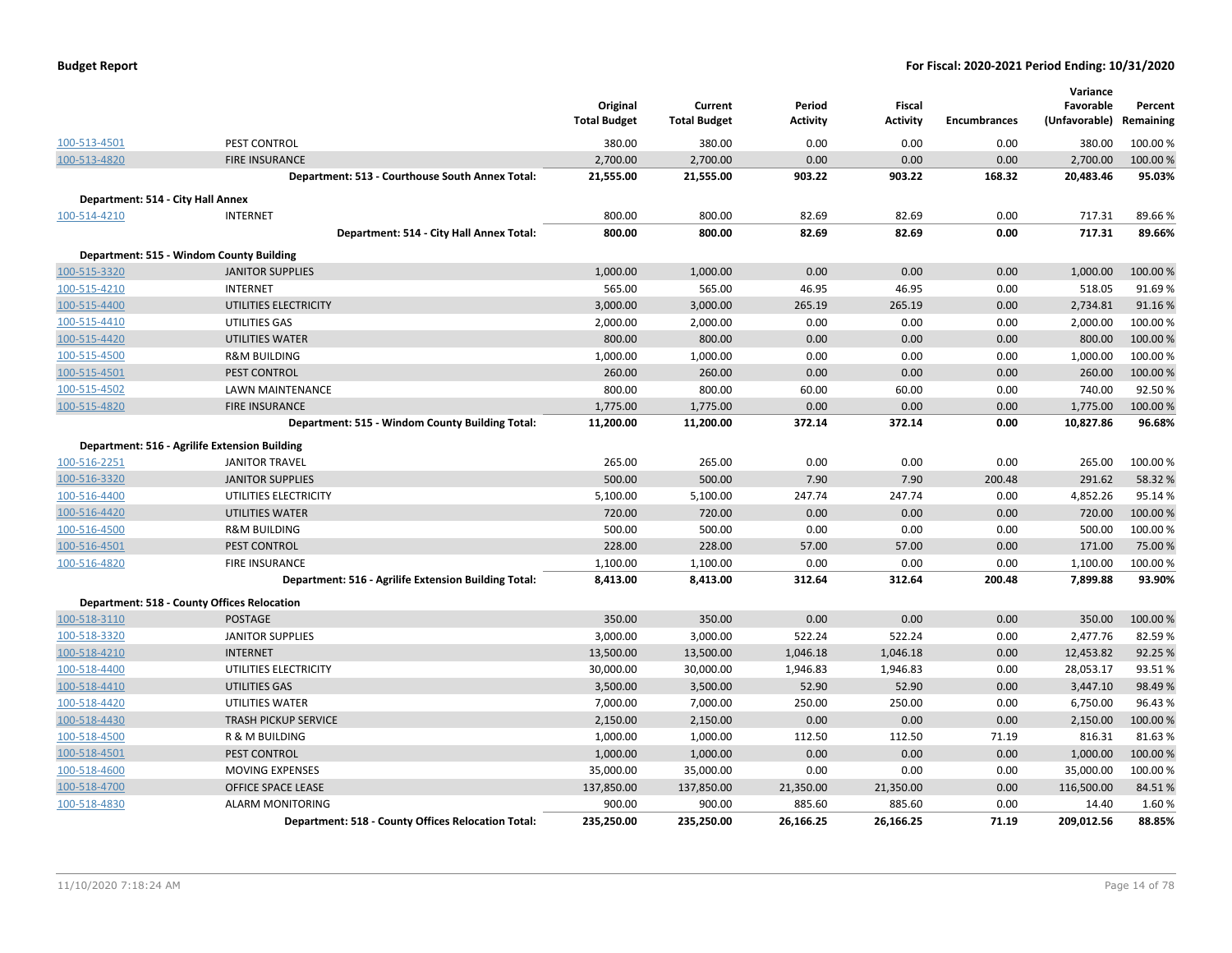|                                          |                                            | Original<br><b>Total Budget</b> | Current<br><b>Total Budget</b> | Period<br>Activity | <b>Fiscal</b><br><b>Activity</b> | <b>Encumbrances</b> | Variance<br>Favorable<br>(Unfavorable) Remaining | Percent  |
|------------------------------------------|--------------------------------------------|---------------------------------|--------------------------------|--------------------|----------------------------------|---------------------|--------------------------------------------------|----------|
| Department: 520 - Lake Fannin            |                                            |                                 |                                |                    |                                  |                     |                                                  |          |
| 100-520-4890                             | <b>LOCAL FUNDING</b>                       | 5,000.00                        | 5,000.00                       | 0.00               | 0.00                             | 0.00                | 5,000.00                                         | 100.00%  |
|                                          | Department: 520 - Lake Fannin Total:       | 5,000.00                        | 5,000.00                       | 0.00               | 0.00                             | 0.00                | 5,000.00                                         | 100.00%  |
|                                          | Department: 540 - Ambulance Service        |                                 |                                |                    |                                  |                     |                                                  |          |
| 100-540-4170                             | <b>EMS SERVICE</b>                         | 740,000.00                      | 740,000.00                     | 61,666.67          | 61,666.67                        | 0.00                | 678,333.33                                       | 91.67%   |
| 100-540-4400                             | UTILITIES ELECTRICITY                      | 6,000.00                        | 6,000.00                       | 89.66              | 89.66                            | 0.00                | 5,910.34                                         | 98.51%   |
| 100-540-4410                             | UTILITIES GAS                              | 3,600.00                        | 3,600.00                       | 0.00               | 0.00                             | 0.00                | 3,600.00                                         | 100.00%  |
|                                          | Department: 540 - Ambulance Service Total: | 749,600.00                      | 749,600.00                     | 61,756.33          | 61,756.33                        | 0.00                | 687,843.67                                       | 91.76%   |
|                                          |                                            |                                 |                                |                    |                                  |                     |                                                  |          |
| <b>Department: 543 - Fire Protection</b> |                                            |                                 |                                |                    |                                  |                     |                                                  |          |
| 100-543-4160                             | FIRE PROTECTION SERVICE                    | 131,320.00                      | 131,320.00                     | 0.00               | 0.00                             | 0.00                | 131,320.00                                       | 100.00 % |
| 100-543-4220                             | <b>R&amp;M RADIO/TOWER</b>                 | 700.00                          | 700.00                         | 0.00               | 0.00                             | 0.00                | 700.00                                           | 100.00 % |
|                                          | Department: 543 - Fire Protection Total:   | 132,020.00                      | 132,020.00                     | 0.00               | 0.00                             | 0.00                | 132,020.00                                       | 100.00%  |
| Department: 551 - Constable Pct.1        |                                            |                                 |                                |                    |                                  |                     |                                                  |          |
| 100-551-1010                             | SALARY ELECTED OFFICIAL                    | 33,674.57                       | 33,674.57                      | 3,885.54           | 3,885.54                         | 0.00                | 29,789.03                                        | 88.46%   |
| 100-551-2010                             | SOCIAL SECURITY TAXES                      | 2,236.62                        | 2,236.62                       | 0.00               | 0.00                             | 0.00                | 2,236.62                                         | 100.00%  |
| 100-551-2020                             | <b>GROUP HEALTH INSURANCE</b>              | 6,103.32                        | 6,103.32                       | 478.30             | 478.30                           | 0.00                | 5,625.02                                         | 92.16%   |
| 100-551-2030                             | <b>RETIREMENT</b>                          | 3,987.07                        | 3,987.07                       | 470.59             | 470.59                           | 0.00                | 3,516.48                                         | 88.20%   |
| 100-551-2040                             | <b>WORKERS' COMPENSATION</b>               | 606.14                          | 606.14                         | 0.00               | 0.00                             | 0.00                | 606.14                                           | 100.00 % |
| 100-551-2050                             | SOCIAL SECURITY & MEDICARE TAX             | 523.08                          | 523.08                         | 303.60             | 303.60                           | 0.00                | 219.48                                           | 41.96%   |
| 100-551-2250                             | <b>TRAVEL ALLOWANCE</b>                    | 2,400.00                        | 2,400.00                       | 200.00             | 200.00                           | 0.00                | 2,200.00                                         | 91.67%   |
| 100-551-3100                             | <b>OFFICE SUPPLIES</b>                     | 50.00                           | 50.00                          | 0.00               | 0.00                             | 0.00                | 50.00                                            | 100.00%  |
| 100-551-3110                             | <b>POSTAGE</b>                             | 150.00                          | 150.00                         | 0.00               | 0.00                             | 0.00                | 150.00                                           | 100.00%  |
| 100-551-3300                             | AUTO EXPENSE-GAS AND OIL                   | 1,500.00                        | 1,500.00                       | 0.00               | 0.00                             | 0.00                | 1,500.00                                         | 100.00 % |
| 100-551-4220                             | R & M RADIO                                | 100.00                          | 100.00                         | 0.00               | 0.00                             | 0.00                | 100.00                                           | 100.00 % |
| 100-551-4350                             | PRINTING                                   | 50.00                           | 50.00                          | 0.00               | 0.00                             | 0.00                | 50.00                                            | 100.00%  |
| 100-551-4800                             | <b>BOND</b>                                | 178.00                          | 178.00                         | 0.00               | 0.00                             | 0.00                | 178.00                                           | 100.00 % |
| 100-551-4880                             | LAW ENFORCEMENT INSURANCE                  | 500.00                          | 500.00                         | 0.00               | 0.00                             | 0.00                | 500.00                                           | 100.00 % |
| 100-551-5910                             | <b>ONLINE RESEARCH</b>                     | 600.00                          | 600.00                         | 0.00               | 0.00                             | 0.00                | 600.00                                           | 100.00%  |
|                                          | Department: 551 - Constable Pct.1 Total:   | 52,658.80                       | 52,658.80                      | 5,338.03           | 5,338.03                         | 0.00                | 47,320.77                                        | 89.86%   |
| Department: 552 - Constable Pct.2        |                                            |                                 |                                |                    |                                  |                     |                                                  |          |
| 100-552-1010                             | SALARY ELECTED OFFICIAL                    | 16,619.05                       | 16,619.05                      | 1,917.57           | 1,917.57                         | 0.00                | 14,701.48                                        | 88.46%   |
| 100-552-2010                             | SOCIAL SECURITY TAXES                      | 1,030.38                        | 1,030.38                       | 0.00               | 0.00                             | 0.00                | 1,030.38                                         | 100.00 % |
| 100-552-2020                             | <b>GROUP HEALTH INSURANCE</b>              | 12,206.64                       | 12,206.64                      | 1,017.22           | 1,017.22                         | 0.00                | 11,189.42                                        | 91.67%   |
| 100-552-2030                             | <b>RETIREMENT</b>                          | 1,967.70                        | 1,967.70                       | 226.08             | 226.08                           | 0.00                | 1,741.62                                         | 88.51%   |
| 100-552-2040                             | <b>WORKERS' COMPENSATION</b>               | 299.14                          | 299.14                         | 0.00               | 0.00                             | 0.00                | 299.14                                           | 100.00 % |
| 100-552-2050                             | SOCIAL SECURITY & MEDICARE TAX             | 240.98                          | 240.98                         | 146.70             | 146.70                           | 0.00                | 94.28                                            | 39.12 %  |
| 100-552-3100                             | <b>OFFICE SUPPLIES</b>                     | 100.00                          | 100.00                         | 0.00               | 0.00                             | 0.00                | 100.00                                           | 100.00%  |
| 100-552-3110                             | <b>POSTAGE</b>                             | 250.00                          | 250.00                         | 0.00               | 0.00                             | 0.00                | 250.00                                           | 100.00%  |
| 100-552-3300                             | AUTO EXPENSE-GAS AND OIL                   | 1,000.00                        | 1,000.00                       | 0.00               | 0.00                             | 0.00                | 1,000.00                                         | 100.00%  |
| 100-552-4220                             | R & M RADIO                                | 100.00                          | 100.00                         | 0.00               | 0.00                             | 0.00                | 100.00                                           | 100.00%  |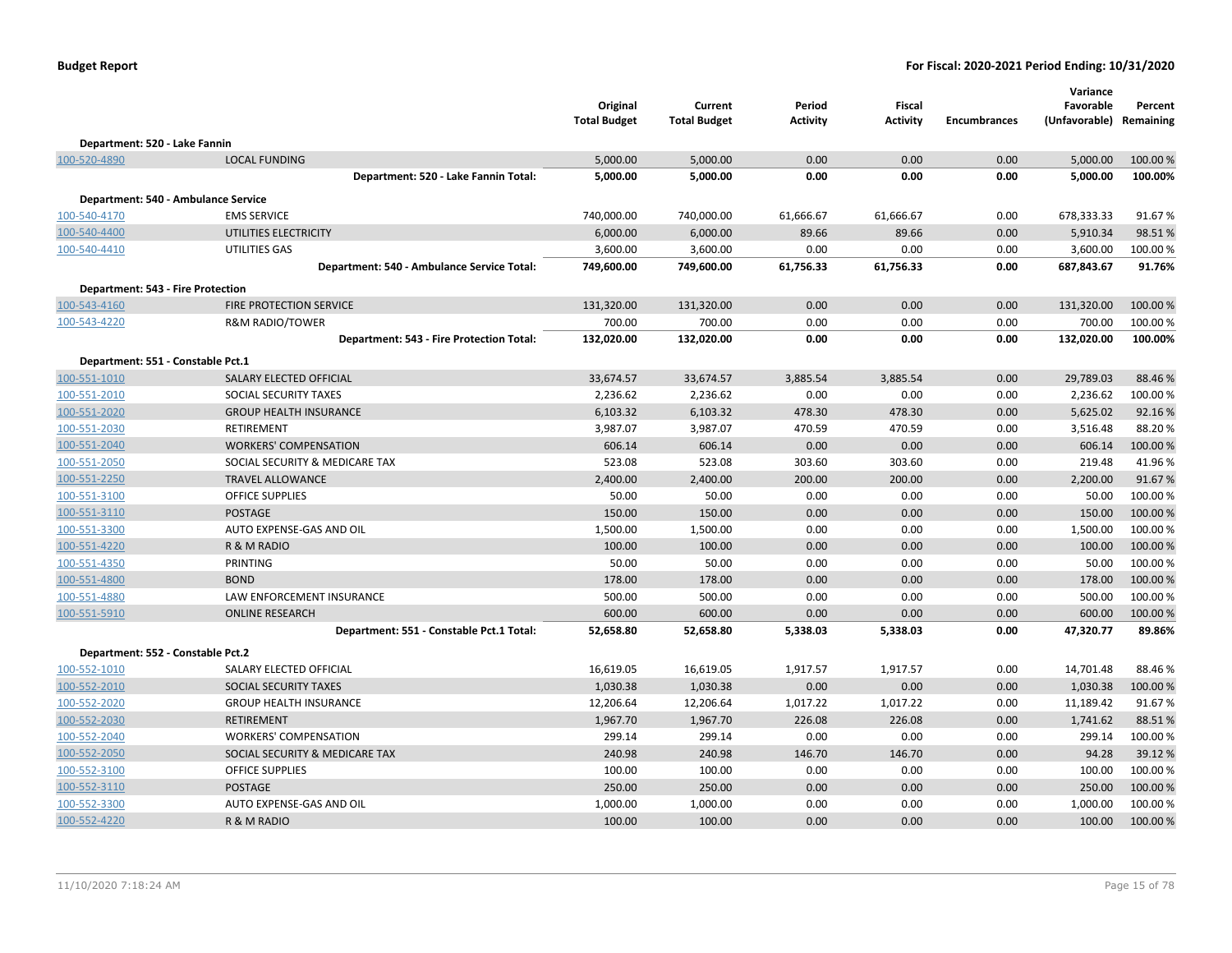|                                   |                                                 | Original<br><b>Total Budget</b> | Current<br><b>Total Budget</b> | Period<br><b>Activity</b> | Fiscal<br>Activity | <b>Encumbrances</b> | Variance<br>Favorable<br>(Unfavorable) | Percent<br>Remaining |
|-----------------------------------|-------------------------------------------------|---------------------------------|--------------------------------|---------------------------|--------------------|---------------------|----------------------------------------|----------------------|
| 100-552-4270                      | OUT OF COUNTY TRAVEL/TRAINING                   | 228.00                          | 228.00                         | 0.00                      | 0.00               | 0.00                | 228.00                                 | 100.00 %             |
| 100-552-4350                      | <b>PRINTING</b>                                 | 100.00                          | 100.00                         | 0.00                      | 0.00               | 0.00                | 100.00                                 | 100.00 %             |
| 100-552-4540                      | <b>R&amp;M AUTO</b>                             | 1,000.00                        | 1,000.00                       | 0.00                      | 0.00               | 0.00                | 1,000.00                               | 100.00%              |
| 100-552-4800                      | <b>BOND</b>                                     | 178.00                          | 178.00                         | 0.00                      | 0.00               | 0.00                | 178.00                                 | 100.00%              |
| 100-552-4870                      | <b>AUTO INSURANCE</b>                           | 425.00                          | 425.00                         | 0.00                      | 0.00               | 0.00                | 425.00                                 | 100.00%              |
| 100-552-4880                      | <b>LAW ENFOREMENT INSURANCE</b>                 | 500.00                          | 500.00                         | 0.00                      | 0.00               | 0.00                | 500.00                                 | 100.00 %             |
|                                   | Department: 552 - Constable Pct.2 Total:        | 36,244.89                       | 36,244.89                      | 3,307.57                  | 3,307.57           | 0.00                | 32,937.32                              | 90.87%               |
| Department: 553 - Constable Pct.3 |                                                 |                                 |                                |                           |                    |                     |                                        |                      |
| 100-553-1010                      | SALARY ELECTED OFFICIAL                         | 14,830.57                       | 14,830.57                      | 1,711.23                  | 1,711.23           | 0.00                | 13,119.34                              | 88.46%               |
| 100-553-2010                      | SOCIAL SECURITY TAXES                           | 1,068.30                        | 1,068.30                       | 0.00                      | 0.00               | 0.00                | 1,068.30                               | 100.00 %             |
| 100-553-2020                      | <b>GROUP HEALTH INSURANCE</b>                   | 12,206.64                       | 12,206.64                      | 1,017.22                  | 1,017.22           | 0.00                | 11,189.42                              | 91.67%               |
| 100-553-2030                      | <b>RETIREMENT</b>                               | 1,755.94                        | 1,755.94                       | 201.75                    | 201.75             | 0.00                | 1,554.19                               | 88.51%               |
| 100-553-2040                      | <b>WORKERS' COMPENSATION</b>                    | 266.95                          | 266.95                         | 0.00                      | 0.00               | 0.00                | 266.95                                 | 100.00%              |
| 100-553-2050                      | SOCIAL SECURITY & MEDICARE TAX                  | 249.84                          | 249.84                         | 146.22                    | 146.22             | 0.00                | 103.62                                 | 41.47%               |
| 100-553-2250                      | <b>TRAVEL ALLOWANCE</b>                         | 2,400.00                        | 2,400.00                       | 200.00                    | 200.00             | 0.00                | 2,200.00                               | 91.67%               |
| 100-553-3100                      | <b>OFFICE SUPPLIES</b>                          | 40.00                           | 40.00                          | 0.00                      | 0.00               | 0.00                | 40.00                                  | 100.00%              |
| 100-553-3110                      | POSTAGE                                         | 150.00                          | 150.00                         | 0.00                      | 0.00               | 0.00                | 150.00                                 | 100.00%              |
| 100-553-3300                      | AUTO EXPENSE-GAS AND OIL                        | 200.00                          | 200.00                         | 0.00                      | 0.00               | 0.00                | 200.00                                 | 100.00%              |
| 100-553-4350                      | PRINTING                                        | 50.00                           | 50.00                          | 0.00                      | 0.00               | 0.00                | 50.00                                  | 100.00 %             |
| 100-553-4530                      | <b>COMPUTER SOFTWARE</b>                        | 1,152.00                        | 1,152.00                       | 0.00                      | 0.00               | 0.00                | 1,152.00                               | 100.00%              |
| 100-553-4800                      | <b>BOND</b>                                     | 178.00                          | 178.00                         | 0.00                      | 0.00               | 0.00                | 178.00                                 | 100.00 %             |
| 100-553-4810                      | <b>DUES</b>                                     | 60.00                           | 60.00                          | 0.00                      | 0.00               | 0.00                | 60.00                                  | 100.00%              |
| 100-553-4880                      | LAW ENFORCEMENT INSURANCE                       | 500.00                          | 500.00                         | 0.00                      | 0.00               | 0.00                | 500.00                                 | 100.00%              |
| 100-553-5720                      | OFFICE EQUIPMENT                                | 200.00                          | 200.00                         | 0.00                      | 0.00               | 0.00                | 200.00                                 | 100.00 %             |
|                                   | Department: 553 - Constable Pct.3 Total:        | 35,308.24                       | 35,308.24                      | 3,276.42                  | 3,276.42           | 0.00                | 32,031.82                              | 90.72%               |
|                                   | Department: 555 - Animal Control Officer        |                                 |                                |                           |                    |                     |                                        |                      |
| 100-555-4410                      | ANIMAL CONTROL OFFICER/SERVICES                 | 3,000.00                        | 3,000.00                       | 0.00                      | 0.00               | 0.00                | 3,000.00                               | 100.00%              |
|                                   | Department: 555 - Animal Control Officer Total: | 3,000.00                        | 3,000.00                       | 0.00                      | 0.00               | 0.00                | 3,000.00                               | 100.00%              |
|                                   | Department: 559 - Texas VINE Program            |                                 |                                |                           |                    |                     |                                        |                      |
| 100-559-4950                      | VINE AUTOMATED VICTIM NOTIF. SERV.              | 18,571.12                       | 18,571.12                      | 0.00                      | 0.00               | 0.00                | 18,571.12                              | 100.00 %             |
|                                   | Department: 559 - Texas VINE Program Total:     | 18,571.12                       | 18,571.12                      | 0.00                      | 0.00               | 0.00                | 18,571.12                              | 100.00%              |
| Department: 560 - County Sheriff  |                                                 |                                 |                                |                           |                    |                     |                                        |                      |
| 100-560-1010                      | SALARY ELECTED OFFICIAL                         | 60,513.98                       | 60,513.98                      | 6,982.38                  | 6,982.38           | 0.00                | 53,531.60                              | 88.46%               |
| 100-560-1030                      | SALARY CHIEF DEPUTY                             | 52,500.00                       | 52,500.00                      | 6,057.69                  | 6,057.69           | 0.00                | 46,442.31                              | 88.46%               |
| 100-560-1040                      | <b>SALARIES DEPUTIES</b>                        | 683,192.21                      | 683,192.21                     | 75,353.30                 | 75,353.30          | 0.00                | 607,838.91                             | 88.97%               |
| 100-560-1050                      | SALARY ADMINISTRATIVE SECRETARY                 | 43,020.00                       | 43,020.00                      | 4,963.85                  | 4,963.85           | 0.00                | 38,056.15                              | 88.46%               |
| 100-560-1051                      | SALARY EVIDENCE CLERK                           | 25,480.00                       | 25,480.00                      | 2,940.00                  | 2,940.00           | 0.00                | 22,540.00                              | 88.46%               |
| 100-560-1070                      | <b>SALARY PART-TIME</b>                         | 0.00                            | 0.00                           | 2,748.00                  | 2,748.00           | 0.00                | $-2,748.00$                            | 0.00%                |
| 100-560-1080                      | COMPENSATION/HOLIDAY PAY                        | 138,719.27                      | 138,719.27                     | 3,738.20                  | 3,738.20           | 0.00                | 134,981.07                             | 97.31%               |
| 100-560-1110                      | <b>SALARY LIEUTENANT</b>                        | 47,200.00                       | 47,200.00                      | 5,446.14                  | 5,446.14           | 0.00                | 41,753.86                              | 88.46%               |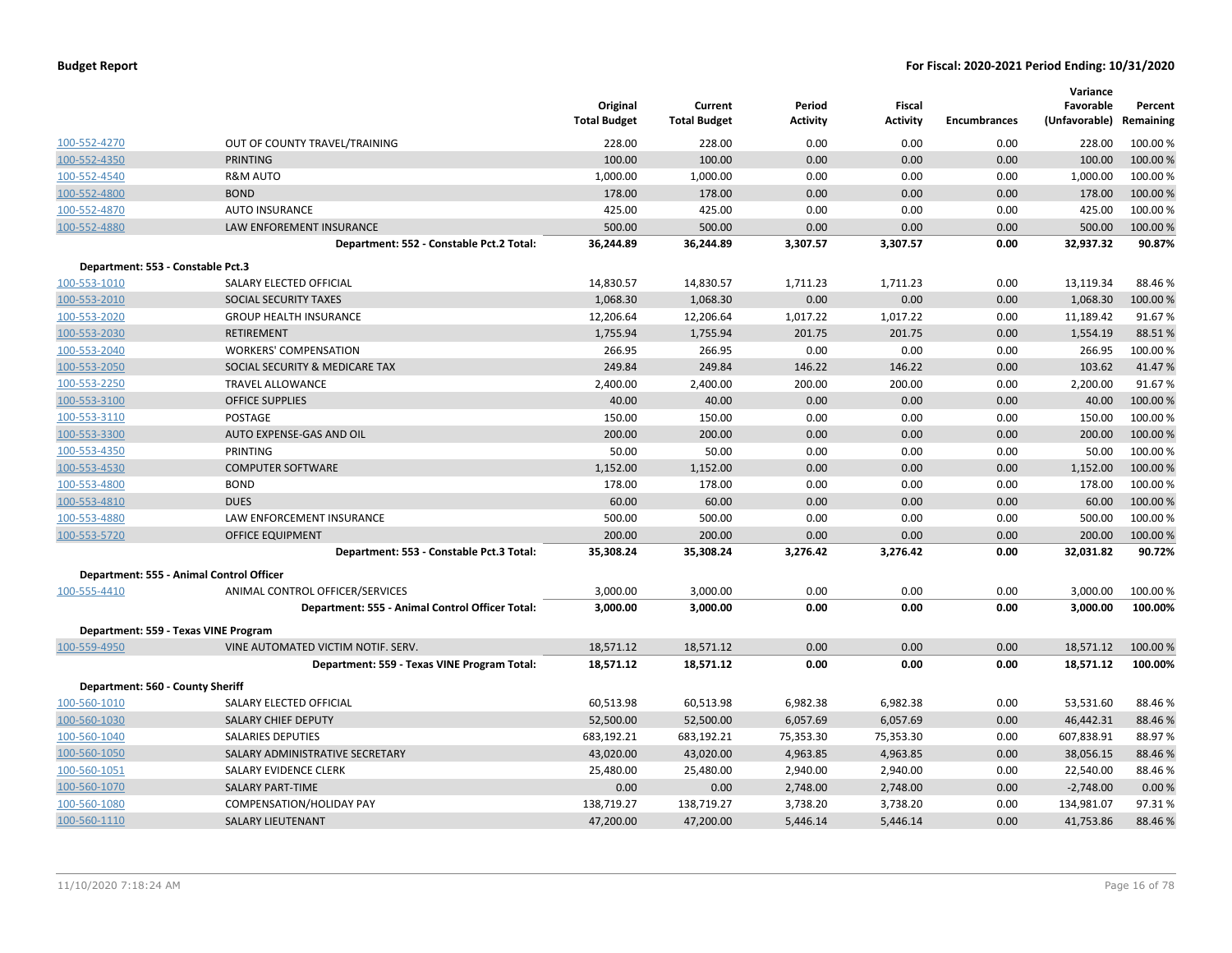|              |                                         | Original<br><b>Total Budget</b> | Current<br><b>Total Budget</b> | Period<br><b>Activity</b> | Fiscal<br><b>Activity</b> | Encumbrances | Variance<br>Favorable<br>(Unfavorable) Remaining | Percent  |
|--------------|-----------------------------------------|---------------------------------|--------------------------------|---------------------------|---------------------------|--------------|--------------------------------------------------|----------|
| 100-560-1130 | SALARY TRANSPORT OFFICER                | 38,292.67                       | 38,292.67                      | 4,418.40                  | 4,418.40                  | 0.00         | 33,874.27                                        | 88.46%   |
| 100-560-1140 | SALARY PROF. STANDARDS OFFICER          | 38,292.67                       | 38,292.67                      | 4,418.40                  | 4,418.40                  | 0.00         | 33,874.27                                        | 88.46%   |
| 100-560-1200 | SALARY DISPATCHER                       | 291,683.00                      | 291,683.00                     | 26,436.96                 | 26,436.96                 | 0.00         | 265,246.04                                       | 90.94 %  |
| 100-560-2010 | SOCIAL SECURITY TAXES                   | 85,608.01                       | 85,608.01                      | 0.00                      | 0.00                      | 0.00         | 85,608.01                                        | 100.00%  |
| 100-560-2020 | <b>GROUP HEALTH INSURANCE</b>           | 366,199.20                      | 366,199.20                     | 26,551.78                 | 26,551.78                 | 0.00         | 339,647.42                                       | 92.75 %  |
| 100-560-2030 | <b>RETIREMENT</b>                       | 151,573.02                      | 151,573.02                     | 16,919.06                 | 16,919.06                 | 0.00         | 134,653.96                                       | 88.84%   |
| 100-560-2040 | <b>WORKERS' COMPENSATION</b>            | 26,018.53                       | 26,018.53                      | 0.00                      | 0.00                      | 0.00         | 26,018.53                                        | 100.00%  |
| 100-560-2050 | SOCIAL SECURITY & MEDICARE TAX          | 18,562.57                       | 18,562.57                      | 10,671.22                 | 10,671.22                 | 0.00         | 7,891.35                                         | 42.51%   |
| 100-560-2060 | UNEMPLOYMENT EXPENSE                    | 5,000.00                        | 5,000.00                       | 0.00                      | 0.00                      | 0.00         | 5,000.00                                         | 100.00%  |
| 100-560-2500 | <b>EMPLOYEE PHYSICALS</b>               | 1,000.00                        | 1,000.00                       | 250.00                    | 250.00                    | 0.00         | 750.00                                           | 75.00 %  |
| 100-560-3100 | <b>OFFICE SUPPLIES</b>                  | 8,000.00                        | 8,000.00                       | 2,173.68                  | 2,173.68                  | 0.00         | 5,826.32                                         | 72.83%   |
| 100-560-3110 | <b>POSTAGE</b>                          | 1,700.00                        | 1,700.00                       | 51.71                     | 51.71                     | 0.00         | 1,648.29                                         | 96.96%   |
| 100-560-3200 | <b>WEAPONS SUPPLIES</b>                 | 3,000.00                        | 3,000.00                       | 0.00                      | 0.00                      | 0.00         | 3,000.00                                         | 100.00%  |
| 100-560-3210 | <b>PATROL SUPPLIES</b>                  | 3,800.00                        | 3,800.00                       | 0.00                      | 0.00                      | 383.94       | 3,416.06                                         | 89.90%   |
| 100-560-3300 | AUTO EXPENSE GAS & OIL                  | 70,000.00                       | 70,000.00                      | 0.00                      | 0.00                      | 0.00         | 70,000.00                                        | 100.00 % |
| 100-560-3320 | SHERIFF JANITOR SUPPLIES                | 1,750.00                        | 1,750.00                       | 436.77                    | 436.77                    | 0.00         | 1,313.23                                         | 75.04 %  |
| 100-560-3950 | UNIFORMS/OTHER                          | 6,300.00                        | 6,300.00                       | 0.00                      | 0.00                      | 0.00         | 6,300.00                                         | 100.00 % |
| 100-560-4210 | <b>INTERNET SERVICE</b>                 | 9,500.00                        | 9,500.00                       | 638.98                    | 638.98                    | 0.00         | 8,861.02                                         | 93.27%   |
| 100-560-4220 | R & M RADIO                             | 1,000.00                        | 1,000.00                       | 0.00                      | 0.00                      | 0.00         | 1,000.00                                         | 100.00 % |
| 100-560-4250 | PROFESSIONAL SERVICES/INTERPRETER       | 100.00                          | 100.00                         | 0.00                      | 0.00                      | 0.00         | 100.00                                           | 100.00%  |
| 100-560-4270 | OUT OF COUNTY TRAVEL/TRAINING           | 4,000.00                        | 4,000.00                       | 0.00                      | 0.00                      | 0.00         | 4,000.00                                         | 100.00 % |
| 100-560-4280 | <b>PRISONER TRANSPORT</b>               | 8,500.00                        | 8,500.00                       | 100.00                    | 100.00                    | 0.00         | 8,400.00                                         | 98.82%   |
| 100-560-4300 | <b>BIDS AND NOTICES</b>                 | 500.00                          | 500.00                         | 0.00                      | 0.00                      | 0.00         | 500.00                                           | 100.00 % |
| 100-560-4320 | <b>IMPOUNDMENT OF ESTRAY LIVESTOCK</b>  | 10,000.00                       | 10,000.00                      | 0.00                      | 0.00                      | 0.00         | 10,000.00                                        | 100.00%  |
| 100-560-4350 | PRINTING                                | 1,000.00                        | 1,000.00                       | 0.00                      | 0.00                      | 0.00         | 1,000.00                                         | 100.00 % |
| 100-560-4420 | UTILITIES WATER                         | 3,000.00                        | 3,000.00                       | 0.00                      | 0.00                      | 0.00         | 3,000.00                                         | 100.00 % |
| 100-560-4430 | SHERIFF TRASH PICKUP                    | 1,500.00                        | 1,500.00                       | 0.00                      | 0.00                      | 0.00         | 1,500.00                                         | 100.00%  |
| 100-560-4500 | <b>R &amp; M BUILDING</b>               | 5,000.00                        | 5,000.00                       | 1,233.68                  | 1,233.68                  | 0.00         | 3,766.32                                         | 75.33 %  |
| 100-560-4501 | PEST CONTROL                            | 320.00                          | 320.00                         | 0.00                      | 0.00                      | 0.00         | 320.00                                           | 100.00 % |
| 100-560-4530 | TYLER/CAD MAINTENANCE                   | 15,347.62                       | 15,347.62                      | 0.00                      | 0.00                      | 0.00         | 15,347.62                                        | 100.00 % |
| 100-560-4540 | R & M AUTOMOBILES                       | 45,000.00                       | 45,000.00                      | 1,089.00                  | 1,089.00                  | 115.45       | 43,795.55                                        | 97.32%   |
| 100-560-4800 | <b>BOND</b>                             | 435.00                          | 435.00                         | 0.00                      | 0.00                      | 0.00         | 435.00                                           | 100.00 % |
| 100-560-4820 | <b>FIRE INSURANCE</b>                   | 325.00                          | 325.00                         | 0.00                      | 0.00                      | 0.00         | 325.00                                           | 100.00%  |
| 100-560-4870 | <b>AUTOMOBILE INSURANCE</b>             | 10,500.00                       | 10,500.00                      | 0.00                      | 0.00                      | 0.00         | 10,500.00                                        | 100.00 % |
| 100-560-4880 | LAW ENFORCEMENT INSURANCE               | 15,000.00                       | 15,000.00                      | 0.00                      | 0.00                      | 0.00         | 15,000.00                                        | 100.00 % |
| 100-560-4890 | <b>LOCAL FUNDING 562</b>                | 36,287.76                       | 36,287.76                      | 0.00                      | 0.00                      | 0.00         | 36,287.76                                        | 100.00 % |
| 100-560-5720 | OFFICE EQUIPMENT                        | 200.00                          | 200.00                         | 0.00                      | 0.00                      | 0.00         | 200.00                                           | 100.00 % |
| 100-560-5740 | <b>TECHNOLOGY</b>                       | 16,000.00                       | 16,000.00                      | 0.00                      | 0.00                      | 5,720.25     | 10,279.75                                        | 64.25 %  |
| 100-560-5750 | PURCHASE OF AUTOMOBILES                 | 50,000.00                       | 50,000.00                      | 0.00                      | 0.00                      | 50,341.31    | $-341.31$                                        | $-0.68%$ |
| 100-560-5790 | <b>WEAPONS</b>                          | 2,000.00                        | 2,000.00                       | 0.00                      | 0.00                      | 0.00         | 2,000.00                                         | 100.00%  |
|              | Department: 560 - County Sheriff Total: | 2,402,920.51                    | 2,402,920.51                   | 203,619.20                | 203,619.20                | 56,560.95    | 2,142,740.36                                     | 89.17%   |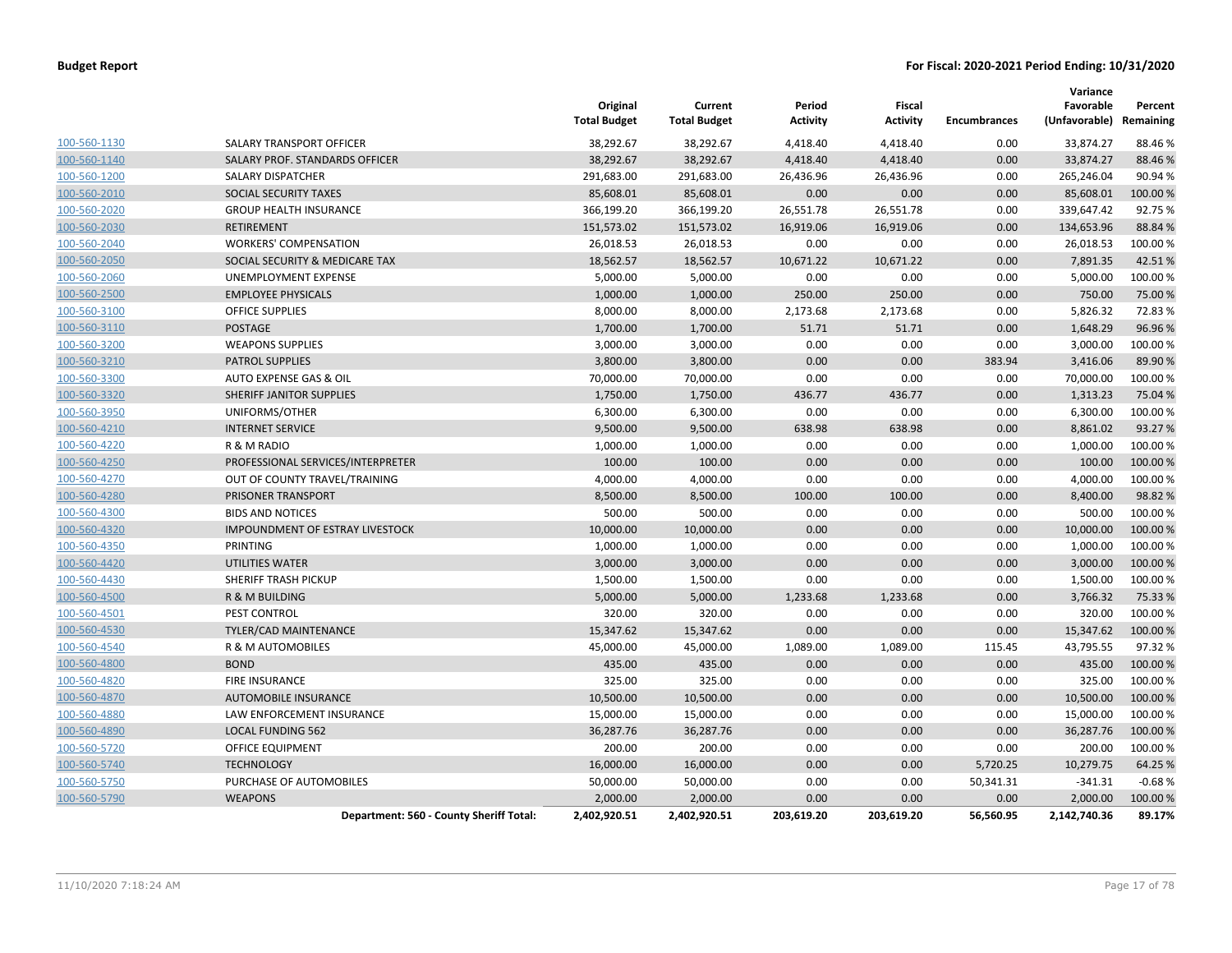|                                          |                                             | Original<br><b>Total Budget</b> | Current<br><b>Total Budget</b> | Period<br><b>Activity</b> | Fiscal<br><b>Activity</b> | <b>Encumbrances</b> | Variance<br>Favorable<br>(Unfavorable) | Percent<br>Remaining |
|------------------------------------------|---------------------------------------------|---------------------------------|--------------------------------|---------------------------|---------------------------|---------------------|----------------------------------------|----------------------|
| <b>Department: 565 - Jail Operations</b> |                                             |                                 |                                |                           |                           |                     |                                        |                      |
| 100-565-3800                             | PRISONER HOUSING                            | 2,550,000.00                    | 2,550,000.00                   | 0.00                      | 0.00                      | 0.00                | 2,550,000.00                           | 100.00%              |
| 100-565-4000                             | PRISONER TRANSPORT/GUARD                    | 25,000.00                       | 25,000.00                      | 0.00                      | 0.00                      | 0.00                | 25,000.00                              | 100.00%              |
| 100-565-4050                             | PRISONER MEDICAL                            | 175,000.00                      | 175,000.00                     | 450.00                    | 450.00                    | 0.00                | 174,550.00                             | 99.74%               |
| 100-565-4500                             | <b>R&amp;M BUILDING</b>                     | 1,000.00                        | 1,000.00                       | 0.00                      | 0.00                      | 0.00                | 1,000.00                               | 100.00%              |
| 100-565-4501                             | PEST CONTROL                                | 580.00                          | 580.00                         | 0.00                      | 0.00                      | 0.00                | 580.00                                 | 100.00%              |
|                                          | Department: 565 - Jail Operations Total:    | 2,751,580.00                    | 2,751,580.00                   | 450.00                    | 450.00                    | 0.00                | 2,751,130.00                           | 99.98%               |
| Department: 573 - Bond Supervision       |                                             |                                 |                                |                           |                           |                     |                                        |                      |
| 100-573-1020                             | SALARY-BOND SUPERVISOR                      | 38,244.95                       | 38,244.95                      | 4,412.88                  | 4,412.88                  | 0.00                | 33,832.07                              | 88.46%               |
| 100-573-1070                             | Part Time                                   | 2,816.32                        | 2,816.32                       | 0.00                      | 0.00                      | 0.00                | 2,816.32                               | 100.00%              |
| 100-573-2010                             | SOCIAL SECURITY TAXES                       | 2,545.80                        | 2,545.80                       | 0.00                      | 0.00                      | 0.00                | 2,545.80                               | 100.00%              |
| 100-573-2020                             | <b>GROUP HEALTH INSURANCE</b>               | 13,427.30                       | 13,427.30                      | 1,017.22                  | 1,017.22                  | 0.00                | 12,410.08                              | 92.42%               |
| 100-573-2030                             | <b>RETIREMENT</b>                           | 4,861.65                        | 4,861.65                       | 520.29                    | 520.29                    | 0.00                | 4,341.36                               | 89.30%               |
| 100-573-2040                             | <b>WORKERS' COMPENSATION</b>                | 131.39                          | 131.39                         | 0.00                      | 0.00                      | 0.00                | 131.39                                 | 100.00%              |
| 100-573-2050                             | SOCIAL SECURITY & MEDICARE TAX              | 595.39                          | 595.39                         | 334.02                    | 334.02                    | 0.00                | 261.37                                 | 43.90%               |
| 100-573-3100                             | <b>OFFICE SUPPLIES</b>                      | 700.00                          | 700.00                         | 0.00                      | 0.00                      | 0.00                | 700.00                                 | 100.00%              |
| 100-573-3130                             | <b>DRUG TESTING SUPPLIES</b>                | 4,000.00                        | 4,000.00                       | 0.00                      | 0.00                      | 0.00                | 4,000.00                               | 100.00 %             |
| 100-573-3400                             | <b>EVALUATIONS</b>                          | 1,000.00                        | 1,000.00                       | 0.00                      | 0.00                      | 0.00                | 1,000.00                               | 100.00 %             |
| 100-573-4270                             | OUT OF COUNTY TRAVEL/TRAINING               | 1,900.00                        | 1,900.00                       | 0.00                      | 0.00                      | 0.00                | 1,900.00                               | 100.00%              |
| 100-573-4530                             | <b>COMPUTER SOFTWARE</b>                    | 1,284.00                        | 1,284.00                       | 214.00                    | 214.00                    | 0.00                | 1,070.00                               | 83.33 %              |
| 100-573-4800                             | <b>BOND</b>                                 | 50.00                           | 50.00                          | 0.00                      | 0.00                      | 0.00                | 50.00                                  | 100.00%              |
| 100-573-4810                             | <b>DUES</b>                                 | 75.00                           | 75.00                          | 0.00                      | 0.00                      | 0.00                | 75.00                                  | 100.00%              |
|                                          | Department: 573 - Bond Supervision Total:   | 71,631.80                       | 71,631.80                      | 6,498.41                  | 6,498.41                  | 0.00                | 65,133.39                              | 90.93%               |
|                                          | Department: 575 - Juvenile Probation        |                                 |                                |                           |                           |                     |                                        |                      |
| 100-575-9950                             | JUVENILE PROBATION FUNDING                  | 170,000.00                      | 170,000.00                     | 0.00                      | 0.00                      | 0.00                | 170,000.00                             | 100.00 %             |
|                                          | Department: 575 - Juvenile Probation Total: | 170,000.00                      | 170,000.00                     | 0.00                      | 0.00                      | 0.00                | 170,000.00                             | 100.00%              |
|                                          | Department: 590 - Environmental Development |                                 |                                |                           |                           |                     |                                        |                      |
| 100-590-1020                             | <b>SALARY DIRECTOR</b>                      | 30,248.92                       | 30,248.92                      | 3,490.25                  | 3,490.25                  | 0.00                | 26,758.67                              | 88.46%               |
| 100-590-1040                             | <b>SALARIES DEPUTIES</b>                    | 40,681.56                       | 40,681.56                      | 4,694.05                  | 4,694.05                  | 0.00                | 35,987.51                              | 88.46%               |
| 100-590-1070                             | <b>SALARY PART-TIME</b>                     | 18,096.00                       | 18,096.00                      | 792.00                    | 792.00                    | 0.00                | 17,304.00                              | 95.62%               |
| 100-590-2010                             | SOCIAL SECURITY TAXES                       | 5,519.64                        | 5,519.64                       | 0.00                      | 0.00                      | 0.00                | 5,519.64                               | 100.00%              |
| 100-590-2020                             | <b>GROUP HEALTH INSURANCE</b>               | 24,413.28                       | 24,413.28                      | 2,205.30                  | 2,205.30                  | 0.00                | 22,207.98                              | 90.97%               |
| 100-590-2030                             | <b>RETIREMENT</b>                           | 10,540.74                       | 10,540.74                      | 1,058.33                  | 1,058.33                  | 0.00                | 9,482.41                               | 89.96%               |
| 100-590-2040                             | <b>WORKERS' COMPENSATION</b>                | 272.79                          | 272.79                         | 0.00                      | 0.00                      | 0.00                | 272.79                                 | 100.00%              |
| 100-590-2050                             | SOCIAL SECURITY & MEDICARE TAX              | 1,290.88                        | 1,290.88                       | 671.09                    | 671.09                    | 0.00                | 619.79                                 | 48.01%               |
| 100-590-3100                             | <b>OFFICE SUPPLIES</b>                      | 850.00                          | 850.00                         | 0.00                      | 0.00                      | 0.00                | 850.00                                 | 100.00%              |
| 100-590-3110                             | <b>POSTAGE</b>                              | 1,700.00                        | 1,700.00                       | 0.00                      | 0.00                      | 0.00                | 1,700.00                               | 100.00 %             |
| 100-590-3150                             | <b>COPIER RENTAL</b>                        | 1,000.00                        | 1,000.00                       | 0.00                      | 0.00                      | 0.00                | 1,000.00                               | 100.00%              |
| 100-590-3300                             | <b>AUTO EXPENSE GAS &amp; OIL</b>           | 1,100.00                        | 1,100.00                       | 0.00                      | 0.00                      | 0.00                | 1,100.00                               | 100.00%              |
| 100-590-4270                             | OUT OF COUNTY TRAVEL/TRAINING               | 1,500.00                        | 1,500.00                       | 0.00                      | 0.00                      | 0.00                | 1,500.00                               | 100.00%              |
| 100-590-4350                             | <b>PRINTING</b>                             | 200.00                          | 200.00                         | 0.00                      | 0.00                      | 0.00                | 200.00                                 | 100.00 %             |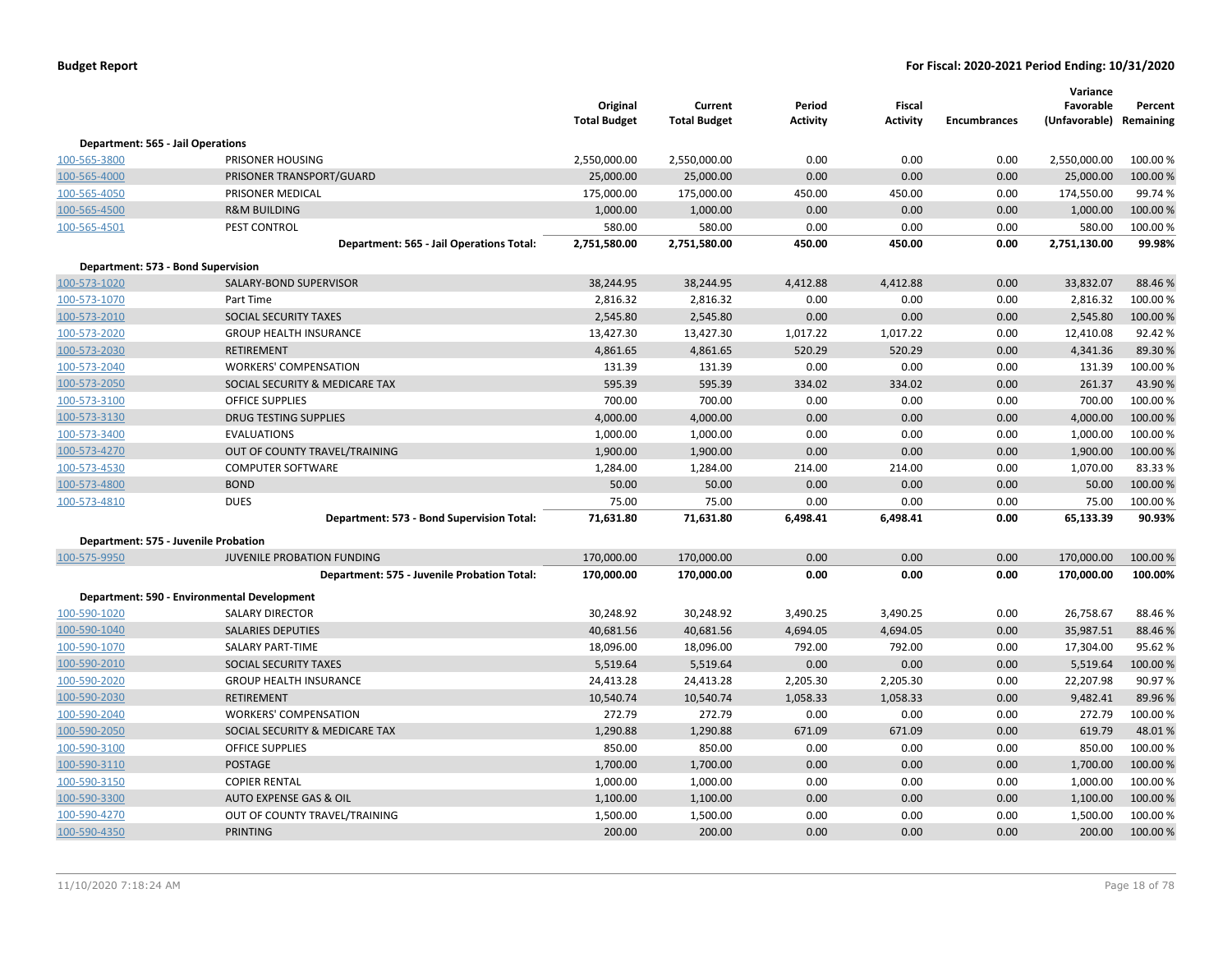|                                   |                                                    | Original<br><b>Total Budget</b> | Current<br><b>Total Budget</b> | Period<br>Activity | <b>Fiscal</b><br><b>Activity</b> | <b>Encumbrances</b> | Variance<br>Favorable<br>(Unfavorable) | Percent<br>Remaining |
|-----------------------------------|----------------------------------------------------|---------------------------------|--------------------------------|--------------------|----------------------------------|---------------------|----------------------------------------|----------------------|
| 100-590-4530                      | <b>COMPUTER SOFTWARE</b>                           | 300.00                          | 300.00                         | 0.00               | 0.00                             | 0.00                | 300.00                                 | 100.00 %             |
| 100-590-4540                      | <b>R&amp;M AUTO</b>                                | 1,000.00                        | 1,000.00                       | 0.00               | 0.00                             | 0.00                | 1,000.00                               | 100.00%              |
| 100-590-4670                      | VISITING HEALTH INSPECTOR                          | 300.00                          | 300.00                         | 0.00               | 0.00                             | 0.00                | 300.00                                 | 100.00 %             |
| 100-590-4800                      | <b>BOND</b>                                        | 100.00                          | 100.00                         | 0.00               | 0.00                             | 0.00                | 100.00                                 | 100.00 %             |
| 100-590-4810                      | <b>DUES</b>                                        | 111.00                          | 111.00                         | 0.00               | 0.00                             | 0.00                | 111.00                                 | 100.00%              |
| 100-590-4870                      | <b>AUTOMOBILE INSURANCE</b>                        | 225.00                          | 225.00                         | 0.00               | 0.00                             | 0.00                | 225.00                                 | 100.00 %             |
| 100-590-5720                      | <b>OFFICE EQUIPMENT</b>                            | 200.00                          | 200.00                         | 0.00               | 0.00                             | 0.00                | 200.00                                 | 100.00%              |
|                                   | Department: 590 - Environmental Development Total: | 139,649.81                      | 139,649.81                     | 12,911.02          | 12,911.02                        | 0.00                | 126,738.79                             | 90.75%               |
|                                   | <b>Department: 591 - Development Services</b>      |                                 |                                |                    |                                  |                     |                                        |                      |
| 100-591-1020                      | <b>SALARY DIRECTOR</b>                             | 36,834.94                       | 36,834.94                      | 5,118.27           | 5,118.27                         | 0.00                | 31,716.67                              | 86.10%               |
| 100-591-2010                      | SOCIAL SECURITY TAXES                              | 2,283.77                        | 2,283.77                       | 0.00               | 0.00                             | 0.00                | 2,283.77                               | 100.00%              |
| 100-591-2020                      | <b>GROUP HEALTH INSURANCE</b>                      | 12,206.64                       | 12,206.64                      | 1,863.58           | 1,863.58                         | 0.00                | 10,343.06                              | 84.73%               |
| 100-591-2030                      | RETIREMENT                                         | 4,361.26                        | 4,361.26                       | 603.45             | 603.45                           | 0.00                | 3,757.81                               | 86.16%               |
| 100-591-2040                      | <b>WORKERS' COMPENSATION</b>                       | 117.87                          | 117.87                         | 0.00               | 0.00                             | 0.00                | 117.87                                 | 100.00 %             |
| 100-591-2050                      | SOCIAL SECURITY & MEDICARE TAX                     | 534.11                          | 534.11                         | 391.54             | 391.54                           | 0.00                | 142.57                                 | 26.69%               |
| 100-591-3100                      | <b>OFFICE SUPPLIES</b>                             | 500.00                          | 500.00                         | 0.00               | 0.00                             | 0.00                | 500.00                                 | 100.00%              |
| 100-591-3110                      | POSTAGE                                            | 300.00                          | 300.00                         | 0.00               | 0.00                             | 0.00                | 300.00                                 | 100.00 %             |
| 100-591-3300                      | <b>AUTO EXPENSE GAS &amp; OIL</b>                  | 700.00                          | 700.00                         | 0.00               | 0.00                             | 0.00                | 700.00                                 | 100.00 %             |
| 100-591-4270                      | OUT OF COUNTY TRAVEL/TRAINING                      | 1,500.00                        | 1,500.00                       | 0.00               | 0.00                             | 0.00                | 1,500.00                               | 100.00%              |
| 100-591-4350                      | <b>PRINTING</b>                                    | 100.00                          | 100.00                         | 0.00               | 0.00                             | 0.00                | 100.00                                 | 100.00 %             |
| 100-591-4530                      | <b>COMPUTER SOFTWARE</b>                           | 100.00                          | 100.00                         | 0.00               | 0.00                             | 0.00                | 100.00                                 | 100.00%              |
| 100-591-4540                      | <b>R&amp;M AUTO</b>                                | 250.00                          | 250.00                         | 0.00               | 0.00                             | 0.00                | 250.00                                 | 100.00 %             |
| 100-591-4800                      | <b>BOND</b>                                        | 50.00                           | 50.00                          | 0.00               | 0.00                             | 0.00                | 50.00                                  | 100.00 %             |
| 100-591-4810                      | <b>DUES</b>                                        | 50.00                           | 50.00                          | 0.00               | 0.00                             | 0.00                | 50.00                                  | 100.00%              |
| 100-591-4870                      | AUTOMOBILE INSURANCE                               | 275.00                          | 275.00                         | 0.00               | 0.00                             | 0.00                | 275.00                                 | 100.00 %             |
|                                   | Department: 591 - Development Services Total:      | 60,163.59                       | 60,163.59                      | 7,976.84           | 7,976.84                         | 0.00                | 52,186.75                              | 86.74%               |
| Department: 640 - County Services |                                                    |                                 |                                |                    |                                  |                     |                                        |                      |
| 100-640-4100                      | FANNIN CO. CHILDRENS CTR                           | 1,000.00                        | 1,000.00                       | 1,000.00           | 1,000.00                         | 0.00                | 0.00                                   | 0.00%                |
| 100-640-4110                      | FANNIN CO. WELFARE BOARD                           | 1,000.00                        | 1,000.00                       | 0.00               | 0.00                             | 0.00                | 1,000.00                               | 100.00 %             |
| 100-640-4120                      | FANNIN CO. HISTORICAL SOC                          | 4,500.00                        | 4,500.00                       | 0.00               | 0.00                             | 0.00                | 4,500.00                               | 100.00%              |
| 100-640-4130                      | TEXOMA COMMUNITY CENTER(M.H.M.R.)                  | 22,500.00                       | 22,500.00                      | 22,500.00          | 22,500.00                        | 0.00                | 0.00                                   | 0.00%                |
| 100-640-4140                      | <b>FANNIN COUNTY CRISIS CENTER</b>                 | 1,000.00                        | 1,000.00                       | 0.00               | 0.00                             | 0.00                | 1,000.00                               | 100.00%              |
| 100-640-4150                      | <b>TAPS PUBLIC TRANSIT</b>                         | 5,000.00                        | 5,000.00                       | 0.00               | 0.00                             | 0.00                | 5,000.00                               | 100.00 %             |
| 100-640-4160                      | <b>TRI-COUNTY SNAP</b>                             | 2,400.00                        | 2,400.00                       | 0.00               | 0.00                             | 0.00                | 2,400.00                               | 100.00%              |
| 100-640-4170                      | <b>OPEN ARMS SHELTER</b>                           | 1,000.00                        | 1,000.00                       | 0.00               | 0.00                             | 0.00                | 1,000.00                               | 100.00 %             |
| 100-640-4180                      | FANNIN CO COMMUNITY MINISTRIES, INC                | 1,000.00                        | 1,000.00                       | 0.00               | 0.00                             | 0.00                | 1,000.00                               | 100.00 %             |
| 100-640-4400                      | UTILITIES ELECTRICITY                              | 8,500.00                        | 8,500.00                       | 555.70             | 555.70                           | 0.00                | 7,944.30                               | 93.46%               |
| 100-640-4410                      | <b>UTILITIES GAS</b>                               | 2,000.00                        | 2,000.00                       | 0.00               | 0.00                             | 0.00                | 2,000.00                               | 100.00%              |
| 100-640-4420                      | UTILITIES WATER                                    | 4,000.00                        | 4,000.00                       | 0.00               | 0.00                             | 0.00                | 4,000.00                               | 100.00%              |
| 100-640-4430                      | <b>TRASH PICK-UP</b>                               | 525.00                          | 525.00                         | 0.00               | 0.00                             | 0.00                | 525.00                                 | 100.00 %             |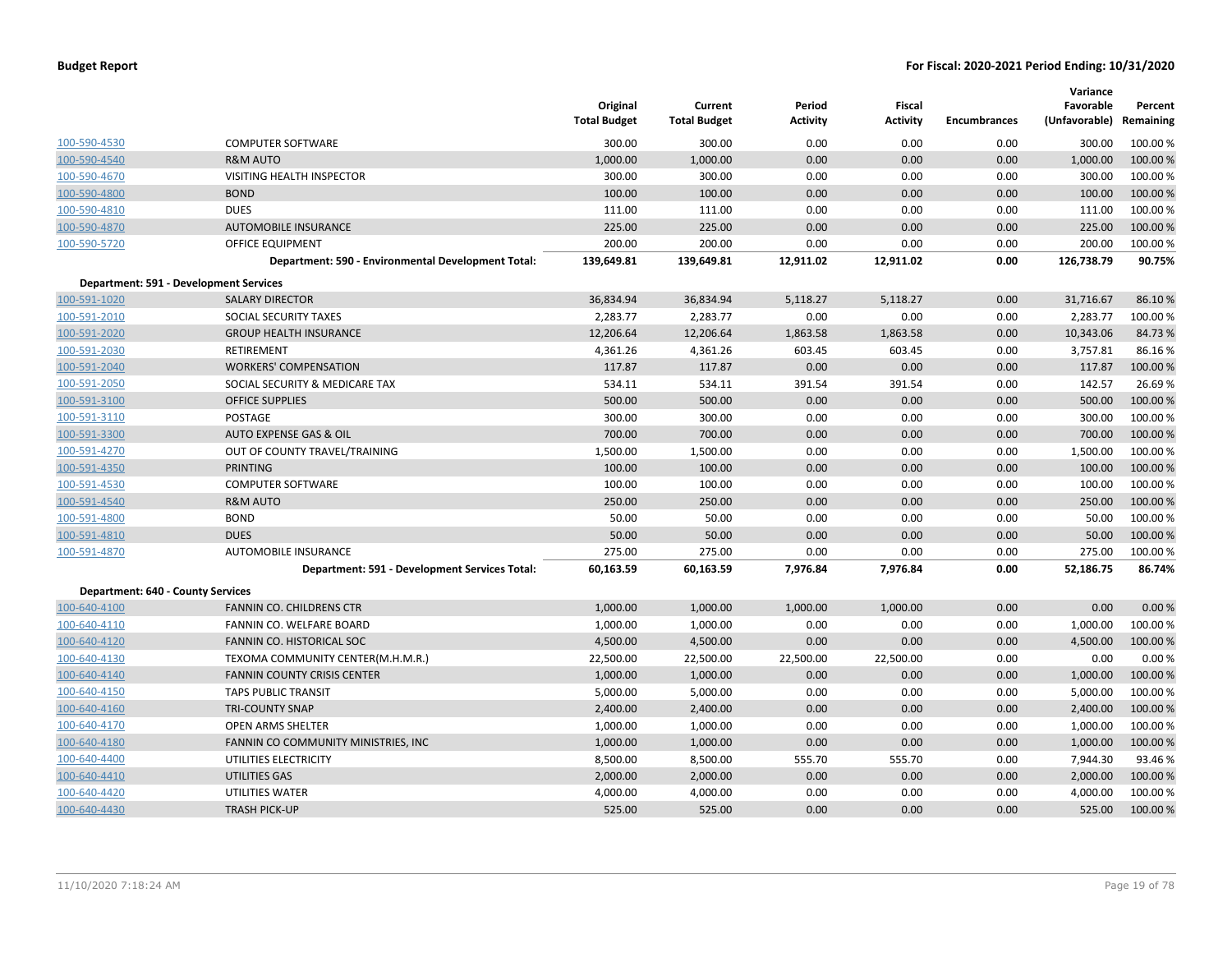| <b>Budget Report</b> |  |
|----------------------|--|
|----------------------|--|

|                                  |                                                                   | Original<br><b>Total Budget</b> | Current<br><b>Total Budget</b> | Period<br><b>Activity</b> | Fiscal<br><b>Activity</b> | <b>Encumbrances</b> | Variance<br>Favorable<br>(Unfavorable) | Percent<br>Remaining |
|----------------------------------|-------------------------------------------------------------------|---------------------------------|--------------------------------|---------------------------|---------------------------|---------------------|----------------------------------------|----------------------|
| 100-640-4820                     | <b>FIRE INSURANCE</b>                                             | 2,600.00                        | 2,600.00                       | 0.00                      | 0.00                      | 0.00                | 2,600.00                               | 100.00 %             |
|                                  | Department: 640 - County Services Total:                          | 57,025.00                       | 57,025.00                      | 24,055.70                 | 24,055.70                 | 0.00                | 32,969.30                              | 57.82%               |
| Department: 641 - Health Officer |                                                                   |                                 |                                |                           |                           |                     |                                        |                      |
| 100-641-1020                     | SALARY APPOINTED OFFICIAL                                         | 2,400.00                        | 2,400.00                       | 200.00                    | 200.00                    | 0.00                | 2,200.00                               | 91.67%               |
|                                  | Department: 641 - Health Officer Total:                           | 2,400.00                        | 2,400.00                       | 200.00                    | 200.00                    | 0.00                | 2,200.00                               | 91.67%               |
|                                  | Department: 645 - Indigent Health Care                            |                                 |                                |                           |                           |                     |                                        |                      |
| 100-645-1020                     | SALARY IHC DIRECTOR                                               | 18,096.00                       | 18,096.00                      | 2,088.00                  | 2,088.00                  | 0.00                | 16,008.00                              | 88.46%               |
| 100-645-2010                     | SOCIAL SECURITY TAX                                               | 1,121.95                        | 1,121.95                       | 0.00                      | 0.00                      | 0.00                | 1,121.95                               | 100.00%              |
| 100-645-2030                     | RETIREMENT                                                        | 2,142.57                        | 2,142.57                       | 246.18                    | 246.18                    | 0.00                | 1,896.39                               | 88.51%               |
| 100-645-2040                     | <b>WORKER'S COMP</b>                                              | 57.91                           | 57.91                          | 0.00                      | 0.00                      | 0.00                | 57.91                                  | 100.00%              |
| 100-645-2050                     | SOCIAL SECURITY & MEDICARE TAX                                    | 262.39                          | 262.39                         | 159.72                    | 159.72                    | 0.00                | 102.67                                 | 39.13%               |
| 100-645-3100                     | <b>OFFICE SUPPLIES</b>                                            | 400.00                          | 400.00                         | 113.04                    | 113.04                    | 0.00                | 286.96                                 | 71.74 %              |
| 100-645-3110                     | POSTAGE                                                           | 75.00                           | 75.00                          | 0.00                      | 0.00                      | 0.00                | 75.00                                  | 100.00%              |
| 100-645-4090                     | <b>DIABETIC SUPPLIES</b>                                          | 3,000.00                        | 3,000.00                       | 0.00                      | 0.00                      | 0.00                | 3,000.00                               | 100.00 %             |
| 100-645-4100                     | CERT. REG. NURSE ANES.                                            | 500.00                          | 500.00                         | 0.00                      | 0.00                      | 0.00                | 500.00                                 | 100.00%              |
| 100-645-4110                     | PHYSICIAN, NON-EMERGENCY                                          | 15,000.00                       | 15,000.00                      | 75.50                     | 75.50                     | 0.00                | 14,924.50                              | 99.50 %              |
| 100-645-4120                     | PRESCRIPTIONS, DRUGS                                              | 20,000.00                       | 20,000.00                      | 0.00                      | 0.00                      | 0.00                | 20,000.00                              | 100.00 %             |
| 100-645-4130                     | HOSPITAL, INPATIENT                                               | 45,000.00                       | 45,000.00                      | 0.00                      | 0.00                      | 0.00                | 45,000.00                              | 100.00 %             |
| 100-645-4140                     | HOSPITAL, OUTPATIENT                                              | 60,000.00                       | 60,000.00                      | 0.00                      | 0.00                      | 0.00                | 60,000.00                              | 100.00 %             |
| 100-645-4150                     | LABORATORY/X-RAY                                                  | 4,000.00                        | 4,000.00                       | 0.00                      | 0.00                      | 0.00                | 4,000.00                               | 100.00 %             |
| 100-645-4180                     | FED. QUALIFIED HEALTH CENTER                                      | 5,000.00                        | 5,000.00                       | 0.00                      | 0.00                      | 0.00                | 5,000.00                               | 100.00 %             |
| 100-645-4210                     | <b>INTERNET</b>                                                   | 948.00                          | 948.00                         | 78.94                     | 78.94                     | 0.00                | 869.06                                 | 91.67%               |
| 100-645-4270                     | OUT OF COUNTY TRAVEL/TRAINING                                     | 1,000.00                        | 1,000.00                       | 0.00                      | 0.00                      | 0.00                | 1,000.00                               | 100.00 %             |
| 100-645-4300                     | <b>BIDS &amp; NOTICES</b>                                         | 75.00                           | 75.00                          | 0.00                      | 0.00                      | 0.00                | 75.00                                  | 100.00 %             |
| 100-645-4530                     | <b>COMPUTER SOFTWARE</b>                                          | 12,708.00                       | 12,708.00                      | 2,118.00                  | 2,118.00                  | 0.00                | 10,590.00                              | 83.33%               |
|                                  | Department: 645 - Indigent Health Care Total:                     | 189,386.82                      | 189,386.82                     | 4,879.38                  | 4,879.38                  | 0.00                | 184,507.44                             | 97.42%               |
| Department: 665 - County Agents  |                                                                   |                                 |                                |                           |                           |                     |                                        |                      |
| 100-665-1050                     | <b>SALARY SECRETARY</b>                                           | 28,296.90                       | 28,296.90                      | 3,264.99                  | 3,264.99                  | 0.00                | 25,031.91                              | 88.46%               |
| 100-665-1500                     | CO. AGENTS SALARIES                                               | 51,811.65                       | 51,811.65                      | 5,978.28                  | 5,978.28                  | 0.00                | 45,833.37                              | 88.46%               |
| 100-665-2010                     | <b>SOCIAL SECURITY TAXES</b>                                      | 4,966.73                        | 4,966.73                       | 0.00                      | 0.00                      | 0.00                | 4,966.73                               | 100.00%              |
| 100-665-2020                     | <b>GROUP HEALTH INSURANCE</b>                                     | 12,206.64                       | 12,206.64                      | 1,017.22                  | 1,017.22                  | 0.00                | 11,189.42                              | 91.67%               |
| 100-665-2030                     | <b>RETIREMENT</b>                                                 | 3,350.35                        | 3,350.35                       | 384.94                    | 384.94                    | 0.00                | 2,965.41                               | 88.51%               |
| 100-665-2040                     | <b>WORKERS' COMPENSATION</b>                                      | 90.55                           | 90.55                          | 0.00                      | 0.00                      | 0.00                | 90.55                                  | 100.00 %             |
| 100-665-2050                     | SOCIAL SECURITY & MEDICARE TAX                                    | 1,161.57                        | 1,161.57                       | 634.58                    | 634.58                    | 0.00                | 526.99                                 | 45.37%               |
| 100-665-3100                     | <b>OFFICE SUPPLIES</b>                                            | 1,100.00                        | 1,100.00                       | 293.45                    | 293.45                    | 0.00                | 806.55                                 | 73.32 %              |
| 100-665-3110                     | <b>POSTAGE</b>                                                    | 300.00                          | 300.00                         | 0.00                      | 0.00                      | 0.00                | 300.00                                 | 100.00 %             |
| 100-665-3150                     | <b>COPIER RENTAL</b>                                              | 1,800.00                        | 1,800.00                       | 0.00                      | 0.00                      | 0.00                | 1,800.00                               | 100.00 %             |
| 100-665-3350                     | <b>PROGRAM SUPPLIES</b>                                           | 500.00                          | 500.00                         | 0.00                      | 0.00                      | 0.00                | 500.00                                 | 100.00 %             |
| 100-665-4210                     | <b>INTERNET</b>                                                   | 800.00                          | 800.00                         | 64.99                     | 64.99                     | 0.00<br>0.00        | 735.01                                 | 91.88%               |
| 100-665-4270<br>100-665-4280     | IN/OUT CO.TRAVEL/TRAINING-AG.<br>IN/OUT CO.TRAVEL/TRAINING-F.C.S. | 3,000.00<br>3,000.00            | 3,000.00<br>3,000.00           | 120.00<br>150.00          | 120.00<br>150.00          | 0.00                | 2,880.00<br>2,850.00                   | 96.00%<br>95.00%     |
|                                  |                                                                   |                                 |                                |                           |                           |                     |                                        |                      |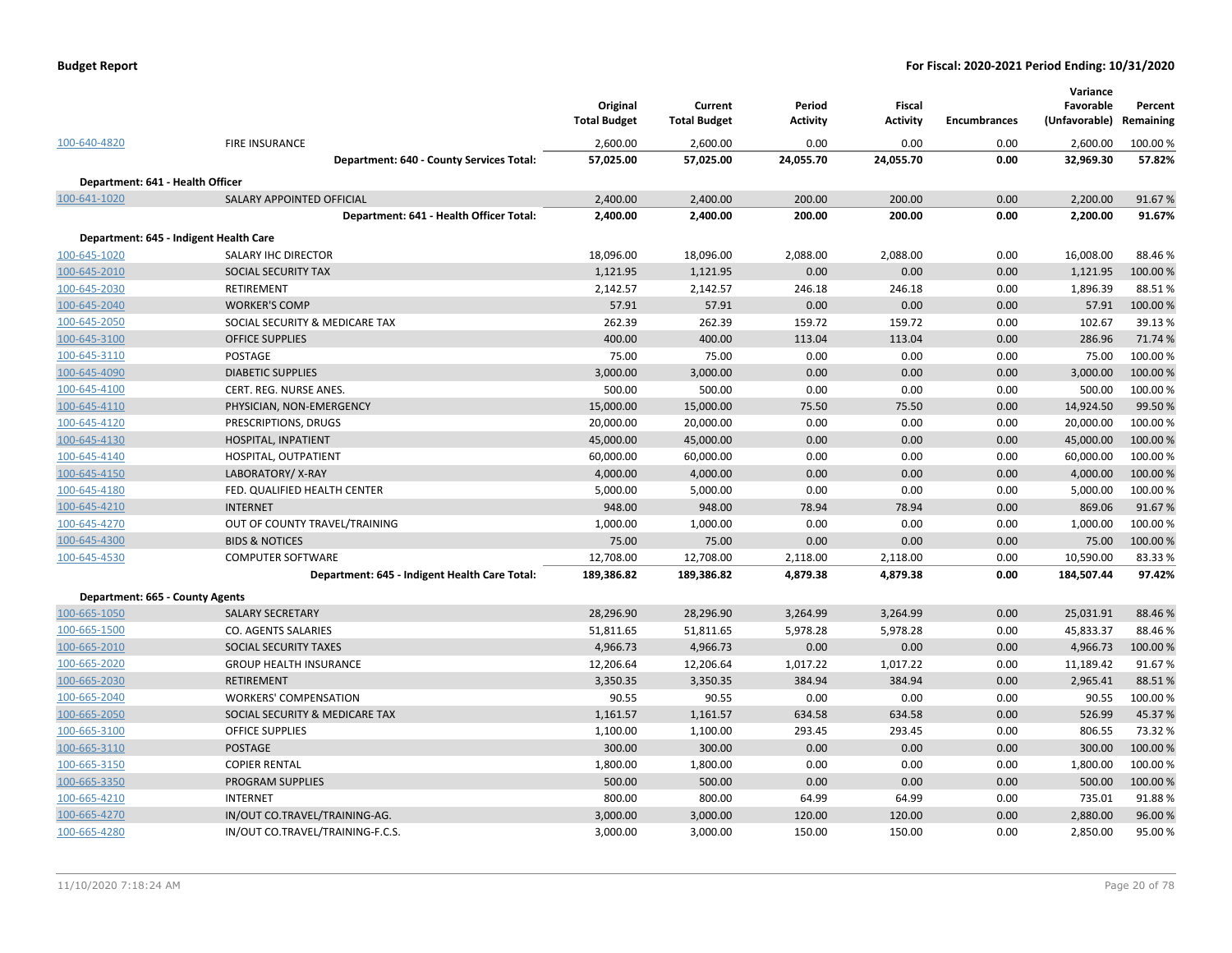| <b>Budget Report</b> |  |
|----------------------|--|
|----------------------|--|

|                                                    |                                                           |                        |                        |                 |                 |                     | Variance               |                    |
|----------------------------------------------------|-----------------------------------------------------------|------------------------|------------------------|-----------------|-----------------|---------------------|------------------------|--------------------|
|                                                    |                                                           | Original               | Current                | Period          | <b>Fiscal</b>   |                     | Favorable              | Percent            |
|                                                    |                                                           | <b>Total Budget</b>    | <b>Total Budget</b>    | <b>Activity</b> | <b>Activity</b> | <b>Encumbrances</b> | (Unfavorable)          | Remaining          |
| 100-665-4290                                       | IN/OUT CO.TRAVEL/TRAINING-4-H                             | 3,000.00               | 3,000.00               | 0.00            | 0.00            | 0.00                | 3,000.00               | 100.00 %           |
|                                                    | Department: 665 - County Agents Total:                    | 115,384.39             | 115,384.39             | 11,908.45       | 11,908.45       | 0.00                | 103,475.94             | 89.68%             |
| <b>Department: 696 - Donations and Allocations</b> |                                                           |                        |                        |                 |                 |                     |                        |                    |
| 100-696-4910                                       | SOIL & WATER CONSERVATION                                 | 1,000.00               | 1,000.00               | 0.00            | 0.00            | 0.00                | 1,000.00               | 100.00%            |
| 100-696-4920                                       | <b>INDIGENT BURIAL</b>                                    | 2,000.00               | 2,000.00               | 0.00            | 0.00            | 0.00                | 2,000.00               | 100.00 %           |
|                                                    | <b>Department: 696 - Donations and Allocations Total:</b> | 3,000.00               | 3,000.00               | 0.00            | 0.00            | 0.00                | 3,000.00               | 100.00%            |
|                                                    | <b>Expense Total:</b>                                     | 13,903,281.52          | 13,903,281.52          | 879,143.91      | 879,143.91      | 97,599.91           | 12,926,537.70          | 92.97%             |
|                                                    | Fund: 100 - General Surplus (Deficit):                    | 0.00                   | 0.00                   | 213,031.87      | 213,031.87      | $-97.599.91$        | 115,431.96             | 0.00%              |
| Fund: 110 - Courthouse Security                    |                                                           |                        |                        |                 |                 |                     |                        |                    |
| Revenue                                            |                                                           |                        |                        |                 |                 |                     |                        |                    |
| RevType: 300 - CASH                                |                                                           |                        |                        |                 |                 |                     |                        |                    |
| 110-300-1110                                       | <b>BEGINNING CASH BALANCE</b>                             | 26,650.00              | 26,650.00              | 0.00            | 0.00            | 0.00                | $-26,650.00$           | 100.00%            |
|                                                    | RevType: 300 - CASH Total:                                | 26,650.00              | 26,650.00              | 0.00            | 0.00            | 0.00                | $-26,650.00$           | 100.00%            |
| RevType: 340 - FEES OF OFFICE                      |                                                           |                        |                        |                 |                 |                     |                        |                    |
| 110-340-6000                                       | <b>COUNTY CLERK FEES</b>                                  | 4,000.00               | 4,000.00               | 0.00            | 0.00            | 0.00                | $-4,000.00$            | 100.00%            |
| 110-340-6500                                       | <b>DISTRICT CLERK FEES</b>                                | 2,200.00               | 2,200.00               | 0.00            | 0.00            | 0.00                | $-2,200.00$            | 100.00%            |
| 110-340-6510                                       | <b>JUSTICE OF PEACE FEES</b>                              | 2,100.00               | 2,100.00               | 0.00            | 0.00            | 0.00                | $-2,100.00$            | 100.00%            |
|                                                    | RevType: 340 - FEES OF OFFICE Total:                      | 8,300.00               | 8,300.00               | 0.00            | 0.00            | 0.00                | $-8,300.00$            | 100.00%            |
| RevType: 360 - INTEREST EARNINGS                   |                                                           |                        |                        |                 |                 |                     |                        |                    |
| 110-360-1000                                       | <b>INTEREST EARNINGS</b>                                  | 50.00                  | 50.00                  | 0.00            | 0.00            | 0.00                | $-50.00$               | 100.00%            |
|                                                    | RevType: 360 - INTEREST EARNINGS Total:                   | 50.00                  | 50.00                  | 0.00            | 0.00            | 0.00                | $-50.00$               | 100.00%            |
|                                                    | <b>Revenue Total:</b>                                     | 35,000.00              | 35,000.00              | 0.00            | 0.00            | 0.00                | $-35,000.00$           | 100.00%            |
|                                                    |                                                           |                        |                        |                 |                 |                     |                        |                    |
| <b>Expense</b>                                     |                                                           |                        |                        |                 |                 |                     |                        |                    |
| Department: 541 - Courthouse Security Part-Time    | <b>SALARY PART-TIME</b>                                   |                        |                        |                 |                 |                     |                        |                    |
| 110-541-1070                                       | Department: 541 - Courthouse Security Part-Time Total:    | 35,000.00<br>35,000.00 | 35,000.00<br>35,000.00 | 0.00<br>0.00    | 0.00<br>0.00    | 0.00<br>0.00        | 35,000.00<br>35,000.00 | 100.00%<br>100.00% |
|                                                    |                                                           |                        |                        |                 |                 |                     |                        |                    |
|                                                    | <b>Expense Total:</b>                                     | 35,000.00              | 35,000.00              | 0.00            | 0.00            | 0.00                | 35,000.00              | 100.00%            |
|                                                    | Fund: 110 - Courthouse Security Surplus (Deficit):        | 0.00                   | 0.00                   | 0.00            | 0.00            | 0.00                | 0.00                   | 0.00%              |
| Fund: 111 - Justice Court Building Security        |                                                           |                        |                        |                 |                 |                     |                        |                    |
| Revenue                                            |                                                           |                        |                        |                 |                 |                     |                        |                    |
| RevType: 300 - CASH                                |                                                           |                        |                        |                 |                 |                     |                        |                    |
| 111-300-1140                                       | <b>BEGINNING CASH</b>                                     | 3,650.00               | 3,650.00               | 0.00            | 0.00            | 0.00                | $-3,650.00$            | 100.00%            |
|                                                    | RevType: 300 - CASH Total:                                | 3,650.00               | 3,650.00               | 0.00            | 0.00            | 0.00                | $-3,650.00$            | 100.00%            |
| RevType: 370 - MISCELLANEOUS                       |                                                           |                        |                        |                 |                 |                     |                        |                    |
| 111-370-4550                                       | JP1 SECURITY FEE                                          | 500.00                 | 500.00                 | 0.00            | 0.00            | 0.00                | $-500.00$              | 100.00%            |
| 111-370-4560                                       | <b>JP2 SECURITY FEE</b>                                   | 150.00                 | 150.00                 | 0.00            | 0.00            | 0.00                | $-150.00$              | 100.00%            |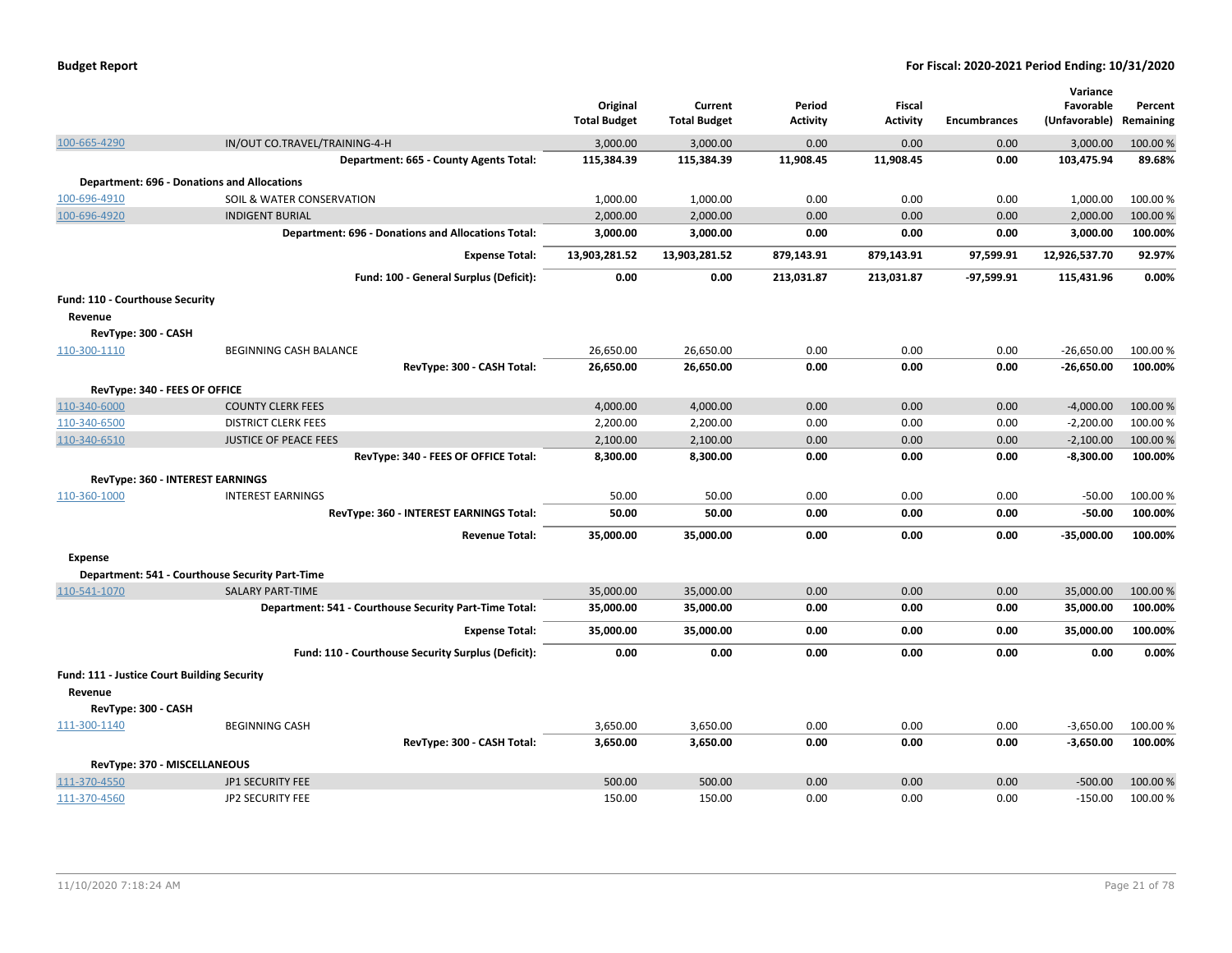|                                           |                                                                | Original<br><b>Total Budget</b> | Current<br><b>Total Budget</b> | Period<br><b>Activity</b> | <b>Fiscal</b><br><b>Activity</b> | <b>Encumbrances</b> | Variance<br>Favorable<br>(Unfavorable) Remaining | Percent  |
|-------------------------------------------|----------------------------------------------------------------|---------------------------------|--------------------------------|---------------------------|----------------------------------|---------------------|--------------------------------------------------|----------|
| 111-370-4570                              | <b>JP3 SECURITY FEE</b>                                        | 200.00                          | 200.00                         | 0.00                      | 0.00                             | 0.00                | $-200.00$                                        | 100.00 % |
|                                           | RevType: 370 - MISCELLANEOUS Total:                            | 850.00                          | 850.00                         | 0.00                      | 0.00                             | 0.00                | $-850.00$                                        | 100.00%  |
|                                           | <b>Revenue Total:</b>                                          | 4,500.00                        | 4,500.00                       | 0.00                      | 0.00                             | 0.00                | $-4,500.00$                                      | 100.00%  |
| <b>Expense</b>                            |                                                                |                                 |                                |                           |                                  |                     |                                                  |          |
|                                           | Department: 454 - Justice Ct Bldg Expense                      |                                 |                                |                           |                                  |                     |                                                  |          |
| 111-454-3200                              | JP1 SECURITY EXPENSE                                           | 1,000.00                        | 1,000.00                       | 0.00                      | 0.00                             | 0.00                | 1,000.00                                         | 100.00 % |
| 111-454-3210                              | JP2 SECURITY EXPENSE                                           | 1,000.00                        | 1,000.00                       | 0.00                      | 0.00                             | 0.00                | 1,000.00                                         | 100.00 % |
| 111-454-3220                              | JP3 SECURITY EXPENSE                                           | 2,500.00                        | 2,500.00                       | 0.00                      | 0.00                             | 0.00                | 2,500.00                                         | 100.00%  |
|                                           | Department: 454 - Justice Ct Bldg Expense Total:               | 4,500.00                        | 4,500.00                       | 0.00                      | 0.00                             | 0.00                | 4,500.00                                         | 100.00%  |
|                                           | <b>Expense Total:</b>                                          | 4,500.00                        | 4,500.00                       | 0.00                      | 0.00                             | 0.00                | 4,500.00                                         | 100.00%  |
|                                           | Fund: 111 - Justice Court Building Security Surplus (Deficit): | 0.00                            | 0.00                           | 0.00                      | 0.00                             | 0.00                | 0.00                                             | 0.00%    |
| Fund: 120 - County Clerk Vital Statistics |                                                                |                                 |                                |                           |                                  |                     |                                                  |          |
| Revenue                                   |                                                                |                                 |                                |                           |                                  |                     |                                                  |          |
| RevType: 300 - CASH                       |                                                                |                                 |                                |                           |                                  |                     |                                                  |          |
| 120-300-1120                              | <b>BEGINNING CASH BALANCE</b>                                  | 2,995.00                        | 2,995.00                       | 0.00                      | 0.00                             | 0.00                | $-2,995.00$                                      | 100.00 % |
|                                           | RevType: 300 - CASH Total:                                     | 2,995.00                        | 2,995.00                       | 0.00                      | 0.00                             | 0.00                | $-2,995.00$                                      | 100.00%  |
|                                           | RevType: 360 - INTEREST EARNINGS                               |                                 |                                |                           |                                  |                     |                                                  |          |
| 120-360-1000                              | <b>INTEREST EARNINGS</b>                                       | 5.00                            | 5.00                           | 0.00                      | 0.00                             | 0.00                | $-5.00$                                          | 100.00%  |
|                                           | RevType: 360 - INTEREST EARNINGS Total:                        | 5.00                            | 5.00                           | 0.00                      | 0.00                             | 0.00                | $-5.00$                                          | 100.00%  |
|                                           | RevType: 370 - MISCELLANEOUS                                   |                                 |                                |                           |                                  |                     |                                                  |          |
| 120-370-1340                              | <b>CO.CLK.VITAL STAT.FEE</b>                                   | 500.00                          | 500.00                         | 0.00                      | 0.00                             | 0.00                | $-500.00$                                        | 100.00 % |
|                                           | RevType: 370 - MISCELLANEOUS Total:                            | 500.00                          | 500.00                         | 0.00                      | 0.00                             | 0.00                | $-500.00$                                        | 100.00%  |
|                                           | <b>Revenue Total:</b>                                          | 3,500.00                        | 3,500.00                       | 0.00                      | 0.00                             | 0.00                | $-3,500.00$                                      | 100.00%  |
| Expense                                   |                                                                |                                 |                                |                           |                                  |                     |                                                  |          |
|                                           | Department: 411 - Vital Stats Expense                          |                                 |                                |                           |                                  |                     |                                                  |          |
| 120-411-3100                              | <b>OFFICE SUPPLIES</b>                                         | 2,500.00                        | 2,500.00                       | 0.00                      | 0.00                             | 0.00                | 2,500.00                                         | 100.00%  |
| 120-411-4270                              | <b>OUT OF COUNTY TRAVEL</b>                                    | 1,000.00                        | 1,000.00                       | 0.00                      | 0.00                             | 0.00                | 1,000.00                                         | 100.00 % |
|                                           | Department: 411 - Vital Stats Expense Total:                   | 3,500.00                        | 3,500.00                       | 0.00                      | 0.00                             | 0.00                | 3,500.00                                         | 100.00%  |
|                                           | <b>Expense Total:</b>                                          | 3,500.00                        | 3,500.00                       | 0.00                      | 0.00                             | 0.00                | 3,500.00                                         | 100.00%  |
|                                           | Fund: 120 - County Clerk Vital Statistics Surplus (Deficit):   | 0.00                            | 0.00                           | 0.00                      | 0.00                             | 0.00                | 0.00                                             | 0.00%    |
|                                           | <b>Fund: 121 - County Clerk Records Management</b>             |                                 |                                |                           |                                  |                     |                                                  |          |
| Revenue                                   |                                                                |                                 |                                |                           |                                  |                     |                                                  |          |
| RevType: 300 - CASH                       |                                                                |                                 |                                |                           |                                  |                     |                                                  |          |
| 121-300-1180                              | <b>BEGINNING CASH BALANCE</b>                                  | 38.139.08                       | 38,139.08                      | 0.00                      | 0.00                             | 0.00                | $-38,139.08$                                     | 100.00%  |
|                                           | RevTvpe: 300 - CASH Total:                                     | 38.139.08                       | 38.139.08                      | 0.00                      | 0.00                             | 0.00                | $-38.139.08$                                     | 100.00%  |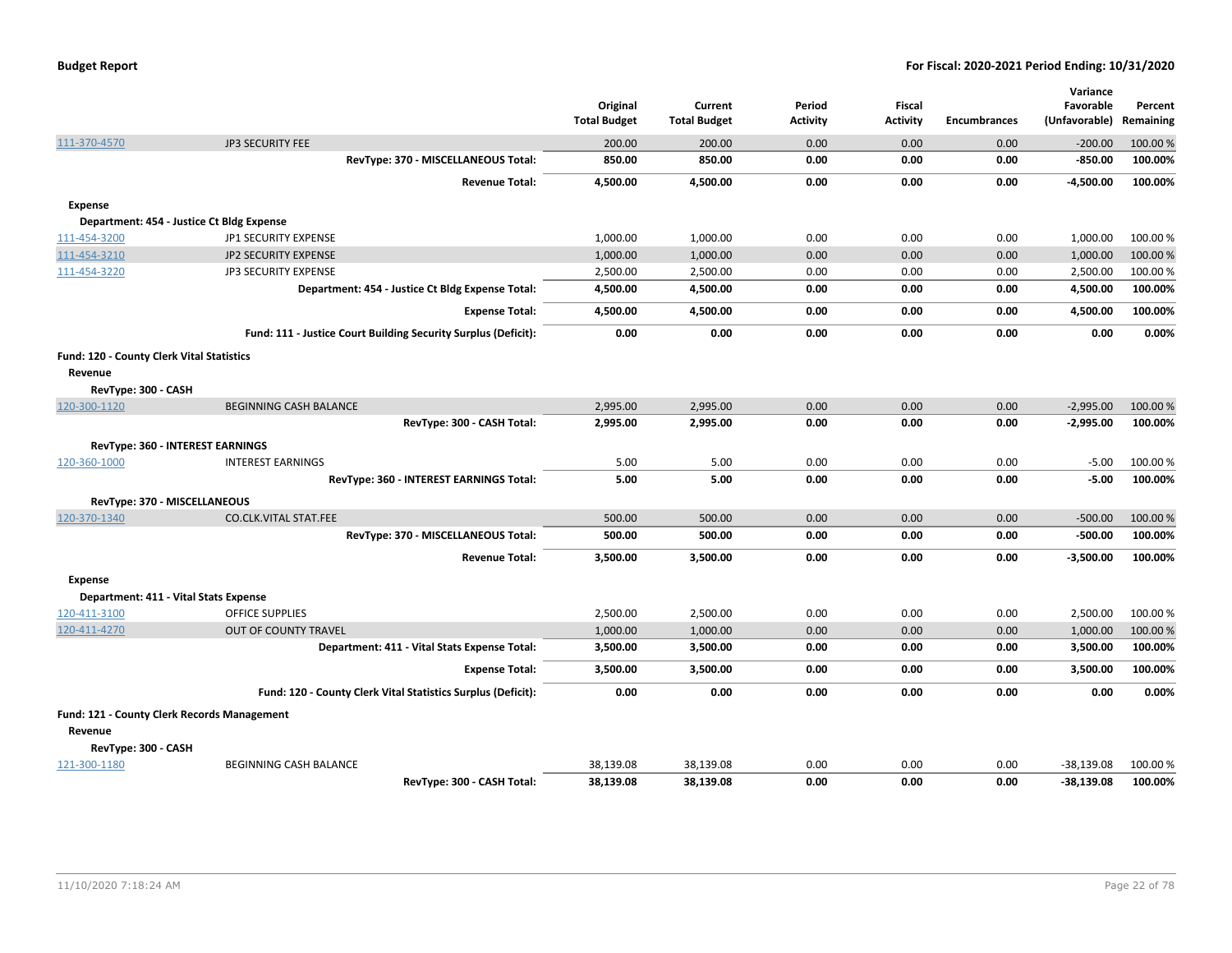|                                |                                                                | Original<br><b>Total Budget</b> | Current<br><b>Total Budget</b> | Period<br><b>Activity</b> | <b>Fiscal</b><br><b>Activity</b> | <b>Encumbrances</b> | Variance<br>Favorable<br>(Unfavorable) Remaining | Percent  |
|--------------------------------|----------------------------------------------------------------|---------------------------------|--------------------------------|---------------------------|----------------------------------|---------------------|--------------------------------------------------|----------|
|                                | RevType: 360 - INTEREST EARNINGS                               |                                 |                                |                           |                                  |                     |                                                  |          |
| 121-360-1000                   | <b>INTEREST EARNINGS</b>                                       | 50.00                           | 50.00                          | 0.00                      | 0.00                             | 0.00                | $-50.00$                                         | 100.00 % |
|                                | RevType: 360 - INTEREST EARNINGS Total:                        | 50.00                           | 50.00                          | 0.00                      | 0.00                             | 0.00                | $-50.00$                                         | 100.00%  |
| RevType: 370 - MISCELLANEOUS   |                                                                |                                 |                                |                           |                                  |                     |                                                  |          |
| 121-370-1310                   | SUBSCRIPTION/IMAGES FEES                                       | 2,500.00                        | 2,500.00                       | 3,207.00                  | 3,207.00                         | 0.00                | 707.00                                           | 128.28%  |
| 121-370-1330                   | <b>CO.CLERK PRESERVE REC FEE</b>                               | 55,000.00                       | 55,000.00                      | 0.00                      | 0.00                             | 0.00                | $-55,000.00$                                     | 100.00 % |
|                                | RevType: 370 - MISCELLANEOUS Total:                            | 57,500.00                       | 57,500.00                      | 3,207.00                  | 3,207.00                         | 0.00                | -54,293.00                                       | 94.42%   |
|                                | <b>Revenue Total:</b>                                          | 95,689.08                       | 95,689.08                      | 3,207.00                  | 3,207.00                         | 0.00                | -92,482.08                                       | 96.65%   |
| <b>Expense</b>                 |                                                                |                                 |                                |                           |                                  |                     |                                                  |          |
|                                | Department: 402 - Co.Clerk Records Mgt. Exp.                   |                                 |                                |                           |                                  |                     |                                                  |          |
| 121-402-1040                   | <b>SALARY DEPUTY</b>                                           | 25,743.12                       | 25,743.12                      | 2,970.36                  | 2,970.36                         | 0.00                | 22,772.76                                        | 88.46%   |
| 121-402-2010                   | SOCIAL SECURITY TAXES                                          | 1,596.07                        | 1,596.07                       | 0.00                      | 0.00                             | 0.00                | 1,596.07                                         | 100.00%  |
| 121-402-2020                   | <b>GROUP HEALTH INSURANCE</b>                                  | 12,206.64                       | 12,206.64                      | 1,017.22                  | 1,017.22                         | 0.00                | 11,189.42                                        | 91.67%   |
| 121-402-2030                   | <b>RETIREMENT</b>                                              | 3,047.99                        | 3,047.99                       | 350.22                    | 350.22                           | 0.00                | 2,697.77                                         | 88.51%   |
| 121-402-2040                   | <b>WORKERS COMPENSATION</b>                                    | 82.38                           | 82.38                          | 0.00                      | 0.00                             | 0.00                | 82.38                                            | 100.00%  |
| 121-402-2050                   | SOCIAL SECURITY & MEDICARE TAX                                 | 373.28                          | 373.28                         | 227.25                    | 227.25                           | 0.00                | 146.03                                           | 39.12 %  |
| 121-402-3100                   | <b>OFFICE SUPPLIES</b>                                         | 600.00                          | 600.00                         | 0.00                      | 0.00                             | 0.00                | 600.00                                           | 100.00 % |
| 121-402-3120                   | <b>IMAGING SYSTEM</b>                                          | 51,204.00                       | 51,204.00                      | 0.00                      | 0.00                             | 0.00                | 51,204.00                                        | 100.00 % |
| 121-402-3150                   | <b>COPIER MAINTENANCE</b>                                      | 435.60                          | 435.60                         | 0.00                      | 0.00                             | 0.00                | 435.60                                           | 100.00 % |
| 121-402-5740                   | <b>TECHNOLOGY</b>                                              | 400.00                          | 400.00                         | 0.00                      | 0.00                             | 0.00                | 400.00                                           | 100.00 % |
|                                | Department: 402 - Co.Clerk Records Mgt. Exp. Total:            | 95,689.08                       | 95,689.08                      | 4,565.05                  | 4,565.05                         | 0.00                | 91,124.03                                        | 95.23%   |
|                                | <b>Expense Total:</b>                                          | 95,689.08                       | 95,689.08                      | 4,565.05                  | 4,565.05                         | 0.00                | 91,124.03                                        | 95.23%   |
|                                | Fund: 121 - County Clerk Records Management Surplus (Deficit): | 0.00                            | 0.00                           | $-1,358.05$               | $-1,358.05$                      | 0.00                | $-1,358.05$                                      | 0.00%    |
| Fund: 122 - Chapter 19 Funds   |                                                                |                                 |                                |                           |                                  |                     |                                                  |          |
| Revenue                        |                                                                |                                 |                                |                           |                                  |                     |                                                  |          |
| RevType: 330 - GRANTS          |                                                                |                                 |                                |                           |                                  |                     |                                                  |          |
| 122-330-4030                   | <b>CHAPTER 19 FUNDS</b>                                        | 1,205.96                        | 1,205.96                       | 0.00                      | 0.00                             | 0.00                | $-1,205.96$                                      | 100.00 % |
|                                | RevType: 330 - GRANTS Total:                                   | 1,205.96                        | 1,205.96                       | 0.00                      | 0.00                             | 0.00                | $-1,205.96$                                      | 100.00%  |
|                                | <b>Revenue Total:</b>                                          | 1,205.96                        | 1,205.96                       | 0.00                      | 0.00                             | 0.00                | $-1,205.96$                                      | 100.00%  |
| <b>Expense</b>                 |                                                                |                                 |                                |                           |                                  |                     |                                                  |          |
| Department: 403 - County Clerk |                                                                |                                 |                                |                           |                                  |                     |                                                  |          |
| 122-403-1070                   | <b>SALARY PART-TIME</b>                                        | 470.00                          | 470.00                         | 0.00                      | 0.00                             | 0.00                | 470.00                                           | 100.00 % |
| 122-403-2010                   | SOCIAL SECURITY TAXES                                          | 29.14                           | 29.14                          | 0.00                      | 0.00                             | 0.00                | 29.14                                            | 100.00%  |
| 122-403-2050                   | SOCIAL SECURITY & MEDICARE TAX                                 | 6.82                            | 6.82                           | 0.00                      | 0.00                             | 0.00                | 6.82                                             | 100.00 % |
| 122-403-3100                   | <b>OFFICE SUPPLIES</b>                                         | 700.00                          | 700.00                         | 0.00                      | 0.00                             | 0.00                | 700.00                                           | 100.00 % |
|                                | Department: 403 - County Clerk Total:                          | 1,205.96                        | 1,205.96                       | 0.00                      | 0.00                             | 0.00                | 1,205.96                                         | 100.00%  |
|                                | <b>Expense Total:</b>                                          | 1,205.96                        | 1,205.96                       | 0.00                      | 0.00                             | 0.00                | 1,205.96                                         | 100.00%  |
|                                | Fund: 122 - Chapter 19 Funds Surplus (Deficit):                | 0.00                            | 0.00                           | 0.00                      | 0.00                             | 0.00                | 0.00                                             | 0.00%    |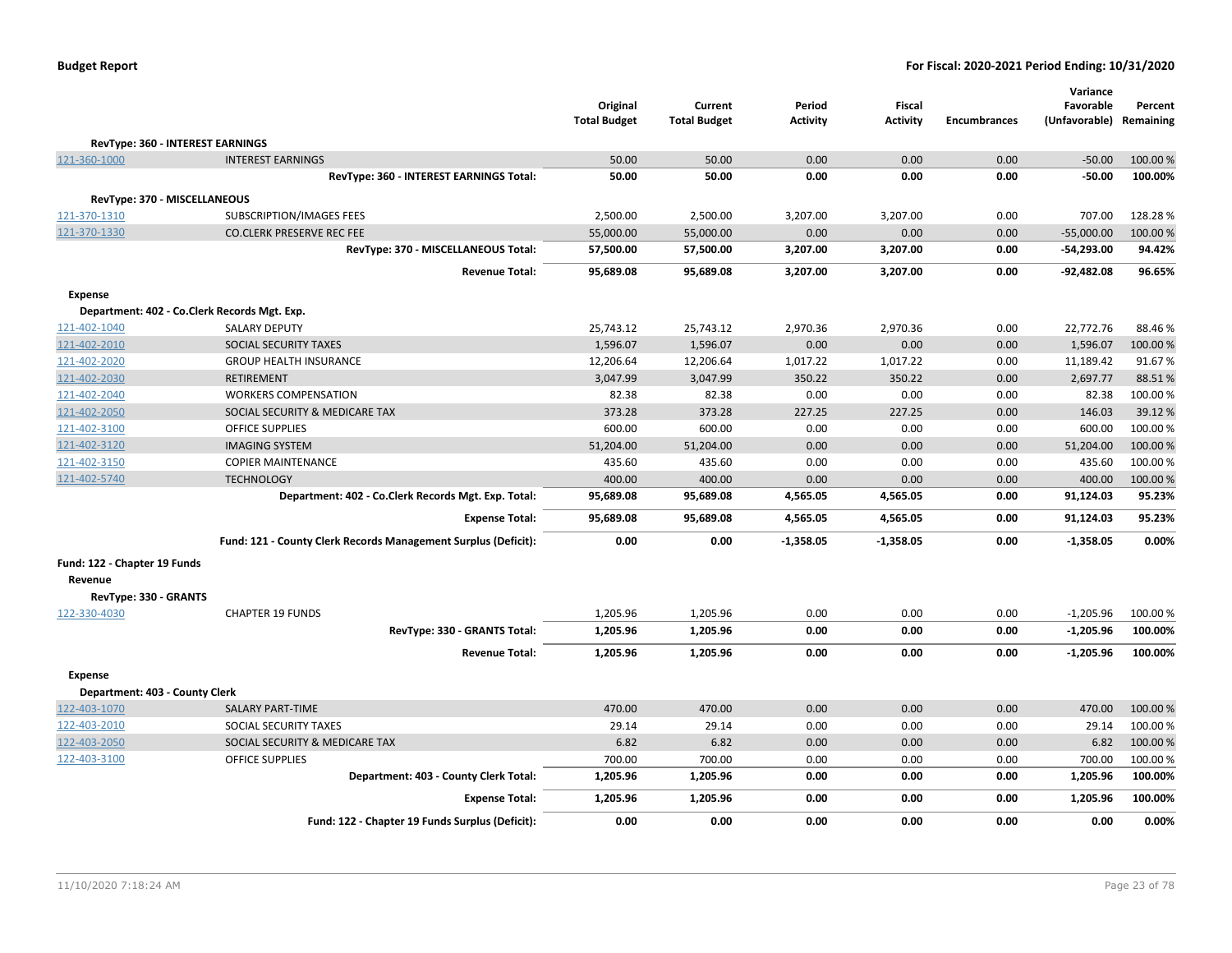|                                          |                                                                       | Original<br><b>Total Budget</b> | Current<br><b>Total Budget</b> | Period<br><b>Activity</b> | Fiscal<br><b>Activity</b> | <b>Encumbrances</b> | Variance<br>Favorable<br>(Unfavorable) Remaining | Percent  |
|------------------------------------------|-----------------------------------------------------------------------|---------------------------------|--------------------------------|---------------------------|---------------------------|---------------------|--------------------------------------------------|----------|
| Fund: 123 - Election Equipment Fund      |                                                                       |                                 |                                |                           |                           |                     |                                                  |          |
| Revenue                                  |                                                                       |                                 |                                |                           |                           |                     |                                                  |          |
| RevType: 300 - CASH                      |                                                                       |                                 |                                |                           |                           |                     |                                                  |          |
| 123-300-1480                             | <b>BEGINNING CASH BALANCE</b>                                         | 26,000.00                       | 26,000.00                      | 0.00                      | 0.00                      | 0.00                | $-26,000.00$                                     | 100.00 % |
|                                          | RevType: 300 - CASH Total:                                            | 26,000.00                       | 26,000.00                      | 0.00                      | 0.00                      | 0.00                | $-26,000.00$                                     | 100.00%  |
| RevType: 340 - FEES OF OFFICE            |                                                                       |                                 |                                |                           |                           |                     |                                                  |          |
| 123-340-4840                             | <b>ELECTION REIMBURSEMENTS</b>                                        | 4,000.00                        | 4,000.00                       | 0.00                      | 0.00                      | 0.00                | $-4,000.00$                                      | 100.00 % |
|                                          | RevType: 340 - FEES OF OFFICE Total:                                  | 4,000.00                        | 4,000.00                       | 0.00                      | 0.00                      | 0.00                | $-4,000.00$                                      | 100.00%  |
|                                          | <b>Revenue Total:</b>                                                 | 30,000.00                       | 30,000.00                      | 0.00                      | 0.00                      | 0.00                | -30,000.00                                       | 100.00%  |
| <b>Expense</b>                           |                                                                       |                                 |                                |                           |                           |                     |                                                  |          |
| Department: 403 - County Clerk           |                                                                       |                                 |                                |                           |                           |                     |                                                  |          |
| 123-403-5730                             | <b>ELECTION EQUIPMENT</b>                                             | 30,000.00                       | 30,000.00                      | 0.00                      | 0.00                      | 0.00                | 30,000.00                                        | 100.00 % |
|                                          | Department: 403 - County Clerk Total:                                 | 30,000.00                       | 30,000.00                      | 0.00                      | 0.00                      | 0.00                | 30,000.00                                        | 100.00%  |
|                                          | <b>Expense Total:</b>                                                 | 30,000.00                       | 30,000.00                      | 0.00                      | 0.00                      | 0.00                | 30,000.00                                        | 100.00%  |
|                                          | Fund: 123 - Election Equipment Fund Surplus (Deficit):                | 0.00                            | 0.00                           | 0.00                      | 0.00                      | 0.00                | 0.00                                             | 0.00%    |
|                                          | Fund: 125 - County Clerk Co.& Dist.CourtTechnology                    |                                 |                                |                           |                           |                     |                                                  |          |
| Revenue                                  |                                                                       |                                 |                                |                           |                           |                     |                                                  |          |
| RevType: 370 - MISCELLANEOUS             |                                                                       |                                 |                                |                           |                           |                     |                                                  |          |
| 125-370-4400                             | CO. CLK. CO. & DIST. CT. TECHNOLOGY FEE                               | 600.00                          | 600.00                         | 0.00                      | 0.00                      | 0.00                | $-600.00$                                        | 100.00%  |
|                                          | RevType: 370 - MISCELLANEOUS Total:                                   | 600.00                          | 600.00                         | 0.00                      | 0.00                      | 0.00                | $-600.00$                                        | 100.00%  |
|                                          | <b>Revenue Total:</b>                                                 | 600.00                          | 600.00                         | 0.00                      | 0.00                      | 0.00                | $-600.00$                                        | 100.00%  |
| <b>Expense</b>                           |                                                                       |                                 |                                |                           |                           |                     |                                                  |          |
|                                          | Department: 440 - Technology Equipment                                |                                 |                                |                           |                           |                     |                                                  |          |
| 125-440-5720                             | <b>OFFICE EQUIPMENT</b>                                               | 600.00                          | 600.00                         | 0.00                      | 0.00                      | 0.00                | 600.00                                           | 100.00 % |
|                                          | Department: 440 - Technology Equipment Total:                         | 600.00                          | 600.00                         | 0.00                      | 0.00                      | 0.00                | 600.00                                           | 100.00%  |
|                                          | <b>Expense Total:</b>                                                 | 600.00                          | 600.00                         | 0.00                      | 0.00                      | 0.00                | 600.00                                           | 100.00%  |
|                                          | Fund: 125 - County Clerk Co.& Dist.CourtTechnology Surplus (Deficit): | 0.00                            | 0.00                           | 0.00                      | 0.00                      | 0.00                | 0.00                                             | 0.00%    |
| Fund: 127 - County Clerk Records Archive |                                                                       |                                 |                                |                           |                           |                     |                                                  |          |
| Revenue                                  |                                                                       |                                 |                                |                           |                           |                     |                                                  |          |
| RevType: 300 - CASH                      |                                                                       |                                 |                                |                           |                           |                     |                                                  |          |
| 127-300-1530                             | BEGINNING CASH BALANCE                                                | 50,000.00                       | 50,000.00                      | 0.00                      | 0.00                      | 0.00                | $-50,000.00$                                     | 100.00 % |
|                                          | RevType: 300 - CASH Total:                                            | 50,000.00                       | 50,000.00                      | 0.00                      | 0.00                      | 0.00                | $-50,000.00$                                     | 100.00%  |
| RevType: 370 - MISCELLANEOUS             |                                                                       |                                 |                                |                           |                           |                     |                                                  |          |
| 127-370-1330                             | CO. CLERK RECORDS ARCHIVE FEE                                         | 90,000.00                       | 90,000.00                      | 0.00                      | 0.00                      | 0.00                | $-90,000.00$                                     | 100.00 % |
|                                          | RevType: 370 - MISCELLANEOUS Total:                                   | 90,000.00                       | 90,000.00                      | 0.00                      | 0.00                      | 0.00                | $-90,000.00$                                     | 100.00%  |
|                                          | <b>Revenue Total:</b>                                                 | 140,000.00                      | 140.000.00                     | 0.00                      | 0.00                      | 0.00                | $-140.000.00$                                    | 100.00%  |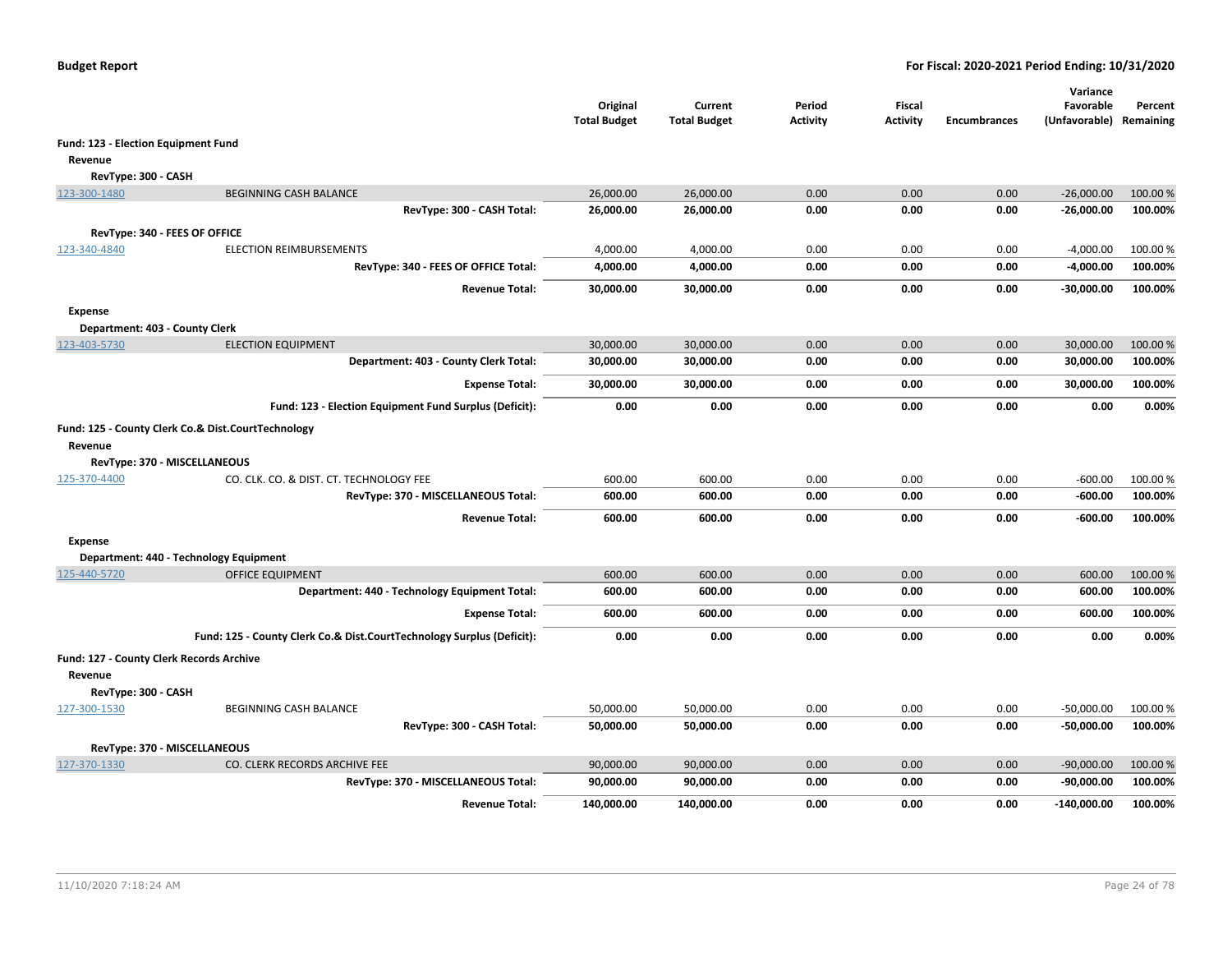|                                            |                                                               | Original<br><b>Total Budget</b> | Current<br><b>Total Budget</b> | Period<br><b>Activity</b> | <b>Fiscal</b><br><b>Activity</b> | <b>Encumbrances</b> | Variance<br>Favorable<br>(Unfavorable) | Percent<br>Remaining |
|--------------------------------------------|---------------------------------------------------------------|---------------------------------|--------------------------------|---------------------------|----------------------------------|---------------------|----------------------------------------|----------------------|
| Expense                                    |                                                               |                                 |                                |                           |                                  |                     |                                        |                      |
| Department: 403 - County Clerk             |                                                               |                                 |                                |                           |                                  |                     |                                        |                      |
| 127-403-4370                               | <b>DIGITAL IMAGING</b>                                        | 140,000.00                      | 140,000.00                     | 0.00                      | 0.00                             | 0.00                | 140,000.00                             | 100.00%              |
|                                            | Department: 403 - County Clerk Total:                         | 140,000.00                      | 140,000.00                     | 0.00                      | 0.00                             | 0.00                | 140,000.00                             | 100.00%              |
|                                            | <b>Expense Total:</b>                                         | 140,000.00                      | 140,000.00                     | 0.00                      | 0.00                             | 0.00                | 140,000.00                             | 100.00%              |
|                                            | Fund: 127 - County Clerk Records Archive Surplus (Deficit):   | 0.00                            | 0.00                           | 0.00                      | 0.00                             | 0.00                | 0.00                                   | 0.00%                |
| Fund: 130 - Bail Bond Trust Fund           |                                                               |                                 |                                |                           |                                  |                     |                                        |                      |
| Revenue                                    |                                                               |                                 |                                |                           |                                  |                     |                                        |                      |
| RevType: 345 - BONDS                       |                                                               |                                 |                                |                           |                                  |                     |                                        |                      |
| 130-345-1130                               | <b>SURETY BAIL BOND FEE</b>                                   | 7,000.00                        | 7,000.00                       | 210.00                    | 210.00                           | 0.00                | $-6,790.00$                            | 97.00%               |
|                                            | RevType: 345 - BONDS Total:                                   | 7,000.00                        | 7,000.00                       | 210.00                    | 210.00                           | 0.00                | $-6,790.00$                            | 97.00%               |
|                                            | <b>Revenue Total:</b>                                         | 7,000.00                        | 7,000.00                       | 210.00                    | 210.00                           | 0.00                | $-6,790.00$                            | 97.00%               |
| <b>Expense</b>                             |                                                               |                                 |                                |                           |                                  |                     |                                        |                      |
|                                            | Department: 498 - Bail Bond Fee Expense                       |                                 |                                |                           |                                  |                     |                                        |                      |
| 130-498-4890                               | <b>QUARTERLY BAIL BOND FEES</b>                               | 7,000.00                        | 7,000.00                       | 0.00                      | 0.00                             | 0.00                | 7,000.00                               | 100.00 %             |
|                                            | Department: 498 - Bail Bond Fee Expense Total:                | 7,000.00                        | 7,000.00                       | 0.00                      | 0.00                             | 0.00                | 7,000.00                               | 100.00%              |
|                                            | <b>Expense Total:</b>                                         | 7,000.00                        | 7,000.00                       | 0.00                      | 0.00                             | 0.00                | 7,000.00                               | 100.00%              |
|                                            | Fund: 130 - Bail Bond Trust Fund Surplus (Deficit):           | 0.00                            | 0.00                           | 210.00                    | 210.00                           | 0.00                | 210.00                                 | 0.00%                |
| Fund: 160 - County Judge Excess Supplement |                                                               |                                 |                                |                           |                                  |                     |                                        |                      |
| Revenue                                    |                                                               |                                 |                                |                           |                                  |                     |                                        |                      |
| RevType: 300 - CASH                        |                                                               |                                 |                                |                           |                                  |                     |                                        |                      |
| 160-300-1160                               | <b>BEGINNING CASH BALANCE</b>                                 | 2,700.00                        | 2,700.00                       | 0.00                      | 0.00                             | 0.00                | $-2,700.00$                            | 100.00 %             |
|                                            | RevType: 300 - CASH Total:                                    | 2,700.00                        | 2,700.00                       | 0.00                      | 0.00                             | 0.00                | $-2,700.00$                            | 100.00%              |
|                                            | <b>Revenue Total:</b>                                         | 2,700.00                        | 2,700.00                       | 0.00                      | 0.00                             | 0.00                | $-2,700.00$                            | 100.00%              |
| <b>Expense</b>                             |                                                               |                                 |                                |                           |                                  |                     |                                        |                      |
|                                            | Department: 452 - Excess Supplement County Judge              |                                 |                                |                           |                                  |                     |                                        |                      |
| 160-452-3100                               | <b>OFFICE SUPPLIES</b>                                        | 1,000.00                        | 1,000.00                       | 0.00                      | 0.00                             | 0.00                | 1,000.00                               | 100.00 %             |
| 160-452-3110                               | <b>POSTAGE</b>                                                | 1,500.00                        | 1,500.00                       | 0.00                      | 0.00                             | 0.00                | 1,500.00                               | 100.00 %             |
| 160-452-5720                               | OFFICE EQUIPMENT                                              | 200.00                          | 200.00                         | 0.00                      | 0.00                             | 0.00                | 200.00                                 | 100.00%              |
|                                            | Department: 452 - Excess Supplement County Judge Total:       | 2,700.00                        | 2,700.00                       | 0.00                      | 0.00                             | 0.00                | 2,700.00                               | 100.00%              |
|                                            | <b>Expense Total:</b>                                         | 2,700.00                        | 2,700.00                       | 0.00                      | 0.00                             | 0.00                | 2,700.00                               | 100.00%              |
|                                            | Fund: 160 - County Judge Excess Supplement Surplus (Deficit): | 0.00                            | 0.00                           | 0.00                      | 0.00                             | 0.00                | 0.00                                   | 0.00%                |
| Fund: 161 - Probate Judges Education       |                                                               |                                 |                                |                           |                                  |                     |                                        |                      |
| Revenue<br>RevType: 300 - CASH             |                                                               |                                 |                                |                           |                                  |                     |                                        |                      |
| 161-300-1170                               | <b>BEGINNING CASH BALANCE</b>                                 | 1,450.00                        | 1,450.00                       | 0.00                      | 0.00                             | 0.00                | $-1,450.00$                            | 100.00 %             |
|                                            | RevType: 300 - CASH Total:                                    | 1,450.00                        | 1,450.00                       | 0.00                      | 0.00                             | 0.00                | $-1,450.00$                            | 100.00%              |
|                                            |                                                               |                                 |                                |                           |                                  |                     |                                        |                      |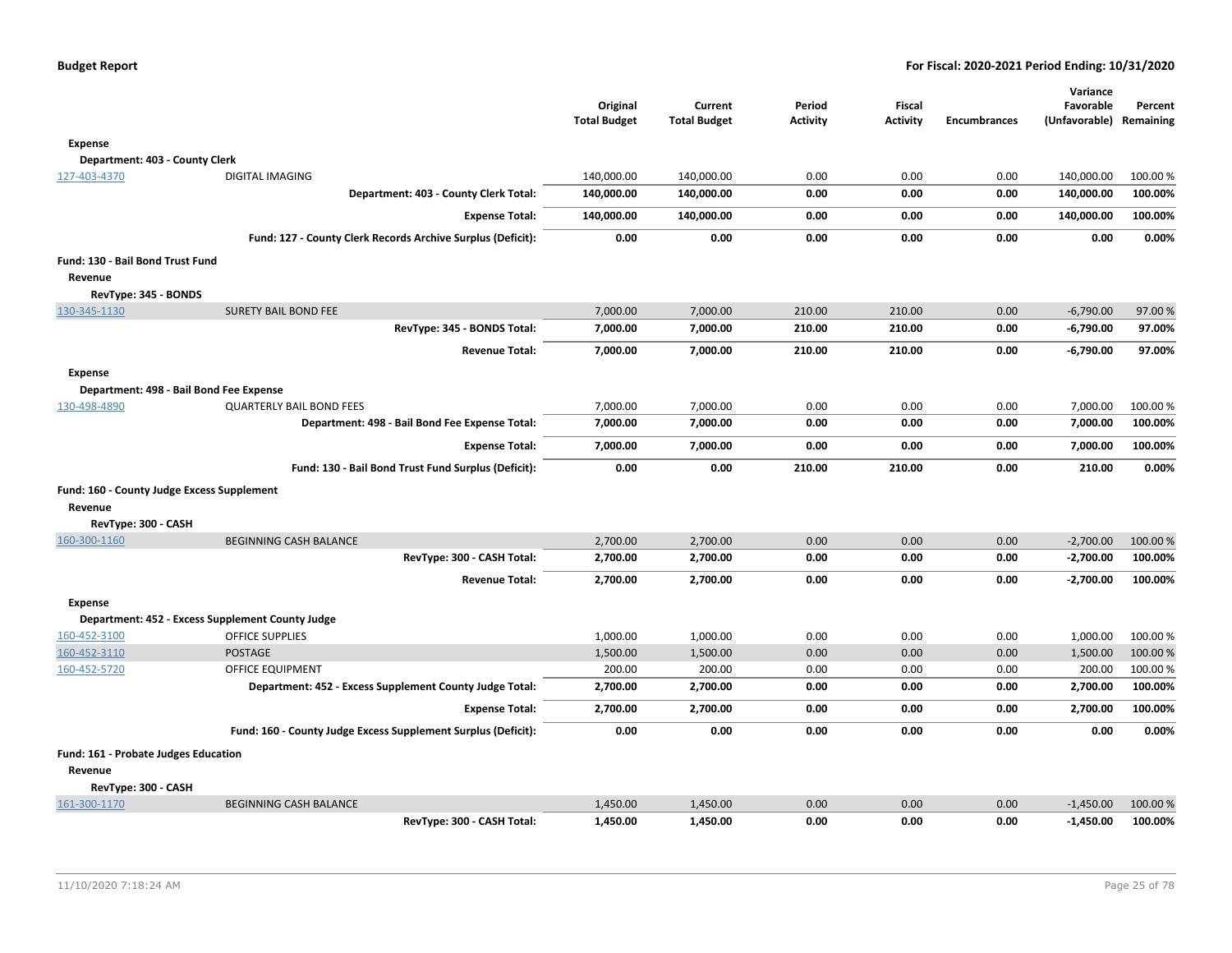|                                               |                                                                  | Original            | Current             | Period          | Fiscal          |                     | Variance<br>Favorable   | Percent  |
|-----------------------------------------------|------------------------------------------------------------------|---------------------|---------------------|-----------------|-----------------|---------------------|-------------------------|----------|
|                                               |                                                                  | <b>Total Budget</b> | <b>Total Budget</b> | <b>Activity</b> | <b>Activity</b> | <b>Encumbrances</b> | (Unfavorable) Remaining |          |
| RevType: 340 - FEES OF OFFICE                 |                                                                  |                     |                     |                 |                 |                     |                         |          |
| 161-340-1310                                  | PROBATE JUDGES EDUCATION                                         | 150.00              | 150.00              | 0.00            | 0.00            | 0.00                | $-150.00$               | 100.00 % |
|                                               | RevType: 340 - FEES OF OFFICE Total:                             | 150.00              | 150.00              | 0.00            | 0.00            | 0.00                | $-150.00$               | 100.00%  |
|                                               | <b>Revenue Total:</b>                                            | 1,600.00            | 1,600.00            | 0.00            | 0.00            | 0.00                | $-1,600.00$             | 100.00%  |
| Expense                                       |                                                                  |                     |                     |                 |                 |                     |                         |          |
| Department: 412 - Probate Judges Expense      |                                                                  |                     |                     |                 |                 |                     |                         |          |
| 161-412-4270                                  | <b>OUT OF COUNTY TRAVEL</b>                                      | 1,600.00            | 1,600.00            | 0.00            | 0.00            | 0.00                | 1,600.00                | 100.00%  |
|                                               | Department: 412 - Probate Judges Expense Total:                  | 1,600.00            | 1,600.00            | 0.00            | 0.00            | 0.00                | 1,600.00                | 100.00%  |
|                                               | <b>Expense Total:</b>                                            | 1,600.00            | 1,600.00            | 0.00            | 0.00            | 0.00                | 1,600.00                | 100.00%  |
|                                               | Fund: 161 - Probate Judges Education Surplus (Deficit):          | 0.00                | 0.00                | 0.00            | 0.00            | 0.00                | 0.00                    | 0.00%    |
| Fund: 190 - District Clerk Records Management |                                                                  |                     |                     |                 |                 |                     |                         |          |
| Revenue                                       |                                                                  |                     |                     |                 |                 |                     |                         |          |
| RevType: 300 - CASH                           |                                                                  |                     |                     |                 |                 |                     |                         |          |
| 190-300-1190                                  | BEGINNING CASH BALANCE                                           | 7,088.49            | 7,088.49            | 0.00            | 0.00            | 0.00                | $-7,088.49$             | 100.00 % |
|                                               | RevType: 300 - CASH Total:                                       | 7,088.49            | 7,088.49            | 0.00            | 0.00            | 0.00                | $-7,088.49$             | 100.00%  |
| RevType: 360 - INTEREST EARNINGS              |                                                                  |                     |                     |                 |                 |                     |                         |          |
| 190-360-1000                                  | <b>INTEREST EARNINGS</b>                                         | 15.00               | 15.00               | 0.00            | 0.00            | 0.00                | $-15.00$                | 100.00 % |
|                                               | RevType: 360 - INTEREST EARNINGS Total:                          | 15.00               | 15.00               | 0.00            | 0.00            | 0.00                | $-15.00$                | 100.00%  |
| RevType: 370 - MISCELLANEOUS                  |                                                                  |                     |                     |                 |                 |                     |                         |          |
| 190-370-1360                                  | DST.CLK.PRES.REC.FEE                                             | 2,500.00            | 2,500.00            | 0.00            | 0.00            | 0.00                | $-2,500.00$             | 100.00%  |
|                                               | RevType: 370 - MISCELLANEOUS Total:                              | 2,500.00            | 2,500.00            | 0.00            | 0.00            | 0.00                | $-2,500.00$             | 100.00%  |
|                                               | <b>Revenue Total:</b>                                            | 9,603.49            | 9,603.49            | 0.00            | 0.00            | 0.00                | $-9,603.49$             | 100.00%  |
| <b>Expense</b>                                |                                                                  |                     |                     |                 |                 |                     |                         |          |
| Department: 450 - District Clerk              |                                                                  |                     |                     |                 |                 |                     |                         |          |
| 190-450-1070                                  | <b>SALARY PART-TIME</b>                                          | 6,111.56            | 6,111.56            | 705.18          | 705.18          | 0.00                | 5.406.38                | 88.46%   |
| 190-450-2010                                  | SOCIAL SECURITY TAXES                                            | 352.42              | 352.42              | 0.00            | 0.00            | 0.00                | 352.42                  | 100.00%  |
| 190-450-2020                                  | <b>GROUP HEALTH INSURANCE</b>                                    | 2,400.00            | 2,400.00            | 179.72          | 179.72          | 0.00                | 2,220.28                | 92.51%   |
| 190-450-2030                                  | <b>RETIREMENT</b>                                                | 654.51              | 654.51              | 83.13           | 83.13           | 0.00                | 571.38                  | 87.30%   |
| 190-450-2050                                  | SOCIAL SECURITY & MEDICARE TAX                                   | 85.00               | 85.00               | 53.19           | 53.19           | 0.00                | 31.81                   | 37.42 %  |
|                                               | Department: 450 - District Clerk Total:                          | 9,603.49            | 9,603.49            | 1,021.22        | 1,021.22        | 0.00                | 8,582.27                | 89.37%   |
|                                               | <b>Expense Total:</b>                                            | 9,603.49            | 9,603.49            | 1,021.22        | 1,021.22        | 0.00                | 8,582.27                | 89.37%   |
|                                               | Fund: 190 - District Clerk Records Management Surplus (Deficit): | 0.00                | 0.00                | $-1,021.22$     | $-1,021.22$     | 0.00                | $-1,021.22$             | 0.00%    |
| Fund: 191 - District Court Records Archive    |                                                                  |                     |                     |                 |                 |                     |                         |          |
| Revenue                                       |                                                                  |                     |                     |                 |                 |                     |                         |          |
| RevType: 300 - CASH                           |                                                                  |                     |                     |                 |                 |                     |                         |          |
| 191-300-1340                                  | BEGINNING CASH BALANCE                                           | 25,000.00           | 25,000.00           | 0.00            | 0.00            | 0.00                | $-25,000.00$            | 100.00%  |
|                                               | RevType: 300 - CASH Total:                                       | 25,000.00           | 25,000.00           | 0.00            | 0.00            | 0.00                | $-25,000.00$            | 100.00%  |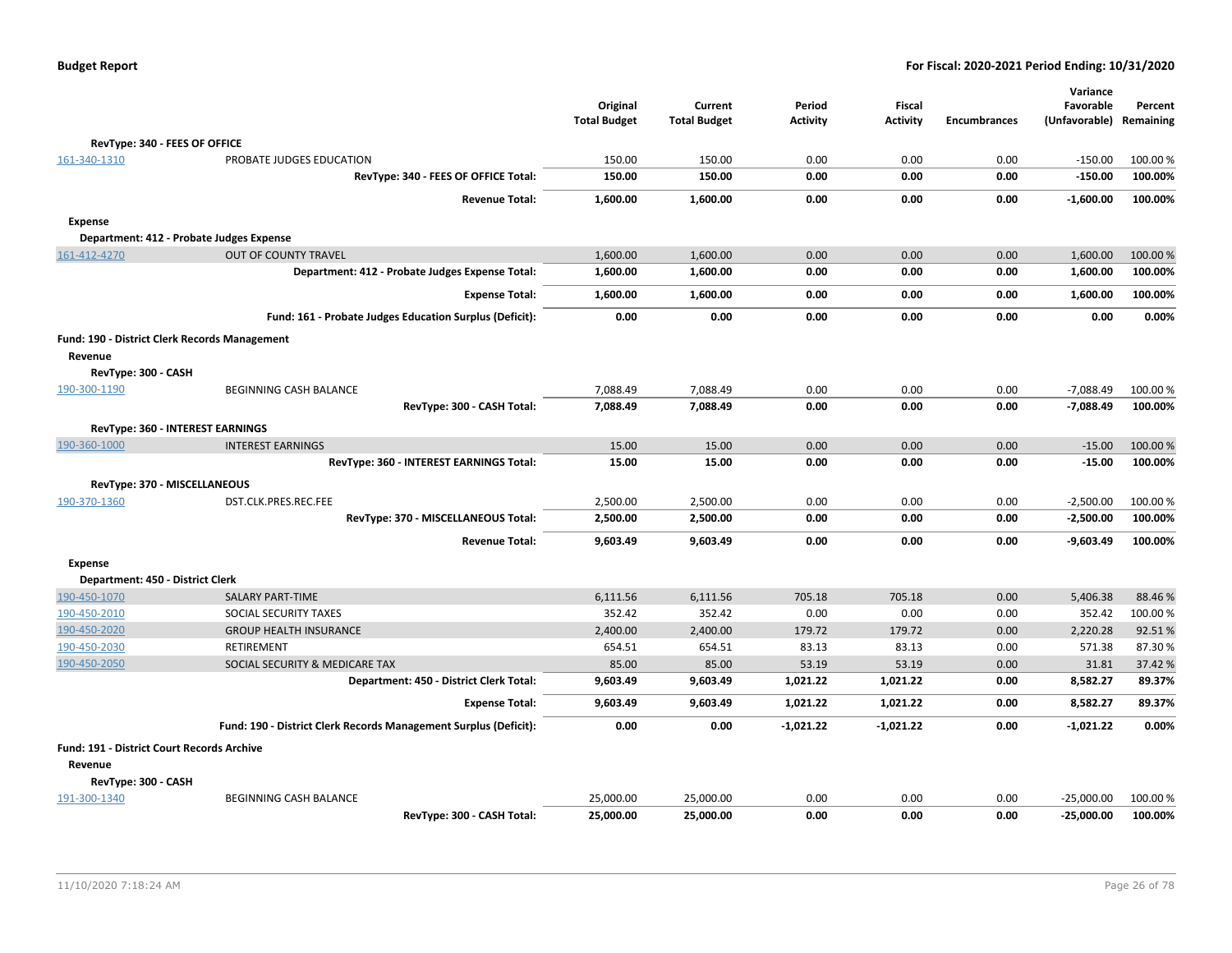|                                  |                                                                          | Original<br><b>Total Budget</b> | Current<br><b>Total Budget</b> | Period<br><b>Activity</b> | Fiscal<br><b>Activity</b> | <b>Encumbrances</b> | Variance<br>Favorable<br>(Unfavorable) | Percent<br>Remaining |
|----------------------------------|--------------------------------------------------------------------------|---------------------------------|--------------------------------|---------------------------|---------------------------|---------------------|----------------------------------------|----------------------|
|                                  | RevType: 370 - MISCELLANEOUS                                             |                                 |                                |                           |                           |                     |                                        |                      |
| 191-370-4500                     | DISTRICT CT.RECORDS ARCHIVE FEE                                          | 4,000.00                        | 4,000.00                       | 0.00                      | 0.00                      | 0.00                | $-4,000.00$                            | 100.00 %             |
|                                  | RevType: 370 - MISCELLANEOUS Total:                                      | 4,000.00                        | 4,000.00                       | 0.00                      | 0.00                      | 0.00                | $-4,000.00$                            | 100.00%              |
|                                  | <b>Revenue Total:</b>                                                    | 29,000.00                       | 29,000.00                      | 0.00                      | 0.00                      | 0.00                | $-29,000.00$                           | 100.00%              |
| <b>Expense</b>                   |                                                                          |                                 |                                |                           |                           |                     |                                        |                      |
| Department: 450 - District Clerk |                                                                          |                                 |                                |                           |                           |                     |                                        |                      |
| 191-450-5720                     | OFFICE EQUIPMENT                                                         | 29,000.00                       | 29,000.00                      | 0.00                      | 0.00                      | 0.00                | 29,000.00                              | 100.00%              |
|                                  | Department: 450 - District Clerk Total:                                  | 29,000.00                       | 29,000.00                      | 0.00                      | 0.00                      | 0.00                | 29,000.00                              | 100.00%              |
|                                  | <b>Expense Total:</b>                                                    | 29,000.00                       | 29,000.00                      | 0.00                      | 0.00                      | 0.00                | 29,000.00                              | 100.00%              |
|                                  | Fund: 191 - District Court Records Archive Surplus (Deficit):            | 0.00                            | 0.00                           | 0.00                      | 0.00                      | 0.00                | 0.00                                   | 0.00%                |
|                                  | Fund: 192 - District Clerk Co.& Dist.Court Technology                    |                                 |                                |                           |                           |                     |                                        |                      |
| Revenue                          |                                                                          |                                 |                                |                           |                           |                     |                                        |                      |
| RevType: 300 - CASH              |                                                                          |                                 |                                |                           |                           |                     |                                        |                      |
| 192-300-1610                     | <b>BEGINNING CASH BALANCE</b>                                            | 3,000.00                        | 3,000.00                       | 0.00                      | 0.00                      | 0.00                | $-3,000.00$                            | 100.00%              |
|                                  | RevType: 300 - CASH Total:                                               | 3,000.00                        | 3,000.00                       | 0.00                      | 0.00                      | 0.00                | $-3,000.00$                            | 100.00%              |
|                                  | <b>Revenue Total:</b>                                                    | 3,000.00                        | 3,000.00                       | 0.00                      | 0.00                      | 0.00                | $-3,000.00$                            | 100.00%              |
| <b>Expense</b>                   |                                                                          |                                 |                                |                           |                           |                     |                                        |                      |
|                                  | Department: 440 - Technology Equipment                                   |                                 |                                |                           |                           |                     |                                        |                      |
| 192-440-5720                     | <b>OFFICE EQUIPMENT</b>                                                  | 3,000.00                        | 3,000.00                       | 0.00                      | 0.00                      | 0.00                | 3,000.00                               | 100.00%              |
|                                  | Department: 440 - Technology Equipment Total:                            | 3,000.00                        | 3,000.00                       | 0.00                      | 0.00                      | 0.00                | 3,000.00                               | 100.00%              |
|                                  | <b>Expense Total:</b>                                                    | 3,000.00                        | 3,000.00                       | 0.00                      | 0.00                      | 0.00                | 3,000.00                               | 100.00%              |
|                                  | Fund: 192 - District Clerk Co.& Dist.Court Technology Surplus (Deficit): | 0.00                            | 0.00                           | 0.00                      | 0.00                      | 0.00                | 0.00                                   | 0.00%                |
|                                  | <b>Fund: 193 - District Clerk Court Records Preservation</b>             |                                 |                                |                           |                           |                     |                                        |                      |
| Revenue                          |                                                                          |                                 |                                |                           |                           |                     |                                        |                      |
| RevType: 300 - CASH              |                                                                          |                                 |                                |                           |                           |                     |                                        |                      |
| 193-300-1620                     | <b>BEGINNING CASH BALANCE</b>                                            | 35,000.00                       | 35,000.00                      | 0.00                      | 0.00                      | 0.00                | $-35,000.00$                           | 100.00%              |
|                                  | RevType: 300 - CASH Total:                                               | 35,000.00                       | 35,000.00                      | 0.00                      | 0.00                      | 0.00                | $-35,000.00$                           | 100.00%              |
|                                  | <b>Revenue Total:</b>                                                    | 35,000.00                       | 35,000.00                      | 0.00                      | 0.00                      | 0.00                | $-35,000.00$                           | 100.00%              |
| <b>Expense</b>                   |                                                                          |                                 |                                |                           |                           |                     |                                        |                      |
|                                  | Department: 545 - District Clerk Records Pres.Equip.                     |                                 |                                |                           |                           |                     |                                        |                      |
| 193-545-5720                     | <b>OFFICE EQUIPMENT</b>                                                  | 35,000.00                       | 35,000.00                      | 0.00                      | 0.00                      | 0.00                | 35,000.00                              | 100.00 %             |
|                                  | Department: 545 - District Clerk Records Pres.Equip. Total:              | 35,000.00                       | 35,000.00                      | 0.00                      | 0.00                      | 0.00                | 35,000.00                              | 100.00%              |
|                                  | <b>Expense Total:</b>                                                    | 35,000.00                       | 35,000.00                      | 0.00                      | 0.00                      | 0.00                | 35,000.00                              | 100.00%              |
|                                  | Fund: 193 - District Clerk Court Records Preservation Surplus (Deficit): | 0.00                            | 0.00                           | 0.00                      | 0.00                      | 0.00                | 0.00                                   | 0.00%                |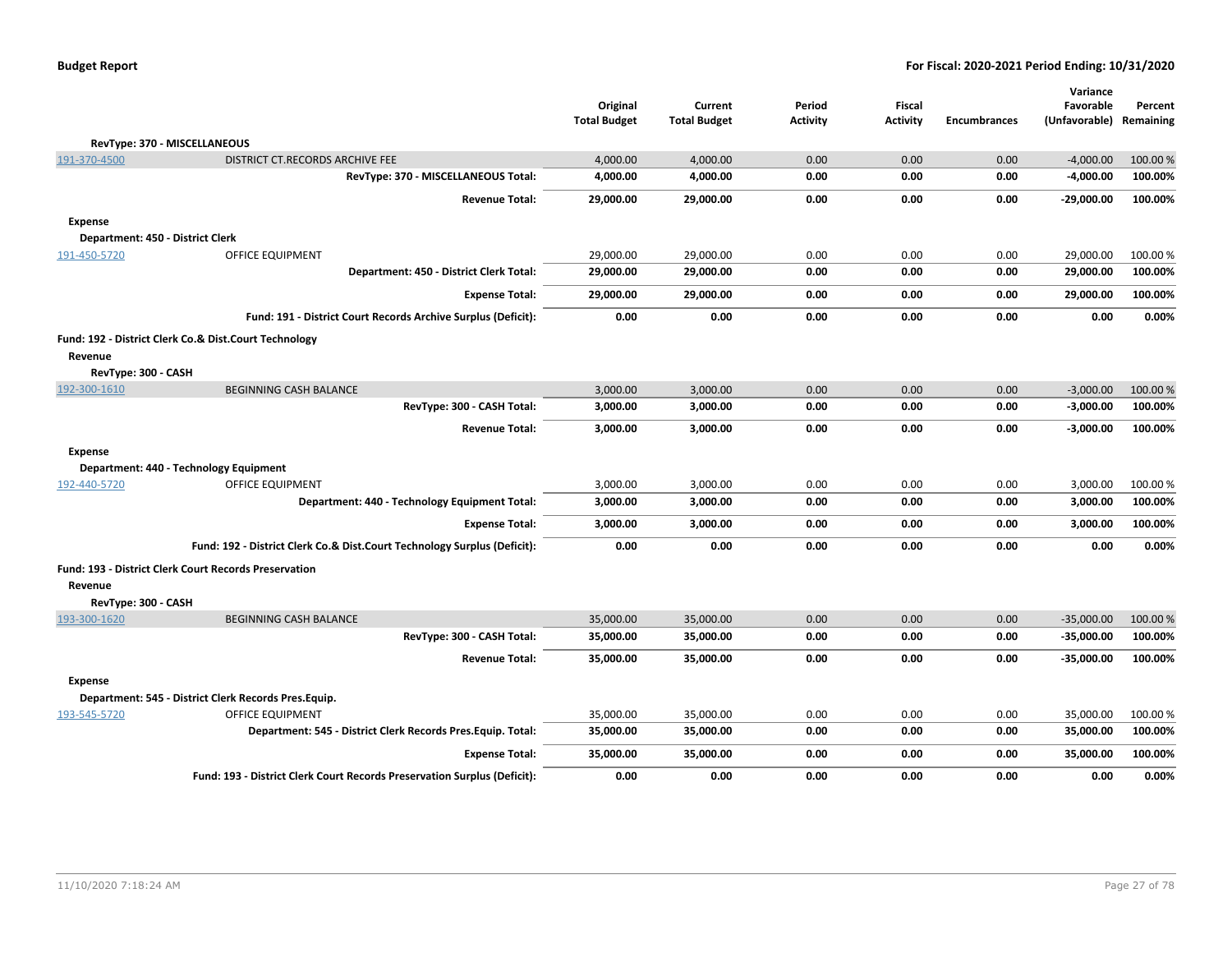|                               |                                                                 | Original<br><b>Total Budget</b> | Current<br><b>Total Budget</b> | Period<br>Activity | Fiscal<br>Activity | <b>Encumbrances</b> | Variance<br>Favorable<br>(Unfavorable) Remaining | Percent  |
|-------------------------------|-----------------------------------------------------------------|---------------------------------|--------------------------------|--------------------|--------------------|---------------------|--------------------------------------------------|----------|
|                               | Fund: 200 - County Offices Records Mangement                    |                                 |                                |                    |                    |                     |                                                  |          |
| Revenue                       |                                                                 |                                 |                                |                    |                    |                     |                                                  |          |
| RevType: 300 - CASH           |                                                                 |                                 |                                |                    |                    |                     |                                                  |          |
| 200-300-1200                  | <b>BEGINNING CASH BALANCE</b>                                   | 6,737.24                        | 6,737.24                       | 0.00               | 0.00               | 0.00                | $-6,737.24$                                      | 100.00 % |
|                               | RevType: 300 - CASH Total:                                      | 6,737.24                        | 6,737.24                       | 0.00               | 0.00               | 0.00                | $-6,737.24$                                      | 100.00%  |
|                               |                                                                 |                                 |                                |                    |                    |                     |                                                  |          |
| 200-360-1000                  | RevType: 360 - INTEREST EARNINGS<br><b>INTEREST EARNINGS</b>    | 50.00                           | 50.00                          | 0.00               | 0.00               | 0.00                | $-50.00$                                         | 100.00 % |
|                               | RevType: 360 - INTEREST EARNINGS Total:                         | 50.00                           | 50.00                          | 0.00               | 0.00               | 0.00                | $-50.00$                                         | 100.00%  |
|                               |                                                                 |                                 |                                |                    |                    |                     |                                                  |          |
| RevType: 370 - MISCELLANEOUS  |                                                                 |                                 |                                |                    |                    |                     |                                                  |          |
| 200-370-1350                  | <b>CO.OFFICE REC.MNGMT.FEE</b>                                  | 15,000.00                       | 15,000.00                      | 0.00               | 0.00               | 0.00                | $-15,000.00$                                     | 100.00%  |
|                               | RevType: 370 - MISCELLANEOUS Total:                             | 15,000.00                       | 15,000.00                      | 0.00               | 0.00               | 0.00                | $-15,000.00$                                     | 100.00%  |
|                               | <b>Revenue Total:</b>                                           | 21,787.24                       | 21,787.24                      | 0.00               | 0.00               | 0.00                | $-21,787.24$                                     | 100.00%  |
| <b>Expense</b>                |                                                                 |                                 |                                |                    |                    |                     |                                                  |          |
|                               | Department: 449 - Co. Office Records Mgt.                       |                                 |                                |                    |                    |                     |                                                  |          |
| 200-449-1070                  | SALARY PART-TIME                                                | 0.00                            | 0.00                           | 360.00             | 360.00             | 0.00                | $-360.00$                                        | 0.00%    |
| 200-449-2030                  | <b>RETIREMENT</b>                                               | 0.00                            | 0.00                           | 42.44              | 42.44              | 0.00                | $-42.44$                                         | 0.00%    |
| 200-449-2050                  | SOCIAL SECURITY & MEDICARE TAX                                  | 0.00                            | 0.00                           | 27.54              | 27.54              | 0.00                | $-27.54$                                         | 0.00%    |
| 200-449-3500                  | <b>RECORDS DISPOSAL</b>                                         | 5,000.00                        | 5,000.00                       | 159.04             | 159.04             | 0.00                | 4,840.96                                         | 96.82%   |
| 200-449-4530                  | <b>COMPUTER SOFTWARE</b>                                        | 4,150.00                        | 4,150.00                       | 0.00               | 0.00               | 0.00                | 4,150.00                                         | 100.00 % |
| 200-449-5740                  | <b>TECHNOLOGY</b>                                               | 1,150.00                        | 1,150.00                       | 0.00               | 0.00               | 0.00                | 1,150.00                                         | 100.00 % |
|                               | Department: 449 - Co. Office Records Mgt. Total:                | 10,300.00                       | 10,300.00                      | 589.02             | 589.02             | 0.00                | 9,710.98                                         | 94.28%   |
|                               | Department: 999 - Undesignated Conversion                       |                                 |                                |                    |                    |                     |                                                  |          |
| 200-999-9999                  | UNDESIGNATED CONVERSION                                         | 11,487.24                       | 11,487.24                      | 0.00               | 0.00               | 0.00                | 11,487.24                                        | 100.00%  |
|                               | Department: 999 - Undesignated Conversion Total:                | 11,487.24                       | 11,487.24                      | 0.00               | 0.00               | 0.00                | 11,487.24                                        | 100.00%  |
|                               | <b>Expense Total:</b>                                           | 21,787.24                       | 21,787.24                      | 589.02             | 589.02             | 0.00                | 21,198.22                                        | 97.30%   |
|                               | Fund: 200 - County Offices Records Mangement Surplus (Deficit): | 0.00                            | 0.00                           | -589.02            | $-589.02$          | 0.00                | $-589.02$                                        | 0.00%    |
| Fund: 210 - Road & Bridge #1  |                                                                 |                                 |                                |                    |                    |                     |                                                  |          |
| Revenue                       |                                                                 |                                 |                                |                    |                    |                     |                                                  |          |
| RevType: 300 - CASH           |                                                                 |                                 |                                |                    |                    |                     |                                                  |          |
| 210-300-1210                  | <b>BEGINNING CASH BALANCE</b>                                   | 66,657.62                       | 66,657.62                      | 0.00               | 0.00               | 0.00                | $-66,657.62$                                     | 100.00 % |
|                               | RevType: 300 - CASH Total:                                      | 66,657.62                       | 66,657.62                      | 0.00               | 0.00               | 0.00                | $-66,657.62$                                     | 100.00%  |
| RevType: 310 - PROPERTY TAXES |                                                                 |                                 |                                |                    |                    |                     |                                                  |          |
| 210-310-1100                  | <b>CURRENT TAXES</b>                                            | 547,378.68                      | 547,378.68                     | 17,796.50          | 17,796.50          | 0.00                | $-529,582.18$                                    | 96.75%   |
| 210-310-1200                  | <b>DELINQUENT TAXES</b>                                         | 10,000.00                       | 10,000.00                      | 1,376.41           | 1,376.41           | 0.00                | $-8,623.59$                                      | 86.24 %  |
|                               | RevType: 310 - PROPERTY TAXES Total:                            | 557,378.68                      | 557,378.68                     | 19,172.91          | 19,172.91          | 0.00                | -538,205.77                                      | 96.56%   |
| RevType: 318 - OTHER TAXES    |                                                                 |                                 |                                |                    |                    |                     |                                                  |          |
| 210-318-1200                  | PAY N LIEU TAX/GRASSLAND                                        | 1,500.00                        | 1,500.00                       | 0.00               | 0.00               | 0.00                | $-1,500.00$                                      | 100.00 % |
| 210-318-1210                  | PAY N LIEU TAX/UPPER TRINITY                                    | 517.67                          | 517.67                         | 0.00               | 0.00               | 0.00                | $-517.67$                                        | 100.00 % |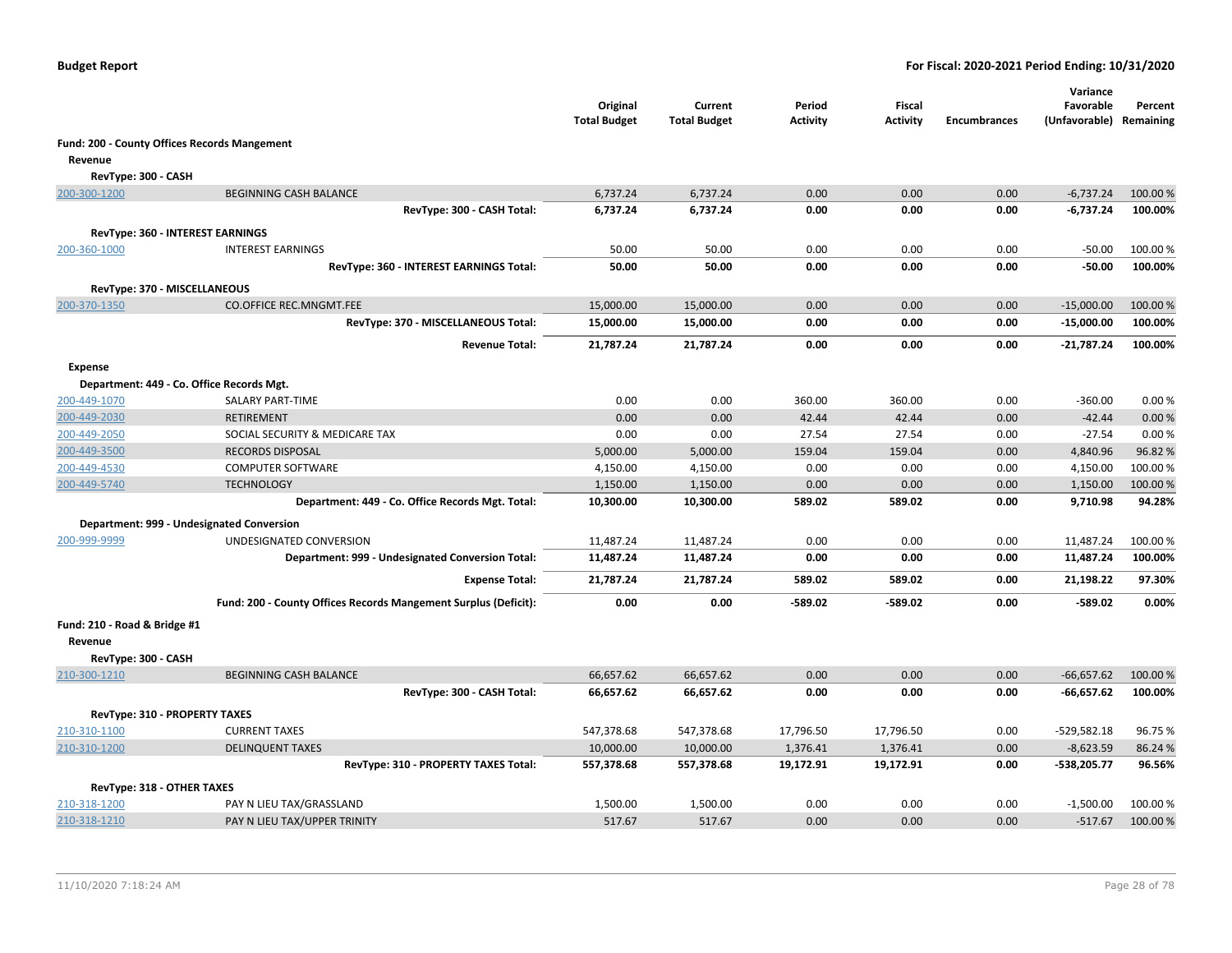| <b>Budget Report</b> |  |
|----------------------|--|
|----------------------|--|

|                      |                                                    | Original            | Current             | Period          | Fiscal          |                     | Variance<br>Favorable | Percent   |
|----------------------|----------------------------------------------------|---------------------|---------------------|-----------------|-----------------|---------------------|-----------------------|-----------|
|                      |                                                    | <b>Total Budget</b> | <b>Total Budget</b> | <b>Activity</b> | <b>Activity</b> | <b>Encumbrances</b> | (Unfavorable)         | Remaining |
| 210-318-1600         | <b>SALES TAX REVENUES</b>                          | 50,000.00           | 50,000.00           | 5,324.54        | 5,324.54        | 0.00                | $-44,675.46$          | 89.35%    |
|                      | RevType: 318 - OTHER TAXES Total:                  | 52,017.67           | 52,017.67           | 5,324.54        | 5,324.54        | 0.00                | $-46,693.13$          | 89.76%    |
|                      | RevType: 321 - FEES OF TAX COLLECTOR               |                     |                     |                 |                 |                     |                       |           |
| 210-321-2000         | <b>CAR REGISTRATION/SALES TAX</b>                  | 75,000.00           | 75,000.00           | 0.00            | 0.00            | 0.00                | $-75,000.00$          | 100.00%   |
| 210-321-3000         | <b>COUNTY'S ADDITIONAL \$10</b>                    | 65,000.00           | 65,000.00           | 5,276.39        | 5,276.39        | 0.00                | $-59,723.61$          | 91.88%    |
|                      | RevType: 321 - FEES OF TAX COLLECTOR Total:        | 140,000.00          | 140,000.00          | 5,276.39        | 5,276.39        | 0.00                | $-134,723.61$         | 96.23%    |
| RevType: 350 - FINES |                                                    |                     |                     |                 |                 |                     |                       |           |
| 210-350-4030         | <b>COUNTY CLERK FINES</b>                          | 7,000.00            | 7,000.00            | 0.00            | 0.00            | 0.00                | $-7,000.00$           | 100.00 %  |
| 210-350-4500         | <b>DISTRICT CLERK FINES</b>                        | 8,000.00            | 8,000.00            | 0.00            | 0.00            | 0.00                | $-8,000.00$           | 100.00 %  |
| 210-350-4550         | J. P. #1 FINES                                     | 5,000.00            | 5,000.00            | 0.00            | 0.00            | 0.00                | $-5,000.00$           | 100.00 %  |
| 210-350-4560         | J. P. #2 FINES                                     | 2,500.00            | 2,500.00            | 0.00            | 0.00            | 0.00                | $-2,500.00$           | 100.00 %  |
| 210-350-4570         | J. P. #3 FINES                                     | 2,000.00            | 2,000.00            | 0.00            | 0.00            | 0.00                | $-2,000.00$           | 100.00 %  |
|                      | RevType: 350 - FINES Total:                        | 24,500.00           | 24,500.00           | 0.00            | 0.00            | 0.00                | $-24,500.00$          | 100.00%   |
|                      | <b>RevType: 360 - INTEREST EARNINGS</b>            |                     |                     |                 |                 |                     |                       |           |
| 210-360-1000         | <b>INTEREST EARNINGS</b>                           | 500.00              | 500.00              | 2.10            | 2.10            | 0.00                | $-497.90$             | 99.58%    |
|                      | RevType: 360 - INTEREST EARNINGS Total:            | 500.00              | 500.00              | 2.10            | 2.10            | 0.00                | $-497.90$             | 99.58%    |
|                      | RevType: 364 - SALE OF ASSETS LAND/BUILDING        |                     |                     |                 |                 |                     |                       |           |
| 210-364-1630         | <b>SALE OF EQUIPMENT</b>                           | 1,000.00            | 1,000.00            | 0.00            | 0.00            | 0.00                | $-1,000.00$           | 100.00 %  |
|                      | RevType: 364 - SALE OF ASSETS LAND/BUILDING Total: | 1,000.00            | 1,000.00            | 0.00            | 0.00            | 0.00                | $-1,000.00$           | 100.00%   |
|                      | RevType: 370 - MISCELLANEOUS                       |                     |                     |                 |                 |                     |                       |           |
| 210-370-1200         | STATE LATERAL ROAD                                 | 8,500.00            | 8,500.00            | 8,432.71        | 8,432.71        | 0.00                | $-67.29$              | 0.79%     |
| 210-370-1250         | <b>TDT WEIGHT FEES</b>                             | 23,000.00           | 23,000.00           | 10,325.17       | 10,325.17       | 0.00                | $-12,674.83$          | 55.11%    |
| 210-370-1300         | <b>REFUNDS &amp; MISCELLANEOUS</b>                 | 500.00              | 500.00              | 0.00            | 0.00            | 0.00                | $-500.00$             | 100.00%   |
| 210-370-1420         | <b>CULVERT PERMITTING PROCESS</b>                  | 0.00                | 0.00                | 60.00           | 60.00           | 0.00                | 60.00                 | 0.00%     |
| 210-370-1450         | REIMBURSEMENT OF MATERIALS                         | 2,000.00            | 2,000.00            | 0.00            | 0.00            | 0.00                | $-2,000.00$           | 100.00%   |
|                      | RevType: 370 - MISCELLANEOUS Total:                | 34,000.00           | 34,000.00           | 18,817.88       | 18,817.88       | 0.00                | $-15,182.12$          | 44.65%    |
|                      | <b>Revenue Total:</b>                              | 876,053.97          | 876,053.97          | 48,593.82       | 48,593.82       | 0.00                | $-827,460.15$         | 94.45%    |
| <b>Expense</b>       |                                                    |                     |                     |                 |                 |                     |                       |           |
|                      | Department: 621 - Road & Bridge 1                  |                     |                     |                 |                 |                     |                       |           |
| 210-621-1010         | SALARY ELECTED OFFICIAL                            | 63,240.97           | 63,240.97           | 7,297.05        | 7,297.05        | 0.00                | 55,943.92             | 88.46%    |
| 210-621-1030         | <b>SALARY FOREMAN</b>                              | 32,485.18           | 32,485.18           | 3,748.30        | 3,748.30        | 0.00                | 28,736.88             | 88.46%    |
| 210-621-1060         | SALARY PRECINCT EMPLOYEES                          | 218,411.26          | 218,411.26          | 18,484.31       | 18,484.31       | 0.00                | 199,926.95            | 91.54%    |
| 210-621-2010         | SOCIAL SECURITY TAXES                              | 19,476.52           | 19,476.52           | 0.00            | 0.00            | 0.00                | 19,476.52             | 100.00%   |
| 210-621-2020         | <b>GROUP HEALTH INSURANCE</b>                      | 97,653.12           | 97,653.12           | 6,077.60        | 6,077.60        | 0.00                | 91,575.52             | 93.78%    |
| 210-621-2030         | RETIREMENT                                         | 37,193.87           | 37,193.87           | 3,481.53        | 3,481.53        | 0.00                | 33,712.34             | 90.64%    |
| 210-621-2040         | <b>WORKERS COMPENSATION</b>                        | 7,905.10            | 7,905.10            | 0.00            | 0.00            | 0.00                | 7,905.10              | 100.00 %  |
| 210-621-2050         | SOCIAL SECURITY & MEDICARE TAX                     | 4,554.99            | 4,554.99            | 2,205.81        | 2,205.81        | 0.00                | 2,349.18              | 51.57%    |
| 210-621-3140         | <b>EMPLOYEE PHYSICALS/DOT TESTING</b>              | 450.00              | 450.00              | 0.00            | 0.00            | 0.00                | 450.00                | 100.00%   |
| 210-621-3400         | <b>SHOP SUPPLIES</b>                               | 2,000.00            | 2,000.00            | 0.00            | 0.00            | 0.00                | 2,000.00              | 100.00%   |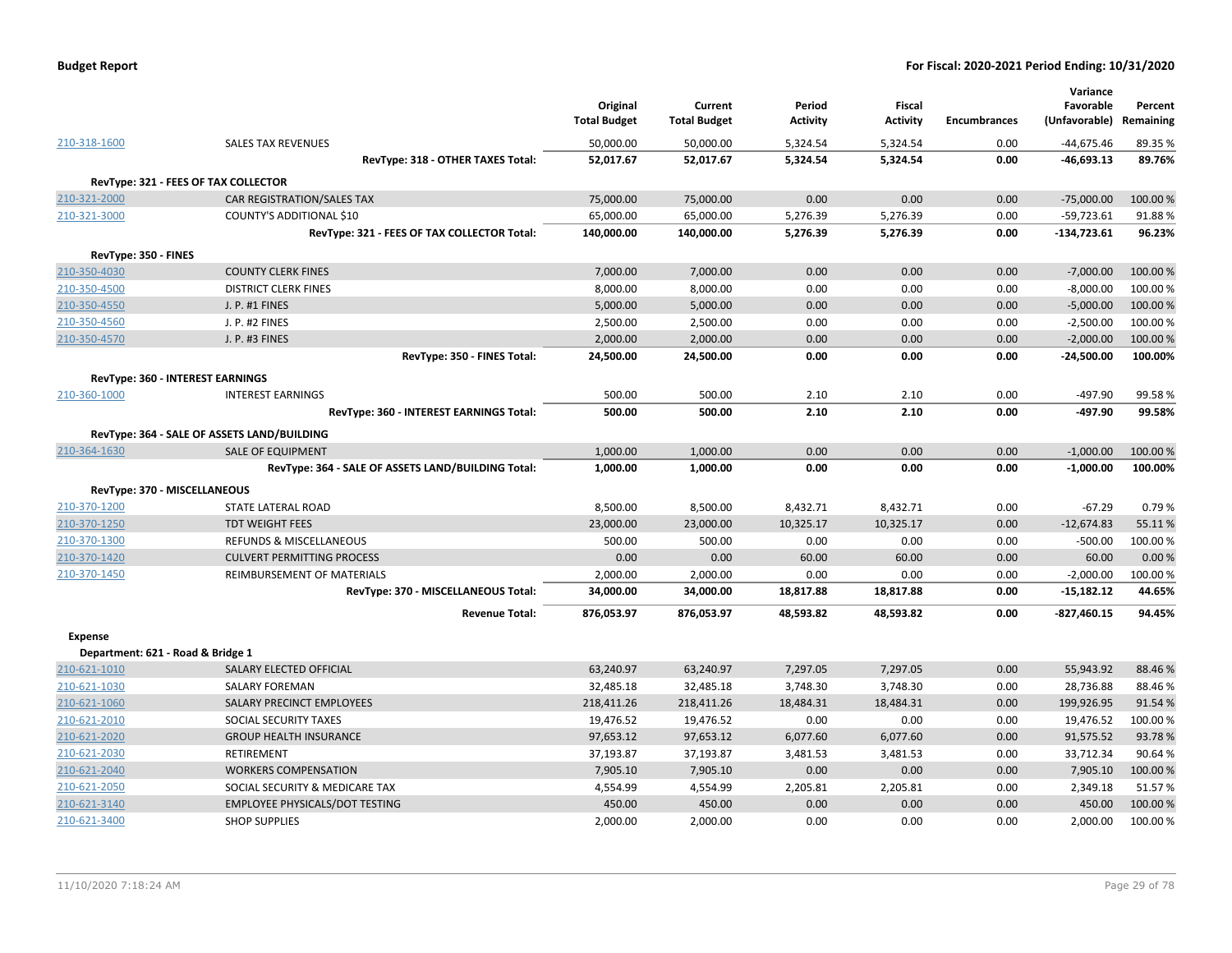|              |                                                    | Original<br><b>Total Budget</b> | Current<br><b>Total Budget</b> | Period<br>Activity | <b>Fiscal</b><br><b>Activity</b> | <b>Encumbrances</b> | Variance<br>Favorable<br>(Unfavorable) | Percent<br>Remaining |
|--------------|----------------------------------------------------|---------------------------------|--------------------------------|--------------------|----------------------------------|---------------------|----------------------------------------|----------------------|
| 210-621-3410 | R&B MAT. ROCK & GRAVEL                             | 100,000.00                      | 100,000.00                     | 0.00               | 0.00                             | 0.00                | 100,000.00                             | 100.00 %             |
| 210-621-3420 | <b>R&amp;B MAT. CULVERTS</b>                       | 15,000.00                       | 15,000.00                      | 0.00               | 0.00                             | 0.00                | 15,000.00                              | 100.00 %             |
| 210-621-3430 | R&B MAT. HARDWARE & LUMBER                         | 2,000.00                        | 2,000.00                       | 0.00               | 0.00                             | 0.00                | 2,000.00                               | 100.00%              |
| 210-621-3440 | R&B MAT. ASPHALT/RD OIL                            | 60,000.00                       | 60,000.00                      | 0.00               | 0.00                             | 0.00                | 60,000.00                              | 100.00 %             |
| 210-621-4060 | <b>TAX APPRAISAL DISTRICT</b>                      | 28,034.70                       | 28,034.70                      | 0.00               | 0.00                             | 0.00                | 28,034.70                              | 100.00 %             |
| 210-621-4200 | UTILITY TELEPHONE                                  | 270.00                          | 270.00                         | 0.00               | 0.00                             | 0.00                | 270.00                                 | 100.00 %             |
| 210-621-4210 | <b>INTERNET</b>                                    | 1,100.00                        | 1,100.00                       | 109.90             | 109.90                           | 0.00                | 990.10                                 | 90.01%               |
| 210-621-4270 | OUT OF COUNTY TRAVEL/TRAINING                      | 1,435.58                        | 1,435.58                       | 0.00               | 0.00                             | 0.00                | 1,435.58                               | 100.00 %             |
| 210-621-4300 | <b>BIDS, NOTICES &amp; PERMITS</b>                 | 800.00                          | 800.00                         | 0.00               | 0.00                             | 0.00                | 800.00                                 | 100.00 %             |
| 210-621-4350 | PRINTING                                           | 100.00                          | 100.00                         | 0.00               | 0.00                             | 0.00                | 100.00                                 | 100.00%              |
| 210-621-4400 | UTILITY ELECTRICITY                                | 1,600.00                        | 1,600.00                       | 37.55              | 37.55                            | 0.00                | 1,562.45                               | 97.65%               |
| 210-621-4420 | <b>UTILITY WATER</b>                               | 250.00                          | 250.00                         | 0.00               | 0.00                             | 0.00                | 250.00                                 | 100.00 %             |
| 210-621-4430 | <b>TRASH PICKUP</b>                                | 1,000.00                        | 1,000.00                       | 0.00               | 0.00                             | 0.00                | 1,000.00                               | 100.00 %             |
| 210-621-4500 | <b>R&amp;M BUILDING</b>                            | 300.00                          | 300.00                         | 0.00               | 0.00                             | 0.00                | 300.00                                 | 100.00%              |
| 210-621-4570 | <b>R&amp;M MACHINERY GAS &amp; OIL</b>             | 41,000.00                       | 41,000.00                      | 0.00               | 0.00                             | 0.00                | 41,000.00                              | 100.00 %             |
| 210-621-4580 | <b>R&amp;M MACHINERY PARTS</b>                     | 22,500.00                       | 22,500.00                      | 1,236.00           | 1,236.00                         | 0.00                | 21,264.00                              | 94.51%               |
| 210-621-4590 | <b>R&amp;M MACH. TIRES &amp; TUBES</b>             | 20,000.00                       | 20,000.00                      | 0.00               | 0.00                             | 0.00                | 20,000.00                              | 100.00 %             |
| 210-621-4810 | <b>DUES</b>                                        | 335.00                          | 335.00                         | 0.00               | 0.00                             | 0.00                | 335.00                                 | 100.00 %             |
| 210-621-4820 | <b>INSURANCE</b>                                   | 5,500.00                        | 5,500.00                       | 0.00               | 0.00                             | 0.00                | 5,500.00                               | 100.00 %             |
| 210-621-4900 | <b>MISCELLANEOUS</b>                               | 1,000.00                        | 1,000.00                       | 0.00               | 0.00                             | 0.00                | 1,000.00                               | 100.00%              |
| 210-621-4910 | SOIL & WATER CONSERVATION                          | 250.00                          | 250.00                         | 0.00               | 0.00                             | 0.00                | 250.00                                 | 100.00 %             |
| 210-621-4940 | FLOOD CONTROL SITE MAINTENANCE                     | 5,500.00                        | 5,500.00                       | 0.00               | 0.00                             | 0.00                | 5,500.00                               | 100.00%              |
| 210-621-4960 | <b>TCOG HAZARDOUS WASTEMATCH</b>                   | 1,250.00                        | 1,250.00                       | 0.00               | 0.00                             | 0.00                | 1,250.00                               | 100.00 %             |
| 210-621-5710 | PURCHASE OF MACH./EQUIP                            | 67,500.00                       | 67,500.00                      | 0.00               | 0.00                             | 0.00                | 67,500.00                              | 100.00%              |
|              | Department: 621 - Road & Bridge 1 Total:           | 860,096.29                      | 860,096.29                     | 42,678.05          | 42,678.05                        | 0.00                | 817,418.24                             | 95.04%               |
|              | Department: 625 - Administrative Office R&B        |                                 |                                |                    |                                  |                     |                                        |                      |
| 210-625-1050 | <b>SALARY SECRETARY</b>                            | 10,271.28                       | 10,271.28                      | 1,185.20           | 1,185.20                         | 0.00                | 9,086.08                               | 88.46%               |
| 210-625-2010 | SOCIAL SECURITY TAXES                              | 636.82                          | 636.82                         | 0.00               | 0.00                             | 0.00                | 636.82                                 | 100.00%              |
| 210-625-2020 | <b>GROUP HEALTH INSURANCE</b>                      | 3,051.66                        | 3,051.66                       | 253.96             | 253.96                           | 0.00                | 2,797.70                               | 91.68%               |
| 210-625-2030 | RETIREMENT                                         | 1,216.12                        | 1,216.12                       | 139.76             | 139.76                           | 0.00                | 1,076.36                               | 88.51%               |
| 210-625-2040 | <b>WORKERS COMPENSATION</b>                        | 32.87                           | 32.87                          | 0.00               | 0.00                             | 0.00                | 32.87                                  | 100.00%              |
| 210-625-2050 | SOCIAL SECURITY & MEDICARE TAX                     | 148.93                          | 148.93                         | 71.24              | 71.24                            | 0.00                | 77.69                                  | 52.17%               |
| 210-625-3100 | <b>OFFICE SUPPLIES</b>                             | 100.00                          | 100.00                         | 0.00               | 0.00                             | 0.00                | 100.00                                 | 100.00 %             |
| 210-625-4530 | <b>COMPUTER SOFTWARE</b>                           | 500.00                          | 500.00                         | 0.00               | 0.00                             | 0.00                | 500.00                                 | 100.00 %             |
|              | Department: 625 - Administrative Office R&B Total: | 15,957.68                       | 15,957.68                      | 1,650.16           | 1,650.16                         | 0.00                | 14,307.52                              | 89.66%               |
|              | <b>Expense Total:</b>                              | 876,053.97                      | 876,053.97                     | 44,328.21          | 44,328.21                        | 0.00                | 831,725.76                             | 94.94%               |
|              | Fund: 210 - Road & Bridge #1 Surplus (Deficit):    | 0.00                            | 0.00                           | 4,265.61           | 4,265.61                         | 0.00                | 4,265.61                               | 0.00%                |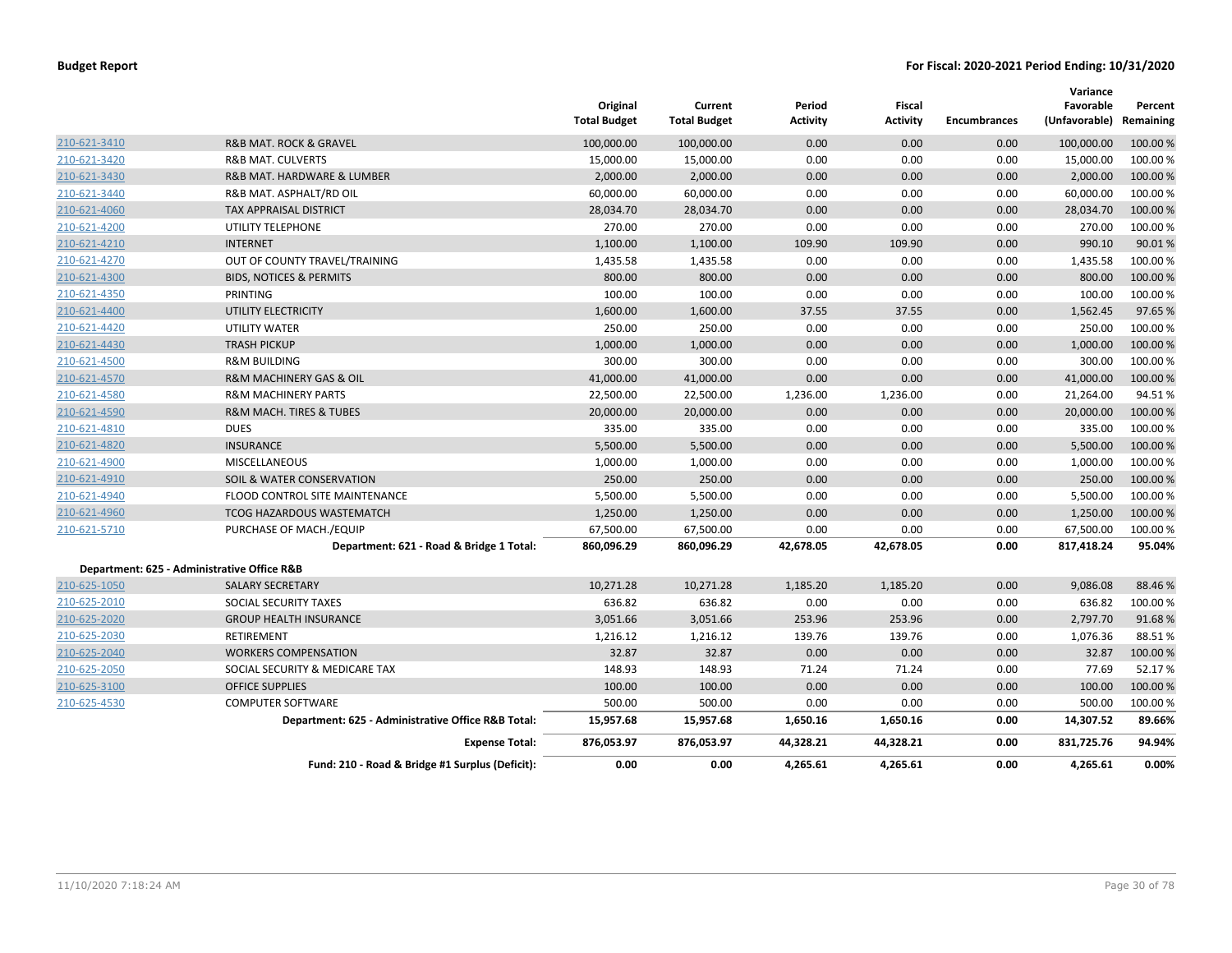|                              |                                                       | Original<br><b>Total Budget</b> | Current<br><b>Total Budget</b> | Period<br><b>Activity</b> | Fiscal<br><b>Activity</b> | <b>Encumbrances</b> | Variance<br>Favorable<br>(Unfavorable) Remaining | Percent           |
|------------------------------|-------------------------------------------------------|---------------------------------|--------------------------------|---------------------------|---------------------------|---------------------|--------------------------------------------------|-------------------|
| Fund: 220 - Road & Bridge #2 |                                                       |                                 |                                |                           |                           |                     |                                                  |                   |
| Revenue                      |                                                       |                                 |                                |                           |                           |                     |                                                  |                   |
|                              | RevType: 300 - CASH                                   |                                 |                                |                           |                           |                     |                                                  |                   |
| 220-300-1220                 | <b>BEGINNING CASH BALANCE</b>                         | 150,609.92                      | 150,609.92                     | 0.00                      | 0.00                      | 0.00                | $-150,609.92$                                    | 100.00 %          |
|                              | RevType: 300 - CASH Total:                            | 150,609.92                      | 150,609.92                     | 0.00                      | 0.00                      | 0.00                | $-150,609.92$                                    | 100.00%           |
|                              |                                                       |                                 |                                |                           |                           |                     |                                                  |                   |
|                              | RevType: 310 - PROPERTY TAXES<br><b>CURRENT TAXES</b> |                                 |                                |                           |                           |                     |                                                  |                   |
| 220-310-1100<br>220-310-1200 | <b>DELINQUENT TAXES</b>                               | 637,623.64<br>12,000.00         | 637,623.64<br>12,000.00        | 20,734.13<br>1,603.62     | 20,734.13<br>1,603.62     | 0.00<br>0.00        | $-616,889.51$<br>$-10,396.38$                    | 96.75 %<br>86.64% |
|                              | RevType: 310 - PROPERTY TAXES Total:                  | 649,623.64                      | 649,623.64                     | 22,337.75                 | 22,337.75                 | 0.00                | $-627,285.89$                                    | 96.56%            |
|                              |                                                       |                                 |                                |                           |                           |                     |                                                  |                   |
|                              | RevType: 318 - OTHER TAXES                            |                                 |                                |                           |                           |                     |                                                  |                   |
| 220-318-1200                 | PAY N LIEU TAX/GRASSLAND                              | 2,000.00                        | 2,000.00                       | 0.00                      | 0.00                      | 0.00                | $-2,000.00$                                      | 100.00%           |
| 220-318-1210                 | PAY N LIEU TAX/UPPER TRINITY                          | 603.02                          | 603.02                         | 0.00                      | 0.00                      | 0.00                | $-603.02$                                        | 100.00 %          |
| 220-318-1600                 | <b>SALES TAX REVENUES</b>                             | 62,000.00                       | 62,000.00                      | 6,200.88                  | 6,200.88                  | 0.00                | $-55,799.12$                                     | 90.00 %           |
|                              | RevType: 318 - OTHER TAXES Total:                     | 64,603.02                       | 64,603.02                      | 6,200.88                  | 6,200.88                  | 0.00                | $-58,402.14$                                     | 90.40%            |
|                              | RevType: 321 - FEES OF TAX COLLECTOR                  |                                 |                                |                           |                           |                     |                                                  |                   |
| 220-321-2000                 | CAR REGISTRATION/SALES TAX                            | 87,000.00                       | 87,000.00                      | 0.00                      | 0.00                      | 0.00                | $-87,000.00$                                     | 100.00%           |
| 220-321-3000                 | COUNTY'S ADDITIONAL \$10                              | 80,000.00                       | 80,000.00                      | 6,146.28                  | 6,146.28                  | 0.00                | $-73,853.72$                                     | 92.32%            |
|                              | RevType: 321 - FEES OF TAX COLLECTOR Total:           | 167,000.00                      | 167,000.00                     | 6,146.28                  | 6,146.28                  | 0.00                | -160,853.72                                      | 96.32%            |
|                              | RevType: 350 - FINES                                  |                                 |                                |                           |                           |                     |                                                  |                   |
| 220-350-4030                 | <b>COUNTY CLERK FINES</b>                             | 6,000.00                        | 6,000.00                       | 0.00                      | 0.00                      | 0.00                | $-6,000.00$                                      | 100.00%           |
| 220-350-4500                 | <b>DISTRICT CLERK FINES</b>                           | 8,500.00                        | 8,500.00                       | 0.00                      | 0.00                      | 0.00                | $-8,500.00$                                      | 100.00%           |
| 220-350-4550                 | J. P. #1 FINES                                        | 7,500.00                        | 7,500.00                       | 0.00                      | 0.00                      | 0.00                | $-7,500.00$                                      | 100.00%           |
| 220-350-4560                 | J. P. #2 FINES                                        | 3,000.00                        | 3,000.00                       | 0.00                      | 0.00                      | 0.00                | $-3,000.00$                                      | 100.00%           |
| 220-350-4570                 | J. P. #3 FINES                                        | 5,000.00                        | 5,000.00                       | 0.00                      | 0.00                      | 0.00                | $-5,000.00$                                      | 100.00 %          |
|                              | RevType: 350 - FINES Total:                           | 30,000.00                       | 30,000.00                      | 0.00                      | 0.00                      | 0.00                | $-30,000.00$                                     | 100.00%           |
|                              | RevType: 360 - INTEREST EARNINGS                      |                                 |                                |                           |                           |                     |                                                  |                   |
| 220-360-1000                 | <b>INTEREST EARNINGS</b>                              | 3,000.00                        | 3,000.00                       | 29.72                     | 29.72                     | 0.00                | $-2,970.28$                                      | 99.01%            |
|                              | RevType: 360 - INTEREST EARNINGS Total:               | 3,000.00                        | 3,000.00                       | 29.72                     | 29.72                     | 0.00                | $-2,970.28$                                      | 99.01%            |
|                              | RevType: 364 - SALE OF ASSETS LAND/BUILDING           |                                 |                                |                           |                           |                     |                                                  |                   |
| 220-364-1630                 | <b>SALE OF EQUIPMENT</b>                              | 4,000.00                        | 4,000.00                       | 0.00                      | 0.00                      | 0.00                | $-4,000.00$                                      | 100.00 %          |
|                              | RevType: 364 - SALE OF ASSETS LAND/BUILDING Total:    | 4,000.00                        | 4,000.00                       | 0.00                      | 0.00                      | 0.00                | $-4,000.00$                                      | 100.00%           |
|                              |                                                       |                                 |                                |                           |                           |                     |                                                  |                   |
|                              | RevType: 370 - MISCELLANEOUS<br>STATE LATERAL ROAD    |                                 |                                | 9,822.98                  | 9,822.98                  | 0.00                | $-177.02$                                        | 1.77%             |
| 220-370-1200<br>220-370-1250 | <b>TDT WEIGHT FEES</b>                                | 10,000.00<br>25,000.00          | 10,000.00<br>25,000.00         | 12,027.46                 | 12,027.46                 | 0.00                | $-12,972.54$                                     | 51.89%            |
| 220-370-1420                 | <b>CULVERT PERMITTING PROCESS</b>                     | 0.00                            | 0.00                           | 20.00                     | 20.00                     | 0.00                | 20.00                                            | 0.00%             |
| 220-370-1421                 | ROW PERMIT APPLICATION                                | 0.00                            | 0.00                           | 20.00                     | 20.00                     | 0.00                | 20.00                                            | 0.00%             |
| 220-370-1450                 | REIMBURSEMENT OF MATERIALS                            | 2,000.00                        | 2,000.00                       | 735.50                    | 735.50                    | 0.00                | $-1,264.50$                                      | 63.23 %           |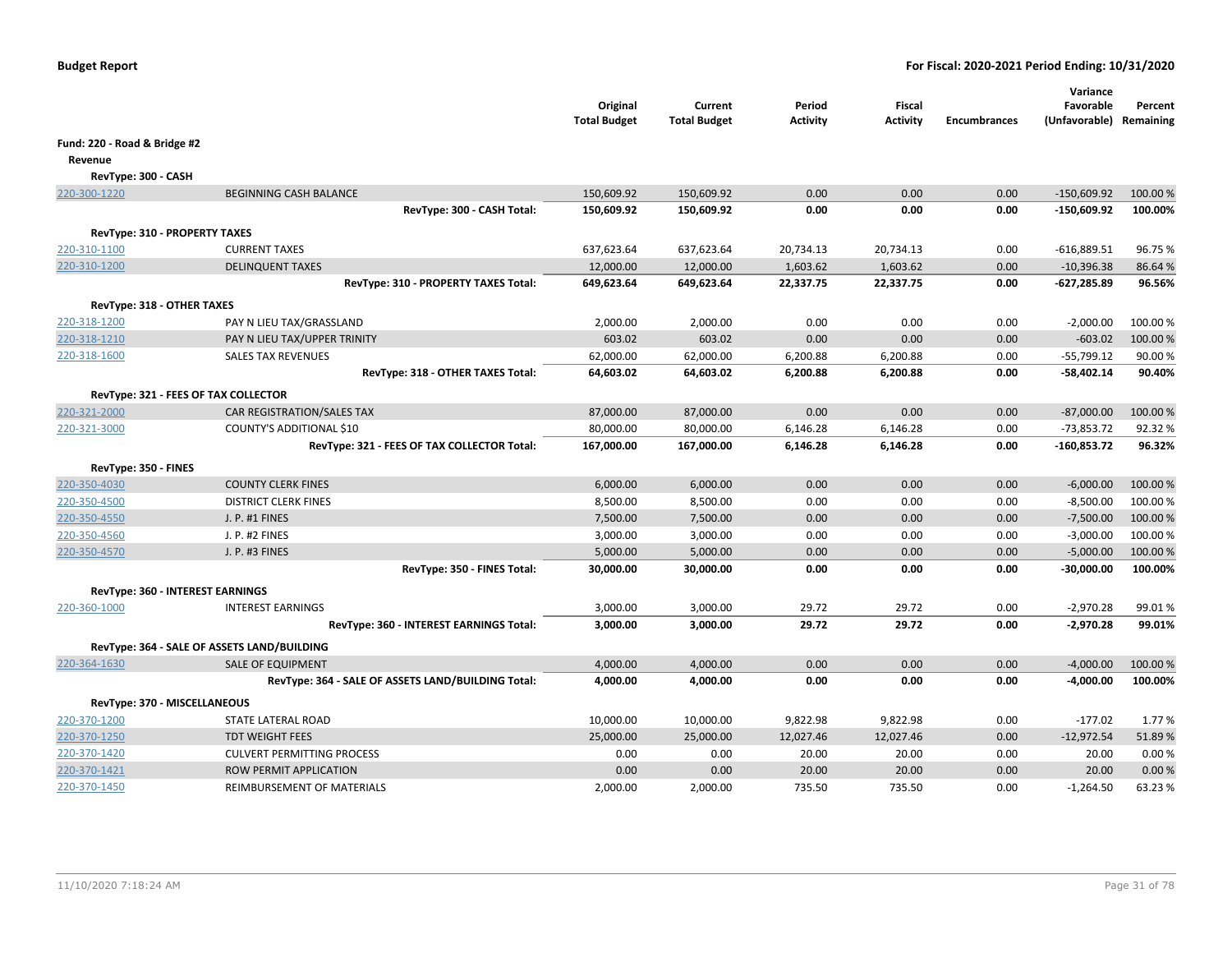|                                   |                                        | Original<br><b>Total Budget</b> | Current<br><b>Total Budget</b> | Period<br><b>Activity</b> | Fiscal<br><b>Activity</b> | <b>Encumbrances</b> | Variance<br>Favorable<br>(Unfavorable) Remaining | Percent  |
|-----------------------------------|----------------------------------------|---------------------------------|--------------------------------|---------------------------|---------------------------|---------------------|--------------------------------------------------|----------|
| 220-370-1500                      | TRENTON HIGH MEADOWS SUBDIVISION       | 2,800.00                        | 2,800.00                       | 0.00                      | 0.00                      | 0.00                | $-2,800.00$                                      | 100.00 % |
|                                   | RevType: 370 - MISCELLANEOUS Total:    | 39,800.00                       | 39,800.00                      | 22,625.94                 | 22,625.94                 | 0.00                | $-17,174.06$                                     | 43.15%   |
|                                   | <b>Revenue Total:</b>                  | 1,108,636.58                    | 1,108,636.58                   | 57,340.57                 | 57,340.57                 | 0.00                | $-1,051,296.01$                                  | 94.83%   |
| <b>Expense</b>                    |                                        |                                 |                                |                           |                           |                     |                                                  |          |
| Department: 509 - Contingency     |                                        |                                 |                                |                           |                           |                     |                                                  |          |
| 220-509-4750                      | CONTINGENCY                            | 10,000.00                       | 10,000.00                      | 0.00                      | 0.00                      | 0.00                | 10,000.00                                        | 100.00 % |
|                                   | Department: 509 - Contingency Total:   | 10,000.00                       | 10,000.00                      | 0.00                      | 0.00                      | 0.00                | 10,000.00                                        | 100.00%  |
| Department: 622 - Road & Bridge 2 |                                        |                                 |                                |                           |                           |                     |                                                  |          |
| 220-622-1010                      | SALARY ELECTED OFFICIAL                | 63,240.97                       | 63,240.97                      | 7,297.05                  | 7,297.05                  | 0.00                | 55,943.92                                        | 88.46%   |
| 220-622-1030                      | <b>SALARY FOREMAN</b>                  | 0.00                            | 0.00                           | 5,682.63                  | 5,682.63                  | 0.00                | $-5,682.63$                                      | 0.00%    |
| 220-622-1060                      | SALARY PRECINCT EMPLOYEES              | 232,350.04                      | 232,350.04                     | 21,015.09                 | 21,015.09                 | 0.00                | 211,334.95                                       | 90.96 %  |
| 220-622-2010                      | SOCIAL SECURITY TAXES                  | 18,474.44                       | 18,474.44                      | 0.00                      | 0.00                      | 0.00                | 18,474.44                                        | 100.00%  |
| 220-622-2020                      | <b>GROUP HEALTH INSURANCE</b>          | 97,653.12                       | 97,653.12                      | 8,137.76                  | 8,137.76                  | 0.00                | 89,515.36                                        | 91.67%   |
| 220-622-2030                      | RETIREMENT                             | 34,997.98                       | 34,997.98                      | 4,007.94                  | 4,007.94                  | 0.00                | 30,990.04                                        | 88.55 %  |
| 220-622-2040                      | <b>WORKERS COMPENSATION</b>            | 7,337.58                        | 7,337.58                       | 0.00                      | 0.00                      | 0.00                | 7,337.58                                         | 100.00%  |
| 220-622-2050                      | SOCIAL SECURITY & MEDICARE TAX         | 4,286.07                        | 4,286.07                       | 2,513.40                  | 2,513.40                  | 0.00                | 1,772.67                                         | 41.36%   |
| 220-622-3140                      | <b>EMPLOYEE PHYSICALS/DOT TESTING</b>  | 400.00                          | 400.00                         | 0.00                      | 0.00                      | 0.00                | 400.00                                           | 100.00 % |
| 220-622-3400                      | <b>SHOP SUPPLIES</b>                   | 5,500.00                        | 5,500.00                       | 109.86                    | 109.86                    | 0.00                | 5,390.14                                         | 98.00%   |
| 220-622-3410                      | <b>R&amp;B MAT. ROCK &amp; GRAVEL</b>  | 184,307.00                      | 184,307.00                     | 5,054.51                  | 5,054.51                  | 0.00                | 179,252.49                                       | 97.26%   |
| 220-622-3420                      | <b>R&amp;B MAT. CULVERTS</b>           | 14,000.00                       | 14,000.00                      | 0.00                      | 0.00                      | 0.00                | 14,000.00                                        | 100.00%  |
| 220-622-3430                      | R&B MAT. HARDWARE & LUMBER             | 3,000.00                        | 3,000.00                       | 0.00                      | 0.00                      | 0.00                | 3,000.00                                         | 100.00%  |
| 220-622-3440                      | R&B MAT. ASPHALT/RD OIL                | 92,000.00                       | 92,000.00                      | 9,000.00                  | 9,000.00                  | 0.00                | 83,000.00                                        | 90.22%   |
| 220-622-3450                      | <b>CHEMICALS</b>                       | 1,000.00                        | 1,000.00                       | 0.00                      | 0.00                      | 0.00                | 1,000.00                                         | 100.00 % |
| 220-622-3950                      | <b>UNIFORMS</b>                        | 2,800.00                        | 2,800.00                       | 0.00                      | 0.00                      | 0.00                | 2,800.00                                         | 100.00 % |
| 220-622-4060                      | <b>TAX APPRAISAL DISTRICT</b>          | 32,656.70                       | 32,656.70                      | 0.00                      | 0.00                      | 0.00                | 32,656.70                                        | 100.00%  |
| 220-622-4210                      | <b>INTERNET</b>                        | 0.00                            | 0.00                           | 81.95                     | 81.95                     | 0.00                | $-81.95$                                         | 0.00%    |
| 220-622-4270                      | OUT OF COUNTY TRAVEL/TRAINING          | 2,500.00                        | 2,500.00                       | 0.00                      | 0.00                      | 0.00                | 2,500.00                                         | 100.00%  |
| 220-622-4300                      | <b>BIDS, NOTICES &amp; PERMITS</b>     | 500.00                          | 500.00                         | 0.00                      | 0.00                      | 0.00                | 500.00                                           | 100.00%  |
| 220-622-4350                      | <b>PRINTING</b>                        | 100.00                          | 100.00                         | 0.00                      | 0.00                      | 0.00                | 100.00                                           | 100.00 % |
| 220-622-4400                      | UTILITY ELECTRICITY                    | 2,000.00                        | 2,000.00                       | 141.44                    | 141.44                    | 0.00                | 1,858.56                                         | 92.93%   |
| 220-622-4410                      | <b>UTILITY GAS</b>                     | 750.00                          | 750.00                         | 0.00                      | 0.00                      | 0.00                | 750.00                                           | 100.00 % |
| 220-622-4420                      | <b>UTILITY WATER</b>                   | 940.00                          | 940.00                         | 0.00                      | 0.00                      | 0.00                | 940.00                                           | 100.00%  |
| 220-622-4430                      | <b>TRASH PICK-UP</b>                   | 1,300.00                        | 1,300.00                       | 0.00                      | 0.00                      | 0.00                | 1,300.00                                         | 100.00 % |
| 220-622-4500                      | <b>R&amp;M BUILDING</b>                | 3,000.00                        | 3,000.00                       | 0.00                      | 0.00                      | 0.00                | 3,000.00                                         | 100.00%  |
| 220-622-4570                      | R&M MACHINERY GAS & OIL                | 70,000.00                       | 70,000.00                      | 0.00                      | 0.00                      | 0.00                | 70,000.00                                        | 100.00 % |
| 220-622-4580                      | <b>R&amp;M MACHINERY PARTS</b>         | 50,000.00                       | 50,000.00                      | 1,535.41                  | 1,535.41                  | 0.00                | 48,464.59                                        | 96.93%   |
| 220-622-4590                      | <b>R&amp;M MACH. TIRES &amp; TUBES</b> | 15,000.00                       | 15,000.00                      | 0.00                      | 0.00                      | 0.00                | 15,000.00                                        | 100.00 % |
| 220-622-4600                      | EQUIPMENT RENTAL/LEASE                 | 32,000.00                       | 32,000.00                      | 0.00                      | 0.00                      | 16,500.00           | 15,500.00                                        | 48.44 %  |
| 220-622-4810                      | <b>DUES</b>                            | 335.00                          | 335.00                         | 0.00                      | 0.00                      | 0.00                | 335.00                                           | 100.00%  |
| 220-622-4820                      | <b>INSURANCE</b>                       | 9,000.00                        | 9,000.00                       | 0.00                      | 0.00                      | 0.00                | 9,000.00                                         | 100.00%  |
| 220-622-4900                      | <b>MISCELLANEOUS</b>                   | 1,000.00                        | 1,000.00                       | 0.00                      | 0.00                      | 0.00                | 1,000.00                                         | 100.00 % |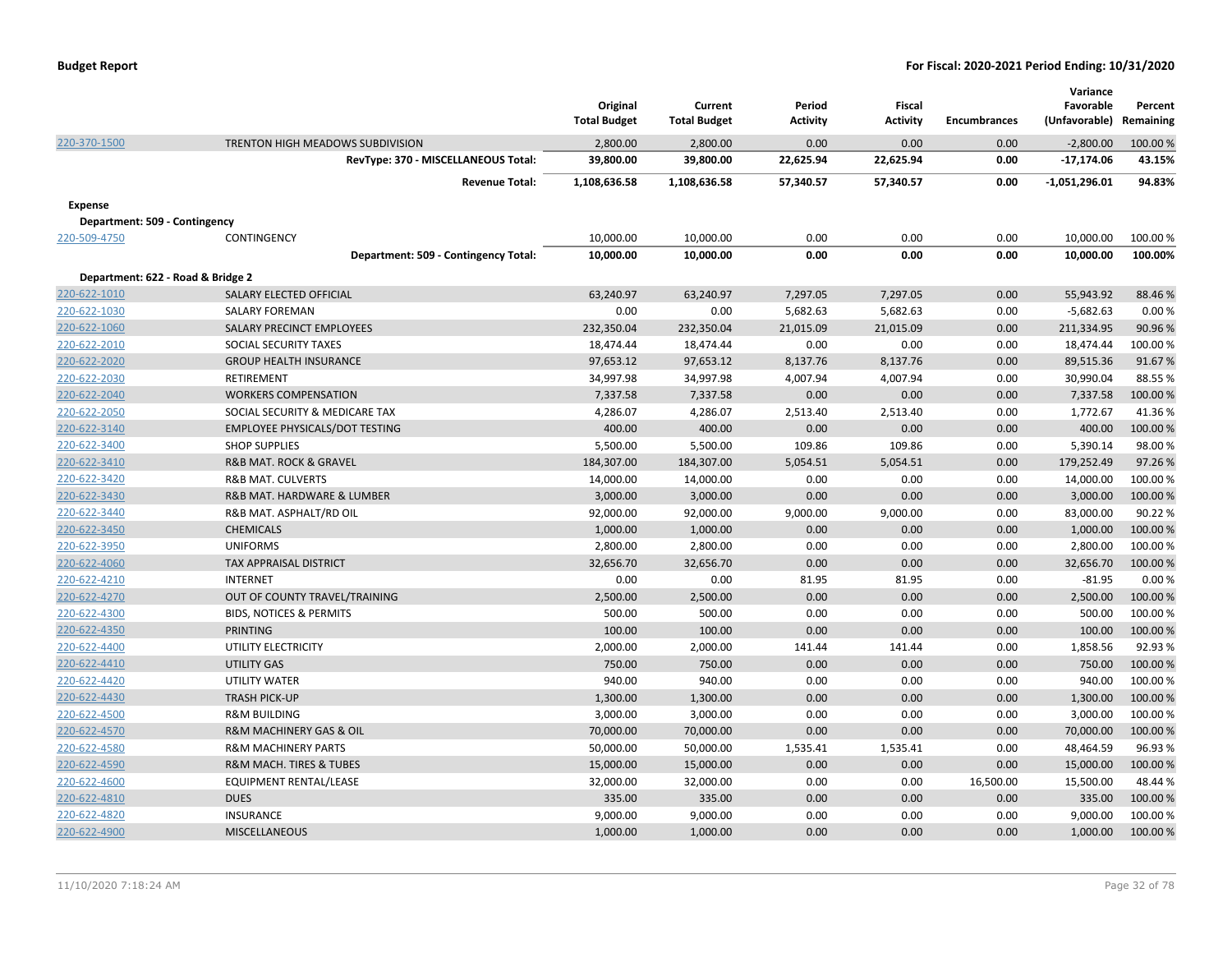|                                                                                                                   |                              |                                                    | <b>Total Budget</b> | Original  | Current<br><b>Total Budget</b> | Period<br><b>Activity</b> | <b>Fiscal</b><br><b>Activity</b> | <b>Encumbrances</b> | Variance<br>Favorable<br>(Unfavorable) | Percent<br>Remaining |
|-------------------------------------------------------------------------------------------------------------------|------------------------------|----------------------------------------------------|---------------------|-----------|--------------------------------|---------------------------|----------------------------------|---------------------|----------------------------------------|----------------------|
| 220-622-4910                                                                                                      |                              | SOIL & WATER CONSERVATION                          |                     | 250.00    | 250.00                         | 0.00                      | 0.00                             | 0.00                | 250.00                                 | 100.00 %             |
| 220-622-4930                                                                                                      |                              | <b>TRENTON HIGH MEADOWS SUBDIVISION</b>            |                     | 4,000.00  | 4,000.00                       | 0.00                      | 0.00                             | 0.00                | 4,000.00                               | 100.00 %             |
| 220-622-4940                                                                                                      |                              | FLOOD CONTROL SITE MAINTENANCE                     |                     | 4,000.00  | 4,000.00                       | 0.00                      | 0.00                             | 0.00                | 4,000.00                               | 100.00%              |
| 220-622-5710                                                                                                      |                              | PURCHASE OF MACH./EQUIP                            |                     | 92,000.00 | 92,000.00                      | 0.00                      | 0.00                             | 0.00                | 92,000.00                              | 100.00 %             |
|                                                                                                                   |                              | Department: 622 - Road & Bridge 2 Total:           | 1,082,678.90        |           | 1,082,678.90                   | 64,577.04                 | 64,577.04                        | 16,500.00           | 1,001,601.86                           | 92.51%               |
| Department: 625 - Administrative Office R&B                                                                       |                              |                                                    |                     |           |                                |                           |                                  |                     |                                        |                      |
| 220-625-1050                                                                                                      | <b>SALARY SECRETARY</b>      |                                                    |                     | 10,271.28 | 10,271.28                      | 1,185.20                  | 1,185.20                         | 0.00                | 9,086.08                               | 88.46%               |
| 220-625-2010                                                                                                      | <b>SOCIAL SECURITY TAXES</b> |                                                    |                     | 636.82    | 636.82                         | 0.00                      | 0.00                             | 0.00                | 636.82                                 | 100.00%              |
| 220-625-2020                                                                                                      |                              | <b>GROUP HEALTH INSURANCE</b>                      |                     | 3,051.66  | 3,051.66                       | 253.96                    | 253.96                           | 0.00                | 2,797.70                               | 91.68%               |
| 220-625-2030                                                                                                      | <b>RETIREMENT</b>            |                                                    |                     | 1,216.12  | 1,216.12                       | 139.76                    | 139.76                           | 0.00                | 1,076.36                               | 88.51%               |
| 220-625-2040                                                                                                      |                              | <b>WORKERS COMPENSATION</b>                        |                     | 32.87     | 32.87                          | 0.00                      | 0.00                             | 0.00                | 32.87                                  | 100.00%              |
| 220-625-2050                                                                                                      |                              | SOCIAL SECURITY & MEDICARE TAX                     |                     | 148.93    | 148.93                         | 71.24                     | 71.24                            | 0.00                | 77.69                                  | 52.17%               |
| 220-625-3100                                                                                                      | <b>OFFICE SUPPLIES</b>       |                                                    |                     | 100.00    | 100.00                         | 0.00                      | 0.00                             | 0.00                | 100.00                                 | 100.00 %             |
| 220-625-4530                                                                                                      | <b>COMPUTER SOFTWARE</b>     |                                                    |                     | 500.00    | 500.00                         | 0.00                      | 0.00                             | 0.00                | 500.00                                 | 100.00 %             |
|                                                                                                                   |                              | Department: 625 - Administrative Office R&B Total: |                     | 15,957.68 | 15,957.68                      | 1,650.16                  | 1,650.16                         | 0.00                | 14,307.52                              | 89.66%               |
|                                                                                                                   |                              | <b>Expense Total:</b>                              | 1,108,636.58        |           | 1,108,636.58                   | 66,227.20                 | 66,227.20                        | 16,500.00           | 1,025,909.38                           | 92.54%               |
|                                                                                                                   |                              | Fund: 220 - Road & Bridge #2 Surplus (Deficit):    |                     | 0.00      | 0.00                           | $-8,886.63$               | $-8,886.63$                      | $-16,500.00$        | $-25,386.63$                           | 0.00%                |
| Fund: 221 - Raw Water Pipeline Road and Bridge #2<br>Revenue<br>RevType: 325 - RAW WATER PIPELINE<br>221-325-1790 |                              | FOR MAINTENANCE OF ROADS                           |                     | 0.00      | 12,000.00                      | 12,000.00                 | 12,000.00                        | 0.00                | 0.00                                   | 0.00%                |
| <b>Budget Adjustments</b>                                                                                         |                              |                                                    |                     |           |                                |                           |                                  |                     |                                        |                      |
| <b>Number</b>                                                                                                     | Date                         | <b>Description</b>                                 | Adjustment          |           |                                |                           |                                  |                     |                                        |                      |
| BA0000040                                                                                                         | 10/30/2020                   | <b>Garney Construction</b>                         | $-12,000.00$        |           |                                |                           |                                  |                     |                                        |                      |
|                                                                                                                   |                              | RevType: 325 - RAW WATER PIPELINE Total:           |                     | 0.00      | 12,000.00                      | 12,000.00                 | 12,000.00                        | 0.00                | 0.00                                   | 0.00%                |
|                                                                                                                   |                              | <b>Revenue Total:</b>                              |                     | 0.00      | 12,000.00                      | 12,000.00                 | 12,000.00                        | 0.00                | 0.00                                   | 0.00%                |
| <b>Expense</b>                                                                                                    |                              |                                                    |                     |           |                                |                           |                                  |                     |                                        |                      |
| Department: 622 - Road & Bridge 2                                                                                 |                              |                                                    |                     |           |                                |                           |                                  |                     |                                        |                      |
| 221-622-3410                                                                                                      |                              | R & B MAT. ROCK & GRAVEL                           |                     | 0.00      | 12,000.00                      | 0.00                      | 0.00                             | 0.00                | 12,000.00                              | 100.00 %             |
| <b>Budget Adjustments</b>                                                                                         |                              |                                                    |                     |           |                                |                           |                                  |                     |                                        |                      |
| <b>Number</b>                                                                                                     | Date                         | <b>Description</b>                                 | Adjustment          |           |                                |                           |                                  |                     |                                        |                      |
| BA0000040                                                                                                         | 10/30/2020                   | <b>Garney Construction</b>                         | 12,000.00           |           |                                |                           |                                  |                     |                                        |                      |
|                                                                                                                   |                              | Department: 622 - Road & Bridge 2 Total:           |                     | 0.00      | 12,000.00                      | 0.00                      | 0.00                             | 0.00                | 12,000.00                              | 100.00%              |
|                                                                                                                   |                              | <b>Expense Total:</b>                              |                     | 0.00      | 12,000.00                      | 0.00                      | 0.00                             | 0.00                | 12,000.00                              | 100.00%              |
| Fund: 221 - Raw Water Pipeline Road and Bridge #2 Surplus (Deficit):                                              |                              |                                                    |                     | 0.00      | 0.00                           | 12.000.00                 | 12.000.00                        | 0.00                | 12.000.00                              | 0.00%                |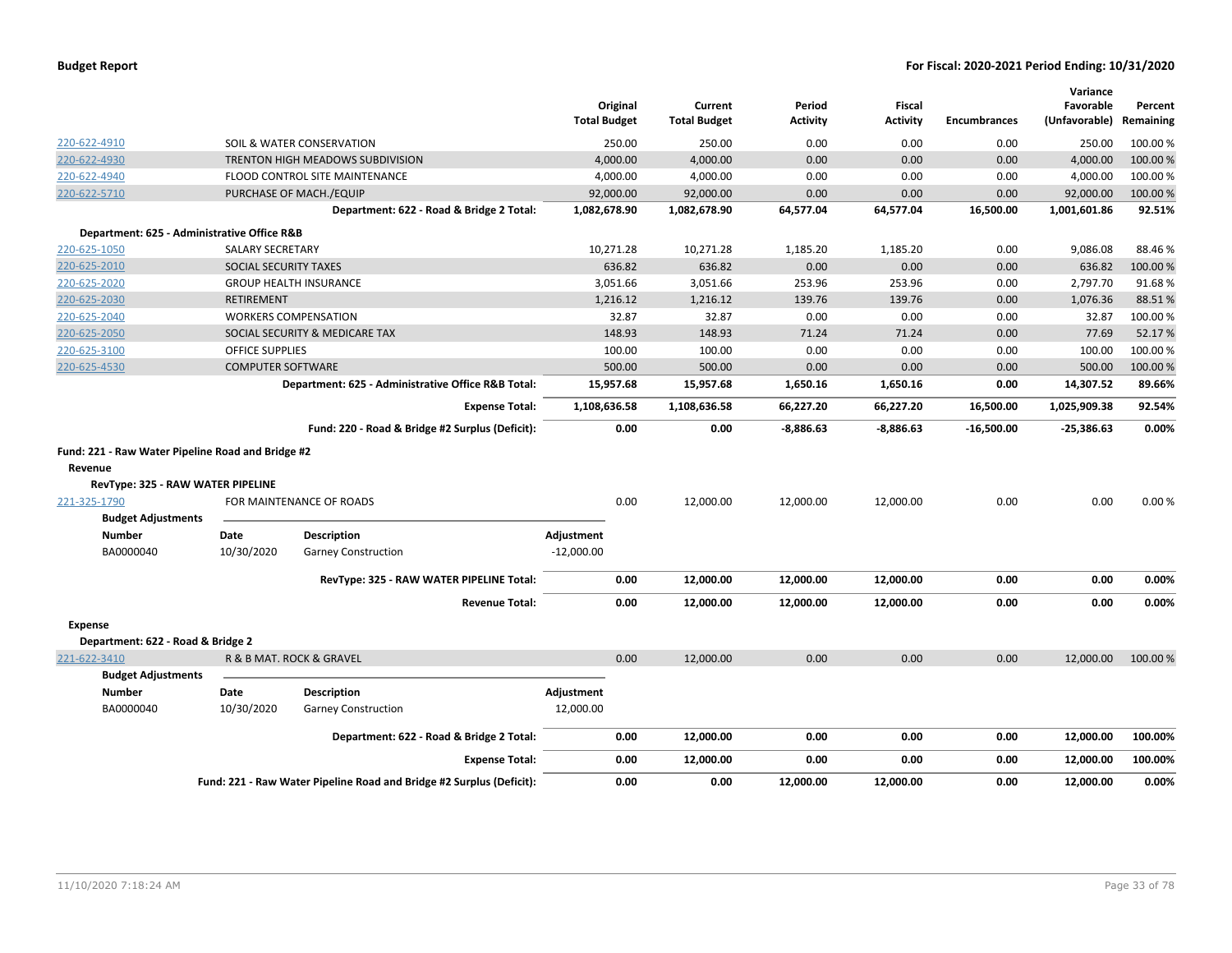|                              |                                                                         | Original<br><b>Total Budget</b> | Current<br><b>Total Budget</b> | Period<br>Activity   | Fiscal<br><b>Activity</b> | <b>Encumbrances</b> | Variance<br>Favorable<br>(Unfavorable) Remaining | Percent          |
|------------------------------|-------------------------------------------------------------------------|---------------------------------|--------------------------------|----------------------|---------------------------|---------------------|--------------------------------------------------|------------------|
| Fund: 230 - Road & Bridge #3 |                                                                         |                                 |                                |                      |                           |                     |                                                  |                  |
| Revenue                      |                                                                         |                                 |                                |                      |                           |                     |                                                  |                  |
|                              | RevType: 310 - PROPERTY TAXES                                           |                                 |                                |                      |                           |                     |                                                  |                  |
| 230-310-1100                 | <b>CURRENT TAXES</b>                                                    | 956,435.46                      | 956,435.46                     | 31,099.21            | 31,099.21                 | 0.00                | $-925,336.25$                                    | 96.75%           |
| 230-310-1200                 | <b>DELINQUENT TAXES</b>                                                 | 15,900.00                       | 15,900.00                      | 2,405.28             | 2,405.28                  | 0.00                | $-13,494.72$                                     | 84.87%           |
|                              | RevType: 310 - PROPERTY TAXES Total:                                    | 972,335.46                      | 972,335.46                     | 33,504.49            | 33,504.49                 | 0.00                | -938,830.97                                      | 96.55%           |
| RevType: 318 - OTHER TAXES   |                                                                         |                                 |                                |                      |                           |                     |                                                  |                  |
| 230-318-1200                 | PAY N LIEU TAX/GRASSLAND                                                | 2,000.00                        | 2,000.00                       | 0.00                 | 0.00                      | 0.00                | $-2,000.00$                                      | 100.00%          |
| 230-318-1210                 | PAY N LIEU TAX/UPPER TRINITY                                            | 904.53                          | 904.53                         | 0.00                 | 0.00                      | 0.00                | $-904.53$                                        | 100.00%          |
| 230-318-1600                 | <b>SALES TAX REVENUES</b>                                               | 90,000.00                       | 90,000.00                      | 9,302.51             | 9,302.51                  | 0.00                | $-80,697.49$                                     | 89.66%           |
|                              | RevType: 318 - OTHER TAXES Total:                                       | 92,904.53                       | 92,904.53                      | 9,302.51             | 9,302.51                  | 0.00                | $-83,602.02$                                     | 89.99%           |
|                              |                                                                         |                                 |                                |                      |                           |                     |                                                  |                  |
|                              | RevType: 321 - FEES OF TAX COLLECTOR                                    |                                 |                                |                      |                           |                     |                                                  |                  |
| 230-321-2000<br>230-321-3000 | CAR REGISTRATION/SALES TAX                                              | 120,000.00                      | 120,000.00                     | 0.00                 | 0.00                      | 0.00                | $-120,000.00$                                    | 100.00%          |
|                              | COUNTY'S ADDITIONAL \$10<br>RevType: 321 - FEES OF TAX COLLECTOR Total: | 100,000.00<br>220,000.00        | 100,000.00<br>220,000.00       | 9,219.43<br>9,219.43 | 9,219.43<br>9,219.43      | 0.00<br>0.00        | $-90,780.57$<br>-210,780.57                      | 90.78%<br>95.81% |
|                              |                                                                         |                                 |                                |                      |                           |                     |                                                  |                  |
| RevType: 350 - FINES         |                                                                         |                                 |                                |                      |                           |                     |                                                  |                  |
| 230-350-4030                 | <b>COUNTY CLERK FINES</b>                                               | 10,000.00                       | 10,000.00                      | 0.00                 | 0.00                      | 0.00                | $-10,000.00$                                     | 100.00 %         |
| 230-350-4500                 | <b>DISTRICT CLERK FINES</b>                                             | 10,000.00                       | 10,000.00                      | 0.00                 | 0.00                      | 0.00                | $-10,000.00$                                     | 100.00%          |
| 230-350-4550                 | J. P. #1 FINES                                                          | 5,000.00                        | 5,000.00                       | 0.00                 | 0.00                      | 0.00                | $-5,000.00$                                      | 100.00 %         |
| 230-350-4560                 | J. P. #2 FINES                                                          | 2,400.00                        | 2,400.00                       | 0.00                 | 0.00                      | 0.00                | $-2,400.00$                                      | 100.00%          |
| 230-350-4570                 | J. P. #3 FINES                                                          | 3,000.00                        | 3,000.00                       | 0.00                 | 0.00                      | 0.00                | $-3,000.00$                                      | 100.00%          |
|                              | RevType: 350 - FINES Total:                                             | 30,400.00                       | 30,400.00                      | 0.00                 | 0.00                      | 0.00                | -30,400.00                                       | 100.00%          |
|                              | <b>RevType: 360 - INTEREST EARNINGS</b>                                 |                                 |                                |                      |                           |                     |                                                  |                  |
| 230-360-1000                 | <b>INTEREST EARNINGS</b>                                                | 4,000.00                        | 4,000.00                       | 70.42                | 70.42                     | 0.00                | $-3,929.58$                                      | 98.24%           |
|                              | RevType: 360 - INTEREST EARNINGS Total:                                 | 4,000.00                        | 4,000.00                       | 70.42                | 70.42                     | 0.00                | $-3,929.58$                                      | 98.24%           |
|                              | RevType: 364 - SALE OF ASSETS LAND/BUILDING                             |                                 |                                |                      |                           |                     |                                                  |                  |
| 230-364-1630                 | <b>SALE OF EQUIPMENT</b>                                                | 5,000.00                        | 5,000.00                       | 0.00                 | 0.00                      | 0.00                | $-5,000.00$                                      | 100.00%          |
|                              | RevType: 364 - SALE OF ASSETS LAND/BUILDING Total:                      | 5,000.00                        | 5,000.00                       | 0.00                 | 0.00                      | 0.00                | $-5,000.00$                                      | 100.00%          |
|                              |                                                                         |                                 |                                |                      |                           |                     |                                                  |                  |
| RevType: 370 - MISCELLANEOUS |                                                                         |                                 |                                |                      |                           | 0.00                |                                                  |                  |
| 230-370-1200                 | STATE LATERAL ROAD                                                      | 14,500.00                       | 14,500.00                      | 14,734.47            | 14,734.47                 |                     | 234.47                                           | 101.62%          |
| 230-370-1250                 | <b>TDT WEIGHT FEES</b><br>REFUNDS & MISCELLANEOUS                       | 20,000.00<br>2,869.88           | 20,000.00<br>2,869.88          | 18,041.18<br>90.00   | 18,041.18<br>90.00        | 0.00<br>0.00        | $-1,958.82$<br>$-2,779.88$                       | 9.79%<br>96.86%  |
| 230-370-1300<br>230-370-1420 | <b>CULVERT PERMITTING PROCESS</b>                                       | 0.00                            | 0.00                           | 100.00               | 100.00                    | 0.00                | 100.00                                           | 0.00%            |
| 230-370-1450                 | REIMBURSEMENT OF MATERIALS                                              | 10,000.00                       | 10,000.00                      | 390.00               | 390.00                    | 0.00                | $-9,610.00$                                      | 96.10%           |
|                              | RevType: 370 - MISCELLANEOUS Total:                                     | 47,369.88                       | 47,369.88                      | 33,355.65            | 33,355.65                 | 0.00                | -14,014.23                                       | 29.58%           |
|                              |                                                                         | 1,372,009.87                    |                                | 85,452.50            | 85,452.50                 | 0.00                | -1,286,557.37                                    | 93.77%           |
|                              | <b>Revenue Total:</b>                                                   |                                 | 1,372,009.87                   |                      |                           |                     |                                                  |                  |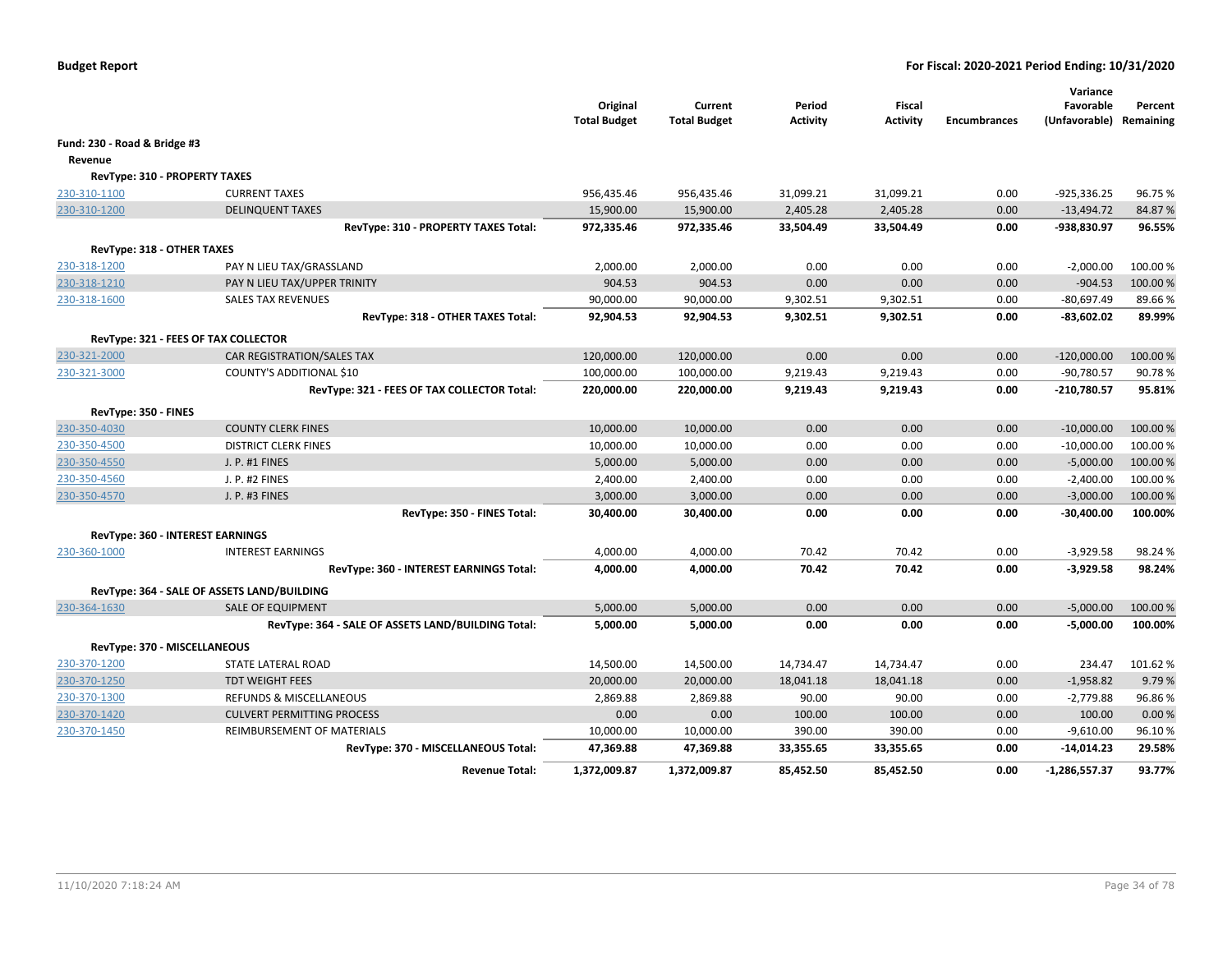|                                   |                                           | Original<br><b>Total Budget</b> | Current<br><b>Total Budget</b> | Period<br><b>Activity</b> | <b>Fiscal</b><br><b>Activity</b> | <b>Encumbrances</b> | Variance<br>Favorable<br>(Unfavorable) Remaining | Percent  |
|-----------------------------------|-------------------------------------------|---------------------------------|--------------------------------|---------------------------|----------------------------------|---------------------|--------------------------------------------------|----------|
| <b>Expense</b>                    |                                           |                                 |                                |                           |                                  |                     |                                                  |          |
| Department: 509 - Contingency     |                                           |                                 |                                |                           |                                  |                     |                                                  |          |
| 230-509-4750                      | <b>CONTINGENCY</b>                        | 30,000.00                       | 30,000.00                      | 0.00                      | 0.00                             | 0.00                | 30,000.00                                        | 100.00 % |
|                                   | Department: 509 - Contingency Total:      | 30,000.00                       | 30,000.00                      | 0.00                      | 0.00                             | 0.00                | 30,000.00                                        | 100.00%  |
|                                   |                                           |                                 |                                |                           |                                  |                     |                                                  |          |
| Department: 623 - Road & Bridge 3 |                                           |                                 |                                |                           |                                  |                     |                                                  |          |
| 230-623-1010                      | SALARY ELECTED OFFICIAL                   | 63,240.97                       | 63,240.97                      | 7,297.05                  | 7,297.05                         | 0.00                | 55,943.92                                        | 88.46%   |
| 230-623-1030                      | <b>SALARY FOREMAN</b>                     | 0.00                            | 0.00                           | 4,221.89                  | 4,221.89                         | 0.00                | $-4,221.89$                                      | 0.00%    |
| 230-623-1050                      | <b>SALARY SECRETARY</b>                   | 11,700.00                       | 11,700.00                      | 1,224.00                  | 1,224.00                         | 0.00                | 10,476.00                                        | 89.54%   |
| 230-623-1060                      | SALARY PRECINCT EMPLOYEES                 | 308,082.42                      | 308,082.42                     | 29,522.95                 | 29,522.95                        | 0.00                | 278,559.47                                       | 90.42 %  |
| 230-623-1070                      | SALARY PART-TIME                          | 18,096.00                       | 18,096.00                      | 0.00                      | 0.00                             | 0.00                | 18,096.00                                        | 100.00%  |
| 230-623-2010                      | SOCIAL SECURITY TAXES                     | 23,747.45                       | 23,747.45                      | 0.00                      | 0.00                             | 0.00                | 23,747.45                                        | 100.00 % |
| 230-623-2020                      | <b>GROUP HEALTH INSURANCE</b>             | 122,066.40                      | 122,066.40                     | 9,154.10                  | 9,154.10                         | 0.00                | 112,912.30                                       | 92.50%   |
| 230-623-2030                      | <b>RETIREMENT</b>                         | 45,349.97                       | 45,349.97                      | 4,983.10                  | 4,983.10                         | 0.00                | 40,366.87                                        | 89.01%   |
| 230-623-2040                      | <b>WORKERS COMPENSATION</b>               | 9,692.43                        | 9,692.43                       | 0.00                      | 0.00                             | 0.00                | 9,692.43                                         | 100.00%  |
| 230-623-2050                      | SOCIAL SECURITY & MEDICARE TAX            | 5,553.84                        | 5,553.84                       | 3,214.52                  | 3,214.52                         | 0.00                | 2,339.32                                         | 42.12%   |
| 230-623-3100                      | <b>OFFICE SUPPLIES</b>                    | 500.00                          | 500.00                         | 0.00                      | 0.00                             | 0.00                | 500.00                                           | 100.00%  |
| 230-623-3140                      | <b>EMPLOYEE PHYSICALS/DOT TESTING</b>     | 500.00                          | 500.00                         | 0.00                      | 0.00                             | 0.00                | 500.00                                           | 100.00%  |
| 230-623-3400                      | <b>SHOP SUPPLIES</b>                      | 6,500.00                        | 6,500.00                       | 197.10                    | 197.10                           | 1,467.10            | 4,835.80                                         | 74.40%   |
| 230-623-3410                      | <b>R&amp;B MAT. ROCK &amp; GRAVEL</b>     | 173,177.65                      | 173,177.65                     | 0.00                      | 0.00                             | 0.00                | 173,177.65                                       | 100.00%  |
| 230-623-3420                      | <b>R&amp;B MAT. CULVERTS</b>              | 20,000.00                       | 20,000.00                      | 0.00                      | 0.00                             | 0.00                | 20,000.00                                        | 100.00%  |
| 230-623-3430                      | <b>R&amp;B MAT. HARDWARE &amp; LUMBER</b> | 5,000.00                        | 5,000.00                       | 0.00                      | 0.00                             | 0.00                | 5,000.00                                         | 100.00%  |
| 230-623-3440                      | R&B MAT. ASPHALT/RD OIL                   | 90,000.00                       | 90,000.00                      | 0.00                      | 0.00                             | 0.00                | 90,000.00                                        | 100.00%  |
| 230-623-3450                      | <b>CHEMICALS</b>                          | 10,000.00                       | 10,000.00                      | 0.00                      | 0.00                             | 0.00                | 10,000.00                                        | 100.00 % |
| 230-623-3500                      | <b>DEBRIS REMOVAL</b>                     | 3,000.00                        | 3,000.00                       | 0.00                      | 0.00                             | 0.00                | 3,000.00                                         | 100.00%  |
| 230-623-4000                      | <b>LEGAL FEES</b>                         | 1,000.00                        | 1,000.00                       | 0.00                      | 0.00                             | 0.00                | 1,000.00                                         | 100.00%  |
| 230-623-4060                      | <b>TAX APPRAISAL DISTRICT</b>             | 48,985.06                       | 48,985.06                      | 0.00                      | 0.00                             | 0.00                | 48,985.06                                        | 100.00%  |
| 230-623-4210                      | <b>INTERNET</b>                           | 1,100.00                        | 1,100.00                       | 81.95                     | 81.95                            | 0.00                | 1,018.05                                         | 92.55 %  |
| 230-623-4270                      | OUT OF COUNTY TRAVEL/TRAINING             | 3,500.00                        | 3,500.00                       | 0.00                      | 0.00                             | 0.00                | 3,500.00                                         | 100.00%  |
| 230-623-4300                      | <b>BIDS, NOTICES &amp; PERMITS</b>        | 1,500.00                        | 1,500.00                       | 0.00                      | 0.00                             | 0.00                | 1,500.00                                         | 100.00%  |
| 230-623-4350                      | PRINTING                                  | 100.00                          | 100.00                         | 0.00                      | 0.00                             | 0.00                | 100.00                                           | 100.00%  |
| 230-623-4400                      | UTILITY ELECTRICITY                       | 3,500.00                        | 3,500.00                       | 153.87                    | 153.87                           | 0.00                | 3,346.13                                         | 95.60%   |
| 230-623-4410                      | UTILITY GAS                               | 550.00                          | 550.00                         | 0.00                      | 0.00                             | 0.00                | 550.00                                           | 100.00%  |
| 230-623-4420                      | <b>UTILITY WATER</b>                      | 850.00                          | 850.00                         | 0.00                      | 0.00                             | 0.00                | 850.00                                           | 100.00%  |
| 230-623-4430                      | <b>TRASH PICK-UP</b>                      | 1,000.00                        | 1,000.00                       | 0.00                      | 0.00                             | 0.00                | 1,000.00                                         | 100.00 % |
| 230-623-4500                      | <b>R&amp;M BUILDING</b>                   | 1,500.00                        | 1,500.00                       | 0.00                      | 0.00                             | 0.00                | 1,500.00                                         | 100.00%  |
| 230-623-4530                      | <b>COMPUTER SOFTWARE</b>                  | 1,000.00                        | 1,000.00                       | 0.00                      | 0.00                             | 0.00                | 1,000.00                                         | 100.00%  |
| 230-623-4570                      | R&M MACHINERY GAS & OIL                   | 150,000.00                      | 150,000.00                     | 0.00                      | 0.00                             | 0.00                | 150,000.00                                       | 100.00%  |
| 230-623-4580                      | <b>R&amp;M MACHINERY PARTS</b>            | 100,000.00                      | 100,000.00                     | 1,011.15                  | 1,011.15                         | 0.00                | 98,988.85                                        | 98.99%   |
| 230-623-4590                      | <b>R&amp;M MACH. TIRES &amp; TUBES</b>    | 20,000.00                       | 20,000.00                      | 4,554.00                  | 4,554.00                         | 3,500.00            | 11,946.00                                        | 59.73 %  |
| 230-623-4600                      | <b>EQUIPMENT RENTAL/LEASE</b>             | 20,000.00                       | 20,000.00                      | 3,000.00                  | 3,000.00                         | 0.00                | 17,000.00                                        | 85.00%   |
| 230-623-4800                      | <b>BOND</b>                               | 150.00                          | 150.00                         | 0.00                      | 0.00                             | 0.00                | 150.00                                           | 100.00%  |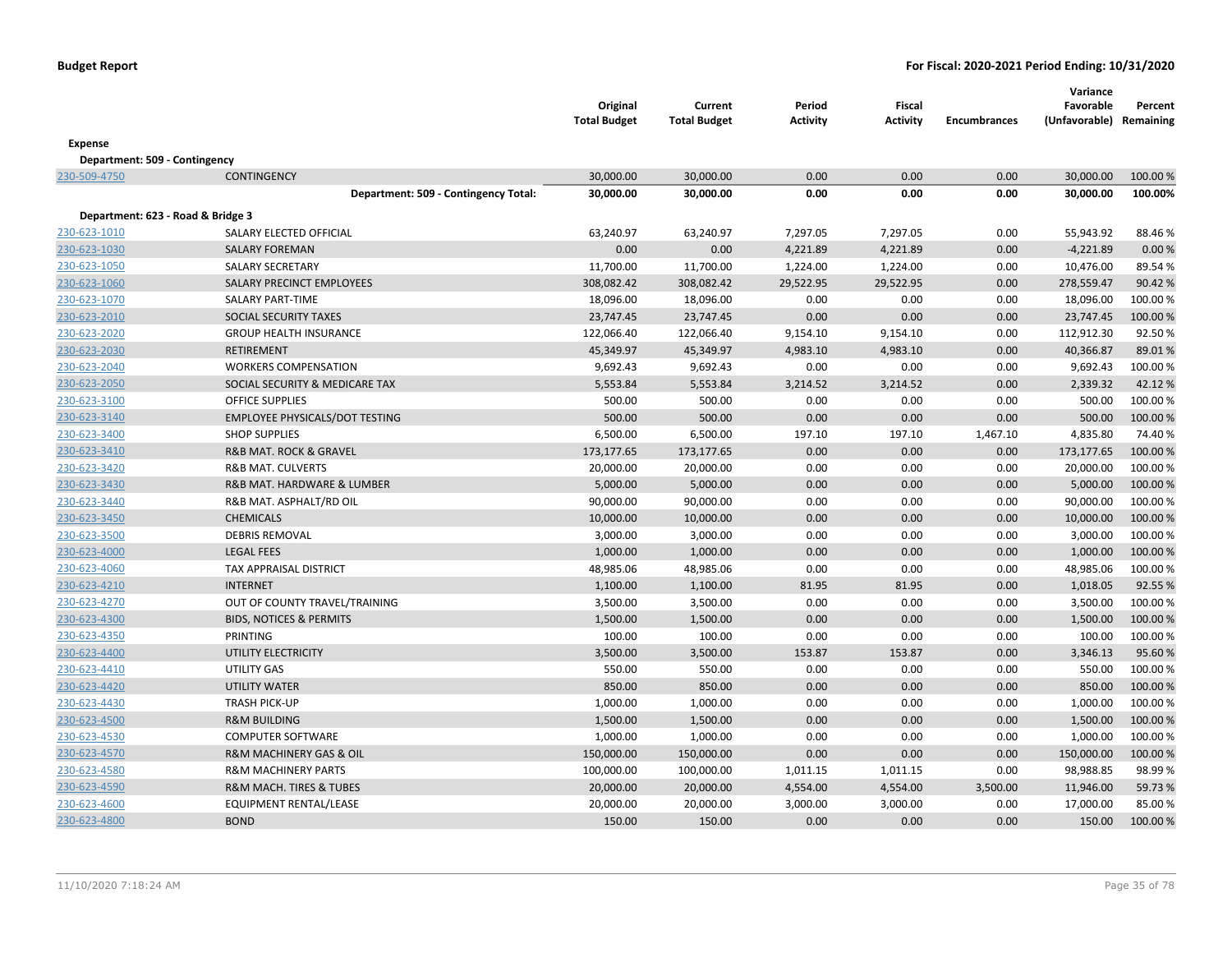|                                                       |                          |                                                    | Original<br><b>Total Budget</b> | Current<br><b>Total Budget</b> | Period<br><b>Activity</b> | Fiscal<br><b>Activity</b> | <b>Encumbrances</b> | Variance<br>Favorable<br>(Unfavorable) | Percent<br>Remaining |
|-------------------------------------------------------|--------------------------|----------------------------------------------------|---------------------------------|--------------------------------|---------------------------|---------------------------|---------------------|----------------------------------------|----------------------|
| 230-623-4810                                          | <b>DUES</b>              |                                                    | 335.00                          | 335.00                         | 0.00                      | 0.00                      | 0.00                | 335.00                                 | 100.00%              |
| 230-623-4820                                          | <b>INSURANCE</b>         |                                                    | 11,000.00                       | 11,000.00                      | 0.00                      | 0.00                      | 0.00                | 11,000.00                              | 100.00 %             |
| 230-623-4900                                          | <b>MISCELLANEOUS</b>     |                                                    | 1,500.00                        | 1,500.00                       | 0.00                      | 0.00                      | 0.00                | 1,500.00                               | 100.00%              |
| 230-623-4910                                          |                          | SOIL & WATER CONSERVATION                          | 25.00                           | 25.00                          | 0.00                      | 0.00                      | 0.00                | 25.00                                  | 100.00 %             |
| 230-623-4960                                          |                          | TCOG HAZARDOUS WASTEMATCH                          | 1,250.00                        | 1,250.00                       | 0.00                      | 0.00                      | 0.00                | 1,250.00                               | 100.00%              |
| 230-623-5710                                          |                          | PURCHASE OF MACH./EQUIP                            | 40,000.00                       | 40,000.00                      | 26,500.00                 | 26,500.00                 | 0.00                | 13,500.00                              | 33.75 %              |
| 230-623-5750                                          | LAND/BUILDING            |                                                    | 1,000.00                        | 1,000.00                       | 0.00                      | 0.00                      | 0.00                | 1,000.00                               | 100.00%              |
|                                                       |                          | Department: 623 - Road & Bridge 3 Total:           | 1,326,052.19                    | 1,326,052.19                   | 95,115.68                 | 95,115.68                 | 4,967.10            | 1,225,969.41                           | 92.45%               |
| Department: 625 - Administrative Office R&B           |                          |                                                    |                                 |                                |                           |                           |                     |                                        |                      |
| 230-625-1050                                          | <b>SALARY SECRETARY</b>  |                                                    | 10,271.28                       | 10,271.28                      | 1,185.20                  | 1,185.20                  | 0.00                | 9,086.08                               | 88.46%               |
| 230-625-2010                                          | SOCIAL SECURITY TAXES    |                                                    | 636.82                          | 636.82                         | 0.00                      | 0.00                      | 0.00                | 636.82                                 | 100.00%              |
| 230-625-2020                                          |                          | <b>GROUP HEALTH INSURANCE</b>                      | 3,051.66                        | 3,051.66                       | 253.96                    | 253.96                    | 0.00                | 2,797.70                               | 91.68%               |
| 230-625-2030                                          | <b>RETIREMENT</b>        |                                                    | 1,216.12                        | 1,216.12                       | 139.76                    | 139.76                    | 0.00                | 1,076.36                               | 88.51%               |
| 230-625-2040                                          |                          | <b>WORKERS COMPENSATION</b>                        | 32.87                           | 32.87                          | 0.00                      | 0.00                      | 0.00                | 32.87                                  | 100.00%              |
| 230-625-2050                                          |                          | SOCIAL SECURITY & MEDICARE TAX                     | 148.93                          | 148.93                         | 71.24                     | 71.24                     | 0.00                | 77.69                                  | 52.17%               |
| 230-625-3100                                          | <b>OFFICE SUPPLIES</b>   |                                                    | 100.00                          | 100.00                         | 0.00                      | 0.00                      | 0.00                | 100.00                                 | 100.00%              |
| 230-625-4530                                          | <b>COMPUTER SOFTWARE</b> |                                                    | 500.00                          | 500.00                         | 0.00                      | 0.00                      | 0.00                | 500.00                                 | 100.00 %             |
|                                                       |                          | Department: 625 - Administrative Office R&B Total: | 15,957.68                       | 15,957.68                      | 1,650.16                  | 1,650.16                  | 0.00                | 14,307.52                              | 89.66%               |
|                                                       |                          | <b>Expense Total:</b>                              | 1,372,009.87                    | 1,372,009.87                   | 96,765.84                 | 96,765.84                 | 4,967.10            | 1,270,276.93                           | 92.59%               |
|                                                       |                          | Fund: 230 - Road & Bridge #3 Surplus (Deficit):    | 0.00                            | 0.00                           | $-11,313.34$              | $-11,313.34$              | $-4,967.10$         | $-16,280.44$                           | 0.00%                |
| Fund: 231 - Lake Road Impact/Raw Water PipelinePct. 3 |                          |                                                    |                                 |                                |                           |                           |                     |                                        |                      |
| Revenue                                               |                          |                                                    |                                 |                                |                           |                           |                     |                                        |                      |
| RevType: 300 - CASH                                   |                          |                                                    |                                 |                                |                           |                           |                     |                                        |                      |
| 231-300-1230                                          |                          | UNENCUMBERED FUND BALANCE                          | 250,000.00                      | 250,000.00                     | 0.00                      | 0.00                      | 0.00                | $-250,000.00$                          | 100.00%              |
|                                                       |                          | RevType: 300 - CASH Total:                         | 250,000.00                      | 250,000.00                     | 0.00                      | 0.00                      | 0.00                | $-250,000.00$                          | 100.00%              |
| RevType: 325 - RAW WATER PIPELINE                     |                          |                                                    |                                 |                                |                           |                           |                     |                                        |                      |
| 231-325-1790                                          |                          | FOR MAINTENANCE OF ROADS                           | 0.00                            | 84,000.00                      | 84,000.00                 | 84,000.00                 | 0.00                | 0.00                                   | 0.00%                |
| <b>Budget Adjustments</b>                             |                          |                                                    |                                 |                                |                           |                           |                     |                                        |                      |
| <b>Number</b>                                         | Date                     | <b>Description</b>                                 | Adjustment                      |                                |                           |                           |                     |                                        |                      |
| BA0000044                                             | 10/30/2020               | Austin Bridge                                      | $-30,000.00$                    |                                |                           |                           |                     |                                        |                      |
| BA0000041                                             | 10/30/2020               | <b>Garney Construction</b>                         | $-54,000.00$                    |                                |                           |                           |                     |                                        |                      |
|                                                       |                          | RevType: 325 - RAW WATER PIPELINE Total:           | 0.00                            | 84,000.00                      | 84,000.00                 | 84,000.00                 | 0.00                | 0.00                                   | 0.00%                |
|                                                       |                          | <b>Revenue Total:</b>                              | 250,000.00                      | 334,000.00                     | 84,000.00                 | 84,000.00                 | 0.00                | -250,000.00                            | 74.85%               |
| <b>Expense</b>                                        |                          |                                                    |                                 |                                |                           |                           |                     |                                        |                      |
| Department: 623 - Road & Bridge 3                     |                          |                                                    |                                 |                                |                           |                           |                     |                                        |                      |
| 231-623-4900                                          | <b>MISCELLANEOUS</b>     |                                                    | 250,000.00                      | 250,000.00                     | 0.00                      | 0.00                      | 0.00                | 250,000.00                             | 100.00%              |
|                                                       |                          | Department: 623 - Road & Bridge 3 Total:           | 250.000.00                      | 250.000.00                     | 0.00                      | 0.00                      | 0.00                | 250.000.00                             | 100.00%              |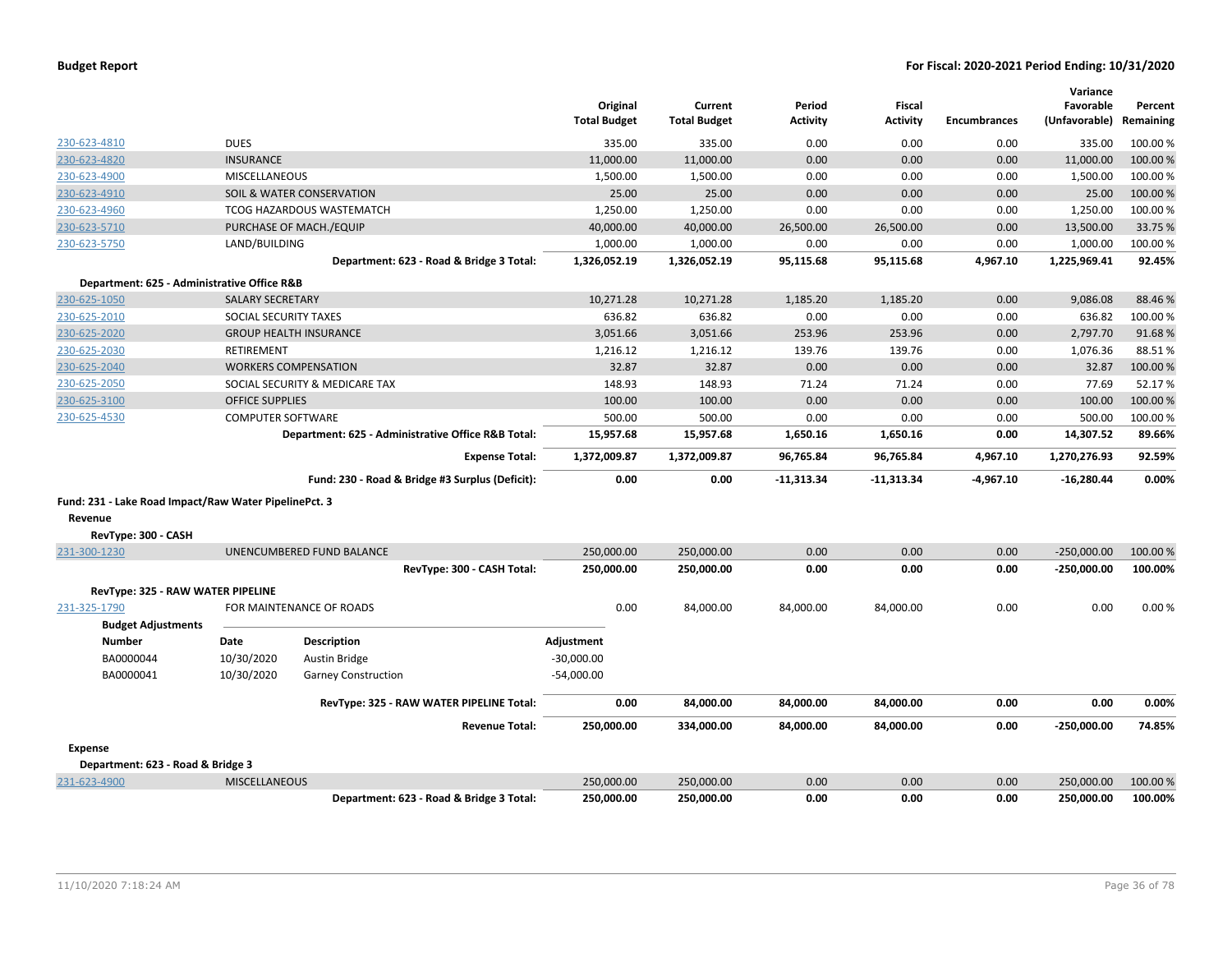|                                                      |                                |                                                                          | Original<br><b>Total Budget</b> | Current<br><b>Total Budget</b> | Period<br>Activity | <b>Fiscal</b><br><b>Activity</b> | <b>Encumbrances</b> | Variance<br>Favorable<br>(Unfavorable) Remaining | Percent  |
|------------------------------------------------------|--------------------------------|--------------------------------------------------------------------------|---------------------------------|--------------------------------|--------------------|----------------------------------|---------------------|--------------------------------------------------|----------|
| Department: 626 - Road & Bridge 3 Raw Water Pipeline |                                |                                                                          |                                 |                                |                    |                                  |                     |                                                  |          |
| 231-626-4580                                         | <b>R&amp;M MACHINERY PARTS</b> |                                                                          | 0.00                            | 30,000.00                      | 0.00               | 0.00                             | 0.00                | 30,000.00                                        | 100.00%  |
| <b>Budget Adjustments</b>                            |                                |                                                                          |                                 |                                |                    |                                  |                     |                                                  |          |
| <b>Number</b>                                        | Date                           | Description                                                              | Adjustment                      |                                |                    |                                  |                     |                                                  |          |
| BA0000044                                            | 10/30/2020                     | <b>Austin Bridge</b>                                                     | 30,000.00                       |                                |                    |                                  |                     |                                                  |          |
| 231-626-5710                                         |                                | PURCHASE OF MACH./EQUIP                                                  | 0.00                            | 54,000.00                      | 0.00               | 0.00                             | 0.00                | 54,000.00                                        | 100.00 % |
| <b>Budget Adjustments</b>                            |                                |                                                                          |                                 |                                |                    |                                  |                     |                                                  |          |
| <b>Number</b>                                        | Date                           | <b>Description</b>                                                       | Adjustment                      |                                |                    |                                  |                     |                                                  |          |
| BA0000041                                            | 10/30/2020                     | Garney Construction                                                      | 54,000.00                       |                                |                    |                                  |                     |                                                  |          |
|                                                      |                                | Department: 626 - Road & Bridge 3 Raw Water Pipeline Total:              | 0.00                            | 84,000.00                      | 0.00               | 0.00                             | 0.00                | 84,000.00                                        | 100.00%  |
|                                                      |                                | <b>Expense Total:</b>                                                    | 250,000.00                      | 334,000.00                     | 0.00               | 0.00                             | 0.00                | 334,000.00                                       | 100.00%  |
|                                                      |                                | Fund: 231 - Lake Road Impact/Raw Water PipelinePct. 3 Surplus (Deficit): | 0.00                            | 0.00                           | 84,000.00          | 84,000.00                        | 0.00                | 84,000.00                                        | 0.00%    |
| Fund: 240 - Road & Bridge #4                         |                                |                                                                          |                                 |                                |                    |                                  |                     |                                                  |          |
| Revenue                                              |                                |                                                                          |                                 |                                |                    |                                  |                     |                                                  |          |
| RevType: 300 - CASH                                  |                                |                                                                          |                                 |                                |                    |                                  |                     |                                                  |          |
| 240-300-1240                                         |                                | BEGINNING CASH BALANCE                                                   | 47,006.36                       | 47,006.36                      | 0.00               | 0.00                             | 0.00                | $-47,006.36$                                     | 100.00%  |
|                                                      |                                | RevType: 300 - CASH Total:                                               | 47,006.36                       | 47,006.36                      | 0.00               | 0.00                             | 0.00                | -47,006.36                                       | 100.00%  |
| RevType: 310 - PROPERTY TAXES                        |                                |                                                                          |                                 |                                |                    |                                  |                     |                                                  |          |
| 240-310-1100                                         | <b>CURRENT TAXES</b>           |                                                                          | 544,424.23                      | 544,424.23                     | 17,705.19          | 17,705.19                        | 0.00                | $-526,719.04$                                    | 96.75%   |
| 240-310-1200                                         | <b>DELINQUENT TAXES</b>        |                                                                          | 10,000.00                       | 10,000.00                      | 1,369.36           | 1,369.36                         | 0.00                | $-8,630.64$                                      | 86.31%   |
|                                                      |                                | RevType: 310 - PROPERTY TAXES Total:                                     | 554,424.23                      | 554,424.23                     | 19,074.55          | 19,074.55                        | 0.00                | $-535,349.68$                                    | 96.56%   |
| RevType: 318 - OTHER TAXES                           |                                |                                                                          |                                 |                                |                    |                                  |                     |                                                  |          |
| 240-318-1200                                         |                                | PAY N LIEU TAX/GRASSLAND                                                 | 1,600.00                        | 1,600.00                       | 0.00               | 0.00                             | 0.00                | $-1,600.00$                                      | 100.00%  |
| 240-318-1210                                         |                                | PAY N LIEU TAX/UPPER TRINITY                                             | 514.83                          | 514.83                         | 0.00               | 0.00                             | 0.00                | $-514.83$                                        | 100.00%  |
| 240-318-1600                                         | <b>SALES TAX REVENUES</b>      |                                                                          | 55,000.00                       | 55,000.00                      | 5,296.04           | 5,296.04                         | 0.00                | $-49,703.96$                                     | 90.37%   |
|                                                      |                                | RevType: 318 - OTHER TAXES Total:                                        | 57,114.83                       | 57,114.83                      | 5,296.04           | 5,296.04                         | 0.00                | $-51,818.79$                                     | 90.73%   |
| RevType: 321 - FEES OF TAX COLLECTOR                 |                                |                                                                          |                                 |                                |                    |                                  |                     |                                                  |          |
| 240-321-2000                                         |                                | CAR REGISTRATION/SALES TAX                                               | 75,000.00                       | 75,000.00                      | 0.00               | 0.00                             | 0.00                | $-75,000.00$                                     | 100.00%  |
| 240-321-3000                                         |                                | <b>COUNTY'S ADDITIONAL \$10</b>                                          | 65,000.00                       | 65,000.00                      | 5,247.90           | 5,247.90                         | 0.00                | $-59,752.10$                                     | 91.93%   |
|                                                      |                                | RevType: 321 - FEES OF TAX COLLECTOR Total:                              | 140,000.00                      | 140,000.00                     | 5,247.90           | 5,247.90                         | 0.00                | $-134,752.10$                                    | 96.25%   |
| RevType: 350 - FINES                                 |                                |                                                                          |                                 |                                |                    |                                  |                     |                                                  |          |
| 240-350-4030                                         | <b>COUNTY CLERK FINES</b>      |                                                                          | 10,000.00                       | 10,000.00                      | 0.00               | 0.00                             | 0.00                | $-10,000.00$                                     | 100.00%  |
| 240-350-4500                                         | <b>DISTRICT CLERK FINES</b>    |                                                                          | 10,500.00                       | 10,500.00                      | 0.00               | 0.00                             | 0.00                | $-10,500.00$                                     | 100.00%  |
| 240-350-4550                                         | J. P. #1 FINES                 |                                                                          | 8,000.00                        | 8,000.00                       | 0.00               | 0.00                             | 0.00                | $-8,000.00$                                      | 100.00%  |
| 240-350-4560                                         | J. P. #2 FINES                 |                                                                          | 2,000.00                        | 2,000.00                       | 0.00               | 0.00                             | 0.00                | $-2,000.00$                                      | 100.00 % |
| 240-350-4570                                         | J. P. #3 FINES                 |                                                                          | 3,300.00                        | 3,300.00                       | 0.00               | 0.00                             | 0.00                | $-3,300.00$                                      | 100.00%  |
|                                                      |                                | RevType: 350 - FINES Total:                                              | 33,800.00                       | 33,800.00                      | 0.00               | 0.00                             | 0.00                | $-33,800.00$                                     | 100.00%  |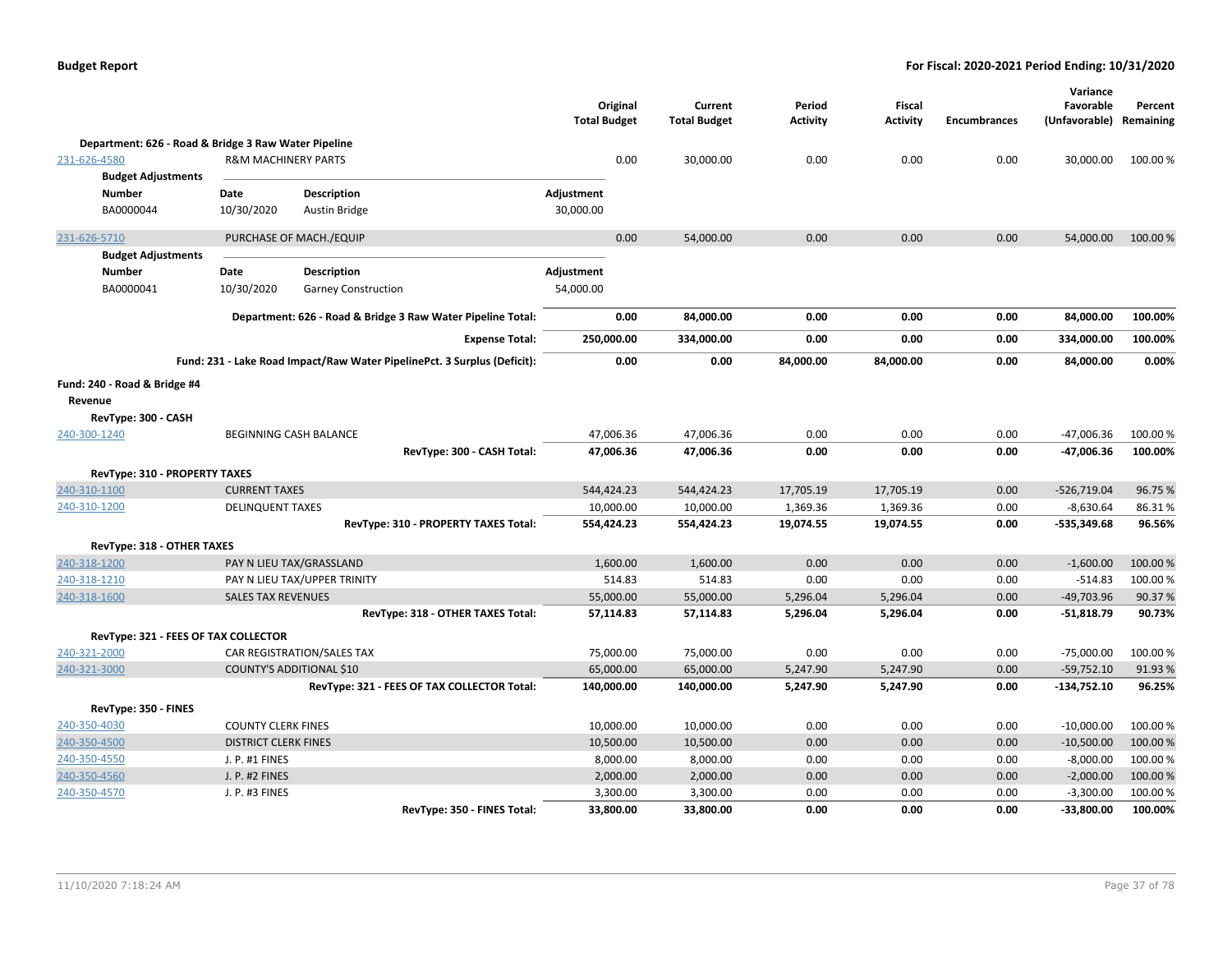|                                   |                                                              | Original<br><b>Total Budget</b> | Current<br><b>Total Budget</b> | Period<br><b>Activity</b> | Fiscal<br><b>Activity</b> | <b>Encumbrances</b> | Variance<br>Favorable<br>(Unfavorable) | Percent<br>Remaining |
|-----------------------------------|--------------------------------------------------------------|---------------------------------|--------------------------------|---------------------------|---------------------------|---------------------|----------------------------------------|----------------------|
|                                   | RevType: 360 - INTEREST EARNINGS                             |                                 |                                |                           |                           |                     |                                        |                      |
| 240-360-1000                      | <b>INTEREST EARNINGS</b>                                     | 2,000.00                        | 2,000.00                       | 12.45                     | 12.45                     | 0.00                | $-1,987.55$                            | 99.38%               |
|                                   | RevType: 360 - INTEREST EARNINGS Total:                      | 2,000.00                        | 2,000.00                       | 12.45                     | 12.45                     | 0.00                | $-1,987.55$                            | 99.38%               |
|                                   | RevType: 364 - SALE OF ASSETS LAND/BUILDING                  |                                 |                                |                           |                           |                     |                                        |                      |
| 240-364-1630                      | <b>SALE OF EQUIPMENT</b>                                     | 1,500.00                        | 1,500.00                       | 0.00                      | 0.00                      | 0.00                | $-1,500.00$                            | 100.00%              |
|                                   | RevType: 364 - SALE OF ASSETS LAND/BUILDING Total:           | 1,500.00                        | 1,500.00                       | 0.00                      | 0.00                      | 0.00                | $-1,500.00$                            | 100.00%              |
|                                   |                                                              |                                 |                                |                           |                           |                     |                                        |                      |
| RevType: 370 - MISCELLANEOUS      |                                                              |                                 |                                |                           |                           |                     |                                        |                      |
| 240-370-1200                      | <b>STATE LATERAL ROAD</b>                                    | 10,000.00                       | 10,000.00                      | 8,387.19                  | 8,387.19                  | 0.00                | $-1,612.81$                            | 16.13 %              |
| 240-370-1250                      | <b>TDT WEIGHT FEES</b><br><b>REFUNDS &amp; MISCELLANEOUS</b> | 23,000.00                       | 23,000.00                      | 10,269.44                 | 10,269.44<br>0.00         | 0.00<br>0.00        | $-12,730.56$                           | 55.35 %<br>100.00%   |
| 240-370-1300                      | <b>CULVERT PERMITTING PROCESS</b>                            | 1,000.00                        | 1,000.00                       | 0.00                      |                           | 0.00                | $-1,000.00$                            |                      |
| 240-370-1420                      |                                                              | 0.00                            | 0.00                           | 80.00                     | 80.00                     |                     | 80.00                                  | 0.00%                |
| 240-370-1421                      | ROW PERMIT APPLICATION                                       | 0.00                            | 0.00                           | 20.00                     | 20.00                     | 0.00                | 20.00                                  | 0.00 %               |
| 240-370-1450                      | REIMBURSEMENT OF MATERIALS                                   | 1,500.00                        | 1,500.00                       | 382.80                    | 382.80                    | 0.00                | $-1,117.20$                            | 74.48%               |
| 240-370-1460                      | SALE OF RECYCLED MATERIALS                                   | 2,000.00                        | 2,000.00                       | 0.00                      | 0.00                      | 0.00<br>0.00        | $-2,000.00$                            | 100.00%<br>48.96%    |
|                                   | RevType: 370 - MISCELLANEOUS Total:                          | 37,500.00                       | 37,500.00                      | 19,139.43                 | 19,139.43                 |                     | $-18,360.57$                           |                      |
|                                   | <b>Revenue Total:</b>                                        | 873,345.42                      | 873,345.42                     | 48,770.37                 | 48,770.37                 | 0.00                | $-824,575.05$                          | 94.42%               |
| <b>Expense</b>                    |                                                              |                                 |                                |                           |                           |                     |                                        |                      |
| Department: 624 - Road & Bridge 4 |                                                              |                                 |                                |                           |                           |                     |                                        |                      |
| 240-624-1010                      | SALARY ELECTED OFFICIAL                                      | 63,240.97                       | 63,240.97                      | 7,297.05                  | 7,297.05                  | 0.00                | 55,943.92                              | 88.46%               |
| 240-624-1030                      | <b>SALARY FOREMAN</b>                                        | 32,485.18                       | 32,485.18                      | 3,748.28                  | 3,748.28                  | 0.00                | 28,736.90                              | 88.46%               |
| 240-624-1050                      | SALARY SECRETARY                                             | 30,657.94                       | 30,657.94                      | 3,537.46                  | 3,537.46                  | 0.00                | 27,120.48                              | 88.46%               |
| 240-624-1060                      | SALARY PRECINCT EMPLOYEES                                    | 150,186.40                      | 150,186.40                     | 9,469.09                  | 9,469.09                  | 0.00                | 140,717.31                             | 93.70%               |
| 240-624-1070                      | <b>SALARY PART-TIME</b>                                      | 18,096.00                       | 18,096.00                      | 0.00                      | 0.00                      | 0.00                | 18,096.00                              | 100.00%              |
| 240-624-2010                      | <b>SOCIAL SECURITY TAXES</b>                                 | 18,269.32                       | 18,269.32                      | 0.00                      | 0.00                      | 0.00                | 18,269.32                              | 100.00%              |
| 240-624-2020                      | <b>GROUP HEALTH INSURANCE</b>                                | 97,653.12                       | 97,653.12                      | 5,086.10                  | 5,086.10                  | 0.00                | 92,567.02                              | 94.79%               |
| 240-624-2030                      | RETIREMENT                                                   | 34,888.51                       | 34,888.51                      | 2,835.70                  | 2,835.70                  | 0.00                | 32,052.81                              | 91.87%               |
| 240-624-2040                      | <b>WORKERS COMPENSATION</b>                                  | 6,469.26                        | 6,469.26                       | 0.00                      | 0.00                      | 0.00                | 6,469.26                               | 100.00%              |
| 240-624-2050                      | SOCIAL SECURITY & MEDICARE TAX                               | 4,272.66                        | 4,272.66                       | 1,822.53                  | 1,822.53                  | 0.00                | 2,450.13                               | 57.34 %              |
| 240-624-3100                      | <b>OFFICE SUPPLIES</b>                                       | 250.00                          | 250.00                         | 0.00                      | 0.00                      | 0.00                | 250.00                                 | 100.00%              |
| 240-624-3140                      | <b>EMPLOYEE PHYSICALS/DOT TESTING</b>                        | 350.00                          | 350.00                         | 0.00                      | 0.00                      | 0.00                | 350.00                                 | 100.00 %             |
| 240-624-3400                      | <b>SHOP SUPPLIES</b>                                         | 1,500.00                        | 1,500.00                       | 23.65                     | 23.65                     | 0.00                | 1,476.35                               | 98.42%               |
| 240-624-3410                      | <b>R&amp;B MAT. ROCK &amp; GRAVEL</b>                        | 80,000.00                       | 80,000.00                      | 0.00                      | 0.00                      | 0.00                | 80,000.00                              | 100.00%              |
| 240-624-3420                      | <b>R&amp;B MAT. CULVERTS</b>                                 | 9,000.00                        | 9,000.00                       | 0.00                      | 0.00                      | 0.00                | 9,000.00                               | 100.00%              |
| 240-624-3430                      | R&B MAT. HARDWARE & LUMBER                                   | 1,500.00                        | 1,500.00                       | 0.00                      | 0.00                      | 0.00                | 1,500.00                               | 100.00%              |
| 240-624-3440                      | R&B MAT. ASPHALT/RD OIL                                      | 70,000.00                       | 70,000.00                      | 4,097.34                  | 4,097.34                  | 0.00                | 65,902.66                              | 94.15%               |
| 240-624-3450                      | <b>CHEMICALS</b>                                             | 15,000.00                       | 15,000.00                      | 0.00                      | 0.00                      | 0.00                | 15,000.00                              | 100.00%              |
| 240-624-3950                      | <b>UNIFORMS</b>                                              | 2,500.00                        | 2,500.00                       | 0.00                      | 0.00                      | 0.00                | 2,500.00                               | 100.00%              |
| 240-624-4060                      | TAX APPRAISAL DISTRICT                                       | 27,883.38                       | 27,883.38                      | 0.00                      | 0.00                      | 0.00                | 27,883.38                              | 100.00%              |
| 240-624-4210                      | <b>INTERNET</b>                                              | 1,000.00                        | 1,000.00                       | 82.69                     | 82.69                     | 0.00                | 917.31                                 | 91.73%               |
| 240-624-4270                      | OUT OF COUNTY TRAVEL/TRAINING                                | 4,600.00                        | 4,600.00                       | 0.00                      | 0.00                      | 0.00                | 4,600.00                               | 100.00%              |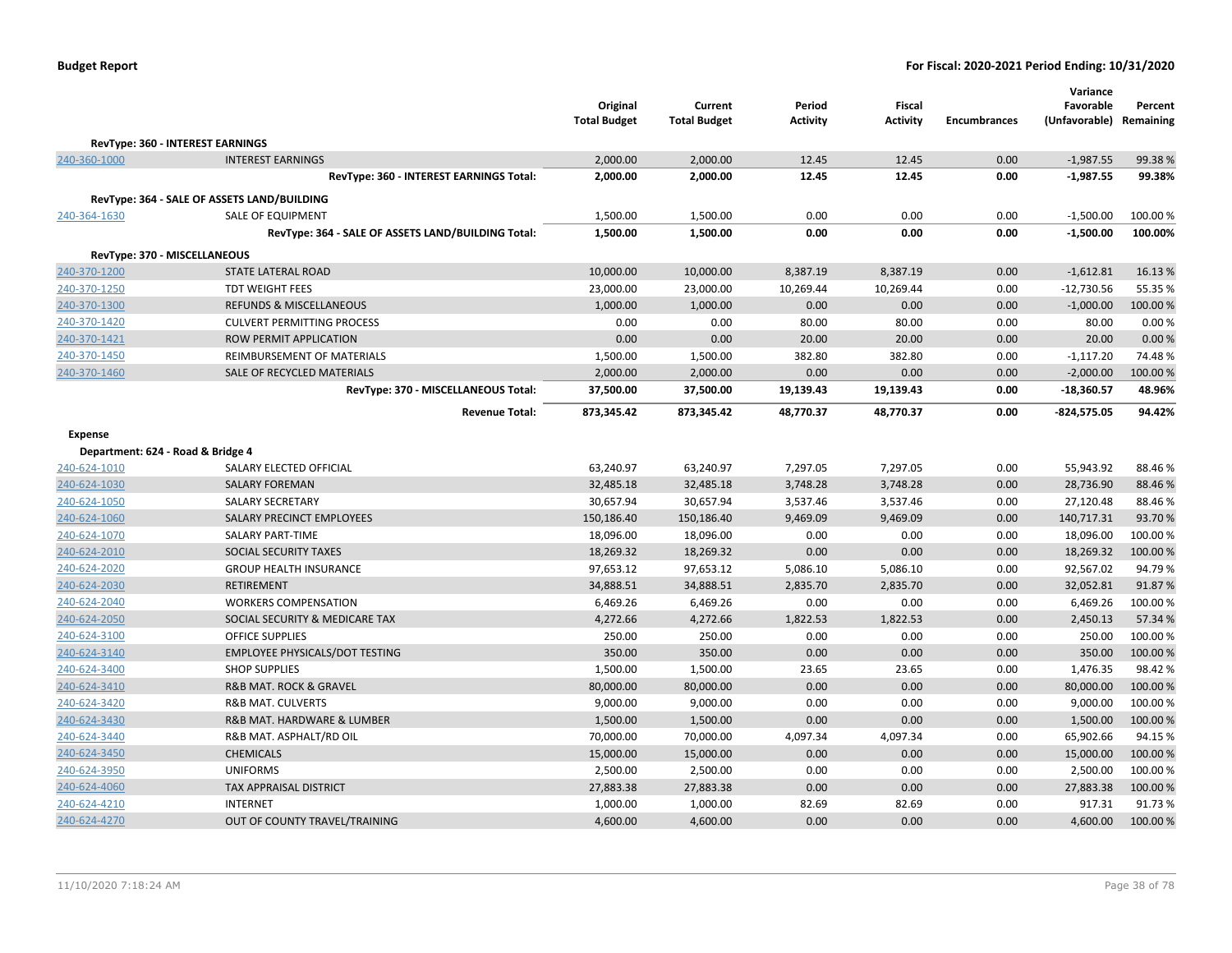|                                                       |                                                    | Original<br><b>Total Budget</b> | Current<br><b>Total Budget</b> | Period<br><b>Activity</b> | <b>Fiscal</b><br><b>Activity</b> | <b>Encumbrances</b> | Variance<br>Favorable<br>(Unfavorable) | Percent<br>Remaining |
|-------------------------------------------------------|----------------------------------------------------|---------------------------------|--------------------------------|---------------------------|----------------------------------|---------------------|----------------------------------------|----------------------|
| 240-624-4300                                          | <b>BIDS, NOTICES &amp; PERMITS</b>                 | 300.00                          | 300.00                         | 0.00                      | 0.00                             | 0.00                | 300.00                                 | 100.00 %             |
| 240-624-4350                                          | <b>PRINTING</b>                                    | 100.00                          | 100.00                         | 0.00                      | 0.00                             | 0.00                | 100.00                                 | 100.00 %             |
| 240-624-4400                                          | UTILITY ELECTRICITY                                | 4,000.00                        | 4,000.00                       | 197.32                    | 197.32                           | 0.00                | 3,802.68                               | 95.07%               |
| 240-624-4410                                          | <b>UTILITY GAS</b>                                 | 600.00                          | 600.00                         | 0.00                      | 0.00                             | 0.00                | 600.00                                 | 100.00 %             |
| 240-624-4420                                          | UTILITY WATER                                      | 1,250.00                        | 1,250.00                       | 0.00                      | 0.00                             | 0.00                | 1,250.00                               | 100.00 %             |
| 240-624-4430                                          | <b>TRASH PICK-UP</b>                               | 2,500.00                        | 2,500.00                       | 0.00                      | 0.00                             | 0.00                | 2,500.00                               | 100.00 %             |
| 240-624-4500                                          | <b>R&amp;M BUILDING</b>                            | 1,250.00                        | 1,250.00                       | 0.00                      | 0.00                             | 0.00                | 1,250.00                               | 100.00 %             |
| 240-624-4530                                          | <b>COMPUTER SOFTWARE</b>                           | 1,500.00                        | 1,500.00                       | 0.00                      | 0.00                             | 0.00                | 1,500.00                               | 100.00 %             |
| 240-624-4570                                          | R&M MACHINERY GAS & OIL                            | 40,000.00                       | 40,000.00                      | 0.00                      | 0.00                             | 0.00                | 40,000.00                              | 100.00%              |
| 240-624-4580                                          | <b>R&amp;M MACHINERY PARTS</b>                     | 30,000.00                       | 30,000.00                      | 275.00                    | 275.00                           | 0.00                | 29,725.00                              | 99.08%               |
| 240-624-4590                                          | R&M MACH. TIRES & TUBES                            | 9,000.00                        | 9,000.00                       | 145.00                    | 145.00                           | 0.00                | 8,855.00                               | 98.39%               |
| 240-624-4600                                          | EQUIPMENT RENTAL/LEASE                             | 15,000.00                       | 15,000.00                      | 0.00                      | 0.00                             | 0.00                | 15,000.00                              | 100.00 %             |
| 240-624-4810                                          | <b>DUES</b>                                        | 335.00                          | 335.00                         | 0.00                      | 0.00                             | 0.00                | 335.00                                 | 100.00 %             |
| 240-624-4820                                          | <b>INSURANCE</b>                                   | 6,000.00                        | 6,000.00                       | 0.00                      | 0.00                             | 0.00                | 6,000.00                               | 100.00 %             |
| 240-624-4900                                          | <b>MISCELLANEOUS</b>                               | 500.00                          | 500.00                         | 0.00                      | 0.00                             | 0.00                | 500.00                                 | 100.00 %             |
| 240-624-4910                                          | SOIL & WATER CONSERVATION                          | 250.00                          | 250.00                         | 0.00                      | 0.00                             | 0.00                | 250.00                                 | 100.00 %             |
| 240-624-5710                                          | PURCHASE OF MACH./EQUIP                            | 75,000.00                       | 75,000.00                      | 0.00                      | 0.00                             | 0.00                | 75,000.00                              | 100.00%              |
|                                                       | Department: 624 - Road & Bridge 4 Total:           | 857,387.74                      | 857,387.74                     | 38,617.21                 | 38,617.21                        | 0.00                | 818,770.53                             | 95.50%               |
| Department: 625 - Administrative Office R&B           |                                                    |                                 |                                |                           |                                  |                     |                                        |                      |
| 240-625-1050                                          | <b>SALARY SECRETARY</b>                            | 10,271.28                       | 10,271.28                      | 1,185.00                  | 1,185.00                         | 0.00                | 9,086.28                               | 88.46%               |
| 240-625-2010                                          | SOCIAL SECURITY TAXES                              | 636.82                          | 636.82                         | 0.00                      | 0.00                             | 0.00                | 636.82                                 | 100.00%              |
| 240-625-2020                                          | <b>GROUP HEALTH INSURANCE</b>                      | 3,051.66                        | 3,051.66                       | 254.07                    | 254.07                           | 0.00                | 2,797.59                               | 91.67%               |
| 240-625-2030                                          | <b>RETIREMENT</b>                                  | 1,216.12                        | 1,216.12                       | 139.65                    | 139.65                           | 0.00                | 1,076.47                               | 88.52%               |
| 240-625-2040                                          | <b>WORKERS COMPENSATION</b>                        | 32.87                           | 32.87                          | 0.00                      | 0.00                             | 0.00                | 32.87                                  | 100.00 %             |
| 240-625-2050                                          | SOCIAL SECURITY & MEDICARE TAX                     | 148.93                          | 148.93                         | 71.06                     | 71.06                            | 0.00                | 77.87                                  | 52.29 %              |
| 240-625-3100                                          | <b>OFFICE SUPPLIES</b>                             | 100.00                          | 100.00                         | 0.00                      | 0.00                             | 0.00                | 100.00                                 | 100.00 %             |
| 240-625-4530                                          | <b>COMPUTER SOFTWARE</b>                           | 500.00                          | 500.00                         | 0.00                      | 0.00                             | 0.00                | 500.00                                 | 100.00%              |
|                                                       | Department: 625 - Administrative Office R&B Total: | 15,957.68                       | 15,957.68                      | 1,649.78                  | 1,649.78                         | 0.00                | 14,307.90                              | 89.66%               |
|                                                       | <b>Expense Total:</b>                              | 873,345.42                      | 873,345.42                     | 40,266.99                 | 40,266.99                        | 0.00                | 833,078.43                             | 95.39%               |
|                                                       | Fund: 240 - Road & Bridge #4 Surplus (Deficit):    | 0.00                            | 0.00                           | 8,503.38                  | 8,503.38                         | 0.00                | 8,503.38                               | 0.00%                |
| Fund: 241 - Lake Road Impact/Raw Water PipelinePct. 4 |                                                    |                                 |                                |                           |                                  |                     |                                        |                      |
| Revenue                                               |                                                    |                                 |                                |                           |                                  |                     |                                        |                      |
| RevType: 300 - CASH                                   |                                                    |                                 |                                |                           |                                  |                     |                                        |                      |
| 241-300-1240                                          | UNENCUMBERED FUND BALANCE                          | 150,000.00                      | 150,000.00                     | 0.00                      | 0.00                             | 0.00                | $-150,000.00$                          | 100.00 %             |
|                                                       | RevType: 300 - CASH Total:                         | 150,000.00                      | 150,000.00                     | 0.00                      | 0.00                             | 0.00                | $-150.000.00$                          | 100.00%              |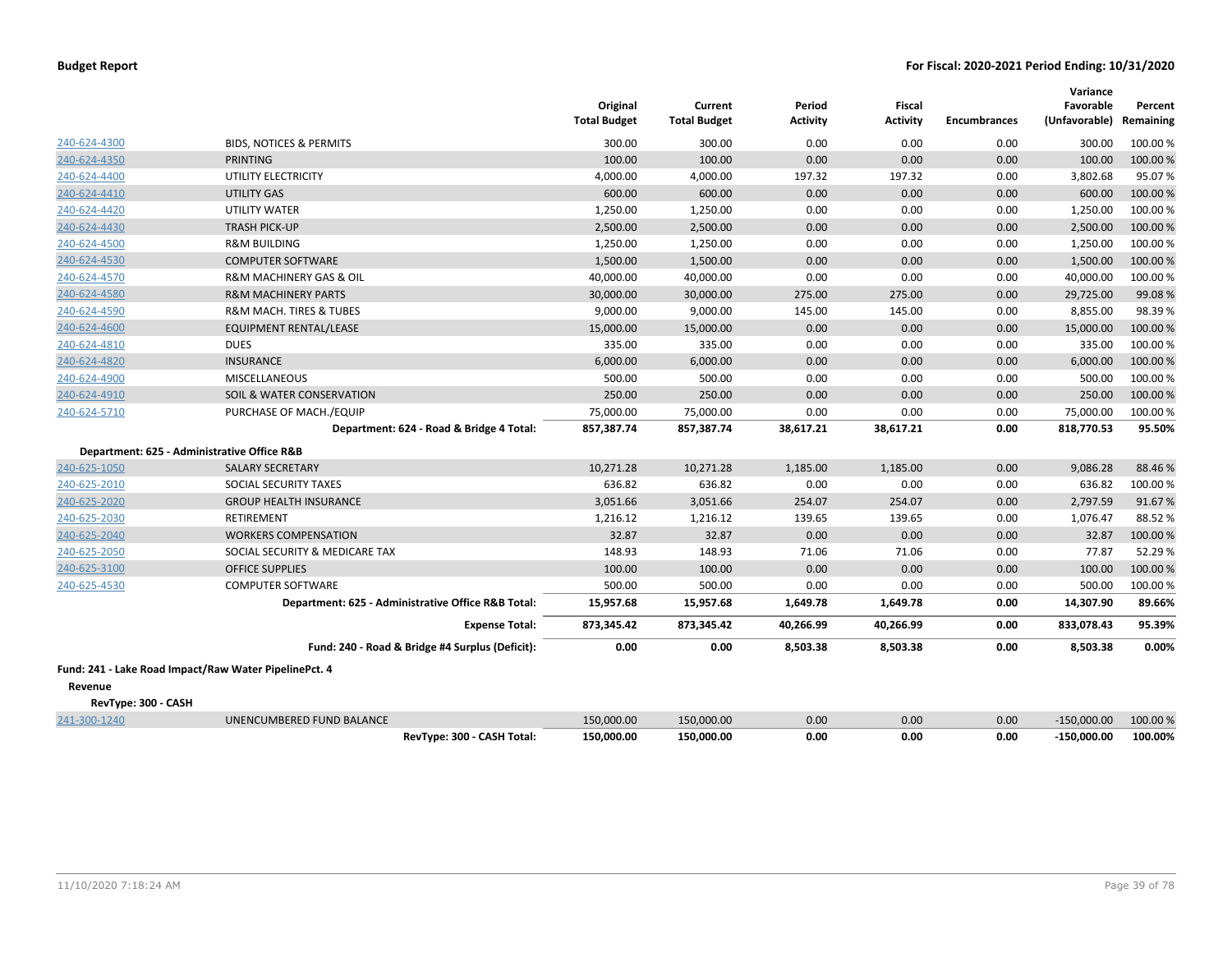|                                               |                         |                                                                          | Original<br><b>Total Budget</b> | Current<br><b>Total Budget</b> | Period<br>Activity | Fiscal<br><b>Activity</b> | <b>Encumbrances</b> | Variance<br>Favorable<br>(Unfavorable) Remaining | Percent  |
|-----------------------------------------------|-------------------------|--------------------------------------------------------------------------|---------------------------------|--------------------------------|--------------------|---------------------------|---------------------|--------------------------------------------------|----------|
| <b>RevType: 326 - MAINTENANCE OF ROADS</b>    |                         |                                                                          |                                 |                                |                    |                           |                     |                                                  |          |
| 241-326-1830                                  |                         | FOR MAINTENANCE OF ROADS                                                 | 0.00                            | 104,000.00                     | 104,000.00         | 104,000.00                | 0.00                | 0.00                                             | 0.00%    |
| <b>Budget Adjustments</b>                     |                         |                                                                          |                                 |                                |                    |                           |                     |                                                  |          |
| <b>Number</b>                                 | Date                    | <b>Description</b>                                                       | Adjustment                      |                                |                    |                           |                     |                                                  |          |
| BA0000044                                     | 10/30/2020              | Austin Bridge                                                            | $-20,000.00$                    |                                |                    |                           |                     |                                                  |          |
| BA0000043                                     | 10/30/2020              | <b>Garney Construction</b>                                               | $-84,000.00$                    |                                |                    |                           |                     |                                                  |          |
|                                               |                         | RevType: 326 - MAINTENANCE OF ROADS Total:                               | 0.00                            | 104,000.00                     | 104,000.00         | 104,000.00                | 0.00                | 0.00                                             | 0.00%    |
|                                               |                         | <b>Revenue Total:</b>                                                    | 150,000.00                      | 254,000.00                     | 104,000.00         | 104,000.00                | 0.00                | $-150,000.00$                                    | 59.06%   |
| Expense                                       |                         |                                                                          |                                 |                                |                    |                           |                     |                                                  |          |
| Department: 624 - Road & Bridge 4             |                         |                                                                          |                                 |                                |                    |                           |                     |                                                  |          |
| 241-624-3410                                  |                         | R&B MAT. ROCK & GRAVEL                                                   | 0.00                            | 42,000.00                      | 0.00               | 0.00                      | 0.00                | 42,000.00                                        | 100.00%  |
| <b>Budget Adjustments</b>                     |                         |                                                                          |                                 |                                |                    |                           |                     |                                                  |          |
| <b>Number</b>                                 | Date                    | Description                                                              | Adjustment                      |                                |                    |                           |                     |                                                  |          |
| BA0000043                                     | 10/30/2020              | <b>Garney Construction</b>                                               | 42,000.00                       |                                |                    |                           |                     |                                                  |          |
| 241-624-4900                                  | MISCELLANEOUS           |                                                                          | 150,000.00                      | 150,000.00                     | 0.00               | 0.00                      | 0.00                | 150,000.00                                       | 100.00%  |
| 241-624-5710                                  |                         | PURCHASE OF MACH./EQUIP                                                  | 0.00                            | 62,000.00                      | 0.00               | 0.00                      | 0.00                | 62,000.00                                        | 100.00 % |
| <b>Budget Adjustments</b>                     |                         |                                                                          |                                 |                                |                    |                           |                     |                                                  |          |
| <b>Number</b>                                 | Date                    | <b>Description</b>                                                       | Adjustment                      |                                |                    |                           |                     |                                                  |          |
| BA0000044                                     | 10/30/2020              | Austin Bridge                                                            | 20,000.00                       |                                |                    |                           |                     |                                                  |          |
| BA0000043                                     | 10/30/2020              | <b>Garney Construction</b>                                               | 42,000.00                       |                                |                    |                           |                     |                                                  |          |
|                                               |                         | Department: 624 - Road & Bridge 4 Total:                                 | 150,000.00                      | 254,000.00                     | 0.00               | 0.00                      | 0.00                | 254,000.00                                       | 100.00%  |
|                                               |                         | <b>Expense Total:</b>                                                    | 150,000.00                      | 254,000.00                     | 0.00               | 0.00                      | 0.00                | 254,000.00                                       | 100.00%  |
|                                               |                         | Fund: 241 - Lake Road Impact/Raw Water PipelinePct. 4 Surplus (Deficit): | 0.00                            | 0.00                           | 104,000.00         | 104,000.00                | 0.00                | 104,000.00                                       | 0.00%    |
| Fund: 260 - J.P.#1 Justice Court Technology   |                         |                                                                          |                                 |                                |                    |                           |                     |                                                  |          |
| Revenue                                       |                         |                                                                          |                                 |                                |                    |                           |                     |                                                  |          |
| RevType: 370 - MISCELLANEOUS                  |                         |                                                                          |                                 |                                |                    |                           |                     |                                                  |          |
| 260-370-4550                                  | J.P.#1 TECHNOLOGY FEES  |                                                                          | 1,500.00                        | 1,500.00                       | 0.00               | 0.00                      | 0.00                | $-1,500.00$                                      | 100.00%  |
|                                               |                         | RevType: 370 - MISCELLANEOUS Total:                                      | 1,500.00                        | 1,500.00                       | 0.00               | 0.00                      | 0.00                | $-1,500.00$                                      | 100.00%  |
|                                               |                         | <b>Revenue Total:</b>                                                    | 1,500.00                        | 1,500.00                       | 0.00               | 0.00                      | 0.00                | $-1,500.00$                                      | 100.00%  |
| <b>Expense</b>                                |                         |                                                                          |                                 |                                |                    |                           |                     |                                                  |          |
| Department: 455 - Justice of the Peace Pct. 1 |                         |                                                                          |                                 |                                |                    |                           |                     |                                                  |          |
| 260-455-5720                                  | <b>OFFICE EQUIPMENT</b> |                                                                          | 1,500.00                        | 1,500.00                       | 0.00               | 0.00                      | 1,346.87            | 153.13                                           | 10.21%   |
|                                               |                         | Department: 455 - Justice of the Peace Pct. 1 Total:                     | 1,500.00                        | 1,500.00                       | 0.00               | 0.00                      | 1,346.87            | 153.13                                           | 10.21%   |
|                                               |                         | <b>Expense Total:</b>                                                    | 1,500.00                        | 1,500.00                       | 0.00               | 0.00                      | 1,346.87            | 153.13                                           | 10.21%   |
|                                               |                         | Fund: 260 - J.P.#1 Justice Court Technology Surplus (Deficit):           | 0.00                            | 0.00                           | 0.00               | 0.00                      | $-1,346.87$         | $-1,346.87$                                      | 0.00%    |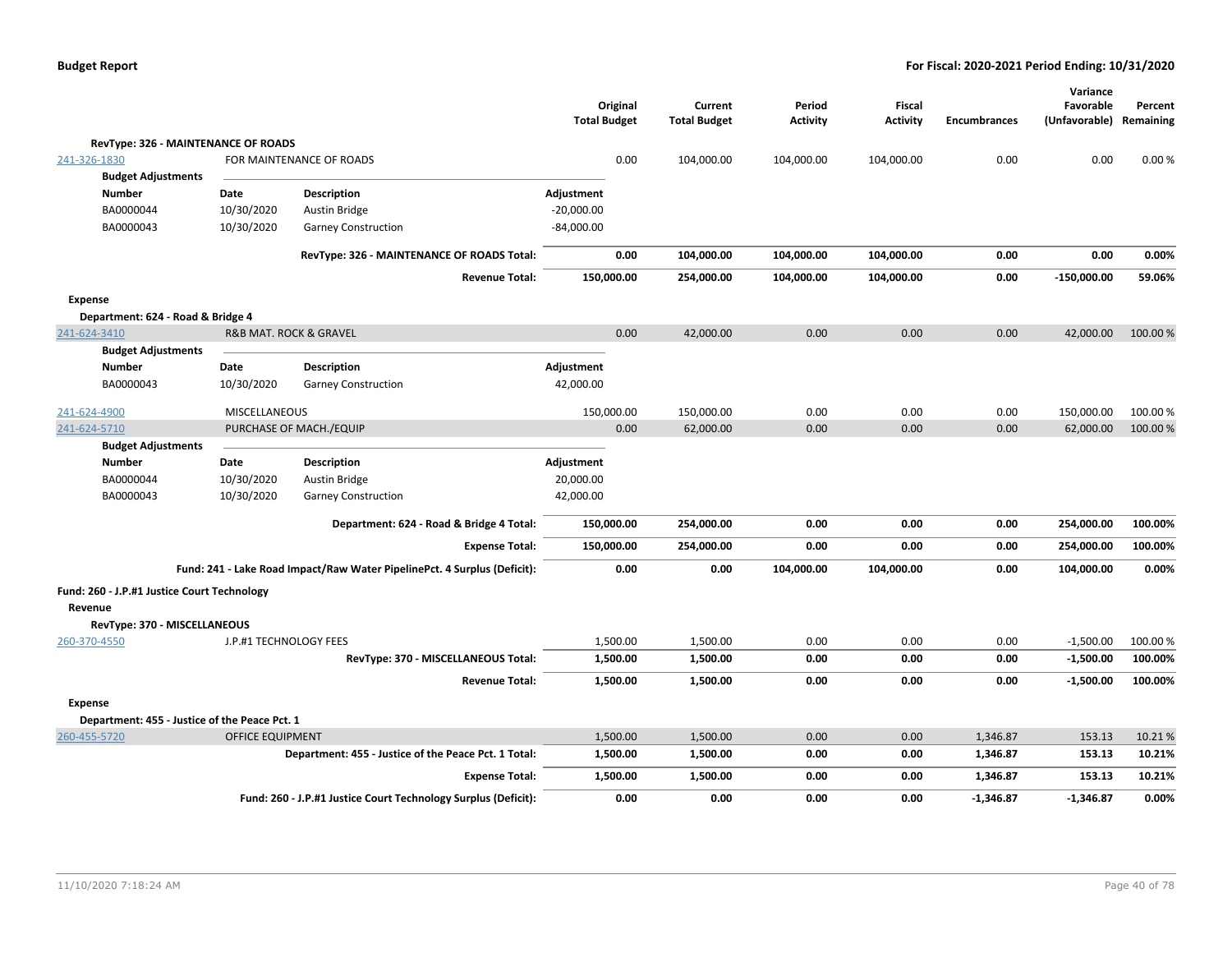|                                                 |                                                                | Original<br><b>Total Budget</b> | Current<br><b>Total Budget</b> | Period<br>Activity | Fiscal<br><b>Activity</b> | <b>Encumbrances</b> | Variance<br>Favorable<br>(Unfavorable) | Percent<br>Remaining |
|-------------------------------------------------|----------------------------------------------------------------|---------------------------------|--------------------------------|--------------------|---------------------------|---------------------|----------------------------------------|----------------------|
| Fund: 270 - J.P.#2 Justice Court Technology     |                                                                |                                 |                                |                    |                           |                     |                                        |                      |
| Revenue                                         |                                                                |                                 |                                |                    |                           |                     |                                        |                      |
| RevType: 370 - MISCELLANEOUS                    |                                                                |                                 |                                |                    |                           |                     |                                        |                      |
| 270-370-4560                                    | J.P.#2 TECHNOLOGY FEES                                         | 500.00                          | 500.00                         | 0.00               | 0.00                      | 0.00                | $-500.00$                              | 100.00 %             |
|                                                 | RevType: 370 - MISCELLANEOUS Total:                            | 500.00                          | 500.00                         | 0.00               | 0.00                      | 0.00                | -500.00                                | 100.00%              |
|                                                 | <b>Revenue Total:</b>                                          | 500.00                          | 500.00                         | 0.00               | 0.00                      | 0.00                | -500.00                                | 100.00%              |
| <b>Expense</b>                                  |                                                                |                                 |                                |                    |                           |                     |                                        |                      |
|                                                 | Department: 456 - Justice of the Peace Pct. 2                  |                                 |                                |                    |                           |                     |                                        |                      |
| 270-456-5720                                    | <b>OFFICE EQUIPMENT</b>                                        | 500.00                          | 500.00                         | 0.00               | 0.00                      | 0.00                | 500.00                                 | 100.00 %             |
|                                                 | Department: 456 - Justice of the Peace Pct. 2 Total:           | 500.00                          | 500.00                         | 0.00               | 0.00                      | 0.00                | 500.00                                 | 100.00%              |
|                                                 | <b>Expense Total:</b>                                          | 500.00                          | 500.00                         | 0.00               | 0.00                      | 0.00                | 500.00                                 | 100.00%              |
|                                                 | Fund: 270 - J.P.#2 Justice Court Technology Surplus (Deficit): | 0.00                            | 0.00                           | 0.00               | 0.00                      | 0.00                | 0.00                                   | 0.00%                |
| Fund: 280 - J.P.#3 Justice Court Technology     |                                                                |                                 |                                |                    |                           |                     |                                        |                      |
| Revenue                                         |                                                                |                                 |                                |                    |                           |                     |                                        |                      |
| RevType: 300 - CASH                             |                                                                |                                 |                                |                    |                           |                     |                                        |                      |
| 280-300-1280                                    | BEGINNING CASH BALANCE                                         | 5,300.00                        | 5,300.00                       | 0.00               | 0.00                      | 0.00                | $-5,300.00$                            | 100.00 %             |
|                                                 | RevType: 300 - CASH Total:                                     | 5,300.00                        | 5,300.00                       | 0.00               | 0.00                      | 0.00                | $-5,300.00$                            | 100.00%              |
| RevType: 370 - MISCELLANEOUS                    |                                                                |                                 |                                |                    |                           |                     |                                        |                      |
| 280-370-4560                                    | J.P.#3 TECHNOLOGY FEES                                         | 700.00                          | 700.00                         | 0.00               | 0.00                      | 0.00                | $-700.00$                              | 100.00 %             |
|                                                 | RevType: 370 - MISCELLANEOUS Total:                            | 700.00                          | 700.00                         | 0.00               | 0.00                      | 0.00                | $-700.00$                              | 100.00%              |
|                                                 | <b>Revenue Total:</b>                                          | 6,000.00                        | 6,000.00                       | 0.00               | 0.00                      | 0.00                | $-6,000.00$                            | 100.00%              |
| <b>Expense</b>                                  |                                                                |                                 |                                |                    |                           |                     |                                        |                      |
|                                                 | Department: 457 - Justice of the Peace Pct. 3                  |                                 |                                |                    |                           |                     |                                        |                      |
| 280-457-5720                                    | <b>OFFICE EQUIPMENT</b>                                        | 6,000.00                        | 6,000.00                       | 0.00               | 0.00                      | 0.00                | 6,000.00                               | 100.00 %             |
|                                                 | Department: 457 - Justice of the Peace Pct. 3 Total:           | 6,000.00                        | 6,000.00                       | 0.00               | 0.00                      | 0.00                | 6,000.00                               | 100.00%              |
|                                                 | <b>Expense Total:</b>                                          | 6,000.00                        | 6,000.00                       | 0.00               | 0.00                      | 0.00                | 6,000.00                               | 100.00%              |
|                                                 | Fund: 280 - J.P.#3 Justice Court Technology Surplus (Deficit): | 0.00                            | 0.00                           | 0.00               | 0.00                      | 0.00                | 0.00                                   | 0.00%                |
| Fund: 310 - F.C.Detention Center Annual Payment |                                                                |                                 |                                |                    |                           |                     |                                        |                      |
| Revenue                                         |                                                                |                                 |                                |                    |                           |                     |                                        |                      |
|                                                 | RevType: 319 - F.C. DETENTION CENTER                           |                                 |                                |                    |                           |                     |                                        |                      |
| 310-319-5510                                    | <b>ANNUAL PAYMENT</b>                                          | 10,000.00                       | 10,000.00                      | 0.00               | 0.00                      | 0.00                | $-10,000.00$                           | 100.00 %             |
|                                                 | RevType: 319 - F.C. DETENTION CENTER Total:                    | 10,000.00                       | 10,000.00                      | 0.00               | 0.00                      | 0.00                | $-10,000.00$                           | 100.00%              |
|                                                 | <b>Revenue Total:</b>                                          | 10,000.00                       | 10,000.00                      | 0.00               | 0.00                      | 0.00                | $-10,000.00$                           | 100.00%              |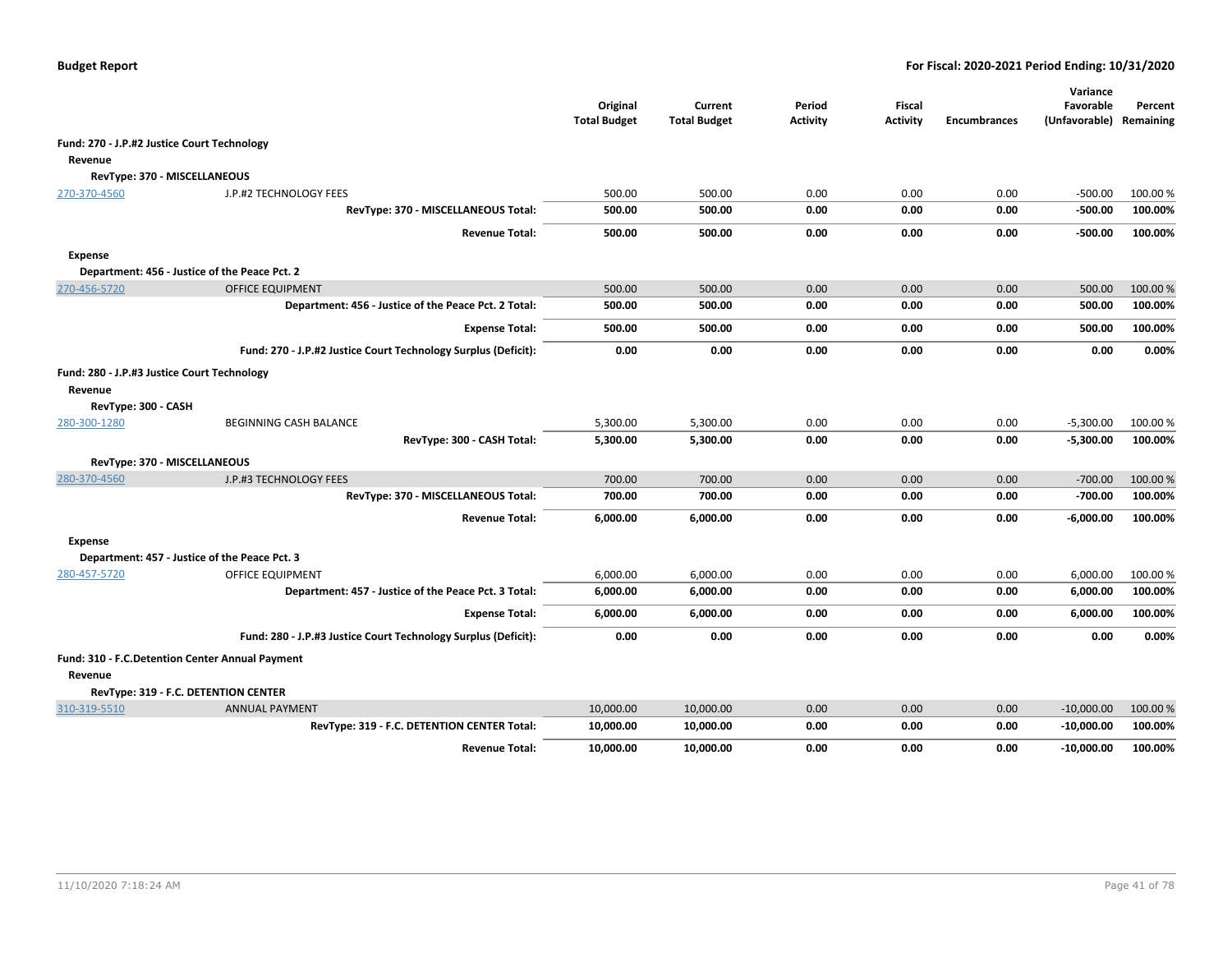|                                                      |                                                                    | Original<br><b>Total Budget</b> | Current<br><b>Total Budget</b> | Period<br><b>Activity</b> | <b>Fiscal</b><br><b>Activity</b> | Encumbrances | Variance<br>Favorable<br>(Unfavorable) | Percent<br>Remaining |
|------------------------------------------------------|--------------------------------------------------------------------|---------------------------------|--------------------------------|---------------------------|----------------------------------|--------------|----------------------------------------|----------------------|
| Expense                                              |                                                                    |                                 |                                |                           |                                  |              |                                        |                      |
| Department: 560 - County Sheriff                     |                                                                    |                                 |                                |                           |                                  |              |                                        |                      |
| 310-560-4270                                         | OUT OF COUNTY TRAVEL/TRAINING                                      | 10,000.00                       | 10,000.00                      | 548.00                    | 548.00                           | 0.00         | 9,452.00                               | 94.52%               |
|                                                      | Department: 560 - County Sheriff Total:                            | 10,000.00                       | 10,000.00                      | 548.00                    | 548.00                           | 0.00         | 9,452.00                               | 94.52%               |
|                                                      | <b>Expense Total:</b>                                              | 10,000.00                       | 10,000.00                      | 548.00                    | 548.00                           | 0.00         | 9,452.00                               | 94.52%               |
|                                                      | Fund: 310 - F.C.Detention Center Annual Payment Surplus (Deficit): | 0.00                            | 0.00                           | -548.00                   | $-548.00$                        | 0.00         | $-548.00$                              | 0.00%                |
| Fund: 330 - Bail Bondsman Application Fee<br>Revenue |                                                                    |                                 |                                |                           |                                  |              |                                        |                      |
| RevType: 300 - CASH                                  |                                                                    |                                 |                                |                           |                                  |              |                                        |                      |
| 330-300-1330                                         | <b>BEGINNING CASH BALANCE</b>                                      | 500.00                          | 500.00                         | 0.00                      | 0.00                             | 0.00         | $-500.00$                              | 100.00 %             |
|                                                      | RevType: 300 - CASH Total:                                         | 500.00                          | 500.00                         | 0.00                      | 0.00                             | 0.00         | $-500.00$                              | 100.00%              |
|                                                      | <b>Revenue Total:</b>                                              | 500.00                          | 500.00                         | 0.00                      | 0.00                             | 0.00         | $-500.00$                              | 100.00%              |
| <b>Expense</b>                                       |                                                                    |                                 |                                |                           |                                  |              |                                        |                      |
|                                                      | Department: 498 - Bail Bond Fee Expense                            |                                 |                                |                           |                                  |              |                                        |                      |
| 330-498-3100                                         | <b>OFFICE SUPPLIES</b>                                             | 500.00                          | 500.00                         | 0.00                      | 0.00                             | 0.00         | 500.00                                 | 100.00 %             |
|                                                      | Department: 498 - Bail Bond Fee Expense Total:                     | 500.00                          | 500.00                         | 0.00                      | 0.00                             | 0.00         | 500.00                                 | 100.00%              |
|                                                      | <b>Expense Total:</b>                                              | 500.00                          | 500.00                         | 0.00                      | 0.00                             | 0.00         | 500.00                                 | 100.00%              |
|                                                      | Fund: 330 - Bail Bondsman Application Fee Surplus (Deficit):       | 0.00                            | 0.00                           | 0.00                      | 0.00                             | 0.00         | 0.00                                   | 0.00%                |
| Fund: 350 - Law Library                              |                                                                    |                                 |                                |                           |                                  |              |                                        |                      |
| Revenue                                              |                                                                    |                                 |                                |                           |                                  |              |                                        |                      |
| RevType: 340 - FEES OF OFFICE                        |                                                                    |                                 |                                |                           |                                  |              |                                        |                      |
| 350-340-4030                                         | <b>COUNTY CLERK FEES</b>                                           | 5,000.00                        | 5,000.00                       | 0.00                      | 0.00                             | 0.00         | $-5,000.00$                            | 100.00 %             |
| 350-340-4500                                         | <b>DISTRICT CLERK FEES</b>                                         | 10,000.00                       | 10,000.00                      | 0.00                      | 0.00                             | 0.00         | $-10,000.00$                           | 100.00 %             |
|                                                      | RevType: 340 - FEES OF OFFICE Total:                               | 15,000.00                       | 15,000.00                      | 0.00                      | 0.00                             | 0.00         | $-15,000.00$                           | 100.00%              |
|                                                      | RevType: 360 - INTEREST EARNINGS                                   |                                 |                                |                           |                                  |              |                                        |                      |
| 350-360-1000                                         | <b>INTEREST EARNINGS</b>                                           | 50.00                           | 50.00                          | 0.00                      | 0.00                             | 0.00         | $-50.00$                               | 100.00%              |
|                                                      | RevType: 360 - INTEREST EARNINGS Total:                            | 50.00                           | 50.00                          | 0.00                      | 0.00                             | 0.00         | $-50.00$                               | 100.00%              |
|                                                      | <b>Revenue Total:</b>                                              | 15,050.00                       | 15,050.00                      | 0.00                      | 0.00                             | 0.00         | $-15,050.00$                           | 100.00%              |
| <b>Expense</b>                                       |                                                                    |                                 |                                |                           |                                  |              |                                        |                      |
| Department: 451 - Law Library                        |                                                                    |                                 |                                |                           |                                  |              |                                        |                      |
| 350-451-3100                                         | OFFICE SUPPLIES                                                    | 500.00                          | 500.00                         | 0.00                      | 0.00                             | 0.00         | 500.00                                 | 100.00%              |
| 350-451-4530                                         | <b>R&amp;M COMPUTER</b>                                            | 1,000.00                        | 1,000.00                       | 0.00                      | 0.00                             | 0.00         | 1,000.00                               | 100.00 %             |
| 350-451-5740                                         | <b>TECHNOLOGY</b>                                                  | 13,000.00                       | 13,000.00                      | 0.00                      | 0.00                             | 0.00         | 13,000.00                              | 100.00%              |
| 350-451-5900                                         | <b>LAW BOOKS</b>                                                   | 550.00                          | 550.00                         | 0.00                      | 0.00                             | 0.00         | 550.00                                 | 100.00%              |
|                                                      | Department: 451 - Law Library Total:                               | 15,050.00                       | 15,050.00                      | 0.00                      | 0.00                             | 0.00         | 15,050.00                              | 100.00%              |
|                                                      | <b>Expense Total:</b>                                              | 15,050.00                       | 15,050.00                      | 0.00                      | 0.00                             | 0.00         | 15,050.00                              | 100.00%              |
|                                                      | Fund: 350 - Law Library Surplus (Deficit):                         | 0.00                            | 0.00                           | 0.00                      | 0.00                             | 0.00         | 0.00                                   | 0.00%                |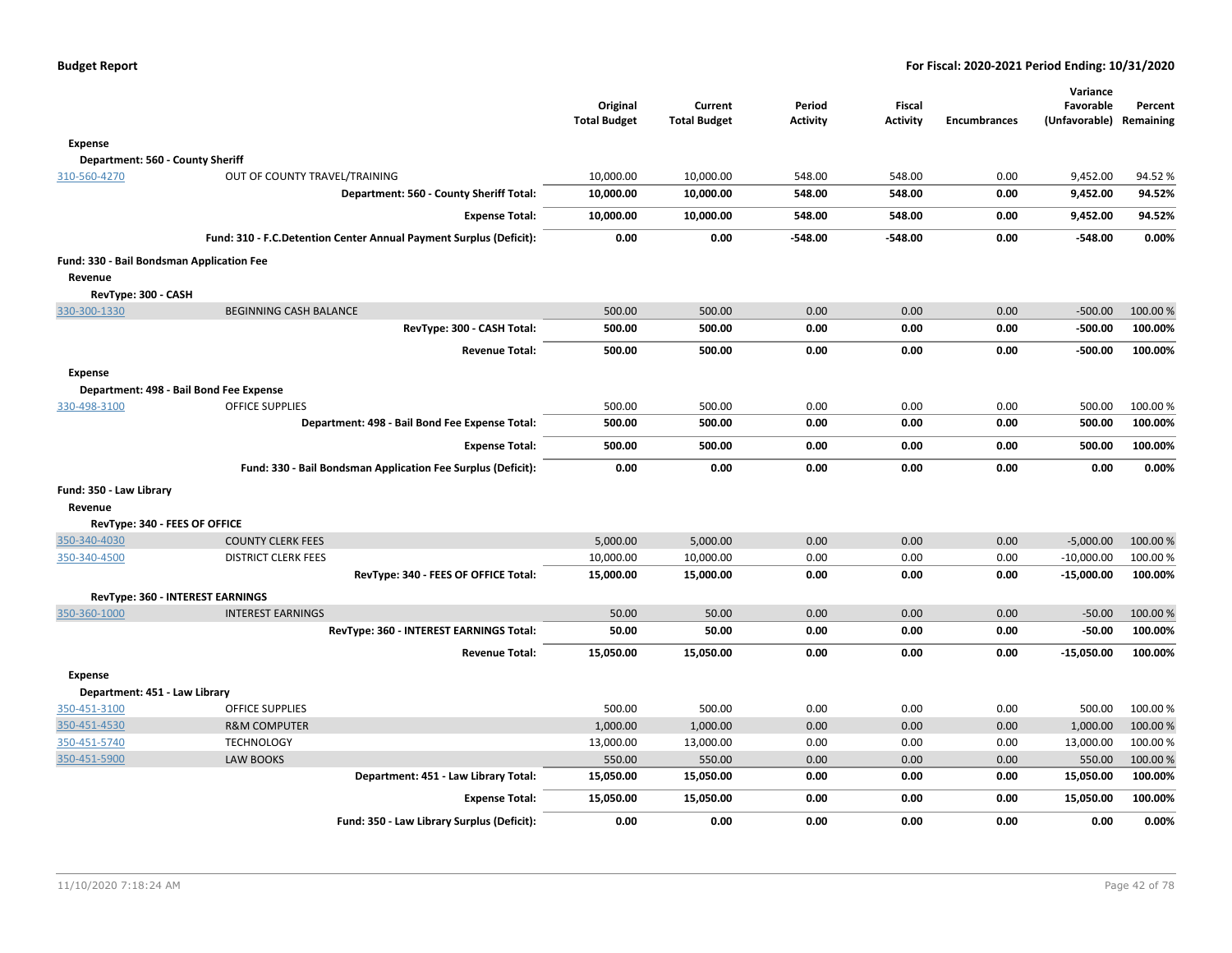|                                     |                                                             | Original<br><b>Total Budget</b> | Current<br><b>Total Budget</b> | Period<br><b>Activity</b> | Fiscal<br><b>Activity</b> | <b>Encumbrances</b> | Favorable<br>(Unfavorable) Remaining | Percent            |
|-------------------------------------|-------------------------------------------------------------|---------------------------------|--------------------------------|---------------------------|---------------------------|---------------------|--------------------------------------|--------------------|
| Fund: 360 - D. A. Fee               |                                                             |                                 |                                |                           |                           |                     |                                      |                    |
| Revenue                             |                                                             |                                 |                                |                           |                           |                     |                                      |                    |
| RevType: 340 - FEES OF OFFICE       |                                                             |                                 |                                |                           |                           |                     |                                      |                    |
| 360-340-4750                        | <b>DISTRICT ATTORNEY FEES</b>                               | 2,000.00                        | 2,000.00                       | 38.28                     | 38.28                     | 0.00                | $-1,961.72$                          | 98.09%             |
|                                     | RevType: 340 - FEES OF OFFICE Total:                        | 2,000.00                        | 2,000.00                       | 38.28                     | 38.28                     | 0.00                | $-1,961.72$                          | 98.09%             |
|                                     | RevType: 352 - FINES & FORFEITURES                          |                                 |                                |                           |                           |                     |                                      |                    |
| 360-352-2000                        | <b>CONTRABAND FORFEITURE</b>                                | 0.00                            | 0.00                           | 5,240.88                  | 5,240.88                  | 0.00                | 5,240.88                             | 0.00%              |
|                                     | RevType: 352 - FINES & FORFEITURES Total:                   | 0.00                            | 0.00                           | 5,240.88                  | 5,240.88                  | 0.00                | 5,240.88                             | 0.00%              |
|                                     | <b>RevType: 360 - INTEREST EARNINGS</b>                     |                                 |                                |                           |                           |                     |                                      |                    |
| 360-360-1000                        | INTEREST EARNINGS-D.A. FEE                                  | 0.00                            | 0.00                           | 0.25                      | 0.25                      | 0.00                | 0.25                                 | 0.00%              |
|                                     | RevType: 360 - INTEREST EARNINGS Total:                     | 0.00                            | 0.00                           | 0.25                      | 0.25                      | 0.00                | 0.25                                 | 0.00%              |
| RevType: 370 - MISCELLANEOUS        |                                                             |                                 |                                |                           |                           |                     |                                      |                    |
| 360-370-1300                        | REFUNDS & MISCELLANEOUS                                     | 1,000.00                        | 1,000.00                       | 91.72                     | 91.72                     | 0.00                | $-908.28$                            | 90.83%             |
|                                     | RevType: 370 - MISCELLANEOUS Total:                         | 1,000.00                        | 1,000.00                       | 91.72                     | 91.72                     | 0.00                | -908.28                              | 90.83%             |
|                                     | <b>Revenue Total:</b>                                       | 3,000.00                        | 3,000.00                       | 5,371.13                  | 5,371.13                  | 0.00                | 2,371.13                             | 79.04%             |
|                                     |                                                             |                                 |                                |                           |                           |                     |                                      |                    |
| Expense                             |                                                             |                                 |                                |                           |                           |                     |                                      |                    |
| Department: 475 - District Attorney |                                                             |                                 |                                |                           |                           |                     |                                      |                    |
| 360-475-4900                        | MISCELLANEOUS<br>Department: 475 - District Attorney Total: | 3,000.00<br>3,000.00            | 3,000.00<br>3,000.00           | 0.00<br>0.00              | 0.00<br>0.00              | 0.00<br>0.00        | 3,000.00<br>3,000.00                 | 100.00%<br>100.00% |
|                                     |                                                             |                                 |                                |                           |                           |                     |                                      |                    |
| Department: 477 - DA Seizure        |                                                             |                                 |                                |                           |                           |                     |                                      |                    |
| 360-477-1012                        | <b>SALARY SUPPLEMENT</b>                                    | 0.00                            | 0.00                           | 1,422.48                  | 1,422.48                  | 0.00                | $-1,422.48$                          | 0.00%              |
| 360-477-2020                        | <b>GROUP HEALTH INSURANCE</b>                               | 0.00                            | 0.00                           | 148.26                    | 148.26                    | 0.00                | $-148.26$                            | 0.00%              |
| 360-477-2030<br>360-477-2050        | <b>RETIREMENT</b><br>SOCIAL SECURITY & MEDICARE TAX         | 0.00<br>0.00                    | 0.00<br>0.00                   | 167.13<br>103.33          | 167.13<br>103.33          | 0.00<br>0.00        | $-167.13$<br>$-103.33$               | 0.00%<br>0.00%     |
|                                     | Department: 477 - DA Seizure Total:                         | 0.00                            | 0.00                           | 1,841.20                  | 1,841.20                  | 0.00                | $-1,841.20$                          | 0.00%              |
|                                     |                                                             |                                 |                                |                           |                           |                     |                                      |                    |
|                                     | <b>Expense Total:</b>                                       | 3,000.00                        | 3,000.00                       | 1,841.20                  | 1,841.20                  | 0.00                | 1,158.80                             | 38.63%             |
|                                     | Fund: 360 - D. A. Fee Surplus (Deficit):                    | 0.00                            | 0.00                           | 3,529.93                  | 3,529.93                  | 0.00                | 3,529.93                             | 0.00%              |
| Fund: 361 - Contraband Seizure      |                                                             |                                 |                                |                           |                           |                     |                                      |                    |
| Revenue                             |                                                             |                                 |                                |                           |                           |                     |                                      |                    |
|                                     | RevType: 360 - INTEREST EARNINGS                            |                                 |                                |                           |                           |                     |                                      |                    |
| 361-360-1000                        | <b>INTEREST EARNINGS</b>                                    | 0.00                            | 0.00                           | 0.22                      | 0.22                      | 0.00                | 0.22                                 | 0.00%              |
|                                     | RevType: 360 - INTEREST EARNINGS Total:                     | 0.00                            | 0.00                           | 0.22                      | 0.22                      | 0.00                | 0.22                                 | 0.00%              |
|                                     | <b>Revenue Total:</b>                                       | 0.00                            | 0.00                           | 0.22                      | 0.22                      | 0.00                | 0.22                                 | 0.00%              |
|                                     | <b>Fund: 361 - Contraband Seizure Total:</b>                | 0.00                            | 0.00                           | 0.22                      | 0.22                      | 0.00                | 0.22                                 | 0.00%              |
|                                     |                                                             |                                 |                                |                           |                           |                     |                                      |                    |

**Variance**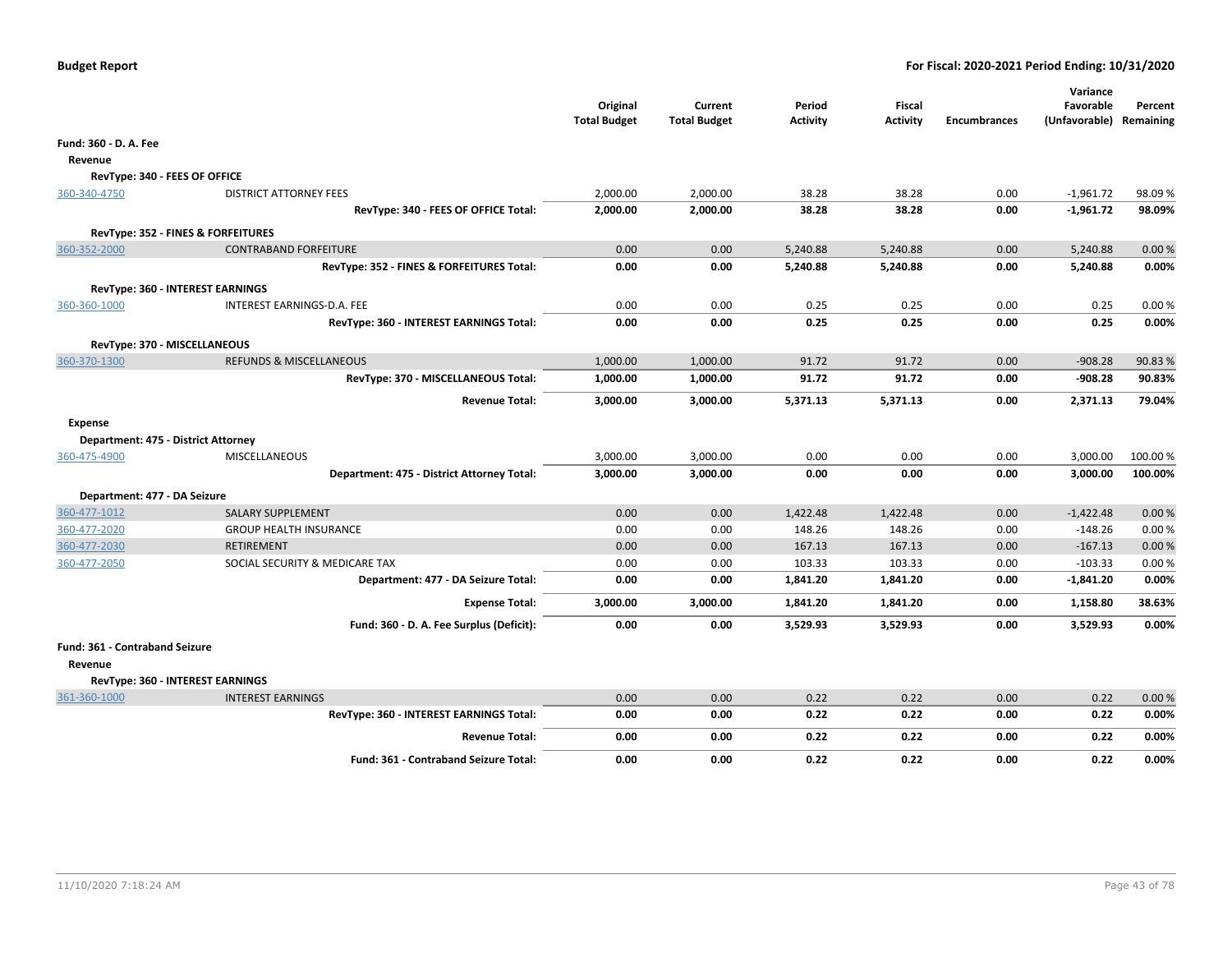|                                           |                                                        | Original<br><b>Total Budget</b> | Current<br><b>Total Budget</b> | Period<br><b>Activity</b> | <b>Fiscal</b><br><b>Activity</b> | <b>Encumbrances</b> | Variance<br>Favorable<br>(Unfavorable) Remaining | Percent |
|-------------------------------------------|--------------------------------------------------------|---------------------------------|--------------------------------|---------------------------|----------------------------------|---------------------|--------------------------------------------------|---------|
| Fund: 380 - IHC Co-Op Gin                 |                                                        |                                 |                                |                           |                                  |                     |                                                  |         |
| Revenue                                   |                                                        |                                 |                                |                           |                                  |                     |                                                  |         |
|                                           | RevType: 360 - INTEREST EARNINGS                       |                                 |                                |                           |                                  |                     |                                                  |         |
| 380-360-1000                              | <b>INTEREST EARNINGS</b>                               | 0.00                            | 0.00                           | 2.17                      | 2.17                             | 0.00                | 2.17                                             | 0.00%   |
|                                           | RevType: 360 - INTEREST EARNINGS Total:                | 0.00                            | 0.00                           | 2.17                      | 2.17                             | 0.00                | 2.17                                             | 0.00%   |
|                                           | <b>Revenue Total:</b>                                  | 0.00                            | 0.00                           | 2.17                      | 2.17                             | 0.00                | 2.17                                             | 0.00%   |
|                                           | Fund: 380 - IHC Co-Op Gin Total:                       | 0.00                            | 0.00                           | 2.17                      | 2.17                             | 0.00                | 2.17                                             | 0.00%   |
| Fund: 381 - IHC Bonnie Ruth Cooper        |                                                        |                                 |                                |                           |                                  |                     |                                                  |         |
| Revenue                                   |                                                        |                                 |                                |                           |                                  |                     |                                                  |         |
|                                           | RevType: 360 - INTEREST EARNINGS                       |                                 |                                |                           |                                  |                     |                                                  |         |
| 381-360-1000                              | <b>INTEREST EARNINGS</b>                               | 0.00                            | 0.00                           | 0.63                      | 0.63                             | 0.00                | 0.63                                             | 0.00%   |
|                                           | RevType: 360 - INTEREST EARNINGS Total:                | 0.00                            | 0.00                           | 0.63                      | 0.63                             | 0.00                | 0.63                                             | 0.00%   |
|                                           | <b>Revenue Total:</b>                                  | 0.00                            | 0.00                           | 0.63                      | 0.63                             | 0.00                | 0.63                                             | 0.00%   |
|                                           |                                                        |                                 |                                |                           | 0.63                             |                     |                                                  | 0.00%   |
|                                           | Fund: 381 - IHC Bonnie Ruth Cooper Total:              | 0.00                            | 0.00                           | 0.63                      |                                  | 0.00                | 0.63                                             |         |
| Fund: 412 - Safe Room Reimbursement Prog. |                                                        |                                 |                                |                           |                                  |                     |                                                  |         |
| <b>Expense</b>                            |                                                        |                                 |                                |                           |                                  |                     |                                                  |         |
| Department: 408 - Safe Room               |                                                        |                                 |                                |                           |                                  |                     |                                                  |         |
| 412-408-4540                              | <b>R&amp;M AUTO</b>                                    | 0.00                            | 0.00                           | 0.00                      | 0.00                             | 4,000.00            | $-4,000.00$                                      | 0.00%   |
|                                           | Department: 408 - Safe Room Total:                     | 0.00                            | 0.00                           | 0.00                      | 0.00                             | 4,000.00            | $-4,000.00$                                      | 0.00%   |
|                                           | <b>Expense Total:</b>                                  | 0.00                            | 0.00                           | 0.00                      | 0.00                             | 4,000.00            | $-4,000.00$                                      | 0.00%   |
|                                           | Fund: 412 - Safe Room Reimbursement Prog. Total:       | 0.00                            | 0.00                           | 0.00                      | 0.00                             | 4,000.00            | $-4,000.00$                                      | 0.00%   |
| Fund: 413 - CARES ACT-CORONAVIRUS RELIEF  |                                                        |                                 |                                |                           |                                  |                     |                                                  |         |
| <b>Expense</b>                            |                                                        |                                 |                                |                           |                                  |                     |                                                  |         |
| Department: 413 - CARES Act               |                                                        |                                 |                                |                           |                                  |                     |                                                  |         |
| 413-413-1033                              | <b>SECURITY</b>                                        | 0.00                            | 0.00                           | 400.00                    | 400.00                           | 0.00                | $-400.00$                                        | 0.00%   |
| 413-413-1090                              | <b>SALARY ELECTION</b>                                 | 0.00                            | 0.00                           | 844.00                    | 844.00                           | 0.00                | $-844.00$                                        | 0.00%   |
| 413-413-2030                              | <b>RETIREMENT</b>                                      | 0.00                            | 0.00                           | 47.16                     | 47.16                            | 0.00                | $-47.16$                                         | 0.00%   |
| 413-413-2050                              | SOCIAL SECURITY & MEDICARE TAX                         | 0.00                            | 0.00                           | 30.60                     | 30.60                            | 0.00                | $-30.60$                                         | 0.00%   |
| 413-413-3970                              | SANITIZING SUPPLIES                                    | 0.00                            | 0.00                           | 17,901.28                 | 17,901.28                        | 797.94              | $-18,699.22$                                     | 0.00%   |
| 413-413-3980                              | PERSONAL PROTECTIVE EQUIPMENT                          | 0.00                            | 0.00                           | 607.70                    | 607.70                           | 11,006.36           | $-11,614.06$                                     | 0.00%   |
| 413-413-3990                              | OFFICE PROTECTION                                      | 0.00                            | 0.00                           | 223.62                    | 223.62                           | 20,358.40           | $-20,582.02$                                     | 0.00%   |
| 413-413-4420                              | OTHER PROFESSIONAL SERVICES                            | 0.00                            | 0.00                           | 1,266.94                  | 1,266.94                         | 820.00              | $-2,086.94$                                      | 0.00%   |
| 413-413-5720                              | <b>OFFICE EQUIPMENT</b>                                | 0.00                            | 0.00                           | 15,466.67                 | 15,466.67                        | 2,730.65            | $-18, 197.32$                                    | 0.00%   |
|                                           | Department: 413 - CARES Act Total:                     | 0.00                            | 0.00                           | 36,787.97                 | 36,787.97                        | 35,713.35           | $-72,501.32$                                     | 0.00%   |
|                                           | <b>Expense Total:</b>                                  | 0.00                            | 0.00                           | 36,787.97                 | 36,787.97                        | 35,713.35           | $-72,501.32$                                     | 0.00%   |
|                                           | <b>Fund: 413 - CARES ACT-CORONAVIRUS RELIEF Total:</b> | 0.00                            | 0.00                           | 36,787.97                 | 36,787.97                        | 35,713.35           | $-72,501.32$                                     | 0.00%   |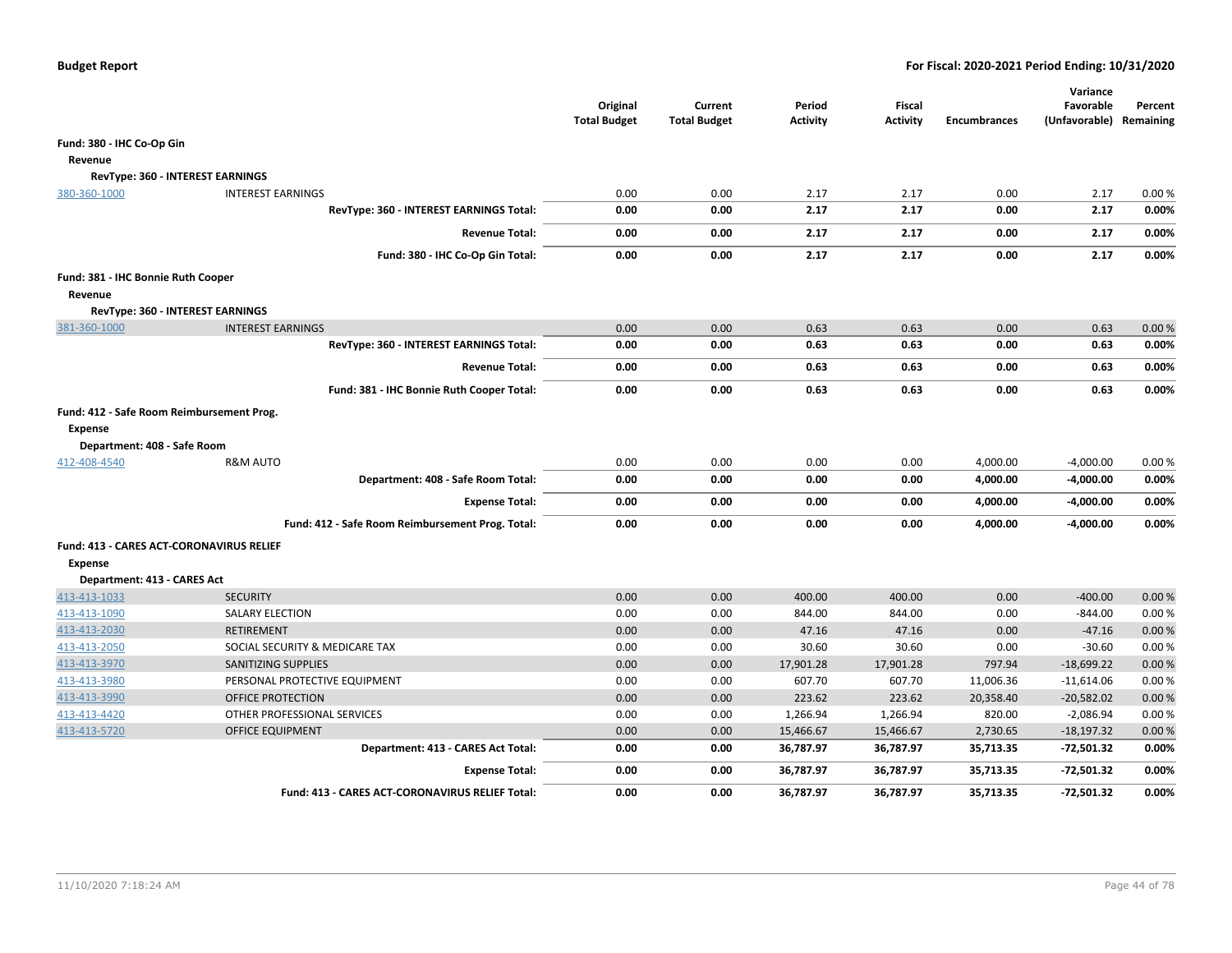|                                |                                                                           | Original<br><b>Total Budget</b> | Current<br><b>Total Budget</b> | Period<br><b>Activity</b> | Fiscal<br><b>Activity</b> | <b>Encumbrances</b> | Variance<br>Favorable<br>(Unfavorable) Remaining | Percent    |
|--------------------------------|---------------------------------------------------------------------------|---------------------------------|--------------------------------|---------------------------|---------------------------|---------------------|--------------------------------------------------|------------|
| Fund: 560 - Sheriff Forfeiture |                                                                           |                                 |                                |                           |                           |                     |                                                  |            |
| Revenue                        |                                                                           |                                 |                                |                           |                           |                     |                                                  |            |
| RevType: 300 - CASH            |                                                                           |                                 |                                |                           |                           |                     |                                                  |            |
| 560-300-1560                   | BEGINNING CASH BALANCE                                                    | 25,000.00                       | 25,000.00                      | 0.00                      | 0.00                      | 0.00                | $-25,000.00$                                     | 100.00%    |
|                                | RevType: 300 - CASH Total:                                                | 25,000.00                       | 25,000.00                      | 0.00                      | 0.00                      | 0.00                | $-25,000.00$                                     | 100.00%    |
|                                |                                                                           |                                 |                                |                           |                           |                     |                                                  |            |
| 560-352-2000                   | RevType: 352 - FINES & FORFEITURES<br><b>CONTRABAND FORFEITURE</b>        | 0.00                            | 0.00                           | 26,838.65                 | 26,838.65                 | 0.00                | 26,838.65                                        | 0.00%      |
|                                | RevType: 352 - FINES & FORFEITURES Total:                                 | 0.00                            | 0.00                           | 26,838.65                 | 26,838.65                 | 0.00                | 26,838.65                                        | 0.00%      |
|                                |                                                                           |                                 |                                |                           |                           |                     |                                                  |            |
|                                | RevType: 360 - INTEREST EARNINGS                                          |                                 |                                |                           |                           |                     |                                                  |            |
| 560-360-1000                   | INTEREST EARNINGS-SO FORFEITURE                                           | 0.00                            | 0.00                           | 0.72                      | 0.72                      | 0.00                | 0.72                                             | 0.00%      |
|                                | RevType: 360 - INTEREST EARNINGS Total:                                   | 0.00                            | 0.00                           | 0.72                      | 0.72                      | 0.00                | 0.72                                             | 0.00%      |
|                                | <b>Revenue Total:</b>                                                     | 25,000.00                       | 25,000.00                      | 26,839.37                 | 26,839.37                 | 0.00                | 1,839.37                                         | 7.36%      |
| <b>Expense</b>                 |                                                                           |                                 |                                |                           |                           |                     |                                                  |            |
|                                | Department: 560 - County Sheriff                                          |                                 |                                |                           |                           |                     |                                                  |            |
| 560-560-4900                   | <b>MISCELLANEOUS</b>                                                      | 25,000.00                       | 25,000.00                      | 0.00                      | 0.00                      | 0.00                | 25,000.00                                        | 100.00%    |
| 560-560-5800                   | <b>INVESTIGATIVE EQUIPMENT</b>                                            | 0.00                            | 0.00                           | 2,128.00                  | 2,128.00                  | 0.00                | $-2,128.00$                                      | 0.00%      |
|                                | Department: 560 - County Sheriff Total:                                   | 25,000.00                       | 25,000.00                      | 2,128.00                  | 2,128.00                  | 0.00                | 22,872.00                                        | 91.49%     |
|                                | Department: 561 - Federal Forfeiture                                      |                                 |                                |                           |                           |                     |                                                  |            |
| 560-561-5730                   | TELEPHONE/RADIO EQUIPMENT                                                 | 0.00                            | 0.00                           | 4,202.93                  | 4,202.93                  | 0.00                | $-4,202.93$                                      | 0.00 %     |
| 560-561-5790                   | <b>WEAPONS</b>                                                            | 0.00                            | 0.00                           | 25,208.00                 | 25,208.00                 | 25,208.00           | $-50,416.00$                                     | 0.00%      |
|                                | Department: 561 - Federal Forfeiture Total:                               | 0.00                            | 0.00                           | 29,410.93                 | 29,410.93                 | 25,208.00           | $-54,618.93$                                     | 0.00%      |
|                                | <b>Expense Total:</b>                                                     | 25,000.00                       | 25,000.00                      | 31,538.93                 | 31,538.93                 | 25,208.00           | $-31,746.93$                                     | $-126.99%$ |
|                                | Fund: 560 - Sheriff Forfeiture Surplus (Deficit):                         | 0.00                            | 0.00                           | -4,699.56                 | $-4,699.56$               | $-25,208.00$        | $-29,907.56$                                     | 0.00%      |
|                                |                                                                           |                                 |                                |                           |                           |                     |                                                  |            |
|                                | Fund: 561 - Law Enforcement Education Sheriff's Office                    |                                 |                                |                           |                           |                     |                                                  |            |
| Revenue                        |                                                                           |                                 |                                |                           |                           |                     |                                                  |            |
|                                | RevType: 370 - MISCELLANEOUS                                              |                                 |                                |                           |                           |                     |                                                  |            |
| 561-370-1600                   | PEACE OFFICE ALLOCATION                                                   | 1,800.00                        | 1,800.00                       | 0.00                      | 0.00                      | 0.00                | $-1,800.00$                                      | 100.00%    |
|                                | RevType: 370 - MISCELLANEOUS Total:                                       | 1,800.00                        | 1,800.00                       | 0.00                      | 0.00                      | 0.00                | $-1,800.00$                                      | 100.00%    |
|                                | <b>Revenue Total:</b>                                                     | 1,800.00                        | 1,800.00                       | 0.00                      | 0.00                      | 0.00                | $-1,800.00$                                      | 100.00%    |
| <b>Expense</b>                 |                                                                           |                                 |                                |                           |                           |                     |                                                  |            |
|                                | Department: 560 - County Sheriff                                          |                                 |                                |                           |                           |                     |                                                  |            |
| 561-560-4270                   | OUT OF COUNTY TRAVEL/TRAINING                                             | 1,800.00                        | 1,800.00                       | 0.00                      | 0.00                      | 0.00                | 1,800.00                                         | 100.00%    |
|                                | Department: 560 - County Sheriff Total:                                   | 1,800.00                        | 1,800.00                       | 0.00                      | 0.00                      | 0.00                | 1,800.00                                         | 100.00%    |
|                                | <b>Expense Total:</b>                                                     | 1,800.00                        | 1,800.00                       | 0.00                      | 0.00                      | 0.00                | 1,800.00                                         | 100.00%    |
|                                | Fund: 561 - Law Enforcement Education Sheriff's Office Surplus (Deficit): | 0.00                            | 0.00                           | 0.00                      | 0.00                      | 0.00                | 0.00                                             | 0.00%      |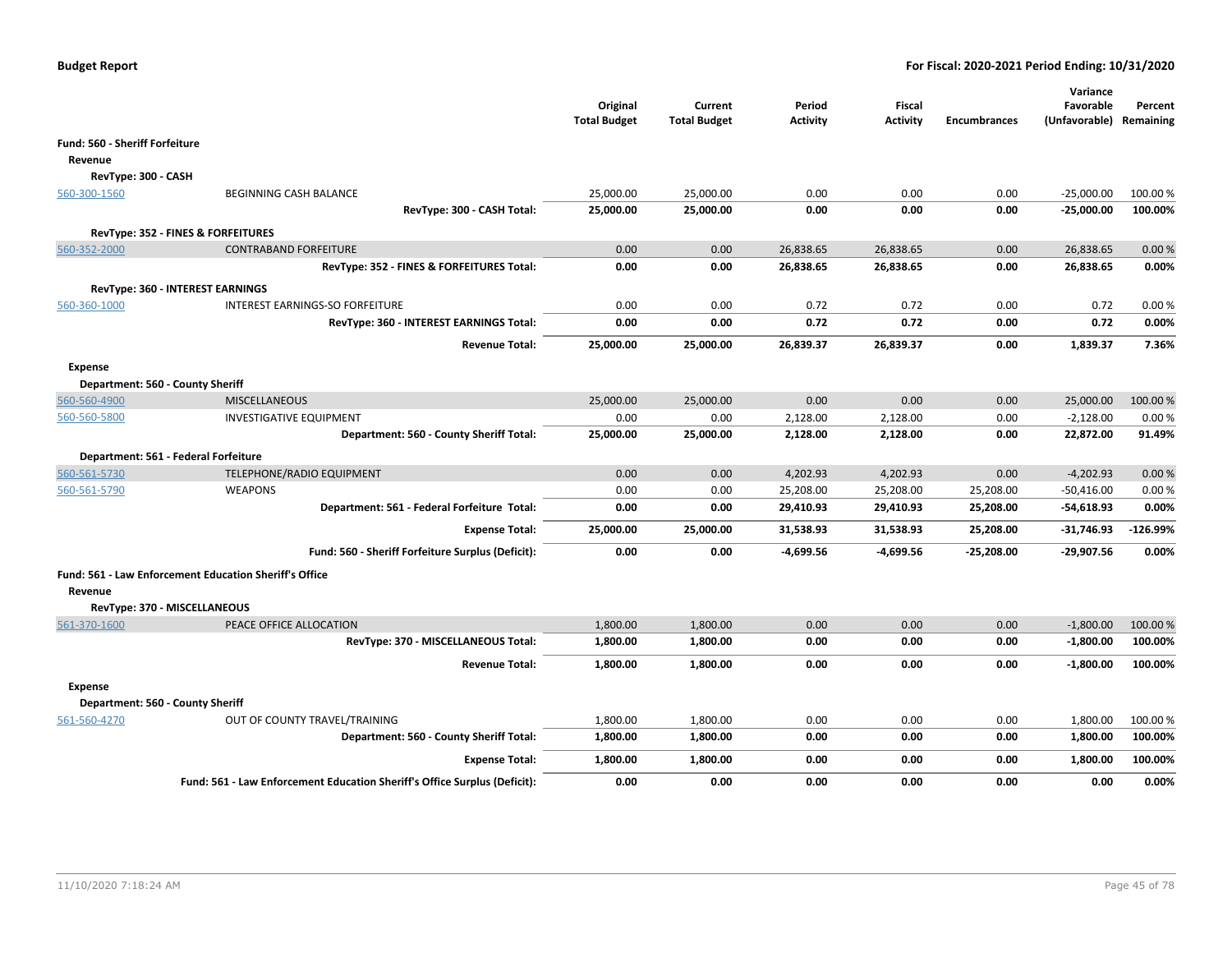|                                            |                                                               | Original<br><b>Total Budget</b> | Current<br><b>Total Budget</b> | Period<br><b>Activity</b> | Fiscal<br><b>Activity</b> | <b>Encumbrances</b> | Variance<br>Favorable<br>(Unfavorable) Remaining | Percent  |
|--------------------------------------------|---------------------------------------------------------------|---------------------------------|--------------------------------|---------------------------|---------------------------|---------------------|--------------------------------------------------|----------|
| Fund: 562 - Bois D'Arc Lake Reservoir (SO) |                                                               |                                 |                                |                           |                           |                     |                                                  |          |
| Revenue                                    |                                                               |                                 |                                |                           |                           |                     |                                                  |          |
|                                            | RevType: 319 - F.C. DETENTION CENTER                          |                                 |                                |                           |                           |                     |                                                  |          |
| 562-319-1840                               | PERSONNEL INCOME YEAR 2                                       | 108,852.00                      | 108,852.00                     | 0.00                      | 0.00                      | 0.00                | $-108,852.00$                                    | 100.00 % |
| 562-319-1860                               | VEHICLE OR SPEC EQUIP INC YEAR 2                              | 256,000.00                      | 256,000.00                     | 0.00                      | 0.00                      | 0.00                | $-256,000.00$                                    | 100.00%  |
| 562-319-2500                               | DRUG SCREENING/PSYCHOLOGICAL INC YEAR 2                       | 600.00                          | 600.00                         | 0.00                      | 0.00                      | 0.00                | $-600.00$                                        | 100.00%  |
| 562-319-3950                               | UNIFORMS INCOME YEAR 2                                        | 2,048.00                        | 2,048.00                       | 0.00                      | 0.00                      | 0.00                | $-2,048.00$                                      | 100.00%  |
| 562-319-4270                               | TRAINING INCOME YEAR 2                                        | 10,000.00                       | 10,000.00                      | 0.00                      | 0.00                      | 0.00                | $-10,000.00$                                     | 100.00 % |
| 562-319-4540                               | R&M EQUIPMENT INCOME YEAR 2                                   | 20,000.00                       | 20,000.00                      | 0.00                      | 0.00                      | 0.00                | $-20,000.00$                                     | 100.00%  |
|                                            | RevType: 319 - F.C. DETENTION CENTER Total:                   | 397,500.00                      | 397,500.00                     | 0.00                      | 0.00                      | 0.00                | -397,500.00                                      | 100.00%  |
| RevType: 370 - MISCELLANEOUS               |                                                               |                                 |                                |                           |                           |                     |                                                  |          |
| 562-370-1840                               | <b>LOCAL FUNDING</b>                                          | 36,287.76                       | 36,287.76                      | 0.00                      | 0.00                      | 0.00                | $-36,287.76$                                     | 100.00 % |
|                                            | RevType: 370 - MISCELLANEOUS Total:                           | 36,287.76                       | 36,287.76                      | 0.00                      | 0.00                      | 0.00                | $-36,287.76$                                     | 100.00%  |
|                                            | <b>Revenue Total:</b>                                         | 433,787.76                      | 433,787.76                     | 0.00                      | 0.00                      | 0.00                | -433,787.76                                      | 100.00%  |
| <b>Expense</b>                             |                                                               |                                 |                                |                           |                           |                     |                                                  |          |
| Department: 560 - County Sheriff           |                                                               |                                 |                                |                           |                           |                     |                                                  |          |
| 562-560-1040                               | <b>SALARIES DEPUTIES</b>                                      | 80,910.38                       | 80,910.38                      | 9,131.36                  | 9,131.36                  | 0.00                | 71,779.02                                        | 88.71%   |
| 562-560-2010                               | SOCIAL SECURITY TAXES                                         | 5,678.72                        | 5,678.72                       | 0.00                      | 0.00                      | 0.00                | 5,678.72                                         | 100.00 % |
| 562-560-2020                               | <b>GROUP HEALTH INSURANCE</b>                                 | 24,413.28                       | 24,413.28                      | 1,930.38                  | 1,930.38                  | 0.00                | 22,482.90                                        | 92.09%   |
| 562-560-2030                               | <b>RETIREMENT</b>                                             | 10,542.27                       | 10,542.27                      | 1,076.61                  | 1,076.61                  | 0.00                | 9,465.66                                         | 89.79%   |
| 562-560-2040                               | <b>WORKERS COMPENSATION</b>                                   | 2,015.03                        | 2,015.03                       | 0.00                      | 0.00                      | 0.00                | 2,015.03                                         | 100.00%  |
| 562-560-2050                               | SOCIAL SECURITY & MEDICARE TAX                                | 1,328.08                        | 1,328.08                       | 698.54                    | 698.54                    | 0.00                | 629.54                                           | 47.40 %  |
| 562-560-2500                               | <b>EMPLOYEE PHYSICALS</b>                                     | 600.00                          | 600.00                         | 0.00                      | 0.00                      | 0.00                | 600.00                                           | 100.00%  |
| 562-560-3950                               | UNIFORMS/OTHER                                                | 2,000.00                        | 2,000.00                       | 0.00                      | 0.00                      | 0.00                | 2,000.00                                         | 100.00 % |
| 562-560-4230                               | <b>CELL PHONE ALLOWANCE</b>                                   | 300.00                          | 300.00                         | 0.00                      | 0.00                      | 0.00                | 300.00                                           | 100.00%  |
| 562-560-4270                               | OUT OF COUNTY TRAVEL/TRAINING                                 | 10,000.00                       | 10,000.00                      | 0.00                      | 0.00                      | 0.00                | 10,000.00                                        | 100.00 % |
| 562-560-4530                               | TYLER/CAD MAINTENANCE                                         | 20,000.00                       | 20,000.00                      | 0.00                      | 0.00                      | 0.00                | 20,000.00                                        | 100.00%  |
| 562-560-4540                               | R&M AUTO, BOATS, ATV                                          | 20,000.00                       | 20,000.00                      | 0.00                      | 0.00                      | 0.00                | 20,000.00                                        | 100.00 % |
| 562-560-5750                               | PURCHASE AUTOS, BOATS, ATV'S                                  | 256,000.00                      | 256,000.00                     | 0.00                      | 0.00                      | 0.00                | 256,000.00                                       | 100.00%  |
|                                            | Department: 560 - County Sheriff Total:                       | 433,787.76                      | 433,787.76                     | 12,836.89                 | 12,836.89                 | 0.00                | 420,950.87                                       | 97.04%   |
|                                            | <b>Expense Total:</b>                                         | 433,787.76                      | 433,787.76                     | 12,836.89                 | 12,836.89                 | 0.00                | 420,950.87                                       | 97.04%   |
|                                            | Fund: 562 - Bois D'Arc Lake Reservoir (SO) Surplus (Deficit): | 0.00                            | 0.00                           | $-12,836.89$              | $-12,836.89$              | 0.00                | $-12,836.89$                                     | 0.00%    |
| Fund: 590 - Specialty Court/Drug Court     |                                                               |                                 |                                |                           |                           |                     |                                                  |          |
| Revenue                                    |                                                               |                                 |                                |                           |                           |                     |                                                  |          |
| RevType: 370 - MISCELLANEOUS               |                                                               |                                 |                                |                           |                           |                     |                                                  |          |
| 590-370-4250                               | <b>DRUG COURT FEE</b>                                         | 4,000.00                        | 4,000.00                       | 0.00                      | 0.00                      | 0.00                | $-4,000.00$                                      | 100.00 % |
|                                            | RevType: 370 - MISCELLANEOUS Total:                           | 4,000.00                        | 4,000.00                       | 0.00                      | 0.00                      | 0.00                | $-4,000.00$                                      | 100.00%  |
|                                            | <b>Revenue Total:</b>                                         | 4.000.00                        | 4.000.00                       | 0.00                      | 0.00                      | 0.00                | $-4.000.00$                                      | 100.00%  |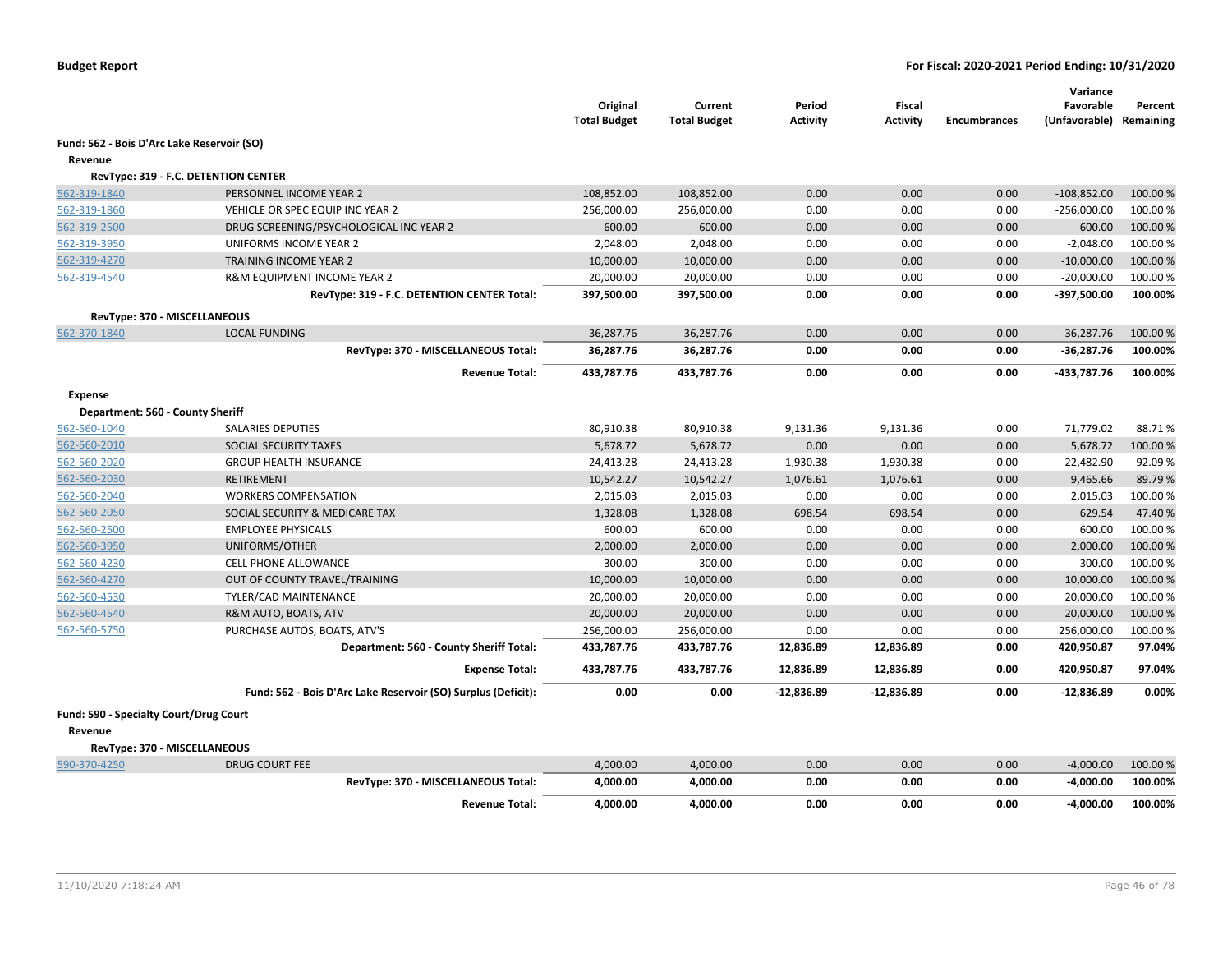|                                      |                                                           | Original<br><b>Total Budget</b> | Current<br><b>Total Budget</b> | Period<br><b>Activity</b> | <b>Fiscal</b><br><b>Activity</b> | <b>Encumbrances</b> | Variance<br>Favorable<br>(Unfavorable) | Percent<br>Remaining |
|--------------------------------------|-----------------------------------------------------------|---------------------------------|--------------------------------|---------------------------|----------------------------------|---------------------|----------------------------------------|----------------------|
| <b>Expense</b>                       |                                                           |                                 |                                |                           |                                  |                     |                                        |                      |
|                                      | <b>Department: 436 - Specialty Court Expenses</b>         |                                 |                                |                           |                                  |                     |                                        |                      |
| 590-436-4370                         | ATTORNEY FEES DRUG COURT                                  | 3,400.00                        | 3,400.00                       | 0.00                      | 0.00                             | 0.00                | 3,400.00                               | 100.00 %             |
| 590-436-4420                         | PROFESSIONAL SERVICES                                     | 600.00                          | 600.00                         | 0.00                      | 0.00                             | 0.00                | 600.00                                 | 100.00 %             |
|                                      | Department: 436 - Specialty Court Expenses Total:         | 4,000.00                        | 4,000.00                       | 0.00                      | 0.00                             | 0.00                | 4,000.00                               | 100.00%              |
|                                      | <b>Expense Total:</b>                                     | 4,000.00                        | 4,000.00                       | 0.00                      | 0.00                             | 0.00                | 4,000.00                               | 100.00%              |
|                                      | Fund: 590 - Specialty Court/Drug Court Surplus (Deficit): | 0.00                            | 0.00                           | 0.00                      | 0.00                             | 0.00                | 0.00                                   | 0.00%                |
| Fund: 600 - Sinking                  |                                                           |                                 |                                |                           |                                  |                     |                                        |                      |
| Revenue                              |                                                           |                                 |                                |                           |                                  |                     |                                        |                      |
| <b>RevType: 310 - PROPERTY TAXES</b> |                                                           |                                 |                                |                           |                                  |                     |                                        |                      |
| 600-310-1100                         | <b>CURRENT TAXES</b>                                      | 1,118,142.73                    | 1,118,142.73                   | 38,489.50                 | 38,489.50                        | 0.00                | $-1,079,653.23$                        | 96.56%               |
| 600-310-1200                         | <b>DELINQUENT TAXES</b>                                   | 0.00                            | 0.00                           | 1,460.41                  | 1,460.41                         | 0.00                | 1,460.41                               | 0.00%                |
|                                      | RevType: 310 - PROPERTY TAXES Total:                      | 1,118,142.73                    | 1,118,142.73                   | 39,949.91                 | 39,949.91                        | 0.00                | $-1,078,192.82$                        | 96.43%               |
| RevType: 318 - OTHER TAXES           |                                                           |                                 |                                |                           |                                  |                     |                                        |                      |
| 600-318-1200                         | PAY N LIEU TAX/GRASSLAND                                  | 900.00                          | 900.00                         | 0.00                      | 0.00                             | 0.00                | $-900.00$                              | 100.00%              |
| 600-318-1210                         | PAY N LIEU TAX/UPPER TRINITY                              | 200.00                          | 200.00                         | 0.00                      | 0.00                             | 0.00                | $-200.00$                              | 100.00 %             |
|                                      | RevType: 318 - OTHER TAXES Total:                         | 1,100.00                        | 1,100.00                       | 0.00                      | 0.00                             | 0.00                | $-1,100.00$                            | 100.00%              |
|                                      | <b>Revenue Total:</b>                                     | 1,119,242.73                    | 1,119,242.73                   | 39,949.91                 | 39,949.91                        | 0.00                | $-1,079,292.82$                        | 96.43%               |
| <b>Expense</b>                       |                                                           |                                 |                                |                           |                                  |                     |                                        |                      |
| Department: 620 - Debt Service       |                                                           |                                 |                                |                           |                                  |                     |                                        |                      |
| 600-620-3090                         | ANNUAL PAYING AGENT REGISTRAR FEES                        | 586.48                          | 586.48                         | 0.00                      | 0.00                             | 0.00                | 586.48                                 | 100.00 %             |
| 600-620-4010                         | CONTINUING DISCLOSURE FEES                                | 2,250.00                        | 2,250.00                       | 0.00                      | 0.00                             | 0.00                | 2,250.00                               | 100.00%              |
| 600-620-6270                         | PRINCIPAL, 2017 GO BONDS                                  | 175,000.00                      | 175,000.00                     | 0.00                      | 0.00                             | 0.00                | 175,000.00                             | 100.00 %             |
| 600-620-6300                         | PRINCIPAL, 2018 GO BONDS                                  | 160,000.00                      | 160,000.00                     | 0.00                      | 0.00                             | 0.00                | 160,000.00                             | 100.00 %             |
|                                      | Department: 620 - Debt Service Total:                     | 337,836.48                      | 337,836.48                     | 0.00                      | 0.00                             | 0.00                | 337,836.48                             | 100.00%              |
|                                      | Department: 660 - Debt Service Interest                   |                                 |                                |                           |                                  |                     |                                        |                      |
| 600-660-6670                         | INTEREST, 2017 GO BONDS                                   | 196,175.00                      | 196,175.00                     | 0.00                      | 0.00                             | 0.00                | 196,175.00                             | 100.00 %             |
| 600-660-6700                         | INTEREST, 2018 GO BONDS                                   | 236,500.00                      | 236,500.00                     | 0.00                      | 0.00                             | 0.00                | 236,500.00                             | 100.00 %             |
| 600-660-6710                         | INTEREST, 2020 CO BONDS                                   | 348,731.25                      | 348,731.25                     | 0.00                      | 0.00                             | 0.00                | 348,731.25                             | 100.00%              |
|                                      | Department: 660 - Debt Service Interest Total:            | 781,406.25                      | 781,406.25                     | 0.00                      | 0.00                             | 0.00                | 781,406.25                             | 100.00%              |
|                                      | <b>Expense Total:</b>                                     | 1,119,242.73                    | 1,119,242.73                   | 0.00                      | 0.00                             | 0.00                | 1,119,242.73                           | 100.00%              |
|                                      | Fund: 600 - Sinking Surplus (Deficit):                    | 0.00                            | 0.00                           | 39,949.91                 | 39,949.91                        | 0.00                | 39,949.91                              | 0.00%                |
|                                      | Fund: 630 - Law Enforcement Education Const. Pct.1        |                                 |                                |                           |                                  |                     |                                        |                      |
| Revenue                              |                                                           |                                 |                                |                           |                                  |                     |                                        |                      |
| RevType: 370 - MISCELLANEOUS         |                                                           |                                 |                                |                           |                                  |                     |                                        |                      |
| 630-370-1600                         | PEACE OFFICER ALLOCATION                                  | 685.17                          | 685.17                         | 0.00                      | 0.00                             | 0.00                | $-685.17$                              | 100.00 %             |
|                                      | RevType: 370 - MISCELLANEOUS Total:                       | 685.17                          | 685.17                         | 0.00                      | 0.00                             | 0.00                | $-685.17$                              | 100.00%              |
|                                      | <b>Revenue Total:</b>                                     | 685.17                          | 685.17                         | 0.00                      | 0.00                             | 0.00                | $-685.17$                              | 100.00%              |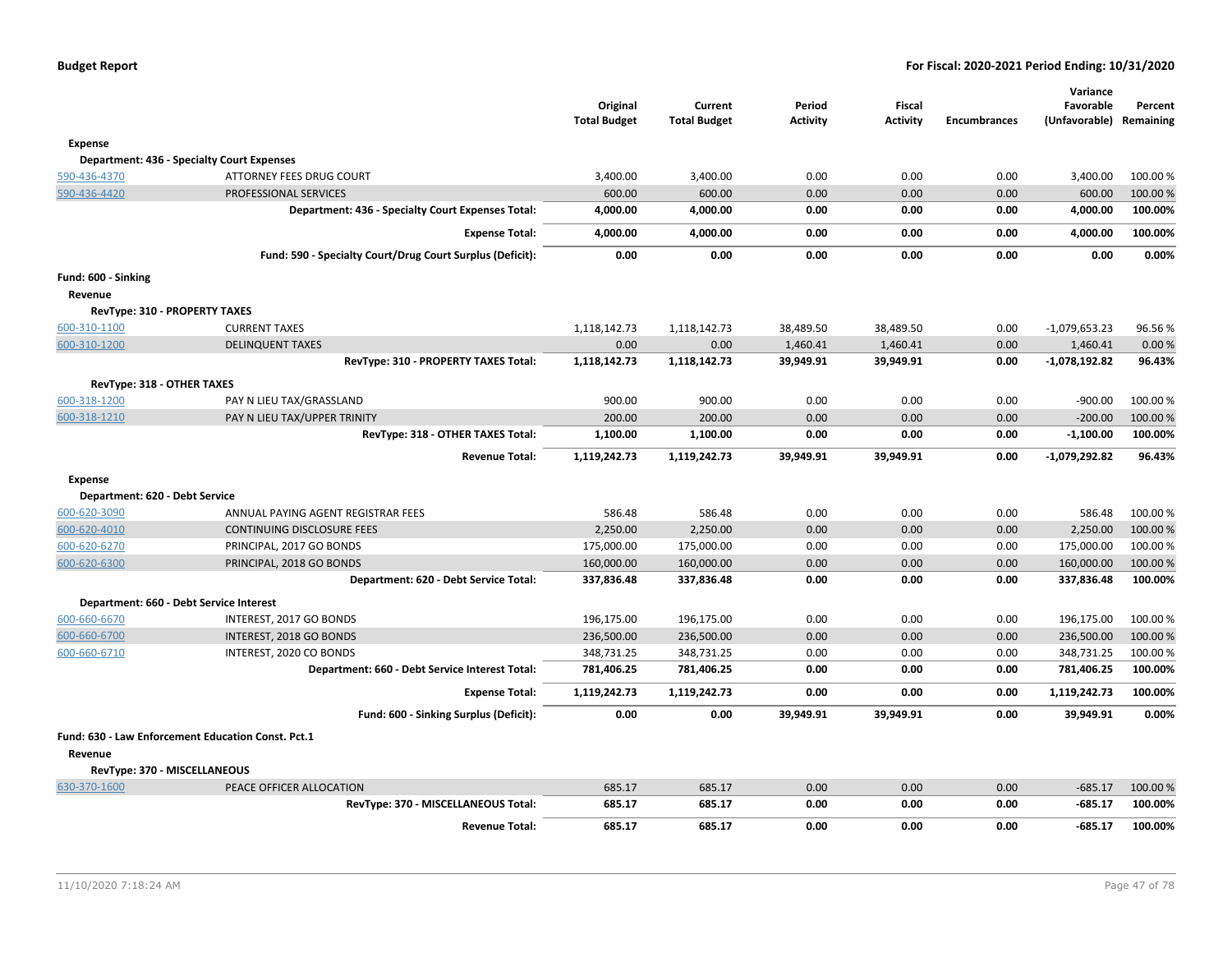|                |                                                                       | Original<br><b>Total Budget</b> | Current<br><b>Total Budget</b> | Period<br><b>Activity</b> | <b>Fiscal</b><br><b>Activity</b> | <b>Encumbrances</b> | Variance<br>Favorable<br>(Unfavorable) Remaining | Percent            |
|----------------|-----------------------------------------------------------------------|---------------------------------|--------------------------------|---------------------------|----------------------------------|---------------------|--------------------------------------------------|--------------------|
|                |                                                                       |                                 |                                |                           |                                  |                     |                                                  |                    |
| Expense        |                                                                       |                                 |                                |                           |                                  |                     |                                                  |                    |
|                | Department: 551 - Constable Pct.1                                     |                                 |                                |                           | 0.00                             | 0.00                |                                                  |                    |
| 630-551-4270   | OUT OF COUNTY TRAVEL/TRAINING                                         | 685.17                          | 685.17<br>685.17               | 0.00                      |                                  | 0.00                | 685.17                                           | 100.00%<br>100.00% |
|                | Department: 551 - Constable Pct.1 Total:                              | 685.17                          |                                | 0.00                      | 0.00                             |                     | 685.17                                           |                    |
|                | <b>Expense Total:</b>                                                 | 685.17                          | 685.17                         | 0.00                      | 0.00                             | 0.00                | 685.17                                           | 100.00%            |
|                | Fund: 630 - Law Enforcement Education Const. Pct.1 Surplus (Deficit): | 0.00                            | 0.00                           | 0.00                      | 0.00                             | 0.00                | 0.00                                             | 0.00%              |
|                | Fund: 640 - Law Enforcement Education Const. Pct.2                    |                                 |                                |                           |                                  |                     |                                                  |                    |
| Revenue        |                                                                       |                                 |                                |                           |                                  |                     |                                                  |                    |
|                | RevType: 370 - MISCELLANEOUS                                          |                                 |                                |                           |                                  |                     |                                                  |                    |
| 640-370-1600   | PEACE OFFICER ALLOCATION                                              | 685.17                          | 685.17                         | 0.00                      | 0.00                             | 0.00                | $-685.17$                                        | 100.00%            |
|                | RevType: 370 - MISCELLANEOUS Total:                                   | 685.17                          | 685.17                         | 0.00                      | 0.00                             | 0.00                | $-685.17$                                        | 100.00%            |
|                | <b>Revenue Total:</b>                                                 | 685.17                          | 685.17                         | 0.00                      | 0.00                             | 0.00                | -685.17                                          | 100.00%            |
| Expense        |                                                                       |                                 |                                |                           |                                  |                     |                                                  |                    |
|                | Department: 552 - Constable Pct.2                                     |                                 |                                |                           |                                  |                     |                                                  |                    |
| 640-552-4270   | OUT OF COUNTY TRAVEL/TRAINING                                         | 685.17                          | 685.17                         | 0.00                      | 0.00                             | 0.00                | 685.17                                           | 100.00%            |
|                | Department: 552 - Constable Pct.2 Total:                              | 685.17                          | 685.17                         | 0.00                      | 0.00                             | 0.00                | 685.17                                           | 100.00%            |
|                | <b>Expense Total:</b>                                                 | 685.17                          | 685.17                         | 0.00                      | 0.00                             | 0.00                | 685.17                                           | 100.00%            |
|                | Fund: 640 - Law Enforcement Education Const. Pct.2 Surplus (Deficit): | 0.00                            | 0.00                           | 0.00                      | 0.00                             | 0.00                | 0.00                                             | 0.00%              |
|                | Fund: 650 - Law Enforcement Education Const. Pct.3                    |                                 |                                |                           |                                  |                     |                                                  |                    |
| Revenue        |                                                                       |                                 |                                |                           |                                  |                     |                                                  |                    |
|                | RevType: 370 - MISCELLANEOUS                                          |                                 |                                |                           |                                  |                     |                                                  |                    |
| 650-370-1600   | PEACE OFFICER ALLOCATION                                              | 685.17                          | 685.17                         | 0.00                      | 0.00                             | 0.00                | $-685.17$                                        | 100.00%            |
|                | RevType: 370 - MISCELLANEOUS Total:                                   | 685.17                          | 685.17                         | 0.00                      | 0.00                             | 0.00                | $-685.17$                                        | 100.00%            |
|                | <b>Revenue Total:</b>                                                 | 685.17                          | 685.17                         | 0.00                      | 0.00                             | 0.00                | -685.17                                          | 100.00%            |
| <b>Expense</b> |                                                                       |                                 |                                |                           |                                  |                     |                                                  |                    |
|                | Department: 553 - Constable Pct.3                                     |                                 |                                |                           |                                  |                     |                                                  |                    |
| 650-553-4270   | OUT OF COUNTY TRAVEL/TRAINING                                         | 685.17                          | 685.17                         | 0.00                      | 0.00                             | 0.00                | 685.17                                           | 100.00%            |
|                | Department: 553 - Constable Pct.3 Total:                              | 685.17                          | 685.17                         | 0.00                      | 0.00                             | 0.00                | 685.17                                           | 100.00%            |
|                | <b>Expense Total:</b>                                                 | 685.17                          | 685.17                         | 0.00                      | 0.00                             | 0.00                | 685.17                                           | 100.00%            |
|                | Fund: 650 - Law Enforcement Education Const. Pct.3 Surplus (Deficit): | 0.00                            | 0.00                           | 0.00                      | 0.00                             | 0.00                | 0.00                                             | 0.00%              |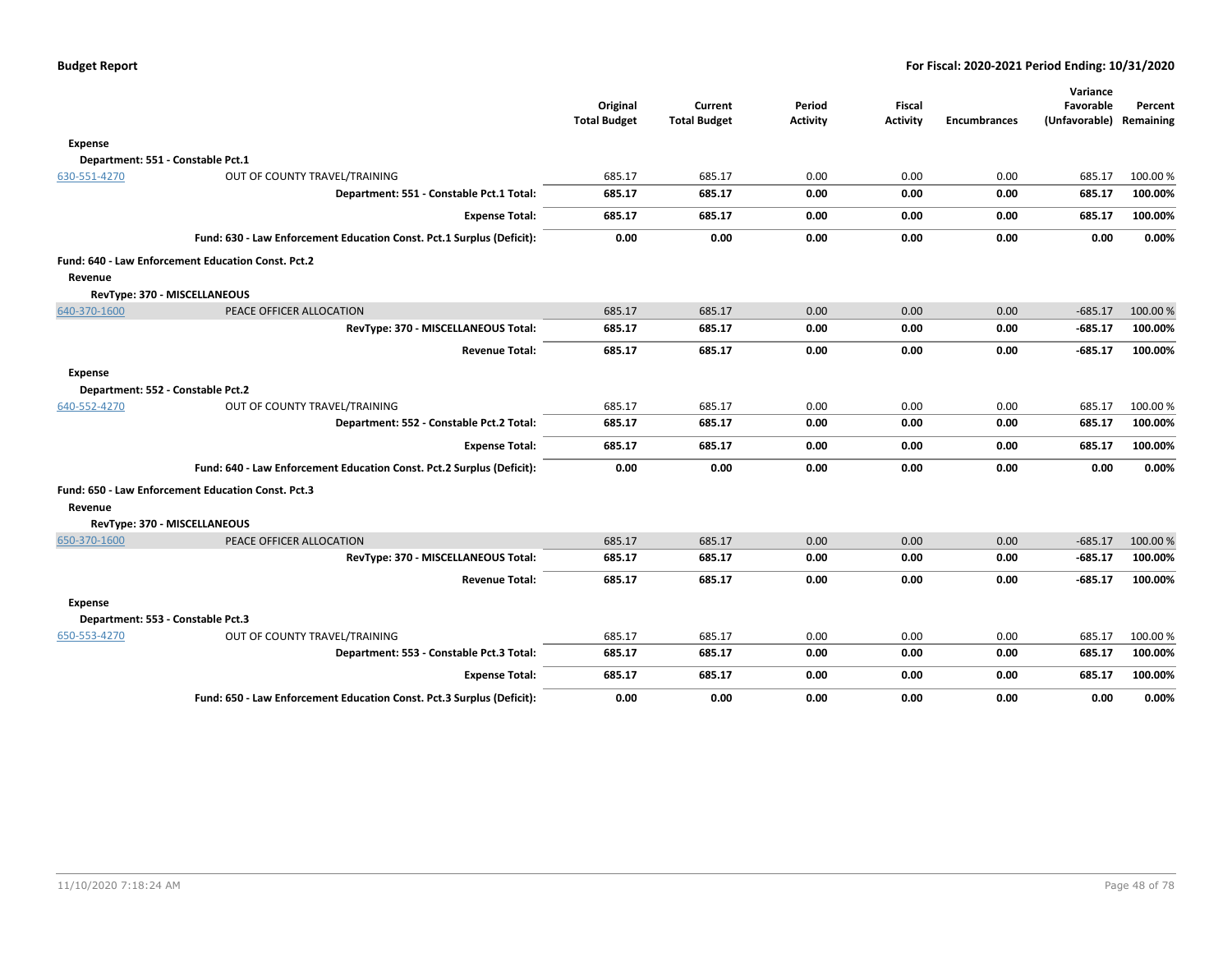|                                    |                                                                       | Original<br><b>Total Budget</b> | Current<br><b>Total Budget</b> | Period<br>Activity | <b>Fiscal</b><br><b>Activity</b> | <b>Encumbrances</b> | Variance<br>Favorable<br>(Unfavorable) | Percent<br>Remaining |
|------------------------------------|-----------------------------------------------------------------------|---------------------------------|--------------------------------|--------------------|----------------------------------|---------------------|----------------------------------------|----------------------|
| Fund: 670 - Courthouse Restoration |                                                                       |                                 |                                |                    |                                  |                     |                                        |                      |
| Revenue                            |                                                                       |                                 |                                |                    |                                  |                     |                                        |                      |
| RevType: 330 - GRANTS              |                                                                       |                                 |                                |                    |                                  |                     |                                        |                      |
| 670-330-5100                       | <b>COURTHOUSE RESTORATION</b>                                         | 0.00                            | 0.00                           | $-13,705.23$       | $-13,705.23$                     | 0.00                | $-13,705.23$                           | 0.00%                |
|                                    | RevType: 330 - GRANTS Total:                                          | 0.00                            | 0.00                           | -13,705.23         | $-13,705.23$                     | 0.00                | $-13,705.23$                           | 0.00%                |
|                                    | <b>Revenue Total:</b>                                                 | 0.00                            | 0.00                           | $-13,705.23$       | -13,705.23                       | 0.00                | $-13,705.23$                           | 0.00%                |
|                                    | Fund: 670 - Courthouse Restoration Total:                             | 0.00                            | 0.00                           | -13,705.23         | $-13,705.23$                     | 0.00                | $-13,705.23$                           | 0.00%                |
|                                    | Fund: 680 - 2018 GO Bonds-Construction Fund FY2019                    |                                 |                                |                    |                                  |                     |                                        |                      |
| Revenue                            |                                                                       |                                 |                                |                    |                                  |                     |                                        |                      |
| RevType: 300 - CASH                |                                                                       |                                 |                                |                    |                                  |                     |                                        |                      |
| 680-300-1680                       | BEGINNING CASH BALANCE                                                | 2,500,000.00                    | 2,500,000.00                   | 0.00               | 0.00                             | 0.00                | $-2,500,000.00$                        | 100.00 %             |
|                                    | RevType: 300 - CASH Total:                                            | 2,500,000.00                    | 2,500,000.00                   | 0.00               | 0.00                             | 0.00                | $-2,500,000.00$                        | 100.00%              |
|                                    | <b>RevType: 360 - INTEREST EARNINGS</b>                               |                                 |                                |                    |                                  |                     |                                        |                      |
| 680-360-1680                       | <b>INTEREST EARNINGS BUSINESS MONEY FUND</b>                          | 0.00                            | 0.00                           | 433.70             | 433.70                           | 0.00                | 433.70                                 | 0.00%                |
|                                    | RevType: 360 - INTEREST EARNINGS Total:                               | 0.00                            | 0.00                           | 433.70             | 433.70                           | 0.00                | 433.70                                 | 0.00%                |
|                                    | <b>Revenue Total:</b>                                                 | 2,500,000.00                    | 2,500,000.00                   | 433.70             | 433.70                           | 0.00                | $-2,499,566.30$                        | 99.98%               |
| <b>Expense</b>                     |                                                                       |                                 |                                |                    |                                  |                     |                                        |                      |
|                                    | Department: 668 - Courthouse Construction Phase 2                     |                                 |                                |                    |                                  |                     |                                        |                      |
| 680-668-1650                       | <b>CONSTRUCTION</b>                                                   | 2,500,000.00                    | 2,500,000.00                   | 740.00             | 740.00                           | 0.00                | 2,499,260.00                           | 99.97%               |
| 680-668-1680                       | <b>MASONRY AND STONE</b>                                              | 0.00                            | 0.00                           | 100,035.66         | 100,035.66                       | 0.00                | $-100,035.66$                          | 0.00%                |
|                                    | Department: 668 - Courthouse Construction Phase 2 Total:              | 2,500,000.00                    | 2,500,000.00                   | 100,775.66         | 100,775.66                       | 0.00                | 2,399,224.34                           | 95.97%               |
|                                    | <b>Expense Total:</b>                                                 | 2,500,000.00                    | 2,500,000.00                   | 100,775.66         | 100,775.66                       | 0.00                | 2,399,224.34                           | 95.97%               |
|                                    | Fund: 680 - 2018 GO Bonds-Construction Fund FY2019 Surplus (Deficit): | 0.00                            | 0.00                           | $-100,341.96$      | $-100,341.96$                    | 0.00                | $-100,341.96$                          | 0.00%                |
|                                    | Fund: 690 - 2020 CO Bonds-Construction Fund FY2020                    |                                 |                                |                    |                                  |                     |                                        |                      |
| Revenue                            |                                                                       |                                 |                                |                    |                                  |                     |                                        |                      |
| RevType: 350 - FINES               |                                                                       |                                 |                                |                    |                                  |                     |                                        |                      |
| 690-350-1690                       | 2020 CO BOND PROCEEDS                                                 | 9,900,000.00                    | 9,900,000.00                   | 0.00               | 0.00                             | 0.00                | $-9,900,000.00$                        | 100.00 %             |
|                                    | RevType: 350 - FINES Total:                                           | 9,900,000.00                    | 9,900,000.00                   | 0.00               | 0.00                             | 0.00                | $-9,900,000.00$                        | 100.00%              |
|                                    | <b>Revenue Total:</b>                                                 | 9,900,000.00                    | 9,900,000.00                   | 0.00               | 0.00                             | 0.00                | -9,900,000.00                          | 100.00%              |
| <b>Expense</b>                     |                                                                       |                                 |                                |                    |                                  |                     |                                        |                      |
|                                    | Department: 669 - Courthouse Construction Phase 2                     |                                 |                                |                    |                                  |                     |                                        |                      |
| 690-669-1650                       | <b>CONSTRUCTION</b>                                                   | 9,090,000.00                    | 9,090,000.00                   | 0.00               | 0.00                             | 0.00                | 9,090,000.00                           | 100.00 %             |
| 690-669-1670                       | <b>CONSTRUCTION MANAGER AGENT</b>                                     | 750,000.00                      | 750,000.00                     | 0.00               | 0.00                             | 0.00                | 750,000.00                             | 100.00%              |
| 690-669-4030                       | <b>ARCHITECTURAL FEE</b>                                              | 60,000.00                       | 60,000.00                      | 0.00               | 0.00                             | 0.00                | 60,000.00                              | 100.00 %             |
|                                    | Department: 669 - Courthouse Construction Phase 2 Total:              | 9,900,000.00                    | 9,900,000.00                   | 0.00               | 0.00                             | 0.00                | 9,900,000.00                           | 100.00%              |
|                                    | <b>Expense Total:</b>                                                 | 9,900,000.00                    | 9,900,000.00                   | 0.00               | 0.00                             | 0.00                | 9,900,000.00                           | 100.00%              |
|                                    | Fund: 690 - 2020 CO Bonds-Construction Fund FY2020 Surplus (Deficit): | 0.00                            | 0.00                           | 0.00               | 0.00                             | 0.00                | 0.00                                   | 0.00%                |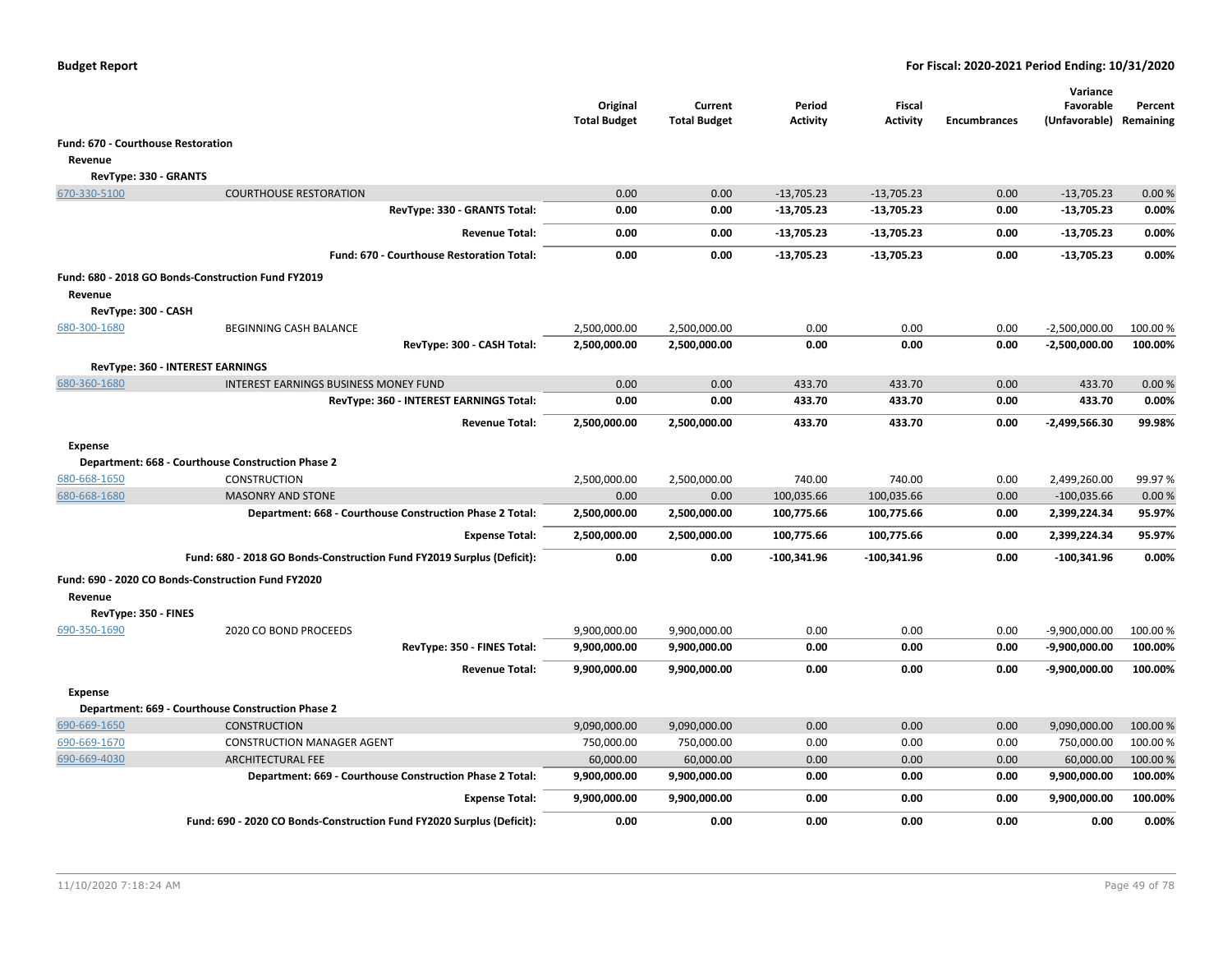|                                          |                                                             | Original<br><b>Total Budget</b> | Current<br><b>Total Budget</b> | Period<br>Activity | <b>Fiscal</b><br><b>Activity</b> | <b>Encumbrances</b> | Variance<br>Favorable<br>(Unfavorable) | Percent<br>Remaining |
|------------------------------------------|-------------------------------------------------------------|---------------------------------|--------------------------------|--------------------|----------------------------------|---------------------|----------------------------------------|----------------------|
| Fund: 700 - Right of Way                 |                                                             |                                 |                                |                    |                                  |                     |                                        |                      |
| Revenue                                  |                                                             |                                 |                                |                    |                                  |                     |                                        |                      |
|                                          | RevType: 360 - INTEREST EARNINGS                            |                                 |                                |                    |                                  |                     |                                        |                      |
| 700-360-1000                             | <b>INTEREST EARNINGS</b>                                    | 0.00                            | 0.00                           | 9.65               | 9.65                             | 0.00                | 9.65                                   | 0.00%                |
|                                          | RevType: 360 - INTEREST EARNINGS Total:                     | 0.00                            | 0.00                           | 9.65               | 9.65                             | 0.00                | 9.65                                   | 0.00%                |
|                                          | <b>Revenue Total:</b>                                       | 0.00                            | 0.00                           | 9.65               | 9.65                             | 0.00                | 9.65                                   | 0.00%                |
|                                          | Fund: 700 - Right of Way Total:                             | 0.00                            | 0.00                           | 9.65               | 9.65                             | 0.00                | 9.65                                   | 0.00%                |
| Fund: 810 - County Lake Road Impact Fund |                                                             |                                 |                                |                    |                                  |                     |                                        |                      |
| Revenue                                  |                                                             |                                 |                                |                    |                                  |                     |                                        |                      |
| RevType: 318 - OTHER TAXES               |                                                             |                                 |                                |                    |                                  |                     |                                        |                      |
| 810-318-1830                             | YEAR 3 PAYMENT                                              | 100,000.00                      | 100,000.00                     | 0.00               | 0.00                             | 0.00                | $-100,000.00$                          | 100.00%              |
|                                          | RevType: 318 - OTHER TAXES Total:                           | 100,000.00                      | 100,000.00                     | 0.00               | 0.00                             | 0.00                | $-100,000.00$                          | 100.00%              |
|                                          | <b>Revenue Total:</b>                                       | 100,000.00                      | 100,000.00                     | 0.00               | 0.00                             | 0.00                | $-100,000.00$                          | 100.00%              |
| <b>Expense</b>                           |                                                             |                                 |                                |                    |                                  |                     |                                        |                      |
|                                          | Department: 522 - COUNTY LAKE ROAD IMPACT                   |                                 |                                |                    |                                  |                     |                                        |                      |
| 810-522-4900                             | <b>MISCELLANEOUS</b>                                        | 100,000.00                      | 100,000.00                     | 0.00               | 0.00                             | 0.00                | 100,000.00                             | 100.00 %             |
|                                          | Department: 522 - COUNTY LAKE ROAD IMPACT Total:            | 100,000.00                      | 100,000.00                     | 0.00               | 0.00                             | 0.00                | 100,000.00                             | 100.00%              |
|                                          | <b>Expense Total:</b>                                       | 100,000.00                      | 100,000.00                     | 0.00               | 0.00                             | 0.00                | 100,000.00                             | 100.00%              |
|                                          | Fund: 810 - County Lake Road Impact Fund Surplus (Deficit): | 0.00                            | 0.00                           | 0.00               | 0.00                             | 0.00                | 0.00                                   | 0.00%                |
| Fund: 850 - Lake Fannin                  |                                                             |                                 |                                |                    |                                  |                     |                                        |                      |
| Revenue                                  |                                                             |                                 |                                |                    |                                  |                     |                                        |                      |
| RevType: 370 - MISCELLANEOUS             |                                                             |                                 |                                |                    |                                  |                     |                                        |                      |
| 850-370-1840                             | <b>LOCAL FUNDING</b>                                        | 5,000.00                        | 5,000.00                       | 0.00               | 0.00                             | 0.00                | $-5,000.00$                            | 100.00%              |
| 850-370-1850                             | <b>RENTAL FEE</b>                                           | 0.00                            | 0.00                           | 987.50             | 987.50                           | 0.00                | 987.50                                 | 0.00%                |
| 850-370-1860                             | <b>DEPOSIT FEE</b>                                          | 0.00                            | 0.00                           | 150.00             | 150.00                           | 0.00                | 150.00                                 | 0.00%                |
|                                          | RevType: 370 - MISCELLANEOUS Total:                         | 5,000.00                        | 5,000.00                       | 1,137.50           | 1,137.50                         | 0.00                | $-3,862.50$                            | 77.25%               |
|                                          | <b>Revenue Total:</b>                                       | 5,000.00                        | 5,000.00                       | 1,137.50           | 1,137.50                         | 0.00                | $-3,862.50$                            | 77.25%               |
| <b>Expense</b>                           |                                                             |                                 |                                |                    |                                  |                     |                                        |                      |
| Department: 520 - Lake Fannin            |                                                             |                                 |                                |                    |                                  |                     |                                        |                      |
| 850-520-1860                             | <b>DEPOSIT REFUND</b>                                       | 0.00                            | 0.00                           | 150.00             | 150.00                           | 0.00                | $-150.00$                              | 0.00%                |
| 850-520-3430                             | <b>R&amp;M DAM</b>                                          | 1,096.00                        | 1,096.00                       | 0.00               | 0.00                             | 0.00                | 1,096.00                               | 100.00%              |
| 850-520-4400                             | UTILITIES ELECTRICITY                                       | 500.00                          | 500.00                         | 35.60              | 35.60                            | 0.00                | 464.40                                 | 92.88%               |
| 850-520-4420                             | <b>UTILITIES WATER</b>                                      | 400.00                          | 400.00                         | 0.00               | 0.00                             | 0.00                | 400.00                                 | 100.00 %             |
| 850-520-4430                             | <b>TRASH PICK UP</b>                                        | 900.00                          | 900.00                         | 70.00              | 70.00                            | 0.00                | 830.00                                 | 92.22%               |
| 850-520-4500                             | <b>R&amp;M BUILDING</b>                                     | 0.00                            | 0.00                           | 225.00             | 225.00                           | 0.00                | $-225.00$                              | 0.00%                |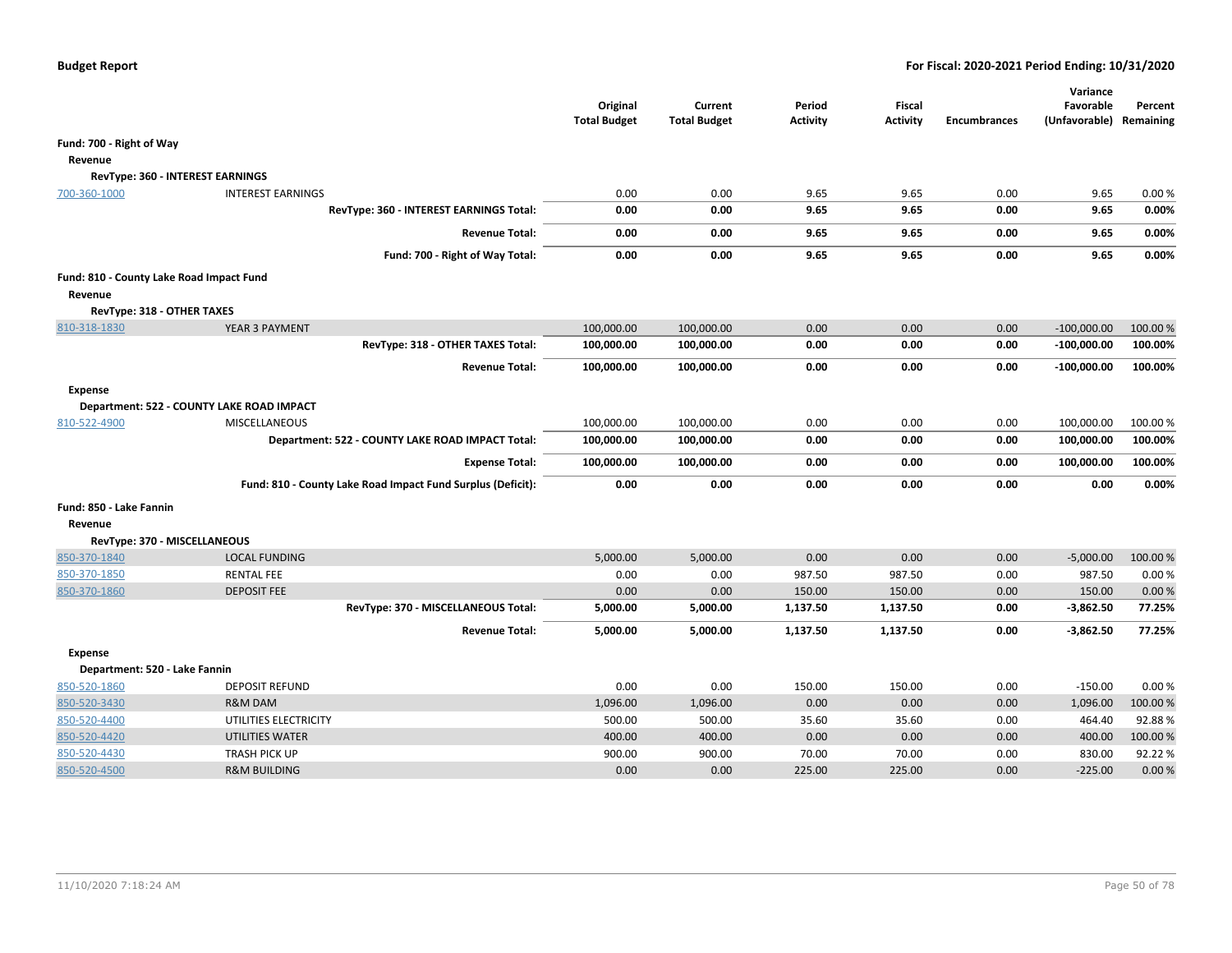| <b>Budget Report</b> |  |
|----------------------|--|
|----------------------|--|

|                                                                           |                                                           |                     |                     |                  |                  |                     | Variance             |                  |
|---------------------------------------------------------------------------|-----------------------------------------------------------|---------------------|---------------------|------------------|------------------|---------------------|----------------------|------------------|
|                                                                           |                                                           | Original            | Current             | Period           | <b>Fiscal</b>    |                     | Favorable            | Percent          |
|                                                                           |                                                           | <b>Total Budget</b> | <b>Total Budget</b> | <b>Activity</b>  | Activity         | <b>Encumbrances</b> | (Unfavorable)        | Remaining        |
| 850-520-4840                                                              | <b>GENERAL LIABILITY INSURANCE</b>                        | 2,104.00            | 2,104.00            | 0.00             | 0.00             | 0.00                | 2,104.00             | 100.00%          |
|                                                                           | Department: 520 - Lake Fannin Total:                      | 5,000.00            | 5,000.00            | 480.60           | 480.60           | 0.00                | 4,519.40             | 90.39%           |
|                                                                           | <b>Expense Total:</b>                                     | 5,000.00            | 5,000.00            | 480.60           | 480.60           | 0.00                | 4,519.40             | 90.39%           |
|                                                                           | Fund: 850 - Lake Fannin Surplus (Deficit):                | 0.00                | 0.00                | 656.90           | 656.90           | 0.00                | 656.90               | 0.00%            |
| Fund: 890 - T.J.J.D.                                                      |                                                           |                     |                     |                  |                  |                     |                      |                  |
| Revenue                                                                   |                                                           |                     |                     |                  |                  |                     |                      |                  |
| RevType: 330 - GRANTS                                                     |                                                           |                     |                     |                  |                  |                     |                      |                  |
| 890-330-9150                                                              | <b>BASIC PROBATION SUPERVISION</b>                        | 136,718.00          | 136,718.00          | 11,394.00        | 11,394.00        | 0.00                | $-125,324.00$        | 91.67%           |
| 890-330-9160                                                              | <b>COMMUNITY PROGRAMS</b>                                 | 75,000.00           | 75,000.00           | 6,250.00         | 6,250.00         | 0.00                | $-68,750.00$         | 91.67%           |
| 890-330-9170                                                              | PRE/POST ADJUDICATION                                     | 4,373.00            | 4,373.00            | 364.00           | 364.00           | 0.00                | $-4,009.00$          | 91.68%           |
| 890-330-9180                                                              | <b>COMMITMENT DIVERSION</b>                               | 10,000.00           | 10,000.00           | 833.00           | 833.00           | 0.00                | $-9,167.00$          | 91.67%           |
| 890-330-9190                                                              | <b>MENTAL HEALTH SERVICES</b>                             | 10,737.00           | 10,737.00           | 894.00           | 894.00           | 0.00                | $-9,843.00$          | 91.67%           |
| 890-330-9200                                                              | REGIONAL DIVERSIONS ALTERNATIVES                          | 3,000.00            | 3,000.00            | 0.00             | 0.00             | 0.00                | $-3,000.00$          | 100.00%          |
|                                                                           | RevType: 330 - GRANTS Total:                              | 239,828.00          | 239,828.00          | 19,735.00        | 19,735.00        | 0.00                | $-220,093.00$        | 91.77%           |
| RevType: 370 - MISCELLANEOUS                                              |                                                           |                     |                     |                  |                  |                     |                      |                  |
| 890-370-9950                                                              | <b>LOCAL FUNDING</b>                                      | 170,000.00          | 170,000.00          | 0.00             | 0.00             | 0.00                | $-170,000.00$        | 100.00%          |
|                                                                           | RevType: 370 - MISCELLANEOUS Total:                       | 170,000.00          | 170,000.00          | 0.00             | 0.00             | 0.00                | $-170,000.00$        | 100.00%          |
|                                                                           |                                                           |                     |                     |                  |                  |                     |                      |                  |
|                                                                           | <b>Revenue Total:</b>                                     | 409,828.00          | 409,828.00          | 19,735.00        | 19,735.00        | 0.00                | $-390,093.00$        | 95.18%           |
|                                                                           |                                                           |                     |                     |                  |                  |                     |                      |                  |
| Expense                                                                   |                                                           |                     |                     |                  |                  |                     |                      |                  |
| <b>Department: 589 - Regional Diversions Alternatives</b><br>890-589-4530 | <b>COMPUTER SOFTWARE</b>                                  | 3,000.00            | 3,000.00            | 0.00             | 0.00             | 0.00                | 3,000.00             | 100.00%          |
|                                                                           | Department: 589 - Regional Diversions Alternatives Total: | 3,000.00            | 3,000.00            | 0.00             | 0.00             | 0.00                | 3,000.00             | 100.00%          |
|                                                                           |                                                           |                     |                     |                  |                  |                     |                      |                  |
| <b>Department: 592 - Pre/Post Adjudication Facilities</b>                 |                                                           |                     |                     |                  |                  |                     |                      |                  |
| 890-592-1020<br>890-592-1030                                              | SALARY APPOINTED OFFICIAL<br>SALARY COMM.CORR.OFFICERS    | 1,357.23            | 1,357.23            | 247.97<br>310.22 | 247.97<br>310.22 | 0.00<br>0.00        | 1,109.26<br>1,387.86 | 81.73%<br>81.73% |
| 890-592-2010                                                              | SOCIAL SECURITY TAX                                       | 1,698.08<br>189.43  | 1,698.08<br>189.43  | 0.00             | 0.00             | 0.00                | 189.43               | 100.00%          |
| 890-592-2020                                                              | <b>GROUP HEALTH INSURANCE</b>                             | 693.84              | 693.84              | 91.54            | 91.54            | 0.00                | 602.30               | 86.81%           |
| 890-592-2030                                                              | <b>RETIREMENT</b>                                         | 361.75              | 361.75              | 65.78            | 65.78            | 0.00                | 295.97               | 81.82%           |
| 890-592-2040                                                              | <b>WORKERS COMPENSATION</b>                               | 28.37               | 28.37               | 0.00             | 0.00             | 0.00                | 28.37                | 100.00%          |
| 890-592-2050                                                              | SOCIAL SECURITY & MEDICARE TAX                            | 44.30               | 44.30               | 41.74            | 41.74            | 0.00                | 2.56                 | 5.78%            |
|                                                                           | Department: 592 - Pre/Post Adjudication Facilities Total: | 4,373.00            | 4,373.00            | 757.25           | 757.25           | 0.00                | 3,615.75             | 82.68%           |
| Department: 593 - Commitment Diversion                                    |                                                           |                     |                     |                  |                  |                     |                      |                  |
| 890-593-1020                                                              | SALARY APPOINTED OFFICIAL                                 | 3,103.65            | 3,103.65            | 330.61           | 330.61           | 0.00                | 2,773.04             | 89.35 %          |
| 890-593-1030                                                              | SALARY COMM.CORR.OFFICERS                                 | 3,883.10            | 3,883.10            | 413.65           | 413.65           | 0.00                | 3,469.45             | 89.35 %          |
| 890-593-2010                                                              | SOCIAL SECURITY TAX                                       | 433.18              | 433.18              | 0.00             | 0.00             | 0.00                | 433.18               | 100.00%          |
| 890-593-2020                                                              | <b>GROUP HEALTH INSURANCE</b>                             | 1,586.64            | 1,586.64            | 122.04           | 122.04           | 0.00                | 1,464.60             | 92.31%           |
| 890-593-2030                                                              | <b>RETIREMENT</b>                                         | 827.23              | 827.23              | 87.74            | 87.74            | 0.00                | 739.49               | 89.39%           |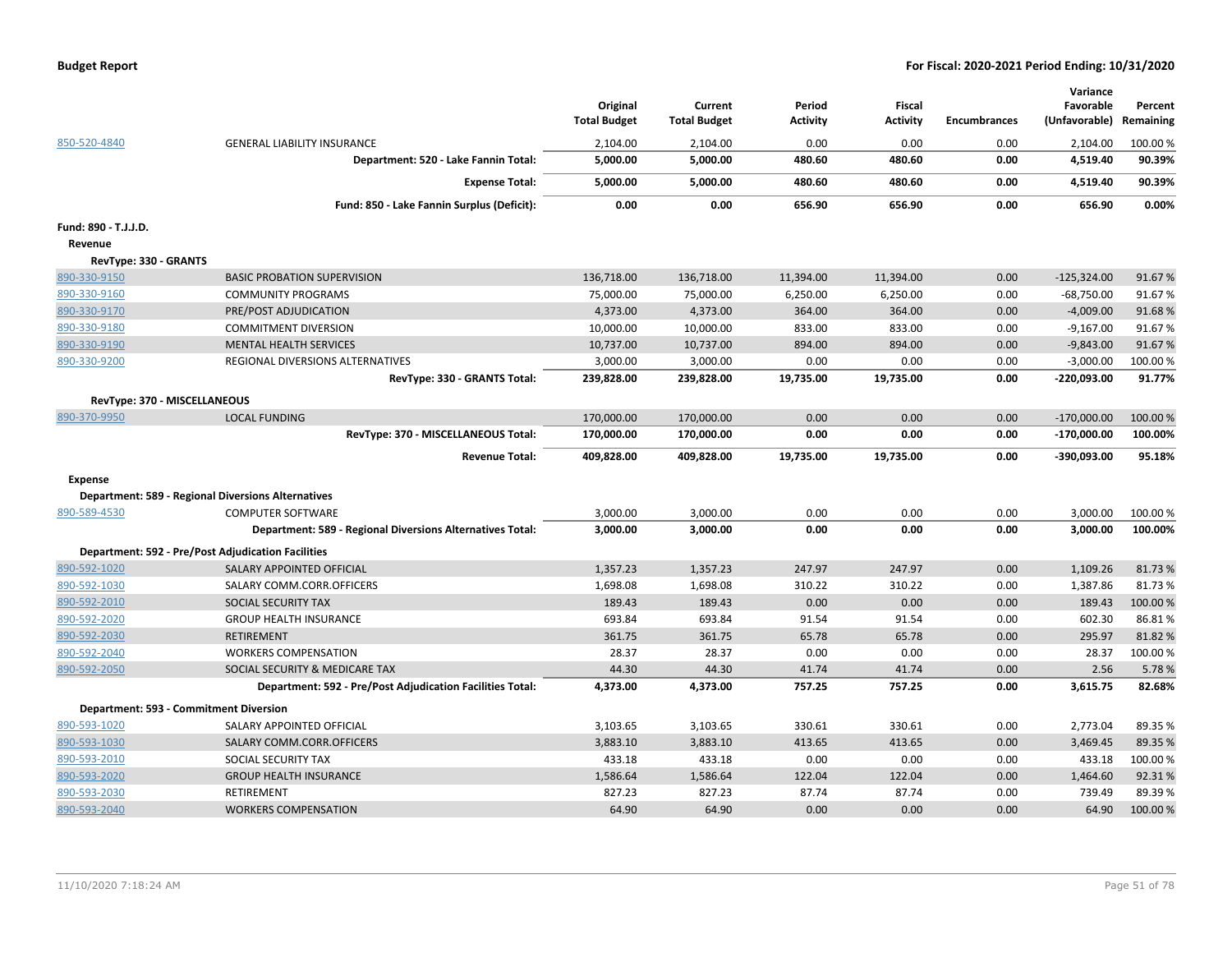|                                 |                                                 | Original<br><b>Total Budget</b> | Current<br><b>Total Budget</b> | Period<br>Activity | <b>Fiscal</b><br><b>Activity</b> | <b>Encumbrances</b> | Variance<br>Favorable<br>(Unfavorable) Remaining | Percent  |
|---------------------------------|-------------------------------------------------|---------------------------------|--------------------------------|--------------------|----------------------------------|---------------------|--------------------------------------------------|----------|
| 890-593-2050                    | SOCIAL SECURITY & MEDICARE TAX                  | 101.30                          | 101.30                         | 55.68              | 55.68                            | 0.00                | 45.62                                            | 45.03%   |
|                                 | Department: 593 - Commitment Diversion Total:   | 10,000.00                       | 10,000.00                      | 1,009.72           | 1,009.72                         | 0.00                | 8,990.28                                         | 89.90%   |
|                                 | Department: 594 - Mental Health Services        |                                 |                                |                    |                                  |                     |                                                  |          |
| 890-594-1020                    | SALARY APPOINTED OFFICIAL                       | 406.27                          | 406.27                         | 82.67              | 82.67                            | 0.00                | 323.60                                           | 79.65%   |
| 890-594-1030                    | SALARY COMM.CORR.OFFICERS                       | 508.29                          | 508.29                         | 103.42             | 103.42                           | 0.00                | 404.87                                           | 79.65%   |
| 890-594-2010                    | SOCIAL SECURITY TAX                             | 56.70                           | 56.70                          | 0.00               | 0.00                             | 0.00                | 56.70                                            | 100.00 % |
| 890-594-2020                    | <b>GROUP HEALTH INSURANCE</b>                   | 207.69                          | 207.69                         | 30.46              | 30.46                            | 0.00                | 177.23                                           | 85.33%   |
| 890-594-2030                    | <b>RETIREMENT</b>                               | 108.28                          | 108.28                         | 21.94              | 21.94                            | 0.00                | 86.34                                            | 79.74 %  |
| 890-594-2040                    | <b>WORKERS COMPENSATION</b>                     | 8.51                            | 8.51                           | 0.00               | 0.00                             | 0.00                | 8.51                                             | 100.00%  |
| 890-594-2050                    | SOCIAL SECURITY & MEDICARE TAX                  | 13.26                           | 13.26                          | 13.91              | 13.91                            | 0.00                | $-0.65$                                          | $-4.90%$ |
| 890-594-4130                    | PSYCHOLOGICAL                                   | 4,928.00                        | 4,928.00                       | 0.00               | 0.00                             | 0.00                | 4,928.00                                         | 100.00%  |
| 890-594-4140                    | <b>COUNSELING</b>                               | 4,500.00                        | 4,500.00                       | 668.00             | 668.00                           | 0.00                | 3,832.00                                         | 85.16%   |
|                                 | Department: 594 - Mental Health Services Total: | 10,737.00                       | 10,737.00                      | 920.40             | 920.40                           | 0.00                | 9,816.60                                         | 91.43%   |
| Department: 995 - Local Funding |                                                 |                                 |                                |                    |                                  |                     |                                                  |          |
| 890-995-1020                    | SALARY APPOINTED OFFICIAL                       | 4,903.77                        | 4,903.77                       | 578.58             | 578.58                           | 0.00                | 4,325.19                                         | 88.20%   |
| 890-995-1030                    | SALARY COMM.CORR.OFFICERS                       | 6,135.31                        | 6,135.31                       | 723.86             | 723.86                           | 0.00                | 5,411.45                                         | 88.20%   |
| 890-995-2010                    | SOCIAL SECURITY TAX                             | 684.42                          | 684.42                         | 0.00               | 0.00                             | 0.00                | 684.42                                           | 100.00 % |
| 890-995-2020                    | <b>GROUP HEALTH INSURANCE</b>                   | 2,506.91                        | 2,506.91                       | 213.61             | 213.61                           | 0.00                | 2,293.30                                         | 91.48%   |
| 890-995-2030                    | RETIREMENT                                      | 1,307.03                        | 1,307.03                       | 153.55             | 153.55                           | 0.00                | 1,153.48                                         | 88.25 %  |
| 890-995-2040                    | <b>WORKERS COMPENSATION</b>                     | 102.50                          | 102.50                         | 0.00               | 0.00                             | 0.00                | 102.50                                           | 100.00%  |
| 890-995-2050                    | SOCIAL SECURITY & MEDICARE TAX                  | 160.06                          | 160.06                         | 97.48              | 97.48                            | 0.00                | 62.58                                            | 39.10%   |
| 890-995-4010                    | <b>AUDIT EXPENSE</b>                            | 7,000.00                        | 7,000.00                       | 0.00               | 0.00                             | 0.00                | 7,000.00                                         | 100.00%  |
| 890-995-4040                    | DETENTION OPERATING COST FY20                   | 0.00                            | 0.00                           | 13,995.07          | 13,995.07                        | 0.00                | $-13,995.07$                                     | 0.00%    |
| 890-995-4041                    | DETENTION OPERATING COST FY21                   | 137,200.00                      | 137,200.00                     | 0.00               | 0.00                             | 0.00                | 137,200.00                                       | 100.00 % |
| 890-995-4150                    | RESIDENTIAL PLACEMENT                           | 10,000.00                       | 10,000.00                      | 0.00               | 0.00                             | 0.00                | 10,000.00                                        | 100.00%  |
|                                 | Department: 995 - Local Funding Total:          | 170,000.00                      | 170,000.00                     | 15,762.15          | 15,762.15                        | 0.00                | 154,237.85                                       | 90.73%   |
|                                 | Department: 996 - Basic Probation Supervision   |                                 |                                |                    |                                  |                     |                                                  |          |
| 890-996-1020                    | SALARY APPOINTED OFFICIAL                       | 38,583.96                       | 38,583.96                      | 4,132.65           | 4,132.65                         | 0.00                | 34,451.31                                        | 89.29%   |
| 890-996-1030                    | SALARY COMM.CORR.OFFICERS                       | 48,273.92                       | 48,273.92                      | 5,170.54           | 5,170.54                         | 0.00                | 43,103.38                                        | 89.29%   |
| 890-996-2010                    | SOCIAL SECURITY TAX                             | 5,385.19                        | 5,385.19                       | 0.00               | 0.00                             | 0.00                | 5,385.19                                         | 100.00%  |
| 890-996-2020                    | <b>GROUP HEALTH INSURANCE</b>                   | 19,724.90                       | 19,724.90                      | 1,525.91           | 1,525.91                         | 0.00                | 18,198.99                                        | 92.26%   |
| 890-996-2030                    | <b>RETIREMENT</b>                               | 10,283.97                       | 10,283.97                      | 1,096.89           | 1,096.89                         | 0.00                | 9,187.08                                         | 89.33%   |
| 890-996-2040                    | <b>WORKERS COMPENSATION</b>                     | 806.62                          | 806.62                         | 0.00               | 0.00                             | 0.00                | 806.62                                           | 100.00 % |
| 890-996-2050                    | SOCIAL SECURITY & MEDICARE TAX                  | 1,259.44                        | 1,259.44                       | 696.14             | 696.14                           | 0.00                | 563.30                                           | 44.73%   |
| 890-996-3100                    | <b>OFFICE SUPPLIES</b>                          | 2,000.00                        | 2,000.00                       | 0.00               | 0.00                             | 0.00                | 2,000.00                                         | 100.00%  |
| 890-996-3110                    | <b>POSTAGE</b>                                  | 200.00                          | 200.00                         | 0.00               | 0.00                             | 0.00                | 200.00                                           | 100.00 % |
| 890-996-4210                    | <b>INTERNET</b>                                 | 1,000.00                        | 1,000.00                       | 165.38             | 165.38                           | 0.00                | 834.62                                           | 83.46%   |
| 890-996-4230                    | <b>CELL PHONE ALLOWANCE</b>                     | 400.00                          | 400.00                         | 33.07              | 33.07                            | 0.00                | 366.93                                           | 91.73%   |
| 890-996-4270                    | OUT OF COUNTY TRAVEL/TRAINING                   | 8,200.00                        | 8,200.00                       | 133.40             | 133.40                           | 0.00                | 8,066.60                                         | 98.37%   |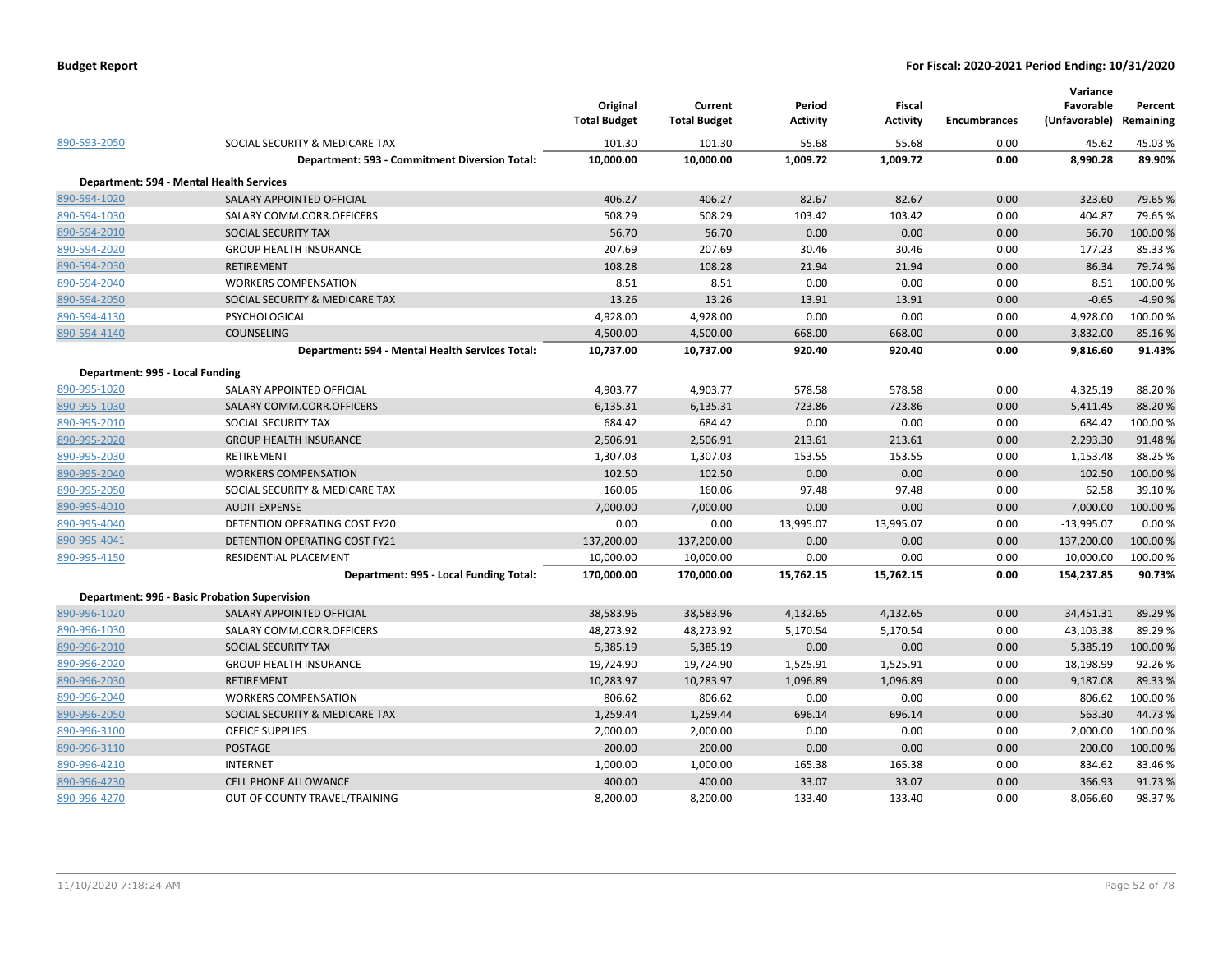|                                            |                                                               | Original<br><b>Total Budget</b> | Current<br><b>Total Budget</b> | Period<br>Activity | <b>Fiscal</b><br><b>Activity</b> | <b>Encumbrances</b> | Variance<br>Favorable<br>(Unfavorable) | Percent<br>Remaining |
|--------------------------------------------|---------------------------------------------------------------|---------------------------------|--------------------------------|--------------------|----------------------------------|---------------------|----------------------------------------|----------------------|
| 890-996-4350                               | <b>PRINTING</b>                                               | 600.00                          | 600.00                         | 0.00               | 0.00                             | 0.00                | 600.00                                 | 100.00 %             |
|                                            | Department: 996 - Basic Probation Supervision Total:          | 136,718.00                      | 136,718.00                     | 12,953.98          | 12,953.98                        | 0.00                | 123,764.02                             | 90.53%               |
|                                            | Department: 997 - Community Programs                          |                                 |                                |                    |                                  |                     |                                        |                      |
| 890-997-1020                               | SALARY APPOINTED OFFICIAL                                     | 23,277.38                       | 23,277.38                      | 2,892.79           | 2.892.79                         | 0.00                | 20,384.59                              | 87.57%               |
| 890-997-1030                               | SALARY COMM.CORR.OFFICERS                                     | 29,123.25                       | 29,123.25                      | 3,619.31           | 3.619.31                         | 0.00                | 25,503.94                              | 87.57%               |
| 890-997-2010                               | SOCIAL SECURITY TAX                                           | 3,248.84                        | 3,248.84                       | 0.00               | 0.00                             | 0.00                | 3,248.84                               | 100.00%              |
| 890-997-2020                               | <b>GROUP HEALTH INSURANCE</b>                                 | 11,899.87                       | 11,899.87                      | 1,068.10           | 1,068.10                         | 0.00                | 10,831.77                              | 91.02%               |
| 890-997-2030                               | RETIREMENT                                                    | 6,204.23                        | 6,204.23                       | 767.79             | 767.79                           | 0.00                | 5,436.44                               | 87.62%               |
| 890-997-2040                               | <b>WORKERS COMPENSATION</b>                                   | 486.62                          | 486.62                         | 0.00               | 0.00                             | 0.00                | 486.62                                 | 100.00%              |
| 890-997-2050                               | SOCIAL SECURITY & MEDICARE TAX                                | 759.81                          | 759.81                         | 487.13             | 487.13                           | 0.00                | 272.68                                 | 35.89%               |
|                                            | Department: 997 - Community Programs Total:                   | 75,000.00                       | 75,000.00                      | 8,835.12           | 8,835.12                         | 0.00                | 66,164.88                              | 88.22%               |
|                                            | <b>Expense Total:</b>                                         | 409,828.00                      | 409,828.00                     | 40,238.62          | 40,238.62                        | 0.00                | 369,589.38                             | 90.18%               |
|                                            | Fund: 890 - T.J.J.D. Surplus (Deficit):                       | 0.00                            | 0.00                           | -20,503.62         | $-20,503.62$                     | 0.00                | $-20,503.62$                           | 0.00%                |
| Fund: 891 - Juvenile Probation-Restitution |                                                               |                                 |                                |                    |                                  |                     |                                        |                      |
| Revenue                                    |                                                               |                                 |                                |                    |                                  |                     |                                        |                      |
| RevType: 340 - FEES OF OFFICE              |                                                               |                                 |                                |                    |                                  |                     |                                        |                      |
| 891-340-5750                               | <b>JUVENILE PROBATION FEES</b>                                | 0.00                            | 0.00                           | 30.00              | 30.00                            | 0.00                | 30.00                                  | 0.00%                |
| 891-340-5760                               | JUVENILE PROBATION RESTITUTION                                | 0.00                            | 0.00                           | $-22.66$           | $-22.66$                         | 0.00                | $-22.66$                               | 0.00%                |
|                                            | RevType: 340 - FEES OF OFFICE Total:                          | 0.00                            | 0.00                           | 7.34               | 7.34                             | 0.00                | 7.34                                   | 0.00%                |
|                                            | <b>Revenue Total:</b>                                         | 0.00                            | 0.00                           | 7.34               | 7.34                             | 0.00                | 7.34                                   | 0.00%                |
| <b>Expense</b>                             |                                                               |                                 |                                |                    |                                  |                     |                                        |                      |
|                                            | <b>Department: 891 - Probation Fee Expenses</b>               |                                 |                                |                    |                                  |                     |                                        |                      |
| 891-891-3100                               | OFFICE SUPPLIES/MISC.                                         | 0.00                            | 0.00                           | 396.66             | 396.66                           | 0.00                | $-396.66$                              | 0.00%                |
| 891-891-3200                               | <b>COURT COSTS</b>                                            | 0.00                            | 0.00                           | 20.00              | 20.00                            | 0.00                | $-20.00$                               | 0.00%                |
|                                            | Department: 891 - Probation Fee Expenses Total:               | 0.00                            | 0.00                           | 416.66             | 416.66                           | 0.00                | $-416.66$                              | 0.00%                |
|                                            | <b>Expense Total:</b>                                         | 0.00                            | 0.00                           | 416.66             | 416.66                           | 0.00                | $-416.66$                              | 0.00%                |
|                                            | Fund: 891 - Juvenile Probation-Restitution Surplus (Deficit): | 0.00                            | 0.00                           | -409.32            | $-409.32$                        | 0.00                | $-409.32$                              | 0.00%                |
| Fund: 920 - Statzer                        |                                                               |                                 |                                |                    |                                  |                     |                                        |                      |
| Revenue                                    |                                                               |                                 |                                |                    |                                  |                     |                                        |                      |
|                                            | RevType: 360 - INTEREST EARNINGS                              |                                 |                                |                    |                                  |                     |                                        |                      |
| 920-360-1000                               | <b>INTEREST EARNINGS</b>                                      | 0.00                            | 0.00                           | 4.65               | 4.65                             | 0.00                | 4.65                                   | 0.00%                |
|                                            | RevType: 360 - INTEREST EARNINGS Total:                       | 0.00                            | 0.00                           | 4.65               | 4.65                             | 0.00                | 4.65                                   | 0.00%                |
| RevType: 370 - MISCELLANEOUS               |                                                               |                                 |                                |                    |                                  |                     |                                        |                      |
| 920-370-1000                               | <b>RENT</b>                                                   | 757.85                          | 757.85                         | 0.00               | 0.00                             | 0.00                | $-757.85$                              | 100.00 %             |
|                                            | RevType: 370 - MISCELLANEOUS Total:                           | 757.85                          | 757.85                         | 0.00               | 0.00                             | 0.00                | $-757.85$                              | 100.00%              |
|                                            | <b>Revenue Total:</b>                                         | 757.85                          | 757.85                         | 4.65               | 4.65                             | 0.00                | $-753.20$                              | 99.39%               |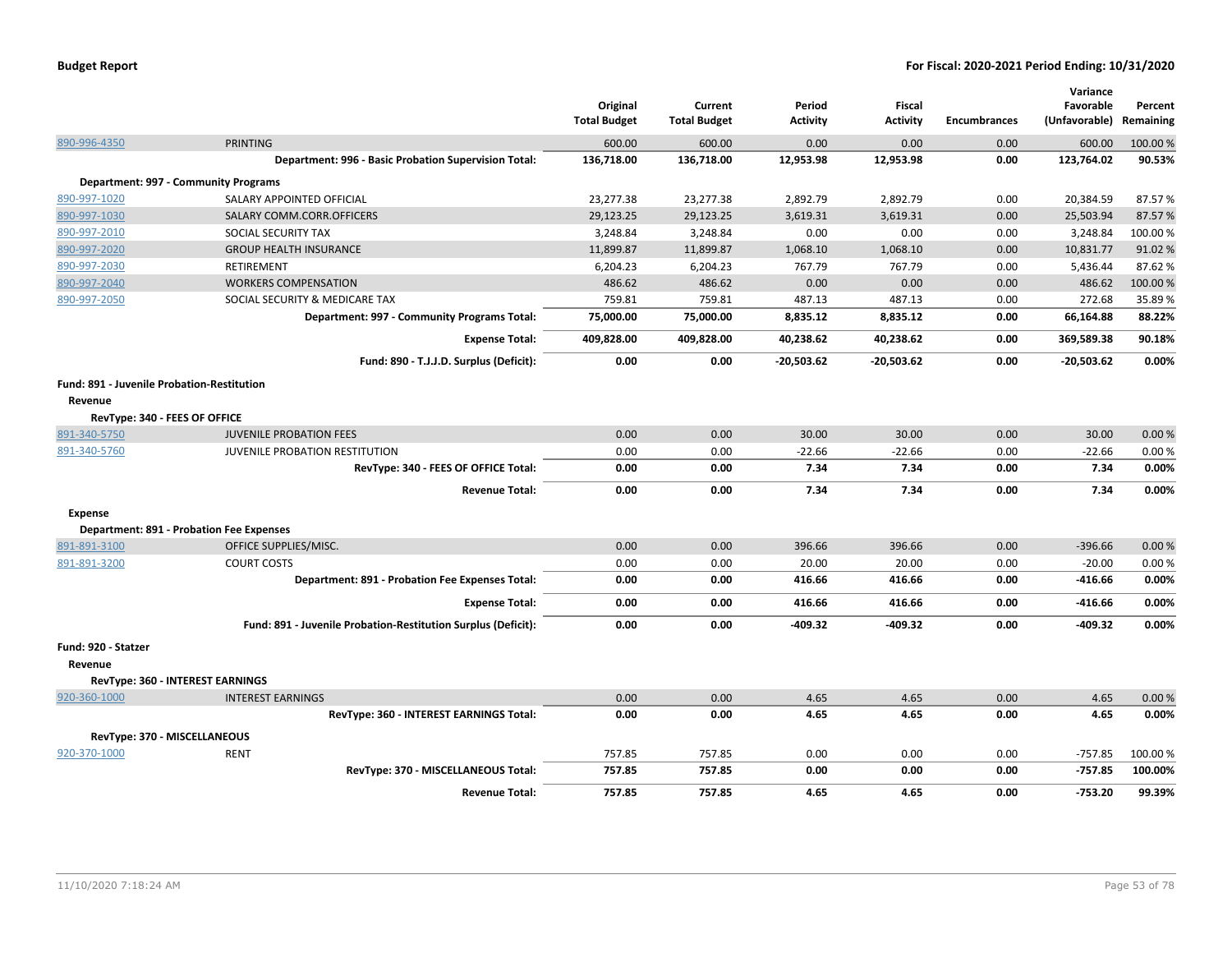|                                    |                                                 | Original<br><b>Total Budget</b> | Current<br><b>Total Budget</b> | Period<br><b>Activity</b> | Fiscal<br><b>Activity</b> | <b>Encumbrances</b> | Variance<br>Favorable<br>(Unfavorable) Remaining | Percent  |
|------------------------------------|-------------------------------------------------|---------------------------------|--------------------------------|---------------------------|---------------------------|---------------------|--------------------------------------------------|----------|
| Expense                            |                                                 |                                 |                                |                           |                           |                     |                                                  |          |
| Department: 521 - Statzer Expenses |                                                 |                                 |                                |                           |                           |                     |                                                  |          |
| 920-521-4300                       | <b>BIDS, NOTICES &amp; PERMITS</b>              | 110.00                          | 110.00                         | 0.00                      | 0.00                      | 0.00                | 110.00                                           | 100.00%  |
| 920-521-4900                       | LITERACY COUNCIL DONATIONS                      | 647.85                          | 647.85                         | 0.00                      | 0.00                      | 0.00                | 647.85                                           | 100.00 % |
|                                    | Department: 521 - Statzer Expenses Total:       | 757.85                          | 757.85                         | 0.00                      | 0.00                      | 0.00                | 757.85                                           | 100.00%  |
|                                    | <b>Expense Total:</b>                           | 757.85                          | 757.85                         | 0.00                      | 0.00                      | 0.00                | 757.85                                           | 100.00%  |
|                                    | Fund: 920 - Statzer Surplus (Deficit):          | 0.00                            | 0.00                           | 4.65                      | 4.65                      | 0.00                | 4.65                                             | 0.00%    |
| Fund: 950 - Payroll                |                                                 |                                 |                                |                           |                           |                     |                                                  |          |
| Revenue                            |                                                 |                                 |                                |                           |                           |                     |                                                  |          |
| RevType: 370 - MISCELLANEOUS       |                                                 |                                 |                                |                           |                           |                     |                                                  |          |
| 950-370-1300                       | <b>REFUNDS &amp; MISCELLANEOUS</b>              | 0.00                            | 0.00                           | 28.80                     | 28.80                     | 0.00                | 28.80                                            | 0.00%    |
|                                    | RevType: 370 - MISCELLANEOUS Total:             | 0.00                            | 0.00                           | 28.80                     | 28.80                     | 0.00                | 28.80                                            | 0.00%    |
|                                    | <b>Revenue Total:</b>                           | 0.00                            | 0.00                           | 28.80                     | 28.80                     | 0.00                | 28.80                                            | 0.00%    |
| <b>Expense</b>                     |                                                 |                                 |                                |                           |                           |                     |                                                  |          |
|                                    | Department: 415 - COBRA Health Insurance        |                                 |                                |                           |                           |                     |                                                  |          |
| 950-415-2020                       | <b>COBRA Group Health Insurance</b>             | 0.00                            | 0.00                           | 988.93                    | 988.93                    | 0.00                | $-988.93$                                        | 0.00%    |
|                                    | Department: 415 - COBRA Health Insurance Total: | 0.00                            | 0.00                           | 988.93                    | 988.93                    | 0.00                | $-988.93$                                        | 0.00%    |
|                                    | <b>Expense Total:</b>                           | 0.00                            | 0.00                           | 988.93                    | 988.93                    | 0.00                | $-988.93$                                        | 0.00%    |
|                                    | Fund: 950 - Payroll Surplus (Deficit):          | 0.00                            | 0.00                           | $-960.13$                 | $-960.13$                 | 0.00                | $-960.13$                                        | 0.00%    |
|                                    | <b>Report Surplus (Deficit):</b>                | 0.00                            | 0.00                           | 256,203.98                | 256,203.98                | $-185,335.23$       | 70,868.75                                        | 0.00%    |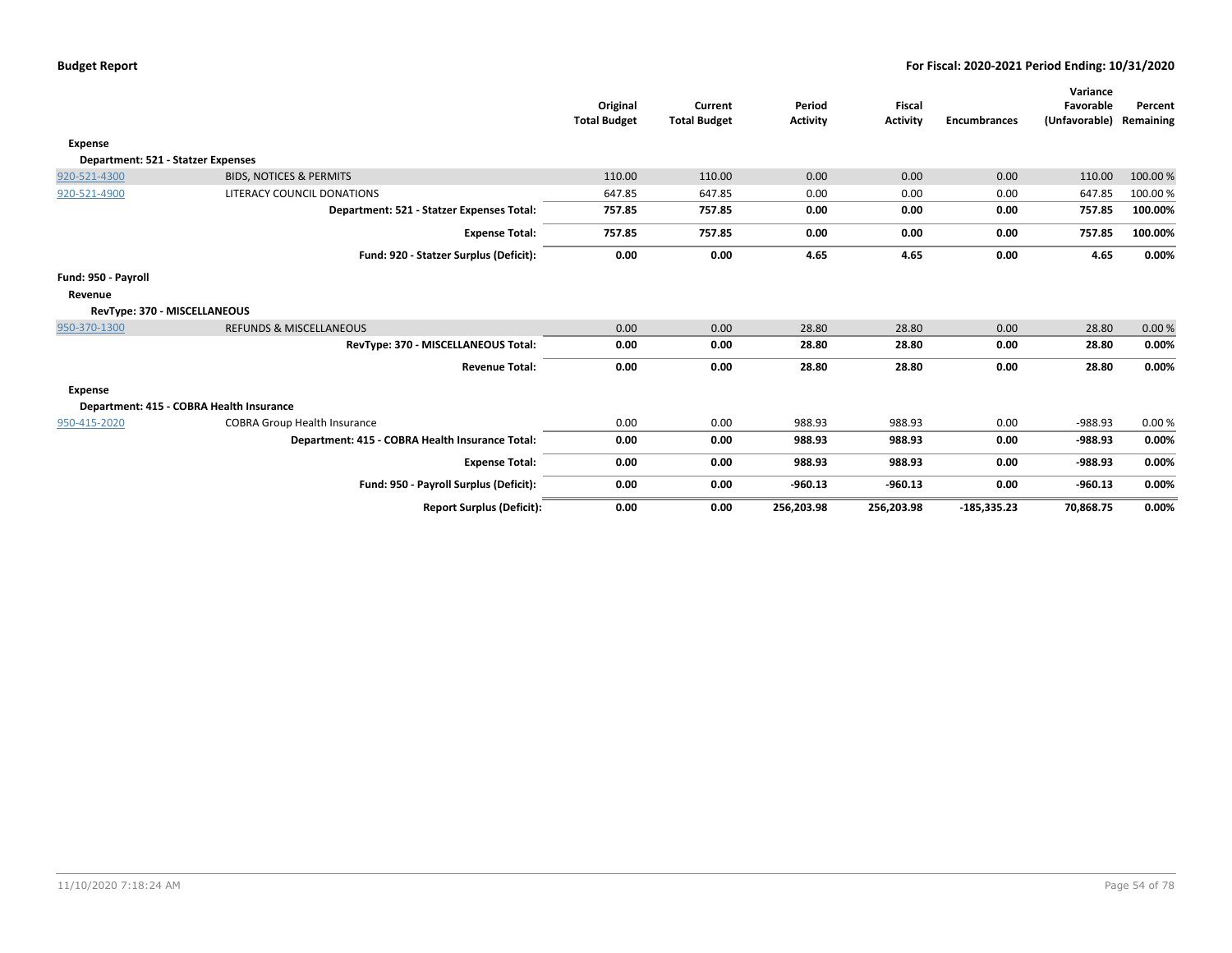# **Group Summary**

| RevTyp                                             | Original<br><b>Total Budget</b> | Current<br><b>Total Budget</b> | Period<br><b>Activity</b> | <b>Fiscal</b><br>Activity | <b>Encumbrances</b> | Variance<br>Favorable<br>(Unfavorable) Remaining | Percent    |
|----------------------------------------------------|---------------------------------|--------------------------------|---------------------------|---------------------------|---------------------|--------------------------------------------------|------------|
| Fund: 100 - General                                |                                 |                                |                           |                           |                     |                                                  |            |
| Revenue                                            |                                 |                                |                           |                           |                     |                                                  |            |
| 300 - CASH                                         | 353,291.78                      | 353,291.78                     | 0.00                      | 0.00                      | 0.00                | $-353,291.78$                                    | 100.00%    |
| 310 - PROPERTY TAXES                               | 9,722,601.67                    | 9,722,601.67                   | 333,590.78                | 333,590.78                | 0.00                | -9,389,010.89                                    | 96.57%     |
| 318 - OTHER TAXES                                  | 1,606,805.87                    | 1,606,805.87                   | 96,451.98                 | 96,451.98                 | 0.00                | $-1,510,353.89$                                  | 94.00%     |
| 319 - F.C. DETENTION CENTER                        | 220,000.00                      | 220,000.00                     | 0.00                      | 0.00                      | 0.00                | $-220,000.00$                                    | 100.00%    |
| 320 - LICENSES & PERMITS                           | 115,000.00                      | 115,000.00                     | 11,655.00                 | 11,655.00                 | 0.00                | $-103,345.00$                                    | 89.87%     |
| 321 - FEES OF TAX COLLECTOR                        | 501,500.00                      | 501,500.00                     | 11,129.77                 | 11,129.77                 | 0.00                | -490,370.23                                      | 97.78%     |
| 330 - GRANTS                                       | 47,526.62                       | 47,526.62                      | 14,722.71                 | 14,722.71                 | 0.00                | $-32,803.91$                                     | 69.02%     |
| 340 - FEES OF OFFICE                               | 487,650.00                      | 487,650.00                     | 2,392.00                  | 2,392.00                  | 0.00                | -485,258.00                                      | 99.51%     |
| 350 - FINES                                        | 6,500.00                        | 6,500.00                       | 0.00                      | 0.00                      | 0.00                | $-6,500.00$                                      | 100.00%    |
| 352 - FINES & FORFEITURES                          | 8,200.00                        | 8,200.00                       | 0.00                      | 0.00                      | 0.00                | $-8,200.00$                                      | 100.00%    |
| 360 - INTEREST EARNINGS                            | 9,000.00                        | 9,000.00                       | 421.77                    | 421.77                    | 0.00                | $-8,578.23$                                      | 95.31%     |
| 364 - SALE OF ASSETS LAND/BUILDING                 | 1,000.00                        | 1,000.00                       | 5,210.00                  | 5,210.00                  | 0.00                | 4,210.00                                         | $-421.00%$ |
| 370 - MISCELLANEOUS                                | 824,205.58                      | 824,205.58                     | 616,601.77                | 616,601.77                | 0.00                | $-207,603.81$                                    | 25.19%     |
| <b>Revenue Surplus (Deficit):</b>                  | 13,903,281.52                   | 13,903,281.52                  | 1,092,175.78              | 1,092,175.78              | 0.00                | -12,811,105.74                                   | 92.14%     |
| <b>Expense</b>                                     |                                 |                                |                           |                           |                     |                                                  |            |
| Department: 400 - County Judge                     |                                 |                                |                           |                           |                     |                                                  |            |
|                                                    | 144,600.30                      | 144,600.30                     | 15,166.93                 | 15,166.93                 | 0.00                | 129,433.37                                       | 89.51%     |
| Department: 400 - County Judge Total:              | 144,600.30                      | 144,600.30                     | 15,166.93                 | 15,166.93                 | 0.00                | 129,433.37                                       | 89.51%     |
|                                                    |                                 |                                |                           |                           |                     |                                                  |            |
| Department: 401 - 911 Coordinator                  |                                 |                                |                           |                           |                     |                                                  |            |
|                                                    | 23,000.00                       | 23,000.00                      | 0.00                      | 0.00                      | 0.00                | 23,000.00                                        | 100.00%    |
| Department: 401 - 911 Coordinator Total:           | 23,000.00                       | 23,000.00                      | 0.00                      | 0.00                      | 0.00                | 23,000.00                                        | 100.00%    |
| Department: 403 - County Clerk                     |                                 |                                |                           |                           |                     |                                                  |            |
|                                                    | 391,790.91                      | 391,790.91                     | 41,059.61                 | 41,059.61                 | 89.97               | 350,641.33                                       | 89.50%     |
| Department: 403 - County Clerk Total:              | 391,790.91                      | 391,790.91                     | 41,059.61                 | 41,059.61                 | 89.97               | 350,641.33                                       | 89.50%     |
| Department: 404 - Election                         |                                 |                                |                           |                           |                     |                                                  |            |
|                                                    | 53,446.00                       | 53,446.00                      | 17,190.69                 | 17,190.69                 | 168.20              | 36,087.11                                        | 67.52%     |
| Department: 404 - Election Total:                  | 53,446.00                       | 53,446.00                      | 17,190.69                 | 17,190.69                 | 168.20              | 36,087.11                                        | 67.52%     |
|                                                    |                                 |                                |                           |                           |                     |                                                  |            |
| Department: 405 - Veterans' Service Officer        |                                 |                                |                           |                           |                     |                                                  |            |
|                                                    | 62,281.03                       | 62,281.03                      | 6,577.97                  | 6,577.97                  | 0.00                | 55,703.06                                        | 89.44%     |
| Department: 405 - Veterans' Service Officer Total: | 62,281.03                       | 62,281.03                      | 6,577.97                  | 6,577.97                  | 0.00                | 55,703.06                                        | 89.44%     |
| Department: 406 - Emergency Management             |                                 |                                |                           |                           |                     |                                                  |            |
|                                                    | 69,943.12                       | 104,343.79                     | 21,074.72                 | 21,074.72                 | 38,234.27           | 45,034.80                                        | 43.16%     |
| Department: 406 - Emergency Management Total:      | 69,943.12                       | 104,343.79                     | 21,074.72                 | 21,074.72                 | 38,234.27           | 45,034.80                                        | 43.16%     |
| Department: 409 - Non-Departmental                 |                                 |                                |                           |                           |                     |                                                  |            |
|                                                    | 853,604.16                      | 853,604.16                     | 5,457.92                  | 5,457.92                  | 0.00                | 848,146.24                                       | 99.36%     |
|                                                    |                                 |                                |                           |                           |                     |                                                  |            |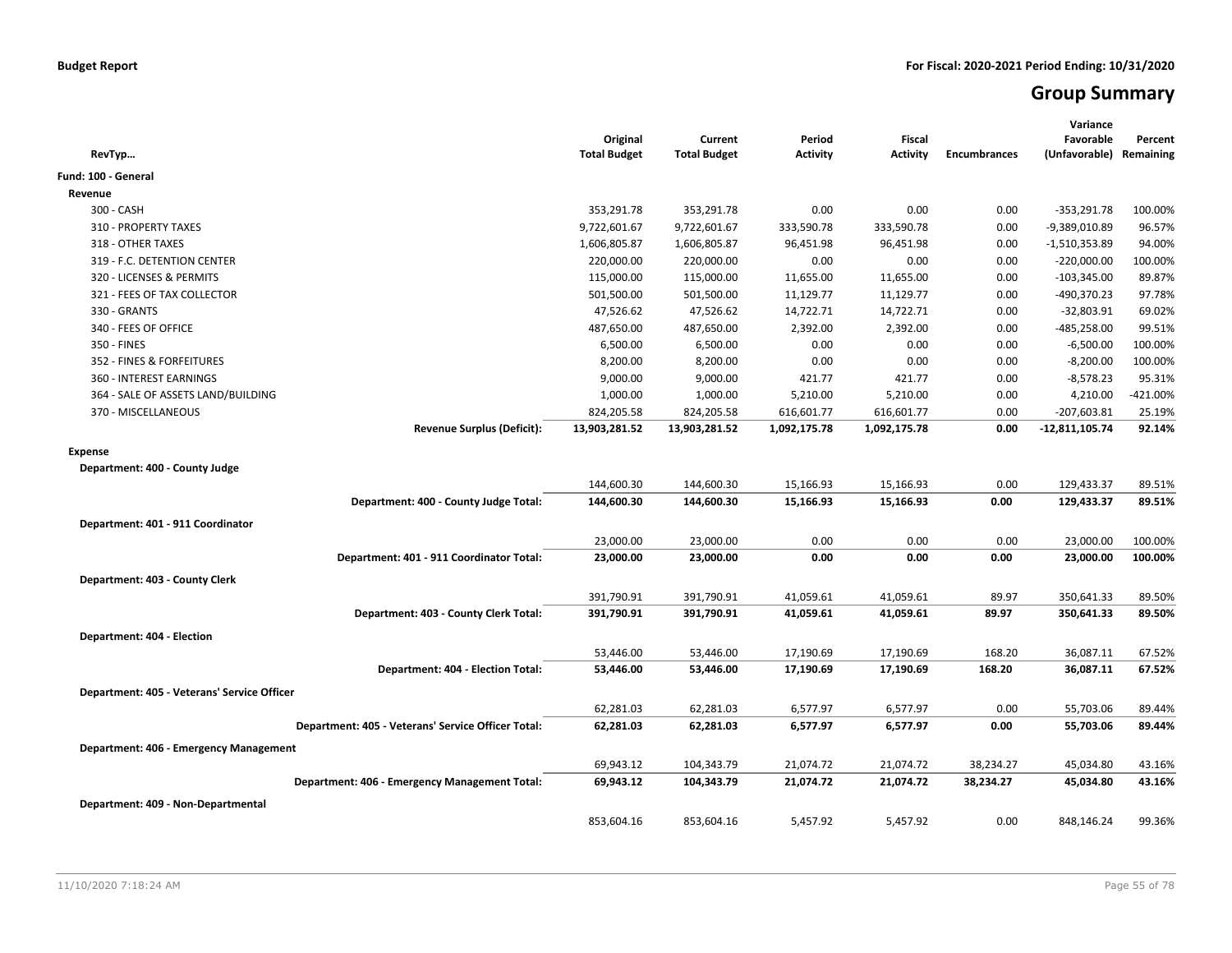| <b>Budget Report</b> |  |
|----------------------|--|
|----------------------|--|

|                                                              |                     |                     |                 |                 |                     | Variance      |           |
|--------------------------------------------------------------|---------------------|---------------------|-----------------|-----------------|---------------------|---------------|-----------|
|                                                              | Original            | Current             | Period          | <b>Fiscal</b>   |                     | Favorable     | Percent   |
| RevTyp                                                       | <b>Total Budget</b> | <b>Total Budget</b> | <b>Activity</b> | <b>Activity</b> | <b>Encumbrances</b> | (Unfavorable) | Remaining |
| Department: 409 - Non-Departmental Total:                    | 853,604.16          | 853,604.16          | 5,457.92        | 5,457.92        | 0.00                | 848,146.24    | 99.36%    |
| Department: 410 - County Court at Law                        |                     |                     |                 |                 |                     |               |           |
|                                                              | 484,276.22          | 484,276.22          | 46,801.76       | 46,801.76       | 0.00                | 437,474.46    | 90.34%    |
| Department: 410 - County Court at Law Total:                 | 484,276.22          | 484,276.22          | 46,801.76       | 46,801.76       | 0.00                | 437,474.46    | 90.34%    |
| Department: 425 - Court Administration                       |                     |                     |                 |                 |                     |               |           |
|                                                              | 95,761.00           | 95,761.00           | 15,067.25       | 15,067.25       | 0.00                | 80,693.75     | 84.27%    |
| Department: 425 - Court Administration Total:                | 95,761.00           | 95,761.00           | 15,067.25       | 15,067.25       | 0.00                | 80,693.75     | 84.27%    |
| Department: 435 - 336th District Court Administration        |                     |                     |                 |                 |                     |               |           |
|                                                              | 919,524.10          | 919,524.10          | 32,813.82       | 32,813.82       | 359.35              | 886,350.93    | 96.39%    |
| Department: 435 - 336th District Court Administration Total: | 919,524.10          | 919,524.10          | 32,813.82       | 32,813.82       | 359.35              | 886,350.93    | 96.39%    |
| Department: 450 - District Clerk                             |                     |                     |                 |                 |                     |               |           |
|                                                              | 476,617.45          | 476,617.45          | 49,834.97       | 49,834.97       | 504.25              | 426,278.23    | 89.44%    |
| Department: 450 - District Clerk Total:                      | 476,617.45          | 476,617.45          | 49,834.97       | 49,834.97       | 504.25              | 426,278.23    | 89.44%    |
| Department: 455 - Justice of the Peace Pct. 1                |                     |                     |                 |                 |                     |               |           |
|                                                              | 174,554.25          | 174,554.25          | 17,831.66       | 17,831.66       | 58.16               | 156,664.43    | 89.75%    |
| Department: 455 - Justice of the Peace Pct. 1 Total:         | 174,554.25          | 174,554.25          | 17,831.66       | 17,831.66       | 58.16               | 156,664.43    | 89.75%    |
| Department: 456 - Justice of the Peace Pct. 2                |                     |                     |                 |                 |                     |               |           |
|                                                              | 140,034.58          | 140,034.58          | 14,544.09       | 14,544.09       | 234.57              | 125,255.92    | 89.45%    |
| Department: 456 - Justice of the Peace Pct. 2 Total:         | 140,034.58          | 140,034.58          | 14,544.09       | 14,544.09       | 234.57              | 125,255.92    | 89.45%    |
| Department: 457 - Justice of the Peace Pct. 3                |                     |                     |                 |                 |                     |               |           |
|                                                              | 118,951.29          | 118,951.29          | 12,420.42       | 12,420.42       | 12.98               | 106,517.89    | 89.55%    |
| Department: 457 - Justice of the Peace Pct. 3 Total:         | 118,951.29          | 118,951.29          | 12,420.42       | 12,420.42       | 12.98               | 106,517.89    | 89.55%    |
| Department: 475 - District Attorney                          |                     |                     |                 |                 |                     |               |           |
|                                                              | 978,017.75          | 978,017.75          | 100,921.21      | 100,921.21      | 469.31              | 876,627.23    | 89.63%    |
| Department: 475 - District Attorney Total:                   | 978,017.75          | 978,017.75          | 100,921.21      | 100,921.21      | 469.31              | 876,627.23    | 89.63%    |
| Department: 495 - County Auditor                             |                     |                     |                 |                 |                     |               |           |
|                                                              | 322,848.26          | 322,848.26          | 35,008.63       | 35,008.63       | 9.18                | 287,830.45    | 89.15%    |
| Department: 495 - County Auditor Total:                      | 322,848.26          | 322,848.26          | 35,008.63       | 35,008.63       | 9.18                | 287,830.45    | 89.15%    |
| Department: 496 - County Purchasing                          |                     |                     |                 |                 |                     |               |           |
|                                                              | 79,439.17           | 79,439.17           | 8,369.82        | 8,369.82        | $-51.78$            | 71,121.13     | 89.53%    |
| Department: 496 - County Purchasing Total:                   | 79,439.17           | 79,439.17           | 8,369.82        | 8,369.82        | $-51.78$            | 71,121.13     | 89.53%    |
| Department: 497 - County Treasurer                           |                     |                     |                 |                 |                     |               |           |
|                                                              | 84,754.56           | 84,754.56           | 9,041.51        | 9,041.51        | 218.49              | 75,494.56     | 89.07%    |
| Department: 497 - County Treasurer Total:                    | 84,754.56           | 84,754.56           | 9,041.51        | 9,041.51        | 218.49              | 75,494.56     | 89.07%    |
| Department: 499 - Tax Assessor Collector                     |                     |                     |                 |                 |                     |               |           |
|                                                              | 341,568.22          | 341,568.22          | 33,162.08       | 33,162.08       | 133.30              | 308,272.84    | 90.25%    |
| Department: 499 - Tax Assessor Collector Total:              | 341,568.22          | 341,568.22          | 33,162.08       | 33,162.08       | 133.30              | 308,272.84    | 90.25%    |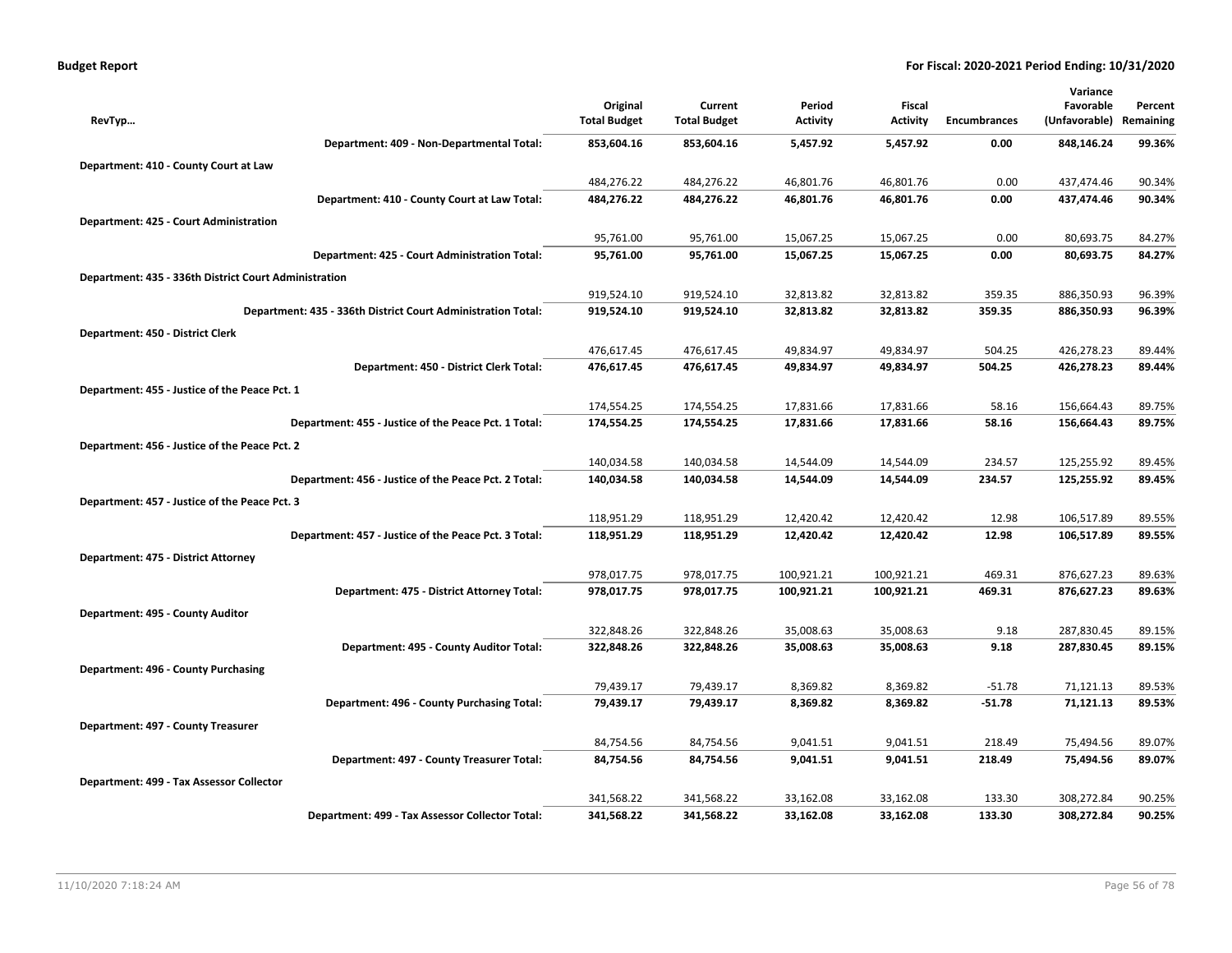| <b>Budget Report</b> |  |  |  |  |
|----------------------|--|--|--|--|
|----------------------|--|--|--|--|

|                                                      |                                 |                                |                           |                           |                     | Variance                   |                      |
|------------------------------------------------------|---------------------------------|--------------------------------|---------------------------|---------------------------|---------------------|----------------------------|----------------------|
| RevTyp                                               | Original<br><b>Total Budget</b> | Current<br><b>Total Budget</b> | Period<br><b>Activity</b> | Fiscal<br><b>Activity</b> | <b>Encumbrances</b> | Favorable<br>(Unfavorable) | Percent<br>Remaining |
|                                                      |                                 |                                |                           |                           |                     |                            |                      |
| Department: 503 - Computer/IT Dept.                  |                                 |                                |                           |                           |                     |                            |                      |
|                                                      | 119,946.73                      | 119,946.73                     | 7,866.78<br>7,866.78      | 7,866.78                  | 29.96               | 112,049.99                 | 93.42%<br>93.42%     |
| Department: 503 - Computer/IT Dept. Total:           | 119,946.73                      | 119,946.73                     |                           | 7,866.78                  | 29.96               | 112,049.99                 |                      |
| Department: 509 - Contingency                        |                                 |                                |                           |                           |                     |                            |                      |
|                                                      | 279,000.00                      | 244,599.33                     | 0.00                      | 0.00                      | 0.00                | 244,599.33                 | 100.00%              |
| Department: 509 - Contingency Total:                 | 279,000.00                      | 244,599.33                     | 0.00                      | 0.00                      | 0.00                | 244,599.33                 | 100.00%              |
| Department: 510 - Courthouse                         |                                 |                                |                           |                           |                     |                            |                      |
|                                                      | 403,751.45                      | 403,751.45                     | 14,193.56                 | 14,193.56                 | 0.00                | 389,557.89                 | 96.48%               |
| Department: 510 - Courthouse Total:                  | 403,751.45                      | 403,751.45                     | 14,193.56                 | 14,193.56                 | 0.00                | 389,557.89                 | 96.48%               |
| Department: 511 - County Office Building             |                                 |                                |                           |                           |                     |                            |                      |
|                                                      | 10,638.00                       | 10,638.00                      | 467.42                    | 467.42                    | 128.76              | 10,041.82                  | 94.40%               |
| Department: 511 - County Office Building Total:      | 10,638.00                       | 10,638.00                      | 467.42                    | 467.42                    | 128.76              | 10,041.82                  | 94.40%               |
| Department: 512 - Co-Op Office Building              |                                 |                                |                           |                           |                     |                            |                      |
|                                                      | 2,170.00                        | 2,170.00                       | 256.80                    | 256.80                    | 0.00                | 1,913.20                   | 88.17%               |
| Department: 512 - Co-Op Office Building Total:       | 2,170.00                        | 2,170.00                       | 256.80                    | 256.80                    | 0.00                | 1,913.20                   | 88.17%               |
| Department: 513 - Courthouse South Annex             |                                 |                                |                           |                           |                     |                            |                      |
|                                                      | 21,555.00                       | 21,555.00                      | 903.22                    | 903.22                    | 168.32              | 20,483.46                  | 95.03%               |
| Department: 513 - Courthouse South Annex Total:      | 21,555.00                       | 21,555.00                      | 903.22                    | 903.22                    | 168.32              | 20,483.46                  | 95.03%               |
| Department: 514 - City Hall Annex                    |                                 |                                |                           |                           |                     |                            |                      |
|                                                      | 800.00                          | 800.00                         | 82.69                     | 82.69                     | 0.00                | 717.31                     | 89.66%               |
| Department: 514 - City Hall Annex Total:             | 800.00                          | 800.00                         | 82.69                     | 82.69                     | 0.00                | 717.31                     | 89.66%               |
| Department: 515 - Windom County Building             |                                 |                                |                           |                           |                     |                            |                      |
|                                                      | 11,200.00                       | 11,200.00                      | 372.14                    | 372.14                    | 0.00                | 10,827.86                  | 96.68%               |
| Department: 515 - Windom County Building Total:      | 11,200.00                       | 11,200.00                      | 372.14                    | 372.14                    | 0.00                | 10,827.86                  | 96.68%               |
| Department: 516 - Agrilife Extension Building        |                                 |                                |                           |                           |                     |                            |                      |
|                                                      | 8,413.00                        | 8,413.00                       | 312.64                    | 312.64                    | 200.48              | 7,899.88                   | 93.90%               |
| Department: 516 - Agrilife Extension Building Total: | 8,413.00                        | 8,413.00                       | 312.64                    | 312.64                    | 200.48              | 7,899.88                   | 93.90%               |
| <b>Department: 518 - County Offices Relocation</b>   |                                 |                                |                           |                           |                     |                            |                      |
|                                                      | 235,250.00                      | 235,250.00                     | 26,166.25                 | 26,166.25                 | 71.19               | 209,012.56                 | 88.85%               |
| Department: 518 - County Offices Relocation Total:   | 235,250.00                      | 235,250.00                     | 26,166.25                 | 26,166.25                 | 71.19               | 209,012.56                 | 88.85%               |
| Department: 520 - Lake Fannin                        |                                 |                                |                           |                           |                     |                            |                      |
|                                                      | 5,000.00                        | 5,000.00                       | 0.00                      | 0.00                      | 0.00                | 5,000.00                   | 100.00%              |
| Department: 520 - Lake Fannin Total:                 | 5,000.00                        | 5,000.00                       | 0.00                      | 0.00                      | 0.00                | 5,000.00                   | 100.00%              |
| Department: 540 - Ambulance Service                  |                                 |                                |                           |                           |                     |                            |                      |
|                                                      | 749,600.00                      | 749,600.00                     | 61,756.33                 | 61,756.33                 | 0.00                | 687,843.67                 | 91.76%               |
| Department: 540 - Ambulance Service Total:           | 749,600.00                      | 749,600.00                     | 61,756.33                 | 61,756.33                 | 0.00                | 687,843.67                 | 91.76%               |
| <b>Department: 543 - Fire Protection</b>             |                                 |                                |                           |                           |                     |                            |                      |
|                                                      | 132,020.00                      | 132,020.00                     | 0.00                      | 0.00                      | 0.00                | 132,020.00                 | 100.00%              |
|                                                      |                                 |                                |                           |                           |                     |                            |                      |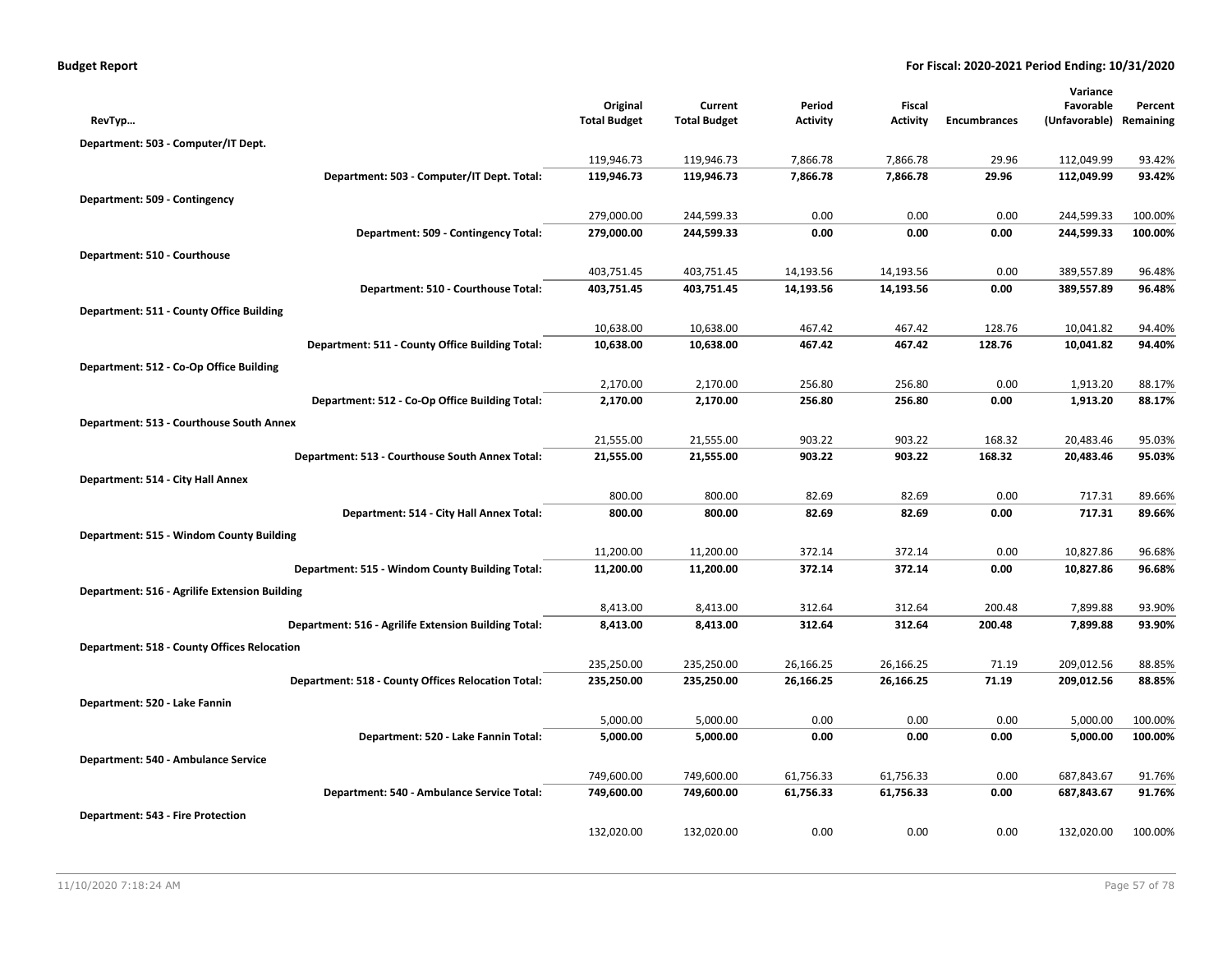|                                                    |                     |                     |            |                 |                     | Variance      |           |
|----------------------------------------------------|---------------------|---------------------|------------|-----------------|---------------------|---------------|-----------|
|                                                    | Original            | Current             | Period     | Fiscal          |                     | Favorable     | Percent   |
| RevTyp                                             | <b>Total Budget</b> | <b>Total Budget</b> | Activity   | <b>Activity</b> | <b>Encumbrances</b> | (Unfavorable) | Remaining |
| Department: 543 - Fire Protection Total:           | 132,020.00          | 132,020.00          | 0.00       | 0.00            | 0.00                | 132,020.00    | 100.00%   |
| Department: 551 - Constable Pct.1                  |                     |                     |            |                 |                     |               |           |
|                                                    | 52,658.80           | 52,658.80           | 5,338.03   | 5,338.03        | 0.00                | 47,320.77     | 89.86%    |
| Department: 551 - Constable Pct.1 Total:           | 52,658.80           | 52,658.80           | 5,338.03   | 5,338.03        | 0.00                | 47,320.77     | 89.86%    |
| Department: 552 - Constable Pct.2                  |                     |                     |            |                 |                     |               |           |
|                                                    | 36,244.89           | 36,244.89           | 3,307.57   | 3,307.57        | 0.00                | 32,937.32     | 90.87%    |
| Department: 552 - Constable Pct.2 Total:           | 36,244.89           | 36,244.89           | 3,307.57   | 3,307.57        | 0.00                | 32,937.32     | 90.87%    |
| Department: 553 - Constable Pct.3                  |                     |                     |            |                 |                     |               |           |
|                                                    | 35,308.24           | 35,308.24           | 3,276.42   | 3,276.42        | 0.00                | 32,031.82     | 90.72%    |
| Department: 553 - Constable Pct.3 Total:           | 35,308.24           | 35,308.24           | 3,276.42   | 3,276.42        | 0.00                | 32,031.82     | 90.72%    |
| Department: 555 - Animal Control Officer           |                     |                     |            |                 |                     |               |           |
|                                                    | 3,000.00            | 3,000.00            | 0.00       | 0.00            | 0.00                | 3,000.00      | 100.00%   |
| Department: 555 - Animal Control Officer Total:    | 3,000.00            | 3,000.00            | 0.00       | 0.00            | 0.00                | 3,000.00      | 100.00%   |
| Department: 559 - Texas VINE Program               |                     |                     |            |                 |                     |               |           |
|                                                    | 18,571.12           | 18,571.12           | 0.00       | 0.00            | 0.00                | 18,571.12     | 100.00%   |
| Department: 559 - Texas VINE Program Total:        | 18,571.12           | 18,571.12           | 0.00       | 0.00            | 0.00                | 18,571.12     | 100.00%   |
| Department: 560 - County Sheriff                   |                     |                     |            |                 |                     |               |           |
|                                                    | 2,402,920.51        | 2,402,920.51        | 203,619.20 | 203,619.20      | 56,560.95           | 2,142,740.36  | 89.17%    |
| Department: 560 - County Sheriff Total:            | 2,402,920.51        | 2,402,920.51        | 203,619.20 | 203,619.20      | 56,560.95           | 2,142,740.36  | 89.17%    |
| Department: 565 - Jail Operations                  |                     |                     |            |                 |                     |               |           |
|                                                    | 2,751,580.00        | 2,751,580.00        | 450.00     | 450.00          | 0.00                | 2,751,130.00  | 99.98%    |
| Department: 565 - Jail Operations Total:           | 2,751,580.00        | 2,751,580.00        | 450.00     | 450.00          | 0.00                | 2,751,130.00  | 99.98%    |
| Department: 573 - Bond Supervision                 |                     |                     |            |                 |                     |               |           |
|                                                    | 71,631.80           | 71,631.80           | 6,498.41   | 6,498.41        | 0.00                | 65,133.39     | 90.93%    |
| Department: 573 - Bond Supervision Total:          | 71,631.80           | 71,631.80           | 6,498.41   | 6,498.41        | 0.00                | 65,133.39     | 90.93%    |
| Department: 575 - Juvenile Probation               |                     |                     |            |                 |                     |               |           |
|                                                    | 170,000.00          | 170,000.00          | 0.00       | 0.00            | 0.00                | 170,000.00    | 100.00%   |
| Department: 575 - Juvenile Probation Total:        | 170,000.00          | 170,000.00          | 0.00       | 0.00            | 0.00                | 170,000.00    | 100.00%   |
| Department: 590 - Environmental Development        |                     |                     |            |                 |                     |               |           |
|                                                    | 139,649.81          | 139,649.81          | 12,911.02  | 12,911.02       | 0.00                | 126,738.79    | 90.75%    |
| Department: 590 - Environmental Development Total: | 139,649.81          | 139,649.81          | 12,911.02  | 12,911.02       | 0.00                | 126,738.79    | 90.75%    |
| <b>Department: 591 - Development Services</b>      |                     |                     |            |                 |                     |               |           |
|                                                    | 60,163.59           | 60,163.59           | 7,976.84   | 7,976.84        | 0.00                | 52,186.75     | 86.74%    |
| Department: 591 - Development Services Total:      | 60,163.59           | 60,163.59           | 7,976.84   | 7,976.84        | 0.00                | 52,186.75     | 86.74%    |
| <b>Department: 640 - County Services</b>           |                     |                     |            |                 |                     |               |           |
|                                                    | 57,025.00           | 57,025.00           | 24,055.70  | 24,055.70       | 0.00                | 32,969.30     | 57.82%    |
| Department: 640 - County Services Total:           | 57,025.00           | 57,025.00           | 24,055.70  | 24,055.70       | 0.00                | 32,969.30     | 57.82%    |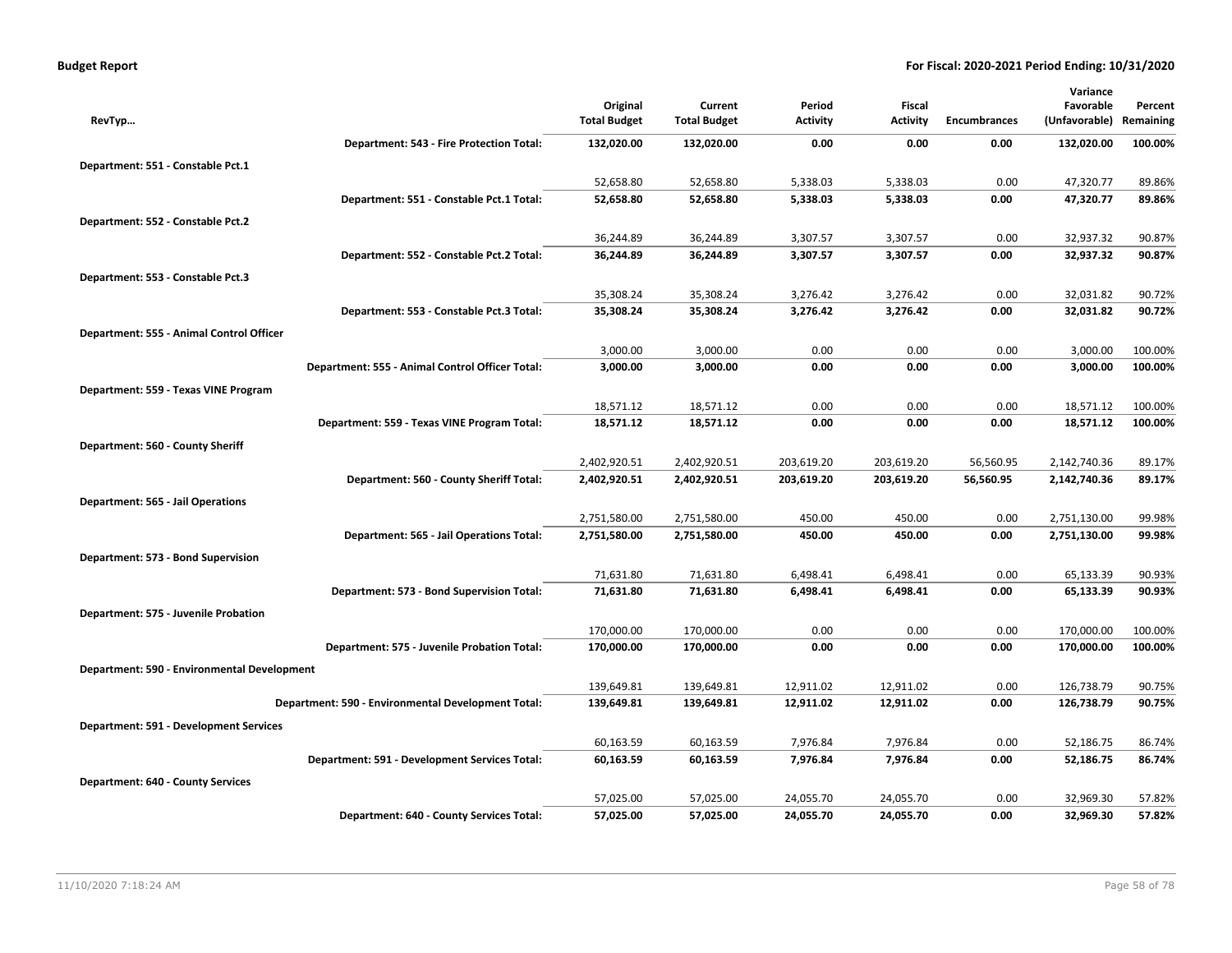| RevTyp                                             |                                                                | Original<br><b>Total Budget</b> | Current<br><b>Total Budget</b> | Period<br><b>Activity</b> | Fiscal<br><b>Activity</b> | <b>Encumbrances</b> | Variance<br>Favorable<br>(Unfavorable) | Percent<br>Remaining |
|----------------------------------------------------|----------------------------------------------------------------|---------------------------------|--------------------------------|---------------------------|---------------------------|---------------------|----------------------------------------|----------------------|
|                                                    |                                                                |                                 |                                |                           |                           |                     |                                        |                      |
| Department: 641 - Health Officer                   |                                                                |                                 |                                |                           |                           |                     |                                        |                      |
|                                                    | Department: 641 - Health Officer Total:                        | 2,400.00<br>2,400.00            | 2,400.00<br>2,400.00           | 200.00<br>200.00          | 200.00<br>200.00          | 0.00<br>0.00        | 2,200.00                               | 91.67%<br>91.67%     |
|                                                    |                                                                |                                 |                                |                           |                           |                     | 2,200.00                               |                      |
| Department: 645 - Indigent Health Care             |                                                                |                                 |                                |                           |                           |                     |                                        |                      |
|                                                    |                                                                | 189,386.82                      | 189,386.82                     | 4,879.38                  | 4,879.38                  | 0.00                | 184,507.44                             | 97.42%               |
|                                                    | Department: 645 - Indigent Health Care Total:                  | 189,386.82                      | 189,386.82                     | 4,879.38                  | 4,879.38                  | 0.00                | 184,507.44                             | 97.42%               |
| Department: 665 - County Agents                    |                                                                |                                 |                                |                           |                           |                     |                                        |                      |
|                                                    |                                                                | 115,384.39                      | 115,384.39                     | 11,908.45                 | 11,908.45                 | 0.00                | 103,475.94                             | 89.68%               |
|                                                    | Department: 665 - County Agents Total:                         | 115,384.39                      | 115,384.39                     | 11,908.45                 | 11,908.45                 | 0.00                | 103,475.94                             | 89.68%               |
| <b>Department: 696 - Donations and Allocations</b> |                                                                |                                 |                                |                           |                           |                     |                                        |                      |
|                                                    |                                                                | 3,000.00                        | 3,000.00                       | 0.00                      | 0.00                      | 0.00                | 3,000.00                               | 100.00%              |
|                                                    | <b>Department: 696 - Donations and Allocations Total:</b>      | 3,000.00                        | 3,000.00                       | 0.00                      | 0.00                      | 0.00                | 3,000.00                               | 100.00%              |
|                                                    | <b>Expense Total:</b>                                          | 13,903,281.52                   | 13,903,281.52                  | 879,143.91                | 879,143.91                | 97,599.91           | 12,926,537.70                          | 92.97%               |
|                                                    | Fund: 100 - General Surplus (Deficit):                         | 0.00                            | 0.00                           | 213,031.87                | 213,031.87                | -97,599.91          | 115,431.96                             | 0.00%                |
| Fund: 110 - Courthouse Security                    |                                                                |                                 |                                |                           |                           |                     |                                        |                      |
| Revenue                                            |                                                                |                                 |                                |                           |                           |                     |                                        |                      |
| 300 - CASH                                         |                                                                | 26,650.00                       | 26,650.00                      | 0.00                      | 0.00                      | 0.00                | $-26,650.00$                           | 100.00%              |
| 340 - FEES OF OFFICE                               |                                                                | 8,300.00                        | 8,300.00                       | 0.00                      | 0.00                      | 0.00                | $-8,300.00$                            | 100.00%              |
| 360 - INTEREST EARNINGS                            |                                                                | 50.00                           | 50.00                          | 0.00                      | 0.00                      | 0.00                | $-50.00$                               | 100.00%              |
|                                                    | <b>Revenue Surplus (Deficit):</b>                              | 35,000.00                       | 35,000.00                      | 0.00                      | 0.00                      | 0.00                | $-35,000.00$                           | 100.00%              |
| <b>Expense</b>                                     |                                                                |                                 |                                |                           |                           |                     |                                        |                      |
| Department: 541 - Courthouse Security Part-Time    |                                                                |                                 |                                |                           |                           |                     |                                        |                      |
|                                                    |                                                                | 35,000.00                       | 35,000.00                      | 0.00                      | 0.00                      | 0.00                | 35,000.00                              | 100.00%              |
|                                                    | Department: 541 - Courthouse Security Part-Time Total:         | 35,000.00                       | 35,000.00                      | 0.00                      | 0.00                      | 0.00                | 35,000.00                              | 100.00%              |
|                                                    | <b>Expense Total:</b>                                          | 35,000.00                       | 35,000.00                      | 0.00                      | 0.00                      | 0.00                | 35,000.00                              | 100.00%              |
|                                                    | Fund: 110 - Courthouse Security Surplus (Deficit):             | 0.00                            | 0.00                           | 0.00                      | 0.00                      | 0.00                | 0.00                                   | 0.00%                |
| Fund: 111 - Justice Court Building Security        |                                                                |                                 |                                |                           |                           |                     |                                        |                      |
| Revenue                                            |                                                                |                                 |                                |                           |                           |                     |                                        |                      |
| 300 - CASH                                         |                                                                | 3,650.00                        | 3,650.00                       | 0.00                      | 0.00                      | 0.00                | $-3,650.00$                            | 100.00%              |
| 370 - MISCELLANEOUS                                |                                                                | 850.00                          | 850.00                         | 0.00                      | 0.00                      | 0.00                | $-850.00$                              | 100.00%              |
|                                                    | <b>Revenue Surplus (Deficit):</b>                              | 4,500.00                        | 4,500.00                       | 0.00                      | 0.00                      | 0.00                | $-4,500.00$                            | 100.00%              |
| <b>Expense</b>                                     |                                                                |                                 |                                |                           |                           |                     |                                        |                      |
| Department: 454 - Justice Ct Bldg Expense          |                                                                |                                 |                                |                           |                           |                     |                                        |                      |
|                                                    |                                                                | 4,500.00                        | 4,500.00                       | 0.00                      | 0.00                      | 0.00                | 4,500.00                               | 100.00%              |
|                                                    | Department: 454 - Justice Ct Bldg Expense Total:               | 4,500.00                        | 4,500.00                       | 0.00                      | 0.00                      | 0.00                | 4,500.00                               | 100.00%              |
|                                                    | <b>Expense Total:</b>                                          | 4,500.00                        | 4,500.00                       | 0.00                      | 0.00                      | 0.00                | 4,500.00                               | 100.00%              |
|                                                    | Fund: 111 - Justice Court Building Security Surplus (Deficit): | 0.00                            | 0.00                           | 0.00                      | 0.00                      | 0.00                | 0.00                                   | 0.00%                |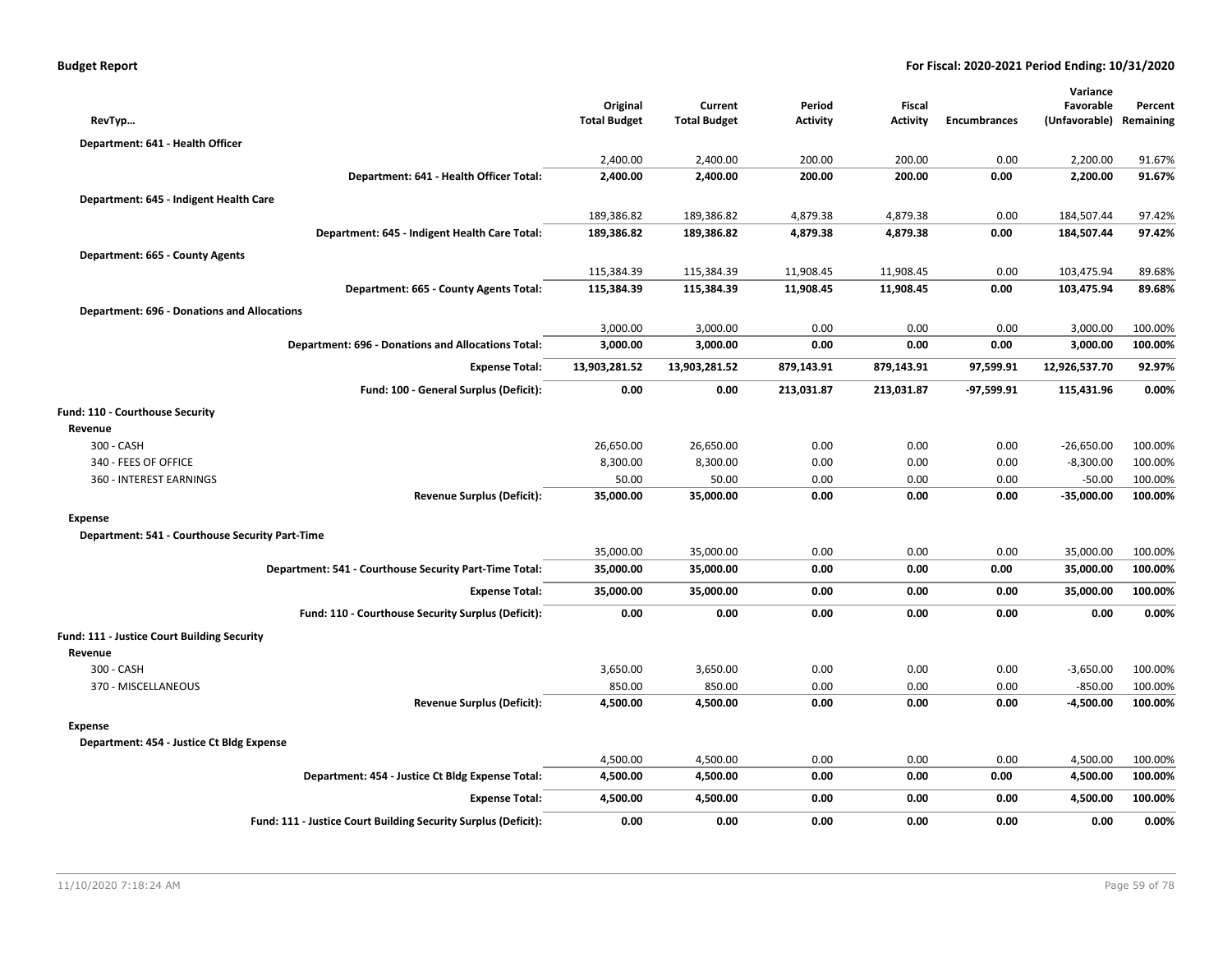| <b>Budget Report</b> |  |
|----------------------|--|
|----------------------|--|

|                                                                |                     |                     |                 |                 |              | Variance      |           |
|----------------------------------------------------------------|---------------------|---------------------|-----------------|-----------------|--------------|---------------|-----------|
|                                                                | Original            | Current             | Period          | Fiscal          |              | Favorable     | Percent   |
| RevTyp                                                         | <b>Total Budget</b> | <b>Total Budget</b> | <b>Activity</b> | <b>Activity</b> | Encumbrances | (Unfavorable) | Remaining |
| Fund: 120 - County Clerk Vital Statistics                      |                     |                     |                 |                 |              |               |           |
| Revenue                                                        |                     |                     |                 |                 |              |               |           |
| 300 - CASH                                                     | 2,995.00            | 2,995.00            | 0.00            | 0.00            | 0.00         | $-2,995.00$   | 100.00%   |
| 360 - INTEREST EARNINGS                                        | 5.00                | 5.00                | 0.00            | 0.00            | 0.00         | $-5.00$       | 100.00%   |
| 370 - MISCELLANEOUS                                            | 500.00              | 500.00              | 0.00            | 0.00            | 0.00         | $-500.00$     | 100.00%   |
| <b>Revenue Surplus (Deficit):</b>                              | 3,500.00            | 3,500.00            | 0.00            | 0.00            | 0.00         | $-3,500.00$   | 100.00%   |
| <b>Expense</b>                                                 |                     |                     |                 |                 |              |               |           |
| Department: 411 - Vital Stats Expense                          |                     |                     |                 |                 |              |               |           |
|                                                                | 3,500.00            | 3,500.00            | 0.00            | 0.00            | 0.00         | 3,500.00      | 100.00%   |
| Department: 411 - Vital Stats Expense Total:                   | 3,500.00            | 3,500.00            | 0.00            | 0.00            | 0.00         | 3,500.00      | 100.00%   |
| <b>Expense Total:</b>                                          | 3,500.00            | 3,500.00            | 0.00            | 0.00            | 0.00         | 3,500.00      | 100.00%   |
| Fund: 120 - County Clerk Vital Statistics Surplus (Deficit):   | 0.00                | 0.00                | 0.00            | 0.00            | 0.00         | 0.00          | 0.00%     |
| Fund: 121 - County Clerk Records Management                    |                     |                     |                 |                 |              |               |           |
| Revenue                                                        |                     |                     |                 |                 |              |               |           |
| 300 - CASH                                                     | 38,139.08           | 38,139.08           | 0.00            | 0.00            | 0.00         | $-38,139.08$  | 100.00%   |
| 360 - INTEREST EARNINGS                                        | 50.00               | 50.00               | 0.00            | 0.00            | 0.00         | $-50.00$      | 100.00%   |
| 370 - MISCELLANEOUS                                            | 57,500.00           | 57,500.00           | 3,207.00        | 3,207.00        | 0.00         | $-54,293.00$  | 94.42%    |
| <b>Revenue Surplus (Deficit):</b>                              | 95,689.08           | 95,689.08           | 3,207.00        | 3,207.00        | 0.00         | $-92,482.08$  | 96.65%    |
| <b>Expense</b>                                                 |                     |                     |                 |                 |              |               |           |
| Department: 402 - Co.Clerk Records Mgt. Exp.                   |                     |                     |                 |                 |              |               |           |
|                                                                | 95,689.08           | 95,689.08           | 4,565.05        | 4,565.05        | 0.00         | 91,124.03     | 95.23%    |
| Department: 402 - Co.Clerk Records Mgt. Exp. Total:            | 95,689.08           | 95,689.08           | 4,565.05        | 4,565.05        | 0.00         | 91,124.03     | 95.23%    |
| <b>Expense Total:</b>                                          | 95,689.08           | 95,689.08           | 4,565.05        | 4,565.05        | 0.00         | 91,124.03     | 95.23%    |
| Fund: 121 - County Clerk Records Management Surplus (Deficit): | 0.00                | 0.00                | $-1,358.05$     | $-1,358.05$     | 0.00         | $-1,358.05$   | 0.00%     |
| Fund: 122 - Chapter 19 Funds                                   |                     |                     |                 |                 |              |               |           |
| Revenue                                                        |                     |                     |                 |                 |              |               |           |
| 330 - GRANTS                                                   | 1,205.96            | 1,205.96            | 0.00            | 0.00            | 0.00         | $-1,205.96$   | 100.00%   |
| <b>Revenue Surplus (Deficit):</b>                              | 1,205.96            | 1,205.96            | 0.00            | 0.00            | 0.00         | $-1,205.96$   | 100.00%   |
| <b>Expense</b>                                                 |                     |                     |                 |                 |              |               |           |
| Department: 403 - County Clerk                                 |                     |                     |                 |                 |              |               |           |
|                                                                | 1,205.96            | 1,205.96            | 0.00            | 0.00            | 0.00         | 1,205.96      | 100.00%   |
| Department: 403 - County Clerk Total:                          | 1,205.96            | 1,205.96            | 0.00            | 0.00            | 0.00         | 1,205.96      | 100.00%   |
| <b>Expense Total:</b>                                          | 1,205.96            | 1,205.96            | 0.00            | 0.00            | 0.00         | 1,205.96      | 100.00%   |
| Fund: 122 - Chapter 19 Funds Surplus (Deficit):                | 0.00                | 0.00                | 0.00            | 0.00            | 0.00         | 0.00          | 0.00%     |
| Fund: 123 - Election Equipment Fund                            |                     |                     |                 |                 |              |               |           |
| Revenue                                                        |                     |                     |                 |                 |              |               |           |
| 300 - CASH                                                     | 26,000.00           | 26,000.00           | 0.00            | 0.00            | 0.00         | $-26,000.00$  | 100.00%   |
|                                                                |                     |                     |                 |                 |              |               |           |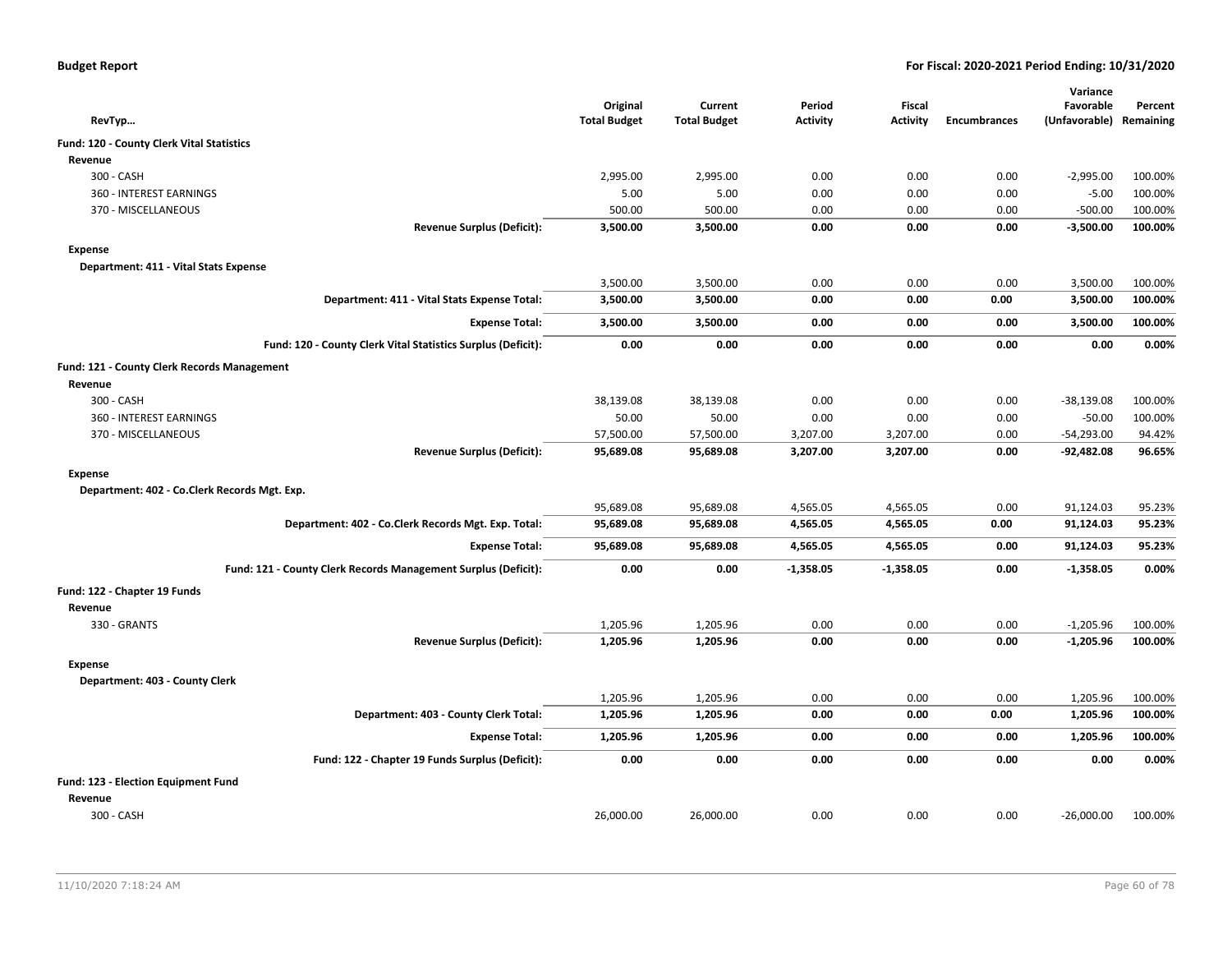|                                                                       |                     |                     |                 |                 |                     | Variance      |           |
|-----------------------------------------------------------------------|---------------------|---------------------|-----------------|-----------------|---------------------|---------------|-----------|
|                                                                       | Original            | Current             | Period          | <b>Fiscal</b>   |                     | Favorable     | Percent   |
| RevTyp                                                                | <b>Total Budget</b> | <b>Total Budget</b> | <b>Activity</b> | <b>Activity</b> | <b>Encumbrances</b> | (Unfavorable) | Remaining |
| 340 - FEES OF OFFICE                                                  | 4,000.00            | 4,000.00            | 0.00            | 0.00            | 0.00                | $-4,000.00$   | 100.00%   |
| <b>Revenue Surplus (Deficit):</b>                                     | 30,000.00           | 30,000.00           | 0.00            | 0.00            | 0.00                | $-30,000.00$  | 100.00%   |
| <b>Expense</b>                                                        |                     |                     |                 |                 |                     |               |           |
| Department: 403 - County Clerk                                        |                     |                     |                 |                 |                     |               |           |
|                                                                       | 30,000.00           | 30,000.00           | 0.00            | 0.00            | 0.00                | 30,000.00     | 100.00%   |
| Department: 403 - County Clerk Total:                                 | 30,000.00           | 30,000.00           | 0.00            | 0.00            | 0.00                | 30,000.00     | 100.00%   |
| <b>Expense Total:</b>                                                 | 30,000.00           | 30,000.00           | 0.00            | 0.00            | 0.00                | 30,000.00     | 100.00%   |
| Fund: 123 - Election Equipment Fund Surplus (Deficit):                | 0.00                | 0.00                | 0.00            | 0.00            | 0.00                | 0.00          | 0.00%     |
| Fund: 125 - County Clerk Co.& Dist.CourtTechnology                    |                     |                     |                 |                 |                     |               |           |
| Revenue                                                               |                     |                     |                 |                 |                     |               |           |
| 370 - MISCELLANEOUS                                                   | 600.00              | 600.00              | 0.00            | 0.00            | 0.00                | $-600.00$     | 100.00%   |
| <b>Revenue Surplus (Deficit):</b>                                     | 600.00              | 600.00              | 0.00            | 0.00            | 0.00                | -600.00       | 100.00%   |
| <b>Expense</b>                                                        |                     |                     |                 |                 |                     |               |           |
| Department: 440 - Technology Equipment                                |                     |                     |                 |                 |                     |               |           |
|                                                                       | 600.00              | 600.00              | 0.00            | 0.00            | 0.00                | 600.00        | 100.00%   |
| Department: 440 - Technology Equipment Total:                         | 600.00              | 600.00              | 0.00            | 0.00            | 0.00                | 600.00        | 100.00%   |
| <b>Expense Total:</b>                                                 | 600.00              | 600.00              | 0.00            | 0.00            | 0.00                | 600.00        | 100.00%   |
| Fund: 125 - County Clerk Co.& Dist.CourtTechnology Surplus (Deficit): | 0.00                | 0.00                | 0.00            | 0.00            | 0.00                | 0.00          | 0.00%     |
| Fund: 127 - County Clerk Records Archive                              |                     |                     |                 |                 |                     |               |           |
| Revenue                                                               |                     |                     |                 |                 |                     |               |           |
| 300 - CASH                                                            | 50,000.00           | 50,000.00           | 0.00            | 0.00            | 0.00                | $-50,000.00$  | 100.00%   |
| 370 - MISCELLANEOUS                                                   | 90,000.00           | 90,000.00           | 0.00            | 0.00            | 0.00                | $-90,000.00$  | 100.00%   |
| <b>Revenue Surplus (Deficit):</b>                                     | 140,000.00          | 140,000.00          | 0.00            | 0.00            | 0.00                | $-140,000.00$ | 100.00%   |
| <b>Expense</b>                                                        |                     |                     |                 |                 |                     |               |           |
| Department: 403 - County Clerk                                        |                     |                     |                 |                 |                     |               |           |
|                                                                       | 140,000.00          | 140,000.00          | 0.00            | 0.00            | 0.00                | 140,000.00    | 100.00%   |
| Department: 403 - County Clerk Total:                                 | 140,000.00          | 140,000.00          | 0.00            | 0.00            | 0.00                | 140,000.00    | 100.00%   |
| <b>Expense Total:</b>                                                 | 140,000.00          | 140,000.00          | 0.00            | 0.00            | 0.00                | 140,000.00    | 100.00%   |
| Fund: 127 - County Clerk Records Archive Surplus (Deficit):           | 0.00                | 0.00                | 0.00            | 0.00            | 0.00                | 0.00          | 0.00%     |
| Fund: 130 - Bail Bond Trust Fund                                      |                     |                     |                 |                 |                     |               |           |
| Revenue                                                               |                     |                     |                 |                 |                     |               |           |
| 345 - BONDS                                                           | 7,000.00            | 7,000.00            | 210.00          | 210.00          | 0.00                | $-6,790.00$   | 97.00%    |
| <b>Revenue Surplus (Deficit):</b>                                     | 7,000.00            | 7,000.00            | 210.00          | 210.00          | 0.00                | $-6,790.00$   | 97.00%    |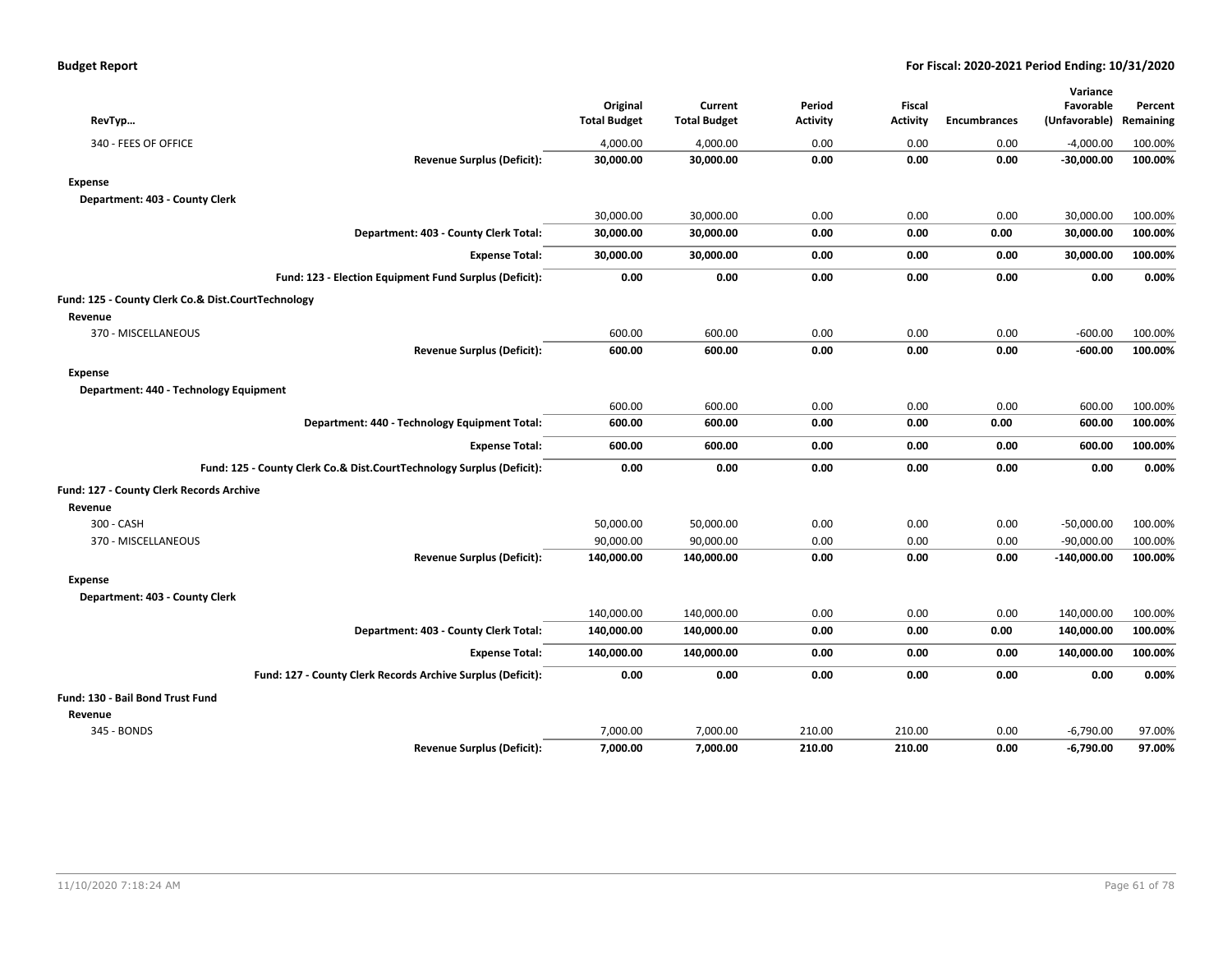| RevTyp                                                        | Original<br><b>Total Budget</b> | Current<br><b>Total Budget</b> | Period<br><b>Activity</b> | Fiscal<br><b>Activity</b> | <b>Encumbrances</b> | Variance<br>Favorable<br>(Unfavorable) Remaining | Percent |
|---------------------------------------------------------------|---------------------------------|--------------------------------|---------------------------|---------------------------|---------------------|--------------------------------------------------|---------|
| <b>Expense</b>                                                |                                 |                                |                           |                           |                     |                                                  |         |
| Department: 498 - Bail Bond Fee Expense                       |                                 |                                |                           |                           |                     |                                                  |         |
|                                                               | 7,000.00                        | 7,000.00                       | 0.00                      | 0.00                      | 0.00                | 7,000.00                                         | 100.00% |
| Department: 498 - Bail Bond Fee Expense Total:                | 7,000.00                        | 7,000.00                       | 0.00                      | 0.00                      | 0.00                | 7,000.00                                         | 100.00% |
| <b>Expense Total:</b>                                         | 7,000.00                        | 7,000.00                       | 0.00                      | 0.00                      | 0.00                | 7,000.00                                         | 100.00% |
| Fund: 130 - Bail Bond Trust Fund Surplus (Deficit):           | 0.00                            | 0.00                           | 210.00                    | 210.00                    | 0.00                | 210.00                                           | 0.00%   |
| Fund: 160 - County Judge Excess Supplement                    |                                 |                                |                           |                           |                     |                                                  |         |
| Revenue                                                       |                                 |                                |                           |                           |                     |                                                  |         |
| 300 - CASH                                                    | 2,700.00                        | 2,700.00                       | 0.00                      | 0.00                      | 0.00                | $-2,700.00$                                      | 100.00% |
| <b>Revenue Surplus (Deficit):</b>                             | 2,700.00                        | 2,700.00                       | 0.00                      | 0.00                      | 0.00                | $-2,700.00$                                      | 100.00% |
| <b>Expense</b>                                                |                                 |                                |                           |                           |                     |                                                  |         |
| Department: 452 - Excess Supplement County Judge              |                                 |                                |                           |                           |                     |                                                  |         |
|                                                               | 2,700.00                        | 2,700.00                       | 0.00                      | 0.00                      | 0.00                | 2,700.00                                         | 100.00% |
| Department: 452 - Excess Supplement County Judge Total:       | 2,700.00                        | 2,700.00                       | 0.00                      | 0.00                      | 0.00                | 2,700.00                                         | 100.00% |
| <b>Expense Total:</b>                                         | 2,700.00                        | 2,700.00                       | 0.00                      | 0.00                      | 0.00                | 2,700.00                                         | 100.00% |
| Fund: 160 - County Judge Excess Supplement Surplus (Deficit): | 0.00                            | 0.00                           | 0.00                      | 0.00                      | 0.00                | 0.00                                             | 0.00%   |
| Fund: 161 - Probate Judges Education                          |                                 |                                |                           |                           |                     |                                                  |         |
| Revenue                                                       |                                 |                                |                           |                           |                     |                                                  |         |
| 300 - CASH                                                    | 1,450.00                        | 1,450.00                       | 0.00                      | 0.00                      | 0.00                | $-1,450.00$                                      | 100.00% |
| 340 - FEES OF OFFICE                                          | 150.00                          | 150.00                         | 0.00                      | 0.00                      | 0.00                | $-150.00$                                        | 100.00% |
| <b>Revenue Surplus (Deficit):</b>                             | 1,600.00                        | 1,600.00                       | 0.00                      | 0.00                      | 0.00                | $-1,600.00$                                      | 100.00% |
| <b>Expense</b>                                                |                                 |                                |                           |                           |                     |                                                  |         |
| Department: 412 - Probate Judges Expense                      |                                 |                                |                           |                           |                     |                                                  |         |
|                                                               | 1,600.00                        | 1,600.00                       | 0.00                      | 0.00                      | 0.00                | 1,600.00                                         | 100.00% |
| Department: 412 - Probate Judges Expense Total:               | 1,600.00                        | 1,600.00                       | 0.00                      | 0.00                      | 0.00                | 1,600.00                                         | 100.00% |
| <b>Expense Total:</b>                                         | 1,600.00                        | 1,600.00                       | 0.00                      | 0.00                      | 0.00                | 1,600.00                                         | 100.00% |
| Fund: 161 - Probate Judges Education Surplus (Deficit):       | 0.00                            | 0.00                           | 0.00                      | 0.00                      | 0.00                | 0.00                                             | 0.00%   |
| Fund: 190 - District Clerk Records Management                 |                                 |                                |                           |                           |                     |                                                  |         |
| Revenue                                                       |                                 |                                |                           |                           |                     |                                                  |         |
| 300 - CASH                                                    | 7,088.49                        | 7,088.49                       | 0.00                      | 0.00                      | 0.00                | $-7,088.49$                                      | 100.00% |
| 360 - INTEREST EARNINGS                                       | 15.00                           | 15.00                          | 0.00                      | 0.00                      | 0.00                | $-15.00$                                         | 100.00% |
| 370 - MISCELLANEOUS                                           | 2,500.00                        | 2,500.00                       | 0.00                      | 0.00                      | 0.00                | $-2,500.00$                                      | 100.00% |
| <b>Revenue Surplus (Deficit):</b>                             | 9,603.49                        | 9,603.49                       | 0.00                      | 0.00                      | 0.00                | $-9,603.49$                                      | 100.00% |
| <b>Expense</b>                                                |                                 |                                |                           |                           |                     |                                                  |         |
| Department: 450 - District Clerk                              |                                 |                                |                           |                           |                     |                                                  |         |
|                                                               | 9,603.49                        | 9,603.49                       | 1,021.22                  | 1,021.22                  | 0.00                | 8,582.27                                         | 89.37%  |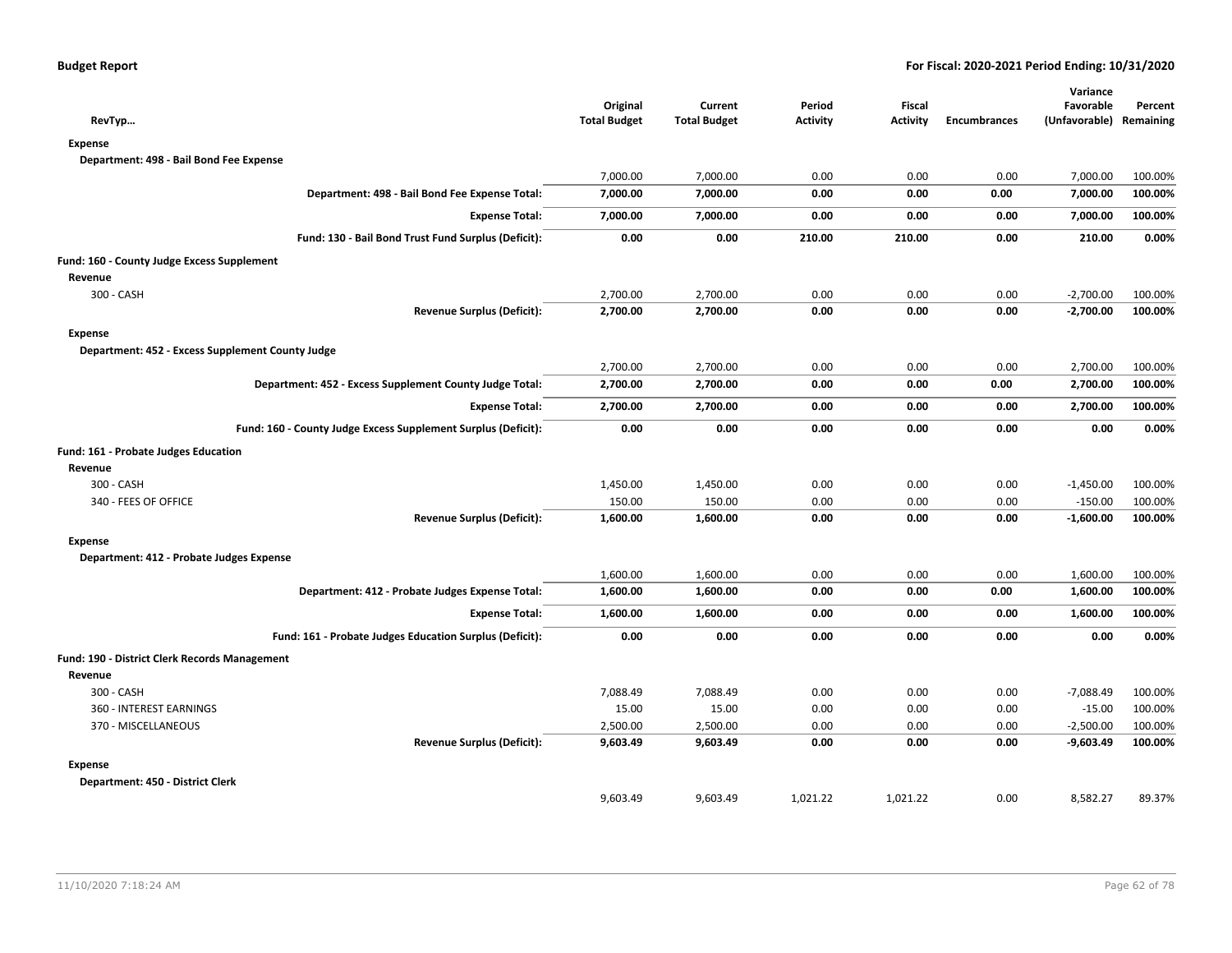|                                                   |                                                                          | Original            | Current             | Period          | <b>Fiscal</b>   |                     | Variance<br>Favorable   |         |
|---------------------------------------------------|--------------------------------------------------------------------------|---------------------|---------------------|-----------------|-----------------|---------------------|-------------------------|---------|
| RevTyp                                            |                                                                          | <b>Total Budget</b> | <b>Total Budget</b> | <b>Activity</b> | <b>Activity</b> | <b>Encumbrances</b> | (Unfavorable) Remaining | Percent |
|                                                   | Department: 450 - District Clerk Total:                                  | 9,603.49            | 9,603.49            | 1,021.22        | 1,021.22        | 0.00                | 8,582.27                | 89.37%  |
|                                                   | <b>Expense Total:</b>                                                    | 9,603.49            | 9,603.49            | 1,021.22        | 1,021.22        | 0.00                | 8,582.27                | 89.37%  |
|                                                   | Fund: 190 - District Clerk Records Management Surplus (Deficit):         | 0.00                | 0.00                | $-1,021.22$     | $-1,021.22$     | 0.00                | $-1,021.22$             | 0.00%   |
| <b>Fund: 191 - District Court Records Archive</b> |                                                                          |                     |                     |                 |                 |                     |                         |         |
| Revenue                                           |                                                                          |                     |                     |                 |                 |                     |                         |         |
| 300 - CASH                                        |                                                                          | 25,000.00           | 25,000.00           | 0.00            | 0.00            | 0.00                | $-25,000.00$            | 100.00% |
| 370 - MISCELLANEOUS                               |                                                                          | 4,000.00            | 4,000.00            | 0.00            | 0.00            | 0.00                | $-4,000.00$             | 100.00% |
|                                                   | <b>Revenue Surplus (Deficit):</b>                                        | 29,000.00           | 29,000.00           | 0.00            | 0.00            | 0.00                | $-29,000.00$            | 100.00% |
| <b>Expense</b>                                    |                                                                          |                     |                     |                 |                 |                     |                         |         |
| Department: 450 - District Clerk                  |                                                                          |                     |                     |                 |                 |                     |                         |         |
|                                                   |                                                                          | 29,000.00           | 29,000.00           | 0.00            | 0.00            | 0.00                | 29,000.00               | 100.00% |
|                                                   | Department: 450 - District Clerk Total:                                  | 29,000.00           | 29,000.00           | 0.00            | 0.00            | 0.00                | 29,000.00               | 100.00% |
|                                                   | <b>Expense Total:</b>                                                    | 29,000.00           | 29,000.00           | 0.00            | 0.00            | 0.00                | 29,000.00               | 100.00% |
|                                                   | Fund: 191 - District Court Records Archive Surplus (Deficit):            | 0.00                | 0.00                | 0.00            | 0.00            | 0.00                | 0.00                    | 0.00%   |
|                                                   | Fund: 192 - District Clerk Co.& Dist.Court Technology                    |                     |                     |                 |                 |                     |                         |         |
| Revenue                                           |                                                                          |                     |                     |                 |                 |                     |                         |         |
| 300 - CASH                                        |                                                                          | 3,000.00            | 3,000.00            | 0.00            | 0.00            | 0.00                | $-3,000.00$             | 100.00% |
|                                                   | <b>Revenue Surplus (Deficit):</b>                                        | 3,000.00            | 3,000.00            | 0.00            | 0.00            | 0.00                | $-3,000.00$             | 100.00% |
| <b>Expense</b>                                    |                                                                          |                     |                     |                 |                 |                     |                         |         |
| Department: 440 - Technology Equipment            |                                                                          |                     |                     |                 |                 |                     |                         |         |
|                                                   |                                                                          | 3,000.00            | 3,000.00            | 0.00            | 0.00            | 0.00                | 3,000.00                | 100.00% |
|                                                   | Department: 440 - Technology Equipment Total:                            | 3,000.00            | 3,000.00            | 0.00            | 0.00            | 0.00                | 3,000.00                | 100.00% |
|                                                   | <b>Expense Total:</b>                                                    | 3,000.00            | 3,000.00            | 0.00            | 0.00            | 0.00                | 3,000.00                | 100.00% |
|                                                   | Fund: 192 - District Clerk Co.& Dist.Court Technology Surplus (Deficit): | 0.00                | 0.00                | 0.00            | 0.00            | 0.00                | 0.00                    | 0.00%   |
|                                                   | Fund: 193 - District Clerk Court Records Preservation                    |                     |                     |                 |                 |                     |                         |         |
| Revenue                                           |                                                                          |                     |                     |                 |                 |                     |                         |         |
| 300 - CASH                                        |                                                                          | 35,000.00           | 35,000.00           | 0.00            | 0.00            | 0.00                | $-35,000.00$            | 100.00% |
|                                                   | <b>Revenue Surplus (Deficit):</b>                                        | 35,000.00           | 35,000.00           | 0.00            | 0.00            | 0.00                | $-35,000.00$            | 100.00% |
| <b>Expense</b>                                    |                                                                          |                     |                     |                 |                 |                     |                         |         |
|                                                   | Department: 545 - District Clerk Records Pres.Equip.                     |                     |                     |                 |                 |                     |                         |         |
|                                                   |                                                                          | 35,000.00           | 35,000.00           | 0.00            | 0.00            | 0.00                | 35,000.00               | 100.00% |
|                                                   | Department: 545 - District Clerk Records Pres. Equip. Total:             | 35,000.00           | 35,000.00           | 0.00            | 0.00            | 0.00                | 35,000.00               | 100.00% |
|                                                   | <b>Expense Total:</b>                                                    | 35,000.00           | 35,000.00           | 0.00            | 0.00            | 0.00                | 35,000.00               | 100.00% |
|                                                   | Fund: 193 - District Clerk Court Records Preservation Surplus (Deficit): | 0.00                | 0.00                | 0.00            | 0.00            | 0.00                | 0.00                    | 0.00%   |
| Fund: 200 - County Offices Records Mangement      |                                                                          |                     |                     |                 |                 |                     |                         |         |
| Revenue                                           |                                                                          |                     |                     |                 |                 |                     |                         |         |
| 300 - CASH                                        |                                                                          | 6,737.24            | 6,737.24            | 0.00            | 0.00            | 0.00                | $-6,737.24$             | 100.00% |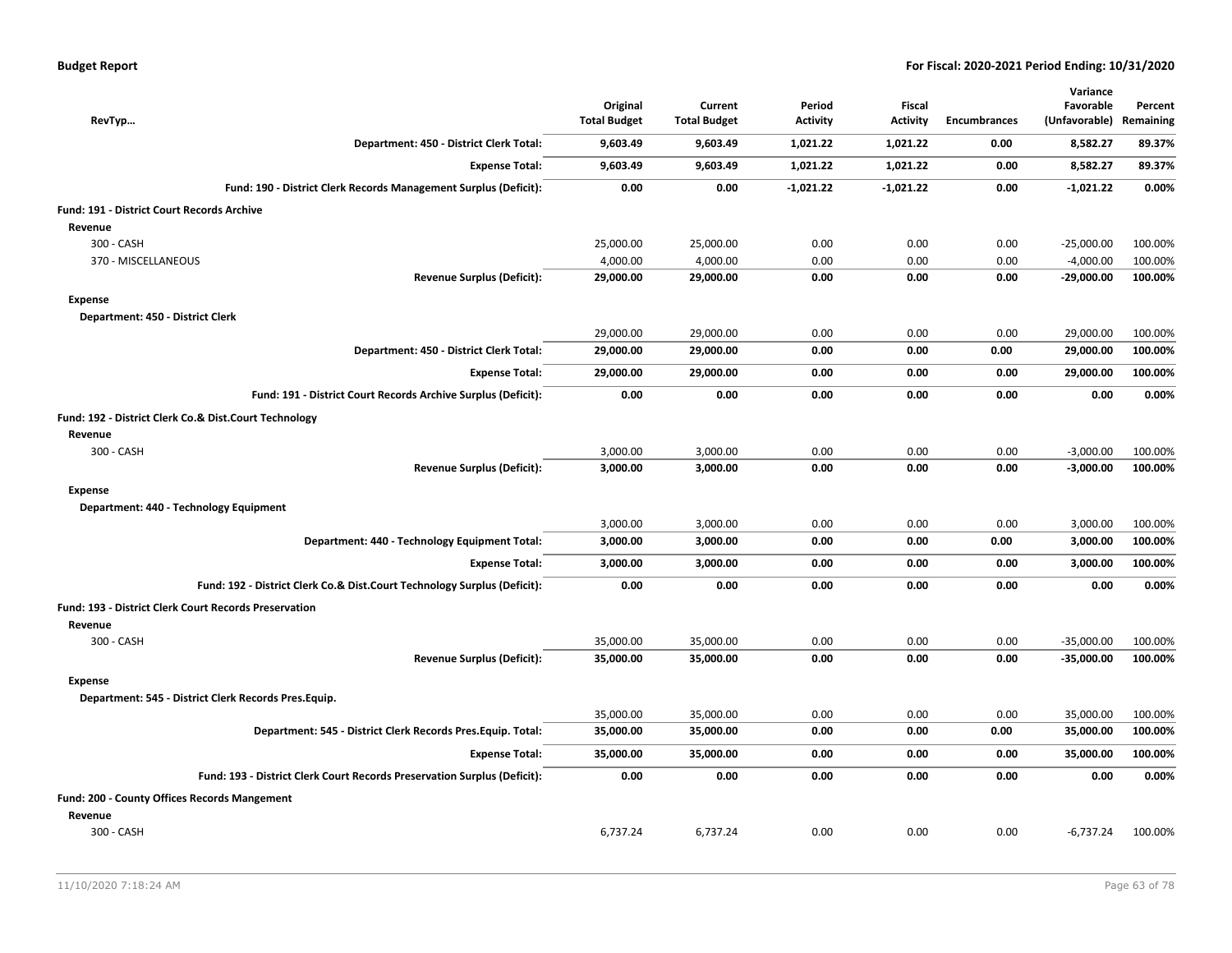| RevTyp                                                          | Original<br><b>Total Budget</b> | Current<br><b>Total Budget</b> | Period<br><b>Activity</b> | <b>Fiscal</b><br><b>Activity</b> | <b>Encumbrances</b> | Variance<br>Favorable<br>(Unfavorable) | Percent<br>Remaining |
|-----------------------------------------------------------------|---------------------------------|--------------------------------|---------------------------|----------------------------------|---------------------|----------------------------------------|----------------------|
| 360 - INTEREST EARNINGS                                         | 50.00                           | 50.00                          | 0.00                      | 0.00                             | 0.00                | $-50.00$                               | 100.00%              |
| 370 - MISCELLANEOUS                                             | 15,000.00                       | 15,000.00                      | 0.00                      | 0.00                             | 0.00                | $-15,000.00$                           | 100.00%              |
| <b>Revenue Surplus (Deficit):</b>                               | 21,787.24                       | 21,787.24                      | 0.00                      | 0.00                             | 0.00                | $-21,787.24$                           | 100.00%              |
| <b>Expense</b>                                                  |                                 |                                |                           |                                  |                     |                                        |                      |
| Department: 449 - Co. Office Records Mgt.                       |                                 |                                |                           |                                  |                     |                                        |                      |
|                                                                 | 10,300.00                       | 10,300.00                      | 589.02                    | 589.02                           | 0.00                | 9,710.98                               | 94.28%               |
| Department: 449 - Co. Office Records Mgt. Total:                | 10,300.00                       | 10,300.00                      | 589.02                    | 589.02                           | 0.00                | 9,710.98                               | 94.28%               |
| Department: 999 - Undesignated Conversion                       |                                 |                                |                           |                                  |                     |                                        |                      |
|                                                                 | 11,487.24                       | 11,487.24                      | 0.00                      | 0.00                             | 0.00                | 11,487.24                              | 100.00%              |
| Department: 999 - Undesignated Conversion Total:                | 11,487.24                       | 11,487.24                      | 0.00                      | 0.00                             | 0.00                | 11,487.24                              | 100.00%              |
| <b>Expense Total:</b>                                           | 21,787.24                       | 21,787.24                      | 589.02                    | 589.02                           | 0.00                | 21,198.22                              | 97.30%               |
| Fund: 200 - County Offices Records Mangement Surplus (Deficit): | 0.00                            | 0.00                           | -589.02                   | $-589.02$                        | 0.00                | $-589.02$                              | 0.00%                |
| Fund: 210 - Road & Bridge #1                                    |                                 |                                |                           |                                  |                     |                                        |                      |
| Revenue                                                         |                                 |                                |                           |                                  |                     |                                        |                      |
| 300 - CASH                                                      | 66,657.62                       | 66,657.62                      | 0.00                      | 0.00                             | 0.00                | $-66,657.62$                           | 100.00%              |
| 310 - PROPERTY TAXES                                            | 557,378.68                      | 557,378.68                     | 19,172.91                 | 19,172.91                        | 0.00                | $-538,205.77$                          | 96.56%               |
| 318 - OTHER TAXES                                               | 52,017.67                       | 52,017.67                      | 5,324.54                  | 5,324.54                         | 0.00                | $-46,693.13$                           | 89.76%               |
| 321 - FEES OF TAX COLLECTOR                                     | 140,000.00                      | 140,000.00                     | 5,276.39                  | 5,276.39                         | 0.00                | $-134,723.61$                          | 96.23%               |
| 350 - FINES                                                     | 24,500.00                       | 24,500.00                      | 0.00                      | 0.00                             | 0.00                | $-24,500.00$                           | 100.00%              |
| 360 - INTEREST EARNINGS                                         | 500.00                          | 500.00                         | 2.10                      | 2.10                             | 0.00                | -497.90                                | 99.58%               |
| 364 - SALE OF ASSETS LAND/BUILDING                              | 1,000.00                        | 1,000.00                       | 0.00                      | 0.00                             | 0.00                | $-1,000.00$                            | 100.00%              |
| 370 - MISCELLANEOUS                                             | 34,000.00                       | 34,000.00                      | 18,817.88                 | 18,817.88                        | 0.00                | $-15,182.12$                           | 44.65%               |
| <b>Revenue Surplus (Deficit):</b>                               | 876,053.97                      | 876,053.97                     | 48,593.82                 | 48,593.82                        | 0.00                | $-827,460.15$                          | 94.45%               |
| <b>Expense</b>                                                  |                                 |                                |                           |                                  |                     |                                        |                      |
| Department: 621 - Road & Bridge 1                               |                                 |                                |                           |                                  |                     |                                        |                      |
|                                                                 | 860,096.29                      | 860,096.29                     | 42,678.05                 | 42,678.05                        | 0.00                | 817,418.24                             | 95.04%               |
| Department: 621 - Road & Bridge 1 Total:                        | 860,096.29                      | 860,096.29                     | 42,678.05                 | 42,678.05                        | 0.00                | 817,418.24                             | 95.04%               |
| Department: 625 - Administrative Office R&B                     |                                 |                                |                           |                                  |                     |                                        |                      |
|                                                                 | 15,957.68                       | 15,957.68                      | 1,650.16                  | 1,650.16                         | 0.00                | 14,307.52                              | 89.66%               |
| Department: 625 - Administrative Office R&B Total:              | 15,957.68                       | 15,957.68                      | 1,650.16                  | 1,650.16                         | 0.00                | 14,307.52                              | 89.66%               |
| <b>Expense Total:</b>                                           | 876,053.97                      | 876,053.97                     | 44,328.21                 | 44,328.21                        | 0.00                | 831,725.76                             | 94.94%               |
| Fund: 210 - Road & Bridge #1 Surplus (Deficit):                 | 0.00                            | 0.00                           | 4,265.61                  | 4,265.61                         | 0.00                | 4,265.61                               | $0.00\%$             |
| Fund: 220 - Road & Bridge #2                                    |                                 |                                |                           |                                  |                     |                                        |                      |
| Revenue                                                         |                                 |                                |                           |                                  |                     |                                        |                      |
| 300 - CASH                                                      | 150,609.92                      | 150,609.92                     | 0.00                      | 0.00                             | 0.00                | $-150,609.92$                          | 100.00%              |
| 310 - PROPERTY TAXES                                            | 649,623.64                      | 649,623.64                     | 22,337.75                 | 22,337.75                        | 0.00                | $-627,285.89$                          | 96.56%               |
| 318 - OTHER TAXES                                               | 64,603.02                       | 64,603.02                      | 6,200.88                  | 6,200.88                         | 0.00                | $-58,402.14$                           | 90.40%               |
| 321 - FEES OF TAX COLLECTOR                                     | 167,000.00                      | 167,000.00                     | 6,146.28                  | 6,146.28                         | 0.00                | $-160,853.72$                          | 96.32%               |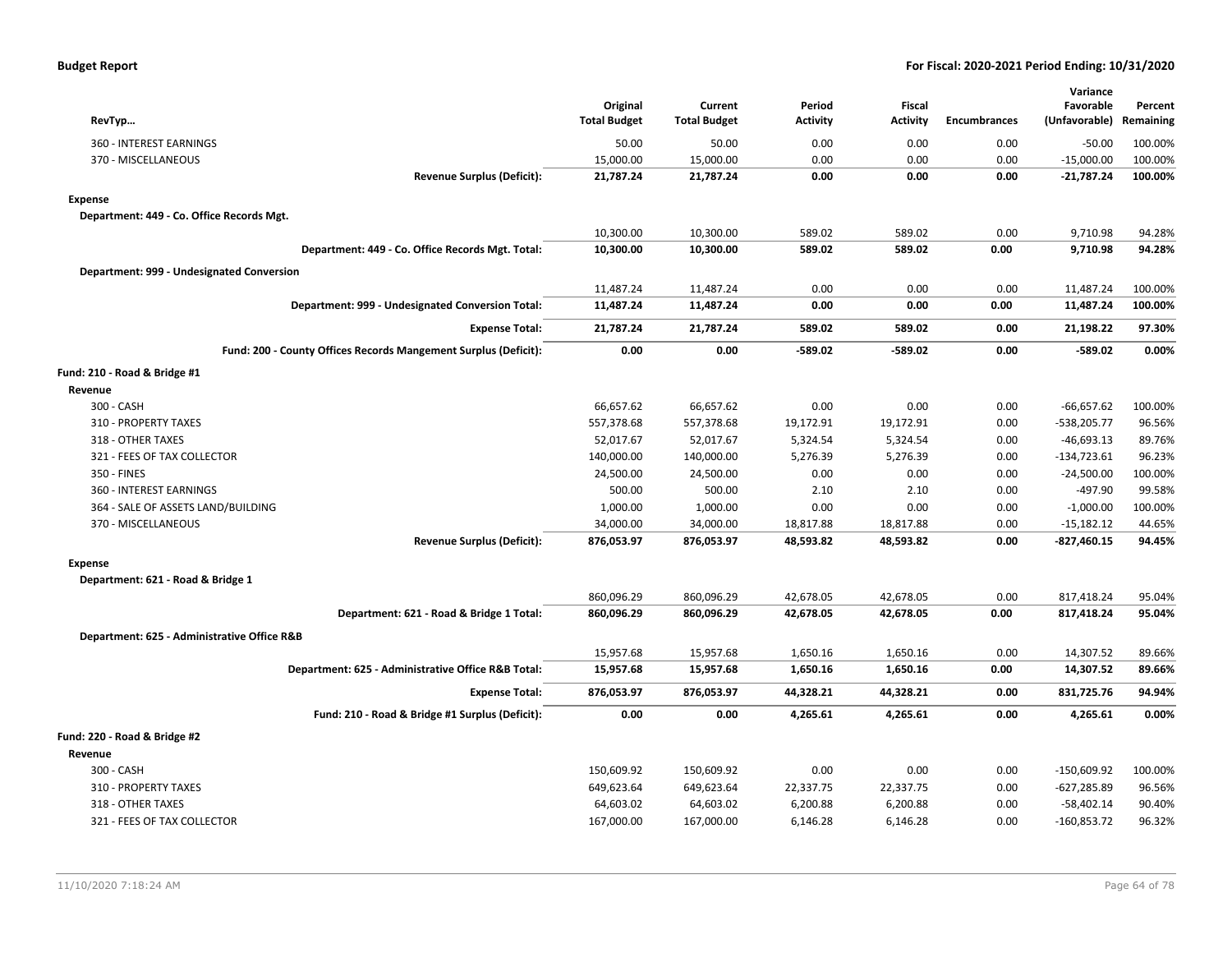| <b>Budget Report</b> |  |
|----------------------|--|
|----------------------|--|

| RevTyp                                                               | Original<br><b>Total Budget</b> | Current<br><b>Total Budget</b> | Period<br><b>Activity</b> | <b>Fiscal</b><br><b>Activity</b> | <b>Encumbrances</b> | Variance<br>Favorable<br>(Unfavorable) | Percent<br>Remaining |
|----------------------------------------------------------------------|---------------------------------|--------------------------------|---------------------------|----------------------------------|---------------------|----------------------------------------|----------------------|
| 350 - FINES                                                          | 30,000.00                       | 30,000.00                      | 0.00                      | 0.00                             | 0.00                | $-30,000.00$                           | 100.00%              |
| 360 - INTEREST EARNINGS                                              | 3,000.00                        | 3,000.00                       | 29.72                     | 29.72                            | 0.00                | $-2,970.28$                            | 99.01%               |
| 364 - SALE OF ASSETS LAND/BUILDING                                   | 4,000.00                        | 4,000.00                       | 0.00                      | 0.00                             | 0.00                | $-4,000.00$                            | 100.00%              |
| 370 - MISCELLANEOUS                                                  | 39,800.00                       | 39,800.00                      | 22,625.94                 | 22,625.94                        | 0.00                | $-17,174.06$                           | 43.15%               |
| <b>Revenue Surplus (Deficit):</b>                                    | 1,108,636.58                    | 1,108,636.58                   | 57,340.57                 | 57,340.57                        | 0.00                | $-1,051,296.01$                        | 94.83%               |
| <b>Expense</b>                                                       |                                 |                                |                           |                                  |                     |                                        |                      |
| Department: 509 - Contingency                                        |                                 |                                |                           |                                  |                     |                                        |                      |
|                                                                      | 10,000.00                       | 10,000.00                      | 0.00                      | 0.00                             | 0.00                | 10,000.00                              | 100.00%              |
| Department: 509 - Contingency Total:                                 | 10,000.00                       | 10,000.00                      | 0.00                      | 0.00                             | 0.00                | 10,000.00                              | 100.00%              |
| Department: 622 - Road & Bridge 2                                    |                                 |                                |                           |                                  |                     |                                        |                      |
|                                                                      | 1,082,678.90                    | 1,082,678.90                   | 64,577.04                 | 64,577.04                        | 16,500.00           | 1,001,601.86                           | 92.51%               |
| Department: 622 - Road & Bridge 2 Total:                             | 1,082,678.90                    | 1,082,678.90                   | 64,577.04                 | 64,577.04                        | 16,500.00           | 1,001,601.86                           | 92.51%               |
|                                                                      |                                 |                                |                           |                                  |                     |                                        |                      |
| Department: 625 - Administrative Office R&B                          |                                 |                                |                           |                                  |                     |                                        |                      |
|                                                                      | 15,957.68                       | 15,957.68                      | 1,650.16                  | 1,650.16                         | 0.00                | 14,307.52                              | 89.66%               |
| Department: 625 - Administrative Office R&B Total:                   | 15,957.68                       | 15,957.68                      | 1,650.16                  | 1,650.16                         | 0.00                | 14,307.52                              | 89.66%               |
| <b>Expense Total:</b>                                                | 1,108,636.58                    | 1,108,636.58                   | 66,227.20                 | 66,227.20                        | 16,500.00           | 1,025,909.38                           | 92.54%               |
| Fund: 220 - Road & Bridge #2 Surplus (Deficit):                      | 0.00                            | 0.00                           | $-8,886.63$               | $-8,886.63$                      | $-16,500.00$        | $-25,386.63$                           | 0.00%                |
| Fund: 221 - Raw Water Pipeline Road and Bridge #2                    |                                 |                                |                           |                                  |                     |                                        |                      |
| Revenue                                                              |                                 |                                |                           |                                  |                     |                                        |                      |
| 325 - RAW WATER PIPELINE                                             | 0.00                            | 12,000.00                      | 12,000.00                 | 12,000.00                        | 0.00                | 0.00                                   | 0.00%                |
| <b>Revenue Surplus (Deficit):</b>                                    | 0.00                            | 12,000.00                      | 12,000.00                 | 12,000.00                        | 0.00                | 0.00                                   | 0.00%                |
| <b>Expense</b>                                                       |                                 |                                |                           |                                  |                     |                                        |                      |
| Department: 622 - Road & Bridge 2                                    |                                 |                                |                           |                                  |                     |                                        |                      |
|                                                                      | 0.00                            | 12,000.00                      | 0.00                      | 0.00                             | 0.00                | 12,000.00                              | 100.00%              |
| Department: 622 - Road & Bridge 2 Total:                             | 0.00                            | 12,000.00                      | 0.00                      | 0.00                             | 0.00                | 12,000.00                              | 100.00%              |
| <b>Expense Total:</b>                                                | 0.00                            | 12,000.00                      | 0.00                      | 0.00                             | 0.00                | 12,000.00                              | 100.00%              |
| Fund: 221 - Raw Water Pipeline Road and Bridge #2 Surplus (Deficit): | 0.00                            | 0.00                           | 12,000.00                 | 12,000.00                        | 0.00                | 12,000.00                              | 0.00%                |
| Fund: 230 - Road & Bridge #3                                         |                                 |                                |                           |                                  |                     |                                        |                      |
| Revenue                                                              |                                 |                                |                           |                                  |                     |                                        |                      |
| 310 - PROPERTY TAXES                                                 | 972,335.46                      | 972,335.46                     | 33,504.49                 | 33,504.49                        | 0.00                | -938,830.97                            | 96.55%               |
| 318 - OTHER TAXES                                                    | 92,904.53                       | 92,904.53                      | 9,302.51                  | 9,302.51                         | 0.00                | $-83,602.02$                           | 89.99%               |
| 321 - FEES OF TAX COLLECTOR                                          | 220,000.00                      | 220,000.00                     | 9,219.43                  | 9,219.43                         | 0.00                | $-210,780.57$                          | 95.81%               |
| 350 - FINES                                                          | 30,400.00                       | 30,400.00                      | 0.00                      | 0.00                             | 0.00                | $-30,400.00$                           | 100.00%              |
| 360 - INTEREST EARNINGS                                              | 4,000.00                        | 4,000.00                       | 70.42                     | 70.42                            | 0.00                | $-3,929.58$                            | 98.24%               |
| 364 - SALE OF ASSETS LAND/BUILDING                                   | 5,000.00                        | 5,000.00                       | 0.00                      | 0.00                             | 0.00                | $-5,000.00$                            | 100.00%              |
| 370 - MISCELLANEOUS                                                  | 47,369.88                       | 47,369.88                      | 33,355.65                 | 33,355.65                        | 0.00                | $-14,014.23$                           | 29.58%               |
| <b>Revenue Surplus (Deficit):</b>                                    | 1,372,009.87                    | 1,372,009.87                   | 85,452.50                 | 85,452.50                        | 0.00                | $-1,286,557.37$                        | 93.77%               |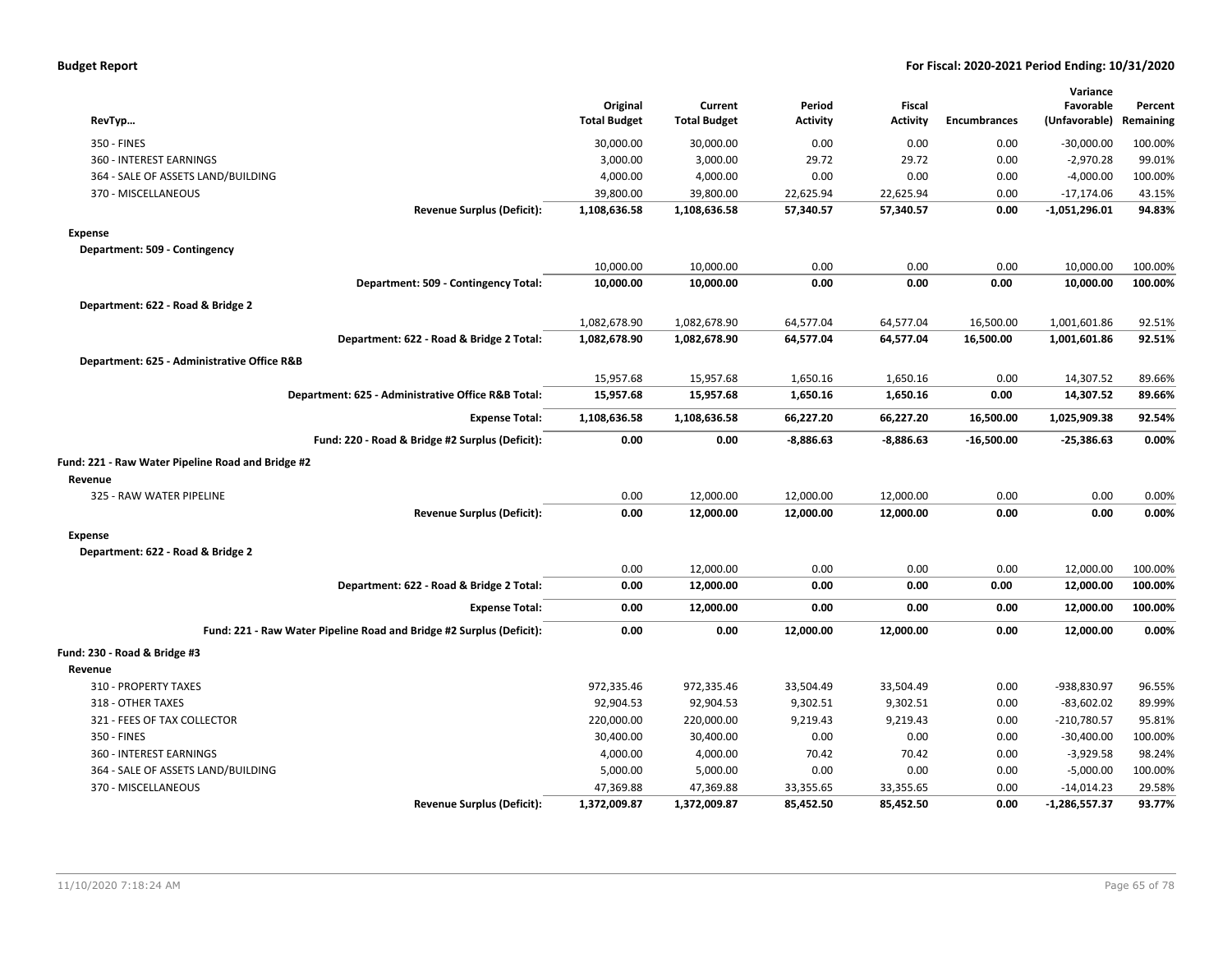| RevTyp                                                                   | Original<br><b>Total Budget</b> | Current<br><b>Total Budget</b> | Period<br><b>Activity</b> | Fiscal<br>Activity | <b>Encumbrances</b> | Variance<br>Favorable<br>(Unfavorable) | Percent<br>Remaining |
|--------------------------------------------------------------------------|---------------------------------|--------------------------------|---------------------------|--------------------|---------------------|----------------------------------------|----------------------|
| <b>Expense</b>                                                           |                                 |                                |                           |                    |                     |                                        |                      |
| Department: 509 - Contingency                                            |                                 |                                |                           |                    |                     |                                        |                      |
|                                                                          | 30,000.00                       | 30,000.00                      | 0.00                      | 0.00               | 0.00                | 30,000.00                              | 100.00%              |
| Department: 509 - Contingency Total:                                     | 30,000.00                       | 30,000.00                      | 0.00                      | 0.00               | 0.00                | 30,000.00                              | 100.00%              |
| Department: 623 - Road & Bridge 3                                        |                                 |                                |                           |                    |                     |                                        |                      |
|                                                                          | 1,326,052.19                    | 1,326,052.19                   | 95,115.68                 | 95,115.68          | 4,967.10            | 1,225,969.41                           | 92.45%               |
| Department: 623 - Road & Bridge 3 Total:                                 | 1,326,052.19                    | 1,326,052.19                   | 95,115.68                 | 95,115.68          | 4,967.10            | 1,225,969.41                           | 92.45%               |
| Department: 625 - Administrative Office R&B                              |                                 |                                |                           |                    |                     |                                        |                      |
|                                                                          | 15,957.68                       | 15,957.68                      | 1,650.16                  | 1,650.16           | 0.00                | 14,307.52                              | 89.66%               |
| Department: 625 - Administrative Office R&B Total:                       | 15,957.68                       | 15,957.68                      | 1,650.16                  | 1,650.16           | 0.00                | 14,307.52                              | 89.66%               |
| <b>Expense Total:</b>                                                    | 1,372,009.87                    | 1,372,009.87                   | 96,765.84                 | 96,765.84          | 4,967.10            | 1,270,276.93                           | 92.59%               |
| Fund: 230 - Road & Bridge #3 Surplus (Deficit):                          | 0.00                            | 0.00                           | $-11,313.34$              | $-11,313.34$       | -4,967.10           | $-16,280.44$                           | 0.00%                |
| Fund: 231 - Lake Road Impact/Raw Water PipelinePct. 3                    |                                 |                                |                           |                    |                     |                                        |                      |
| Revenue                                                                  |                                 |                                |                           |                    |                     |                                        |                      |
| 300 - CASH                                                               | 250,000.00                      | 250,000.00                     | 0.00                      | 0.00               | 0.00                | $-250,000.00$                          | 100.00%              |
| 325 - RAW WATER PIPELINE                                                 | 0.00                            | 84,000.00                      | 84,000.00                 | 84,000.00          | 0.00                | 0.00                                   | 0.00%                |
| <b>Revenue Surplus (Deficit):</b>                                        | 250,000.00                      | 334,000.00                     | 84,000.00                 | 84,000.00          | 0.00                | $-250,000.00$                          | 74.85%               |
| <b>Expense</b>                                                           |                                 |                                |                           |                    |                     |                                        |                      |
| Department: 623 - Road & Bridge 3                                        |                                 |                                |                           |                    |                     |                                        |                      |
|                                                                          | 250,000.00                      | 250,000.00                     | 0.00                      | 0.00               | 0.00                | 250,000.00                             | 100.00%              |
| Department: 623 - Road & Bridge 3 Total:                                 | 250,000.00                      | 250,000.00                     | 0.00                      | 0.00               | 0.00                | 250,000.00                             | 100.00%              |
| Department: 626 - Road & Bridge 3 Raw Water Pipeline                     |                                 |                                |                           |                    |                     |                                        |                      |
|                                                                          | 0.00                            | 84,000.00                      | 0.00                      | 0.00               | 0.00                | 84,000.00                              | 100.00%              |
| Department: 626 - Road & Bridge 3 Raw Water Pipeline Total:              | 0.00                            | 84,000.00                      | 0.00                      | 0.00               | 0.00                | 84,000.00                              | 100.00%              |
| <b>Expense Total:</b>                                                    | 250,000.00                      | 334,000.00                     | 0.00                      | 0.00               | 0.00                | 334,000.00                             | 100.00%              |
| Fund: 231 - Lake Road Impact/Raw Water PipelinePct. 3 Surplus (Deficit): | 0.00                            | 0.00                           | 84,000.00                 | 84,000.00          | 0.00                | 84,000.00                              | 0.00%                |
| Fund: 240 - Road & Bridge #4                                             |                                 |                                |                           |                    |                     |                                        |                      |
| Revenue                                                                  |                                 |                                |                           |                    |                     |                                        |                      |
| 300 - CASH                                                               | 47,006.36                       | 47,006.36                      | 0.00                      | 0.00               | 0.00                | -47,006.36                             | 100.00%              |
| 310 - PROPERTY TAXES                                                     | 554,424.23                      | 554,424.23                     | 19,074.55                 | 19,074.55          | 0.00                | $-535,349.68$                          | 96.56%               |
| 318 - OTHER TAXES                                                        | 57,114.83                       | 57,114.83                      | 5,296.04                  | 5,296.04           | 0.00                | $-51,818.79$                           | 90.73%               |
| 321 - FEES OF TAX COLLECTOR                                              | 140,000.00                      | 140,000.00                     | 5,247.90                  | 5,247.90           | 0.00                | $-134,752.10$                          | 96.25%               |
| 350 - FINES                                                              | 33,800.00                       | 33,800.00                      | 0.00                      | 0.00               | 0.00                | $-33,800.00$                           | 100.00%              |
| 360 - INTEREST EARNINGS                                                  | 2,000.00                        | 2,000.00                       | 12.45                     | 12.45              | 0.00                | $-1,987.55$                            | 99.38%               |
| 364 - SALE OF ASSETS LAND/BUILDING                                       | 1,500.00                        | 1,500.00                       | 0.00                      | 0.00               | 0.00                | $-1,500.00$                            | 100.00%              |
| 370 - MISCELLANEOUS                                                      | 37,500.00                       | 37,500.00                      | 19,139.43                 | 19,139.43          | 0.00                | $-18,360.57$                           | 48.96%               |
| <b>Revenue Surplus (Deficit):</b>                                        | 873,345.42                      | 873,345.42                     | 48,770.37                 | 48,770.37          | 0.00                | $-824,575.05$                          | 94.42%               |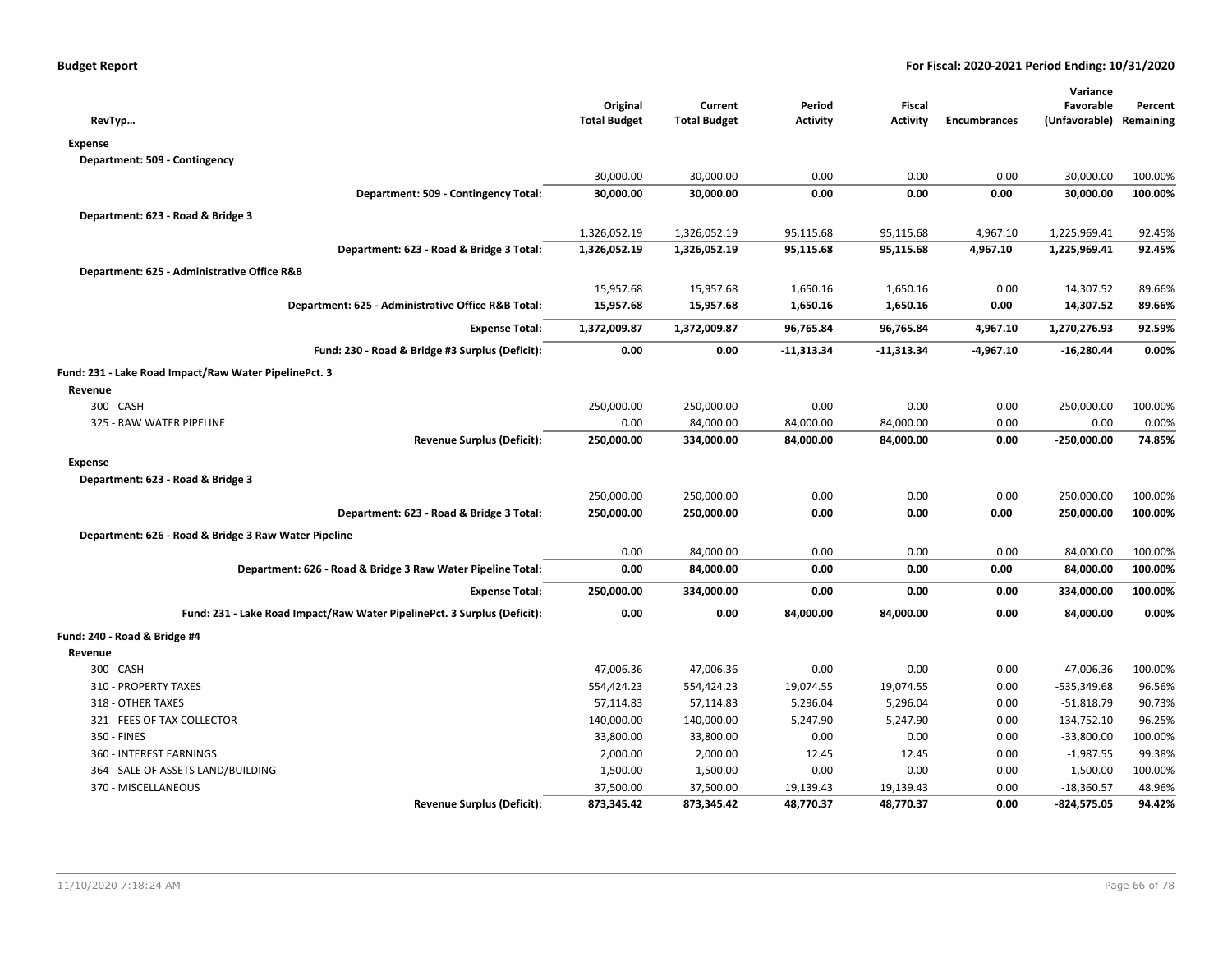|                                                                          |                                 |                                |                           |                                  |                     | Variance                             |         |
|--------------------------------------------------------------------------|---------------------------------|--------------------------------|---------------------------|----------------------------------|---------------------|--------------------------------------|---------|
| RevTyp                                                                   | Original<br><b>Total Budget</b> | Current<br><b>Total Budget</b> | Period<br><b>Activity</b> | <b>Fiscal</b><br><b>Activity</b> | <b>Encumbrances</b> | Favorable<br>(Unfavorable) Remaining | Percent |
|                                                                          |                                 |                                |                           |                                  |                     |                                      |         |
| <b>Expense</b><br>Department: 624 - Road & Bridge 4                      |                                 |                                |                           |                                  |                     |                                      |         |
|                                                                          | 857,387.74                      | 857,387.74                     | 38,617.21                 | 38,617.21                        | 0.00                | 818,770.53                           | 95.50%  |
| Department: 624 - Road & Bridge 4 Total:                                 | 857,387.74                      | 857,387.74                     | 38,617.21                 | 38,617.21                        | 0.00                | 818,770.53                           | 95.50%  |
|                                                                          |                                 |                                |                           |                                  |                     |                                      |         |
| Department: 625 - Administrative Office R&B                              |                                 |                                |                           |                                  |                     |                                      |         |
|                                                                          | 15,957.68                       | 15,957.68                      | 1,649.78                  | 1,649.78                         | 0.00                | 14,307.90                            | 89.66%  |
| Department: 625 - Administrative Office R&B Total:                       | 15,957.68                       | 15,957.68                      | 1,649.78                  | 1,649.78                         | 0.00                | 14,307.90                            | 89.66%  |
| <b>Expense Total:</b>                                                    | 873,345.42                      | 873,345.42                     | 40,266.99                 | 40,266.99                        | 0.00                | 833,078.43                           | 95.39%  |
| Fund: 240 - Road & Bridge #4 Surplus (Deficit):                          | 0.00                            | 0.00                           | 8,503.38                  | 8,503.38                         | 0.00                | 8,503.38                             | 0.00%   |
| Fund: 241 - Lake Road Impact/Raw Water PipelinePct. 4                    |                                 |                                |                           |                                  |                     |                                      |         |
| Revenue                                                                  |                                 |                                |                           |                                  |                     |                                      |         |
| 300 - CASH                                                               | 150,000.00                      | 150,000.00                     | 0.00                      | 0.00                             | 0.00                | $-150,000.00$                        | 100.00% |
| 326 - MAINTENANCE OF ROADS                                               | 0.00                            | 104,000.00                     | 104,000.00                | 104,000.00                       | 0.00                | 0.00                                 | 0.00%   |
| <b>Revenue Surplus (Deficit):</b>                                        | 150,000.00                      | 254,000.00                     | 104,000.00                | 104,000.00                       | 0.00                | $-150,000.00$                        | 59.06%  |
| <b>Expense</b>                                                           |                                 |                                |                           |                                  |                     |                                      |         |
| Department: 624 - Road & Bridge 4                                        |                                 |                                |                           |                                  |                     |                                      |         |
|                                                                          | 150,000.00                      | 254,000.00                     | 0.00                      | 0.00                             | 0.00                | 254,000.00                           | 100.00% |
| Department: 624 - Road & Bridge 4 Total:                                 | 150,000.00                      | 254,000.00                     | 0.00                      | 0.00                             | 0.00                | 254,000.00                           | 100.00% |
| <b>Expense Total:</b>                                                    | 150,000.00                      | 254,000.00                     | 0.00                      | 0.00                             | 0.00                | 254,000.00                           | 100.00% |
| Fund: 241 - Lake Road Impact/Raw Water PipelinePct. 4 Surplus (Deficit): | 0.00                            | 0.00                           | 104,000.00                | 104,000.00                       | 0.00                | 104,000.00                           | 0.00%   |
| Fund: 260 - J.P.#1 Justice Court Technology                              |                                 |                                |                           |                                  |                     |                                      |         |
| Revenue                                                                  |                                 |                                |                           |                                  |                     |                                      |         |
| 370 - MISCELLANEOUS                                                      | 1,500.00                        | 1,500.00                       | 0.00                      | 0.00                             | 0.00                | $-1,500.00$                          | 100.00% |
| <b>Revenue Surplus (Deficit):</b>                                        | 1,500.00                        | 1,500.00                       | 0.00                      | 0.00                             | 0.00                | $-1,500.00$                          | 100.00% |
| <b>Expense</b>                                                           |                                 |                                |                           |                                  |                     |                                      |         |
| Department: 455 - Justice of the Peace Pct. 1                            |                                 |                                |                           |                                  |                     |                                      |         |
|                                                                          | 1,500.00                        | 1,500.00                       | 0.00                      | 0.00                             | 1,346.87            | 153.13                               | 10.21%  |
| Department: 455 - Justice of the Peace Pct. 1 Total:                     | 1,500.00                        | 1,500.00                       | 0.00                      | 0.00                             | 1,346.87            | 153.13                               | 10.21%  |
| <b>Expense Total:</b>                                                    | 1,500.00                        | 1,500.00                       | 0.00                      | 0.00                             | 1,346.87            | 153.13                               | 10.21%  |
| Fund: 260 - J.P.#1 Justice Court Technology Surplus (Deficit):           | 0.00                            | 0.00                           | 0.00                      | 0.00                             | $-1,346.87$         | $-1,346.87$                          | 0.00%   |
| Fund: 270 - J.P.#2 Justice Court Technology                              |                                 |                                |                           |                                  |                     |                                      |         |
| Revenue                                                                  |                                 |                                |                           |                                  |                     |                                      |         |
| 370 - MISCELLANEOUS                                                      | 500.00                          | 500.00                         | 0.00                      | 0.00                             | 0.00                | $-500.00$                            | 100.00% |
| <b>Revenue Surplus (Deficit):</b>                                        | 500.00                          | 500.00                         | 0.00                      | 0.00                             | 0.00                | $-500.00$                            | 100.00% |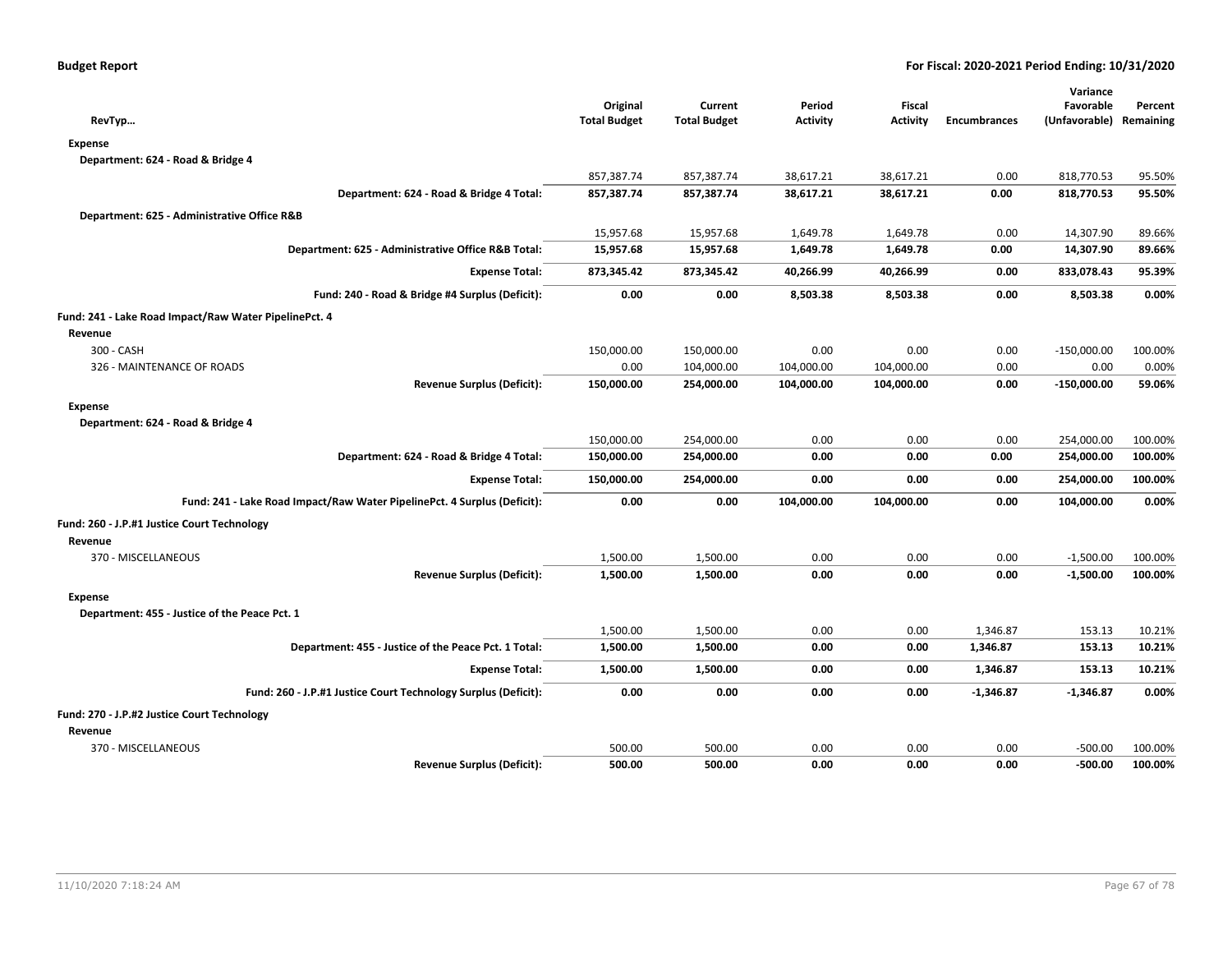| <b>Expense</b><br>Department: 456 - Justice of the Peace Pct. 2<br>500.00<br>500.00<br>0.00<br>0.00<br>0.00<br>500.00<br>Department: 456 - Justice of the Peace Pct. 2 Total:<br>0.00<br>0.00<br>500.00<br>500.00<br>0.00<br>500.00<br>0.00<br>0.00<br>500.00<br><b>Expense Total:</b><br>500.00<br>500.00<br>0.00<br>0.00<br>0.00<br>0.00<br>0.00<br>0.00<br>0.00<br>Fund: 270 - J.P.#2 Justice Court Technology Surplus (Deficit):<br>Fund: 280 - J.P.#3 Justice Court Technology<br>Revenue<br>300 - CASH<br>5,300.00<br>5,300.00<br>0.00<br>0.00<br>0.00<br>$-5,300.00$<br>370 - MISCELLANEOUS<br>700.00<br>700.00<br>0.00<br>0.00<br>0.00<br>$-700.00$<br><b>Revenue Surplus (Deficit):</b><br>6,000.00<br>0.00<br>0.00<br>$-6,000.00$<br>6,000.00<br>0.00<br><b>Expense</b><br>Department: 457 - Justice of the Peace Pct. 3<br>6,000.00<br>6,000.00<br>0.00<br>0.00<br>0.00<br>6,000.00<br>Department: 457 - Justice of the Peace Pct. 3 Total:<br>6,000.00<br>6,000.00<br>0.00<br>0.00<br>0.00<br>6,000.00<br><b>Expense Total:</b><br>6,000.00<br>6,000.00<br>0.00<br>0.00<br>0.00<br>6,000.00<br>Fund: 280 - J.P.#3 Justice Court Technology Surplus (Deficit):<br>0.00<br>0.00<br>0.00<br>0.00<br>0.00<br>0.00<br>Fund: 310 - F.C.Detention Center Annual Payment<br>Revenue<br>319 - F.C. DETENTION CENTER<br>10,000.00<br>10,000.00<br>0.00<br>0.00<br>0.00<br>$-10,000.00$<br><b>Revenue Surplus (Deficit):</b><br>0.00<br>10,000.00<br>10,000.00<br>0.00<br>0.00<br>$-10,000.00$<br><b>Expense</b><br>Department: 560 - County Sheriff<br>10,000.00<br>10,000.00<br>548.00<br>548.00<br>0.00<br>9,452.00<br>Department: 560 - County Sheriff Total:<br>10,000.00<br>10,000.00<br>548.00<br>0.00<br>9,452.00<br>548.00<br>10,000.00<br>548.00<br>9,452.00<br><b>Expense Total:</b><br>10,000.00<br>548.00<br>0.00<br>Fund: 310 - F.C.Detention Center Annual Payment Surplus (Deficit):<br>0.00<br>0.00<br>$-548.00$<br>$-548.00$<br>$-548.00$<br>0.00<br>Fund: 330 - Bail Bondsman Application Fee<br>Revenue<br>300 - CASH<br>500.00<br>500.00<br>0.00<br>0.00<br>0.00<br>$-500.00$<br><b>Revenue Surplus (Deficit):</b><br>500.00<br>500.00<br>0.00<br>0.00<br>0.00<br>$-500.00$<br><b>Expense</b><br>Department: 498 - Bail Bond Fee Expense<br>500.00<br>500.00<br>0.00<br>0.00<br>0.00<br>500.00<br>Department: 498 - Bail Bond Fee Expense Total:<br>500.00<br>500.00<br>0.00<br>0.00<br>0.00<br>500.00<br>500.00<br>500.00<br>0.00<br>0.00<br>0.00<br>500.00<br><b>Expense Total:</b><br>Fund: 330 - Bail Bondsman Application Fee Surplus (Deficit):<br>0.00<br>0.00<br>0.00<br>0.00<br>0.00<br>0.00 | RevTyp | Original<br><b>Total Budget</b> | Current<br><b>Total Budget</b> | Period<br><b>Activity</b> | Fiscal<br><b>Activity</b> | <b>Encumbrances</b> | Variance<br>Favorable<br>(Unfavorable) | Percent<br>Remaining |
|-----------------------------------------------------------------------------------------------------------------------------------------------------------------------------------------------------------------------------------------------------------------------------------------------------------------------------------------------------------------------------------------------------------------------------------------------------------------------------------------------------------------------------------------------------------------------------------------------------------------------------------------------------------------------------------------------------------------------------------------------------------------------------------------------------------------------------------------------------------------------------------------------------------------------------------------------------------------------------------------------------------------------------------------------------------------------------------------------------------------------------------------------------------------------------------------------------------------------------------------------------------------------------------------------------------------------------------------------------------------------------------------------------------------------------------------------------------------------------------------------------------------------------------------------------------------------------------------------------------------------------------------------------------------------------------------------------------------------------------------------------------------------------------------------------------------------------------------------------------------------------------------------------------------------------------------------------------------------------------------------------------------------------------------------------------------------------------------------------------------------------------------------------------------------------------------------------------------------------------------------------------------------------------------------------------------------------------------------------------------------------------------------------------------------------------------------------------------------------------------------------------------------------------------------------------------------------------------------------------------------------|--------|---------------------------------|--------------------------------|---------------------------|---------------------------|---------------------|----------------------------------------|----------------------|
|                                                                                                                                                                                                                                                                                                                                                                                                                                                                                                                                                                                                                                                                                                                                                                                                                                                                                                                                                                                                                                                                                                                                                                                                                                                                                                                                                                                                                                                                                                                                                                                                                                                                                                                                                                                                                                                                                                                                                                                                                                                                                                                                                                                                                                                                                                                                                                                                                                                                                                                                                                                                                             |        |                                 |                                |                           |                           |                     |                                        |                      |
|                                                                                                                                                                                                                                                                                                                                                                                                                                                                                                                                                                                                                                                                                                                                                                                                                                                                                                                                                                                                                                                                                                                                                                                                                                                                                                                                                                                                                                                                                                                                                                                                                                                                                                                                                                                                                                                                                                                                                                                                                                                                                                                                                                                                                                                                                                                                                                                                                                                                                                                                                                                                                             |        |                                 |                                |                           |                           |                     |                                        |                      |
|                                                                                                                                                                                                                                                                                                                                                                                                                                                                                                                                                                                                                                                                                                                                                                                                                                                                                                                                                                                                                                                                                                                                                                                                                                                                                                                                                                                                                                                                                                                                                                                                                                                                                                                                                                                                                                                                                                                                                                                                                                                                                                                                                                                                                                                                                                                                                                                                                                                                                                                                                                                                                             |        |                                 |                                |                           |                           |                     |                                        | 100.00%              |
|                                                                                                                                                                                                                                                                                                                                                                                                                                                                                                                                                                                                                                                                                                                                                                                                                                                                                                                                                                                                                                                                                                                                                                                                                                                                                                                                                                                                                                                                                                                                                                                                                                                                                                                                                                                                                                                                                                                                                                                                                                                                                                                                                                                                                                                                                                                                                                                                                                                                                                                                                                                                                             |        |                                 |                                |                           |                           |                     |                                        | 100.00%              |
|                                                                                                                                                                                                                                                                                                                                                                                                                                                                                                                                                                                                                                                                                                                                                                                                                                                                                                                                                                                                                                                                                                                                                                                                                                                                                                                                                                                                                                                                                                                                                                                                                                                                                                                                                                                                                                                                                                                                                                                                                                                                                                                                                                                                                                                                                                                                                                                                                                                                                                                                                                                                                             |        |                                 |                                |                           |                           |                     |                                        | 100.00%              |
|                                                                                                                                                                                                                                                                                                                                                                                                                                                                                                                                                                                                                                                                                                                                                                                                                                                                                                                                                                                                                                                                                                                                                                                                                                                                                                                                                                                                                                                                                                                                                                                                                                                                                                                                                                                                                                                                                                                                                                                                                                                                                                                                                                                                                                                                                                                                                                                                                                                                                                                                                                                                                             |        |                                 |                                |                           |                           |                     |                                        | 0.00%                |
|                                                                                                                                                                                                                                                                                                                                                                                                                                                                                                                                                                                                                                                                                                                                                                                                                                                                                                                                                                                                                                                                                                                                                                                                                                                                                                                                                                                                                                                                                                                                                                                                                                                                                                                                                                                                                                                                                                                                                                                                                                                                                                                                                                                                                                                                                                                                                                                                                                                                                                                                                                                                                             |        |                                 |                                |                           |                           |                     |                                        |                      |
|                                                                                                                                                                                                                                                                                                                                                                                                                                                                                                                                                                                                                                                                                                                                                                                                                                                                                                                                                                                                                                                                                                                                                                                                                                                                                                                                                                                                                                                                                                                                                                                                                                                                                                                                                                                                                                                                                                                                                                                                                                                                                                                                                                                                                                                                                                                                                                                                                                                                                                                                                                                                                             |        |                                 |                                |                           |                           |                     |                                        |                      |
|                                                                                                                                                                                                                                                                                                                                                                                                                                                                                                                                                                                                                                                                                                                                                                                                                                                                                                                                                                                                                                                                                                                                                                                                                                                                                                                                                                                                                                                                                                                                                                                                                                                                                                                                                                                                                                                                                                                                                                                                                                                                                                                                                                                                                                                                                                                                                                                                                                                                                                                                                                                                                             |        |                                 |                                |                           |                           |                     |                                        | 100.00%              |
|                                                                                                                                                                                                                                                                                                                                                                                                                                                                                                                                                                                                                                                                                                                                                                                                                                                                                                                                                                                                                                                                                                                                                                                                                                                                                                                                                                                                                                                                                                                                                                                                                                                                                                                                                                                                                                                                                                                                                                                                                                                                                                                                                                                                                                                                                                                                                                                                                                                                                                                                                                                                                             |        |                                 |                                |                           |                           |                     |                                        | 100.00%              |
|                                                                                                                                                                                                                                                                                                                                                                                                                                                                                                                                                                                                                                                                                                                                                                                                                                                                                                                                                                                                                                                                                                                                                                                                                                                                                                                                                                                                                                                                                                                                                                                                                                                                                                                                                                                                                                                                                                                                                                                                                                                                                                                                                                                                                                                                                                                                                                                                                                                                                                                                                                                                                             |        |                                 |                                |                           |                           |                     |                                        | 100.00%              |
|                                                                                                                                                                                                                                                                                                                                                                                                                                                                                                                                                                                                                                                                                                                                                                                                                                                                                                                                                                                                                                                                                                                                                                                                                                                                                                                                                                                                                                                                                                                                                                                                                                                                                                                                                                                                                                                                                                                                                                                                                                                                                                                                                                                                                                                                                                                                                                                                                                                                                                                                                                                                                             |        |                                 |                                |                           |                           |                     |                                        |                      |
|                                                                                                                                                                                                                                                                                                                                                                                                                                                                                                                                                                                                                                                                                                                                                                                                                                                                                                                                                                                                                                                                                                                                                                                                                                                                                                                                                                                                                                                                                                                                                                                                                                                                                                                                                                                                                                                                                                                                                                                                                                                                                                                                                                                                                                                                                                                                                                                                                                                                                                                                                                                                                             |        |                                 |                                |                           |                           |                     |                                        |                      |
|                                                                                                                                                                                                                                                                                                                                                                                                                                                                                                                                                                                                                                                                                                                                                                                                                                                                                                                                                                                                                                                                                                                                                                                                                                                                                                                                                                                                                                                                                                                                                                                                                                                                                                                                                                                                                                                                                                                                                                                                                                                                                                                                                                                                                                                                                                                                                                                                                                                                                                                                                                                                                             |        |                                 |                                |                           |                           |                     |                                        | 100.00%              |
|                                                                                                                                                                                                                                                                                                                                                                                                                                                                                                                                                                                                                                                                                                                                                                                                                                                                                                                                                                                                                                                                                                                                                                                                                                                                                                                                                                                                                                                                                                                                                                                                                                                                                                                                                                                                                                                                                                                                                                                                                                                                                                                                                                                                                                                                                                                                                                                                                                                                                                                                                                                                                             |        |                                 |                                |                           |                           |                     |                                        | 100.00%              |
|                                                                                                                                                                                                                                                                                                                                                                                                                                                                                                                                                                                                                                                                                                                                                                                                                                                                                                                                                                                                                                                                                                                                                                                                                                                                                                                                                                                                                                                                                                                                                                                                                                                                                                                                                                                                                                                                                                                                                                                                                                                                                                                                                                                                                                                                                                                                                                                                                                                                                                                                                                                                                             |        |                                 |                                |                           |                           |                     |                                        | 100.00%              |
|                                                                                                                                                                                                                                                                                                                                                                                                                                                                                                                                                                                                                                                                                                                                                                                                                                                                                                                                                                                                                                                                                                                                                                                                                                                                                                                                                                                                                                                                                                                                                                                                                                                                                                                                                                                                                                                                                                                                                                                                                                                                                                                                                                                                                                                                                                                                                                                                                                                                                                                                                                                                                             |        |                                 |                                |                           |                           |                     |                                        | 0.00%                |
|                                                                                                                                                                                                                                                                                                                                                                                                                                                                                                                                                                                                                                                                                                                                                                                                                                                                                                                                                                                                                                                                                                                                                                                                                                                                                                                                                                                                                                                                                                                                                                                                                                                                                                                                                                                                                                                                                                                                                                                                                                                                                                                                                                                                                                                                                                                                                                                                                                                                                                                                                                                                                             |        |                                 |                                |                           |                           |                     |                                        |                      |
|                                                                                                                                                                                                                                                                                                                                                                                                                                                                                                                                                                                                                                                                                                                                                                                                                                                                                                                                                                                                                                                                                                                                                                                                                                                                                                                                                                                                                                                                                                                                                                                                                                                                                                                                                                                                                                                                                                                                                                                                                                                                                                                                                                                                                                                                                                                                                                                                                                                                                                                                                                                                                             |        |                                 |                                |                           |                           |                     |                                        |                      |
|                                                                                                                                                                                                                                                                                                                                                                                                                                                                                                                                                                                                                                                                                                                                                                                                                                                                                                                                                                                                                                                                                                                                                                                                                                                                                                                                                                                                                                                                                                                                                                                                                                                                                                                                                                                                                                                                                                                                                                                                                                                                                                                                                                                                                                                                                                                                                                                                                                                                                                                                                                                                                             |        |                                 |                                |                           |                           |                     |                                        | 100.00%              |
|                                                                                                                                                                                                                                                                                                                                                                                                                                                                                                                                                                                                                                                                                                                                                                                                                                                                                                                                                                                                                                                                                                                                                                                                                                                                                                                                                                                                                                                                                                                                                                                                                                                                                                                                                                                                                                                                                                                                                                                                                                                                                                                                                                                                                                                                                                                                                                                                                                                                                                                                                                                                                             |        |                                 |                                |                           |                           |                     |                                        | 100.00%              |
|                                                                                                                                                                                                                                                                                                                                                                                                                                                                                                                                                                                                                                                                                                                                                                                                                                                                                                                                                                                                                                                                                                                                                                                                                                                                                                                                                                                                                                                                                                                                                                                                                                                                                                                                                                                                                                                                                                                                                                                                                                                                                                                                                                                                                                                                                                                                                                                                                                                                                                                                                                                                                             |        |                                 |                                |                           |                           |                     |                                        |                      |
|                                                                                                                                                                                                                                                                                                                                                                                                                                                                                                                                                                                                                                                                                                                                                                                                                                                                                                                                                                                                                                                                                                                                                                                                                                                                                                                                                                                                                                                                                                                                                                                                                                                                                                                                                                                                                                                                                                                                                                                                                                                                                                                                                                                                                                                                                                                                                                                                                                                                                                                                                                                                                             |        |                                 |                                |                           |                           |                     |                                        |                      |
|                                                                                                                                                                                                                                                                                                                                                                                                                                                                                                                                                                                                                                                                                                                                                                                                                                                                                                                                                                                                                                                                                                                                                                                                                                                                                                                                                                                                                                                                                                                                                                                                                                                                                                                                                                                                                                                                                                                                                                                                                                                                                                                                                                                                                                                                                                                                                                                                                                                                                                                                                                                                                             |        |                                 |                                |                           |                           |                     |                                        | 94.52%               |
|                                                                                                                                                                                                                                                                                                                                                                                                                                                                                                                                                                                                                                                                                                                                                                                                                                                                                                                                                                                                                                                                                                                                                                                                                                                                                                                                                                                                                                                                                                                                                                                                                                                                                                                                                                                                                                                                                                                                                                                                                                                                                                                                                                                                                                                                                                                                                                                                                                                                                                                                                                                                                             |        |                                 |                                |                           |                           |                     |                                        | 94.52%               |
|                                                                                                                                                                                                                                                                                                                                                                                                                                                                                                                                                                                                                                                                                                                                                                                                                                                                                                                                                                                                                                                                                                                                                                                                                                                                                                                                                                                                                                                                                                                                                                                                                                                                                                                                                                                                                                                                                                                                                                                                                                                                                                                                                                                                                                                                                                                                                                                                                                                                                                                                                                                                                             |        |                                 |                                |                           |                           |                     |                                        | 94.52%               |
|                                                                                                                                                                                                                                                                                                                                                                                                                                                                                                                                                                                                                                                                                                                                                                                                                                                                                                                                                                                                                                                                                                                                                                                                                                                                                                                                                                                                                                                                                                                                                                                                                                                                                                                                                                                                                                                                                                                                                                                                                                                                                                                                                                                                                                                                                                                                                                                                                                                                                                                                                                                                                             |        |                                 |                                |                           |                           |                     |                                        | 0.00%                |
|                                                                                                                                                                                                                                                                                                                                                                                                                                                                                                                                                                                                                                                                                                                                                                                                                                                                                                                                                                                                                                                                                                                                                                                                                                                                                                                                                                                                                                                                                                                                                                                                                                                                                                                                                                                                                                                                                                                                                                                                                                                                                                                                                                                                                                                                                                                                                                                                                                                                                                                                                                                                                             |        |                                 |                                |                           |                           |                     |                                        |                      |
|                                                                                                                                                                                                                                                                                                                                                                                                                                                                                                                                                                                                                                                                                                                                                                                                                                                                                                                                                                                                                                                                                                                                                                                                                                                                                                                                                                                                                                                                                                                                                                                                                                                                                                                                                                                                                                                                                                                                                                                                                                                                                                                                                                                                                                                                                                                                                                                                                                                                                                                                                                                                                             |        |                                 |                                |                           |                           |                     |                                        |                      |
|                                                                                                                                                                                                                                                                                                                                                                                                                                                                                                                                                                                                                                                                                                                                                                                                                                                                                                                                                                                                                                                                                                                                                                                                                                                                                                                                                                                                                                                                                                                                                                                                                                                                                                                                                                                                                                                                                                                                                                                                                                                                                                                                                                                                                                                                                                                                                                                                                                                                                                                                                                                                                             |        |                                 |                                |                           |                           |                     |                                        | 100.00%              |
|                                                                                                                                                                                                                                                                                                                                                                                                                                                                                                                                                                                                                                                                                                                                                                                                                                                                                                                                                                                                                                                                                                                                                                                                                                                                                                                                                                                                                                                                                                                                                                                                                                                                                                                                                                                                                                                                                                                                                                                                                                                                                                                                                                                                                                                                                                                                                                                                                                                                                                                                                                                                                             |        |                                 |                                |                           |                           |                     |                                        | 100.00%              |
|                                                                                                                                                                                                                                                                                                                                                                                                                                                                                                                                                                                                                                                                                                                                                                                                                                                                                                                                                                                                                                                                                                                                                                                                                                                                                                                                                                                                                                                                                                                                                                                                                                                                                                                                                                                                                                                                                                                                                                                                                                                                                                                                                                                                                                                                                                                                                                                                                                                                                                                                                                                                                             |        |                                 |                                |                           |                           |                     |                                        |                      |
|                                                                                                                                                                                                                                                                                                                                                                                                                                                                                                                                                                                                                                                                                                                                                                                                                                                                                                                                                                                                                                                                                                                                                                                                                                                                                                                                                                                                                                                                                                                                                                                                                                                                                                                                                                                                                                                                                                                                                                                                                                                                                                                                                                                                                                                                                                                                                                                                                                                                                                                                                                                                                             |        |                                 |                                |                           |                           |                     |                                        |                      |
|                                                                                                                                                                                                                                                                                                                                                                                                                                                                                                                                                                                                                                                                                                                                                                                                                                                                                                                                                                                                                                                                                                                                                                                                                                                                                                                                                                                                                                                                                                                                                                                                                                                                                                                                                                                                                                                                                                                                                                                                                                                                                                                                                                                                                                                                                                                                                                                                                                                                                                                                                                                                                             |        |                                 |                                |                           |                           |                     |                                        | 100.00%              |
|                                                                                                                                                                                                                                                                                                                                                                                                                                                                                                                                                                                                                                                                                                                                                                                                                                                                                                                                                                                                                                                                                                                                                                                                                                                                                                                                                                                                                                                                                                                                                                                                                                                                                                                                                                                                                                                                                                                                                                                                                                                                                                                                                                                                                                                                                                                                                                                                                                                                                                                                                                                                                             |        |                                 |                                |                           |                           |                     |                                        | 100.00%              |
|                                                                                                                                                                                                                                                                                                                                                                                                                                                                                                                                                                                                                                                                                                                                                                                                                                                                                                                                                                                                                                                                                                                                                                                                                                                                                                                                                                                                                                                                                                                                                                                                                                                                                                                                                                                                                                                                                                                                                                                                                                                                                                                                                                                                                                                                                                                                                                                                                                                                                                                                                                                                                             |        |                                 |                                |                           |                           |                     |                                        | 100.00%              |
|                                                                                                                                                                                                                                                                                                                                                                                                                                                                                                                                                                                                                                                                                                                                                                                                                                                                                                                                                                                                                                                                                                                                                                                                                                                                                                                                                                                                                                                                                                                                                                                                                                                                                                                                                                                                                                                                                                                                                                                                                                                                                                                                                                                                                                                                                                                                                                                                                                                                                                                                                                                                                             |        |                                 |                                |                           |                           |                     |                                        | 0.00%                |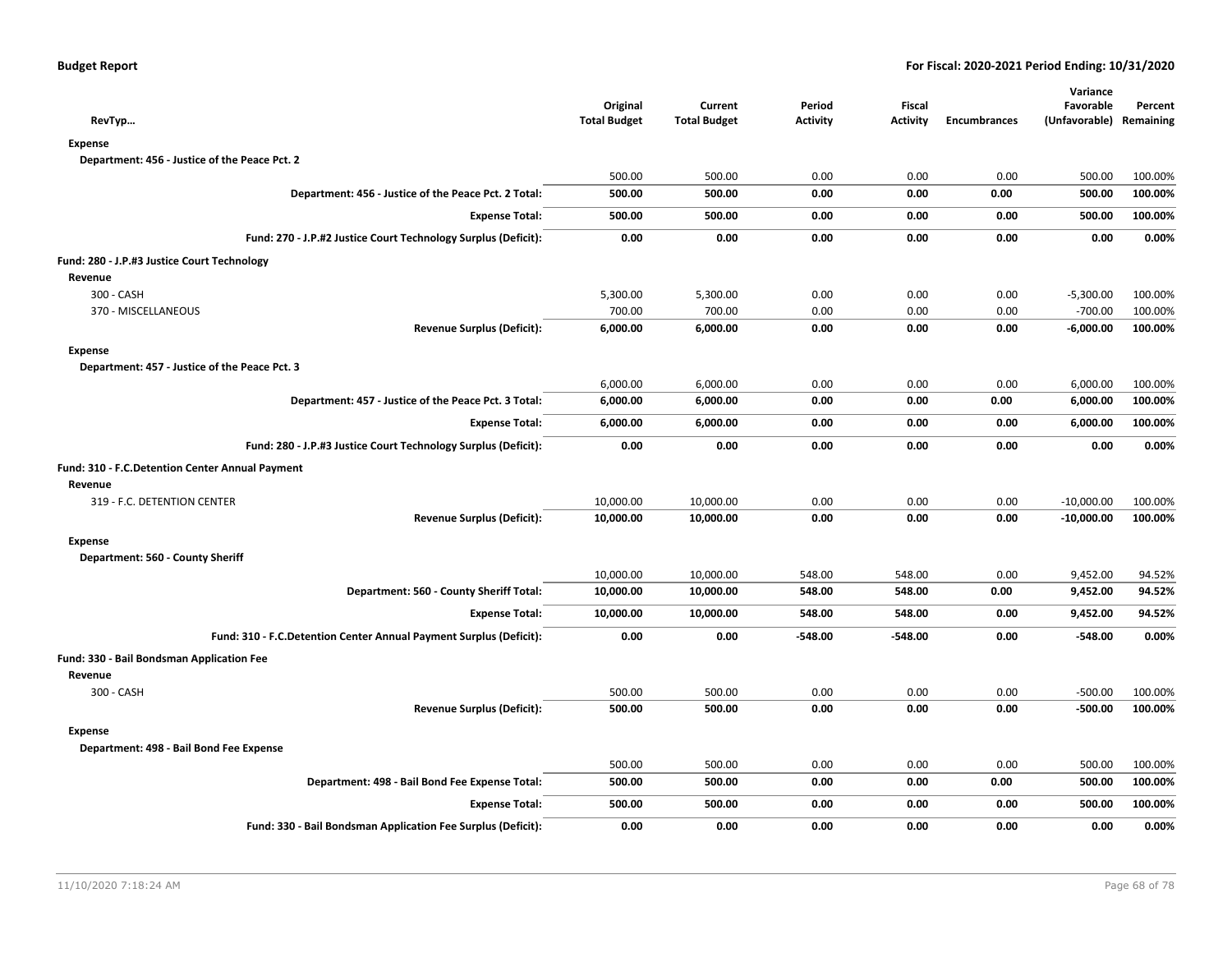| RevTyp                              |                                                   | Original<br><b>Total Budget</b> | Current<br><b>Total Budget</b> | Period<br><b>Activity</b> | <b>Fiscal</b><br><b>Activity</b> | <b>Encumbrances</b> | Variance<br>Favorable<br>(Unfavorable) Remaining | Percent  |
|-------------------------------------|---------------------------------------------------|---------------------------------|--------------------------------|---------------------------|----------------------------------|---------------------|--------------------------------------------------|----------|
| Fund: 350 - Law Library             |                                                   |                                 |                                |                           |                                  |                     |                                                  |          |
| Revenue                             |                                                   |                                 |                                |                           |                                  |                     |                                                  |          |
| 340 - FEES OF OFFICE                |                                                   | 15,000.00                       | 15,000.00                      | 0.00                      | 0.00                             | 0.00                | $-15,000.00$                                     | 100.00%  |
| 360 - INTEREST EARNINGS             |                                                   | 50.00                           | 50.00                          | 0.00                      | 0.00                             | 0.00                | $-50.00$                                         | 100.00%  |
|                                     | <b>Revenue Surplus (Deficit):</b>                 | 15,050.00                       | 15,050.00                      | 0.00                      | 0.00                             | 0.00                | $-15,050.00$                                     | 100.00%  |
| <b>Expense</b>                      |                                                   |                                 |                                |                           |                                  |                     |                                                  |          |
| Department: 451 - Law Library       |                                                   |                                 |                                |                           |                                  |                     |                                                  |          |
|                                     |                                                   | 15,050.00                       | 15,050.00                      | 0.00                      | 0.00                             | 0.00                | 15,050.00                                        | 100.00%  |
|                                     | Department: 451 - Law Library Total:              | 15,050.00                       | 15,050.00                      | 0.00                      | 0.00                             | 0.00                | 15,050.00                                        | 100.00%  |
|                                     | <b>Expense Total:</b>                             | 15,050.00                       | 15,050.00                      | 0.00                      | 0.00                             | 0.00                | 15,050.00                                        | 100.00%  |
|                                     | Fund: 350 - Law Library Surplus (Deficit):        | 0.00                            | 0.00                           | 0.00                      | 0.00                             | 0.00                | 0.00                                             | 0.00%    |
| Fund: 360 - D. A. Fee               |                                                   |                                 |                                |                           |                                  |                     |                                                  |          |
| Revenue                             |                                                   |                                 |                                |                           |                                  |                     |                                                  |          |
| 340 - FEES OF OFFICE                |                                                   | 2,000.00                        | 2,000.00                       | 38.28                     | 38.28                            | 0.00                | $-1,961.72$                                      | 98.09%   |
| 352 - FINES & FORFEITURES           |                                                   | 0.00                            | 0.00                           | 5,240.88                  | 5,240.88                         | 0.00                | 5,240.88                                         | 0.00%    |
| 360 - INTEREST EARNINGS             |                                                   | 0.00                            | 0.00                           | 0.25                      | 0.25                             | 0.00                | 0.25                                             | 0.00%    |
| 370 - MISCELLANEOUS                 |                                                   | 1,000.00                        | 1,000.00                       | 91.72                     | 91.72                            | 0.00                | $-908.28$                                        | 90.83%   |
|                                     | <b>Revenue Surplus (Deficit):</b>                 | 3,000.00                        | 3,000.00                       | 5,371.13                  | 5,371.13                         | 0.00                | 2,371.13                                         | -79.04%  |
| <b>Expense</b>                      |                                                   |                                 |                                |                           |                                  |                     |                                                  |          |
| Department: 475 - District Attorney |                                                   |                                 |                                |                           |                                  |                     |                                                  |          |
|                                     |                                                   | 3,000.00                        | 3,000.00                       | 0.00                      | 0.00                             | 0.00                | 3,000.00                                         | 100.00%  |
|                                     | Department: 475 - District Attorney Total:        | 3,000.00                        | 3,000.00                       | 0.00                      | 0.00                             | 0.00                | 3,000.00                                         | 100.00%  |
| Department: 477 - DA Seizure        |                                                   |                                 |                                |                           |                                  |                     |                                                  |          |
|                                     |                                                   | 0.00                            | 0.00                           | 1,841.20                  | 1,841.20                         | 0.00                | $-1,841.20$                                      | 0.00%    |
|                                     | Department: 477 - DA Seizure Total:               | 0.00                            | 0.00                           | 1,841.20                  | 1,841.20                         | 0.00                | $-1,841.20$                                      | 0.00%    |
|                                     | <b>Expense Total:</b>                             | 3,000.00                        | 3,000.00                       | 1,841.20                  | 1,841.20                         | 0.00                | 1,158.80                                         | 38.63%   |
|                                     | Fund: 360 - D. A. Fee Surplus (Deficit):          | 0.00                            | 0.00                           | 3,529.93                  | 3,529.93                         | 0.00                | 3,529.93                                         | $0.00\%$ |
| Fund: 361 - Contraband Seizure      |                                                   |                                 |                                |                           |                                  |                     |                                                  |          |
| Revenue                             |                                                   |                                 |                                |                           |                                  |                     |                                                  |          |
| <b>360 - INTEREST EARNINGS</b>      |                                                   | 0.00                            | 0.00                           | 0.22                      | 0.22                             | 0.00                | 0.22                                             | 0.00%    |
|                                     | <b>Revenue Surplus (Deficit):</b>                 | 0.00                            | 0.00                           | 0.22                      | 0.22                             | 0.00                | 0.22                                             | 0.00%    |
|                                     | Fund: 361 - Contraband Seizure Surplus (Deficit): | 0.00                            | 0.00                           | 0.22                      | 0.22                             | 0.00                | 0.22                                             | 0.00%    |
| Fund: 380 - IHC Co-Op Gin           |                                                   |                                 |                                |                           |                                  |                     |                                                  |          |
| Revenue                             |                                                   |                                 |                                |                           |                                  |                     |                                                  |          |
| 360 - INTEREST EARNINGS             |                                                   | 0.00                            | 0.00                           | 2.17                      | 2.17                             | 0.00                | 2.17                                             | 0.00%    |
|                                     | <b>Revenue Surplus (Deficit):</b>                 | 0.00                            | 0.00                           | 2.17                      | 2.17                             | 0.00                | 2.17                                             | 0.00%    |
|                                     | Fund: 380 - IHC Co-Op Gin Surplus (Deficit):      | 0.00                            | 0.00                           | 2.17                      | 2.17                             | 0.00                | 2.17                                             | 0.00%    |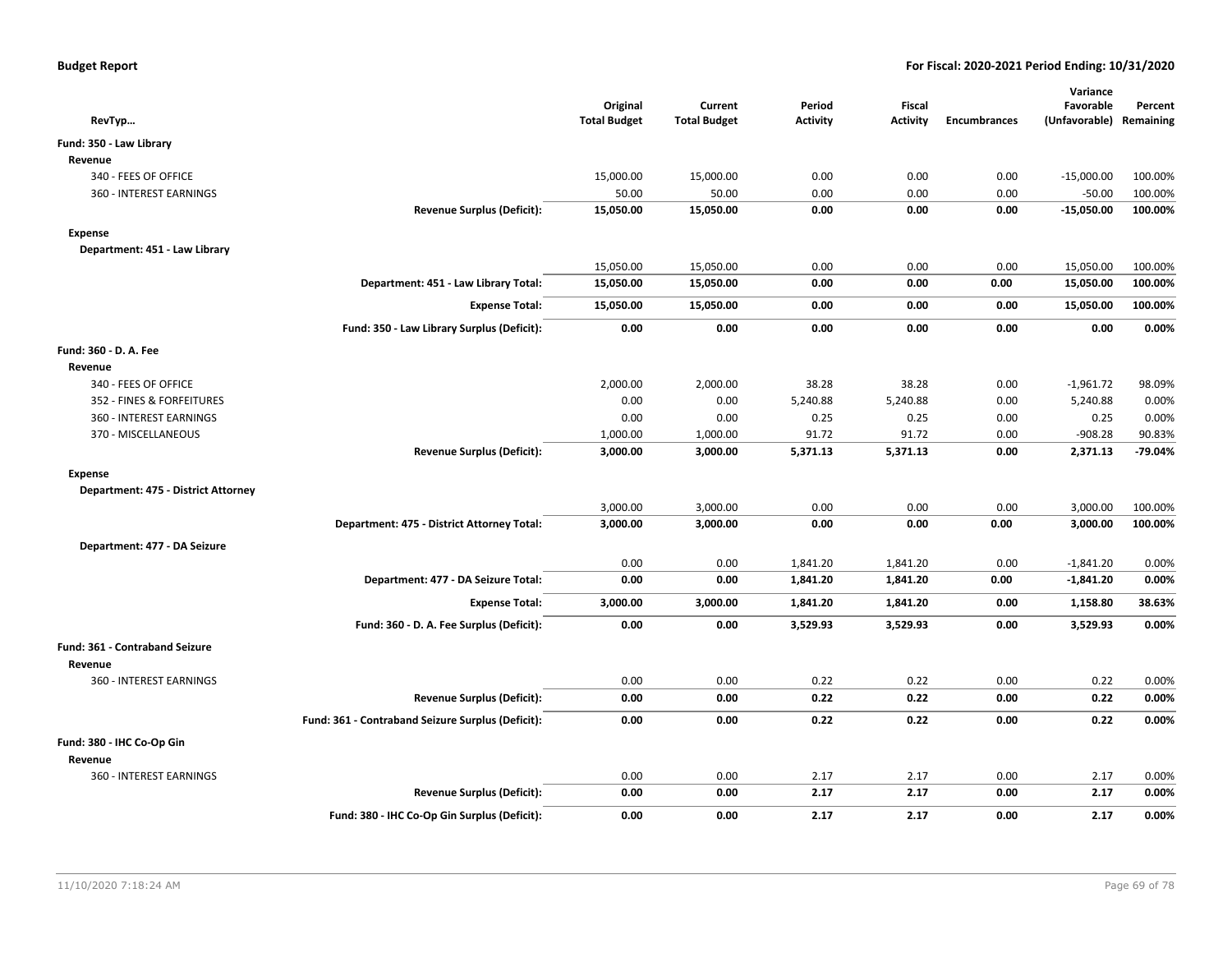| RevTyp                                                            | Original<br><b>Total Budget</b> | Current<br><b>Total Budget</b> | Period<br><b>Activity</b> | <b>Fiscal</b><br><b>Activity</b> | <b>Encumbrances</b> | Variance<br>Favorable<br>(Unfavorable) Remaining | Percent  |
|-------------------------------------------------------------------|---------------------------------|--------------------------------|---------------------------|----------------------------------|---------------------|--------------------------------------------------|----------|
| Fund: 381 - IHC Bonnie Ruth Cooper                                |                                 |                                |                           |                                  |                     |                                                  |          |
| Revenue                                                           |                                 |                                |                           |                                  |                     |                                                  |          |
| 360 - INTEREST EARNINGS                                           | 0.00                            | 0.00                           | 0.63                      | 0.63                             | 0.00                | 0.63                                             | 0.00%    |
| <b>Revenue Surplus (Deficit):</b>                                 | 0.00                            | 0.00                           | 0.63                      | 0.63                             | 0.00                | 0.63                                             | 0.00%    |
| Fund: 381 - IHC Bonnie Ruth Cooper Surplus (Deficit):             | 0.00                            | 0.00                           | 0.63                      | 0.63                             | 0.00                | 0.63                                             | 0.00%    |
| Fund: 412 - Safe Room Reimbursement Prog.<br><b>Expense</b>       |                                 |                                |                           |                                  |                     |                                                  |          |
| Department: 408 - Safe Room                                       |                                 |                                |                           |                                  |                     |                                                  |          |
|                                                                   | 0.00                            | 0.00                           | 0.00                      | 0.00                             | 4,000.00            | $-4,000.00$                                      | 0.00%    |
| Department: 408 - Safe Room Total:                                | 0.00                            | 0.00                           | 0.00                      | 0.00                             | 4,000.00            | $-4,000.00$                                      | 0.00%    |
| <b>Expense Total:</b>                                             | 0.00                            | 0.00                           | 0.00                      | 0.00                             | 4,000.00            | $-4,000.00$                                      | 0.00%    |
| Fund: 412 - Safe Room Reimbursement Prog. Total:                  | 0.00                            | 0.00                           | 0.00                      | 0.00                             | 4,000.00            | $-4,000.00$                                      | 0.00%    |
| <b>Fund: 413 - CARES ACT-CORONAVIRUS RELIEF</b><br><b>Expense</b> |                                 |                                |                           |                                  |                     |                                                  |          |
| Department: 413 - CARES Act                                       |                                 |                                |                           |                                  |                     |                                                  |          |
|                                                                   | 0.00                            | 0.00                           | 36,787.97                 | 36,787.97                        | 35,713.35           | $-72,501.32$                                     | 0.00%    |
| Department: 413 - CARES Act Total:                                | 0.00                            | 0.00                           | 36,787.97                 | 36,787.97                        | 35,713.35           | -72,501.32                                       | 0.00%    |
| <b>Expense Total:</b>                                             | 0.00                            | 0.00                           | 36,787.97                 | 36,787.97                        | 35,713.35           | $-72,501.32$                                     | 0.00%    |
| <b>Fund: 413 - CARES ACT-CORONAVIRUS RELIEF Total:</b>            | 0.00                            | 0.00                           | 36,787.97                 | 36,787.97                        | 35,713.35           | $-72,501.32$                                     | 0.00%    |
| Fund: 560 - Sheriff Forfeiture                                    |                                 |                                |                           |                                  |                     |                                                  |          |
| Revenue                                                           |                                 |                                |                           |                                  |                     |                                                  |          |
| 300 - CASH                                                        | 25,000.00                       | 25,000.00                      | 0.00                      | 0.00                             | 0.00                | $-25,000.00$                                     | 100.00%  |
| 352 - FINES & FORFEITURES                                         | 0.00                            | 0.00                           | 26,838.65                 | 26,838.65                        | 0.00                | 26,838.65                                        | 0.00%    |
| 360 - INTEREST EARNINGS                                           | 0.00                            | 0.00                           | 0.72                      | 0.72                             | 0.00                | 0.72                                             | 0.00%    |
| <b>Revenue Surplus (Deficit):</b>                                 | 25,000.00                       | 25,000.00                      | 26,839.37                 | 26,839.37                        | 0.00                | 1,839.37                                         | $-7.36%$ |
| <b>Expense</b>                                                    |                                 |                                |                           |                                  |                     |                                                  |          |
| Department: 560 - County Sheriff                                  |                                 |                                |                           |                                  |                     |                                                  |          |
|                                                                   | 25,000.00                       | 25,000.00                      | 2,128.00                  | 2,128.00                         | 0.00                | 22,872.00                                        | 91.49%   |
| Department: 560 - County Sheriff Total:                           | 25,000.00                       | 25,000.00                      | 2,128.00                  | 2,128.00                         | 0.00                | 22,872.00                                        | 91.49%   |
| Department: 561 - Federal Forfeiture                              |                                 |                                |                           |                                  |                     |                                                  |          |
|                                                                   | 0.00                            | 0.00                           | 29,410.93                 | 29,410.93                        | 25,208.00           | $-54,618.93$                                     | 0.00%    |
| Department: 561 - Federal Forfeiture Total:                       | 0.00                            | 0.00                           | 29,410.93                 | 29,410.93                        | 25,208.00           | $-54,618.93$                                     | 0.00%    |
| <b>Expense Total:</b>                                             | 25,000.00                       | 25,000.00                      | 31,538.93                 | 31,538.93                        | 25,208.00           | $-31,746.93$                                     | -126.99% |
| Fund: 560 - Sheriff Forfeiture Surplus (Deficit):                 | 0.00                            | 0.00                           | $-4,699.56$               | $-4,699.56$                      | $-25,208.00$        | $-29,907.56$                                     | 0.00%    |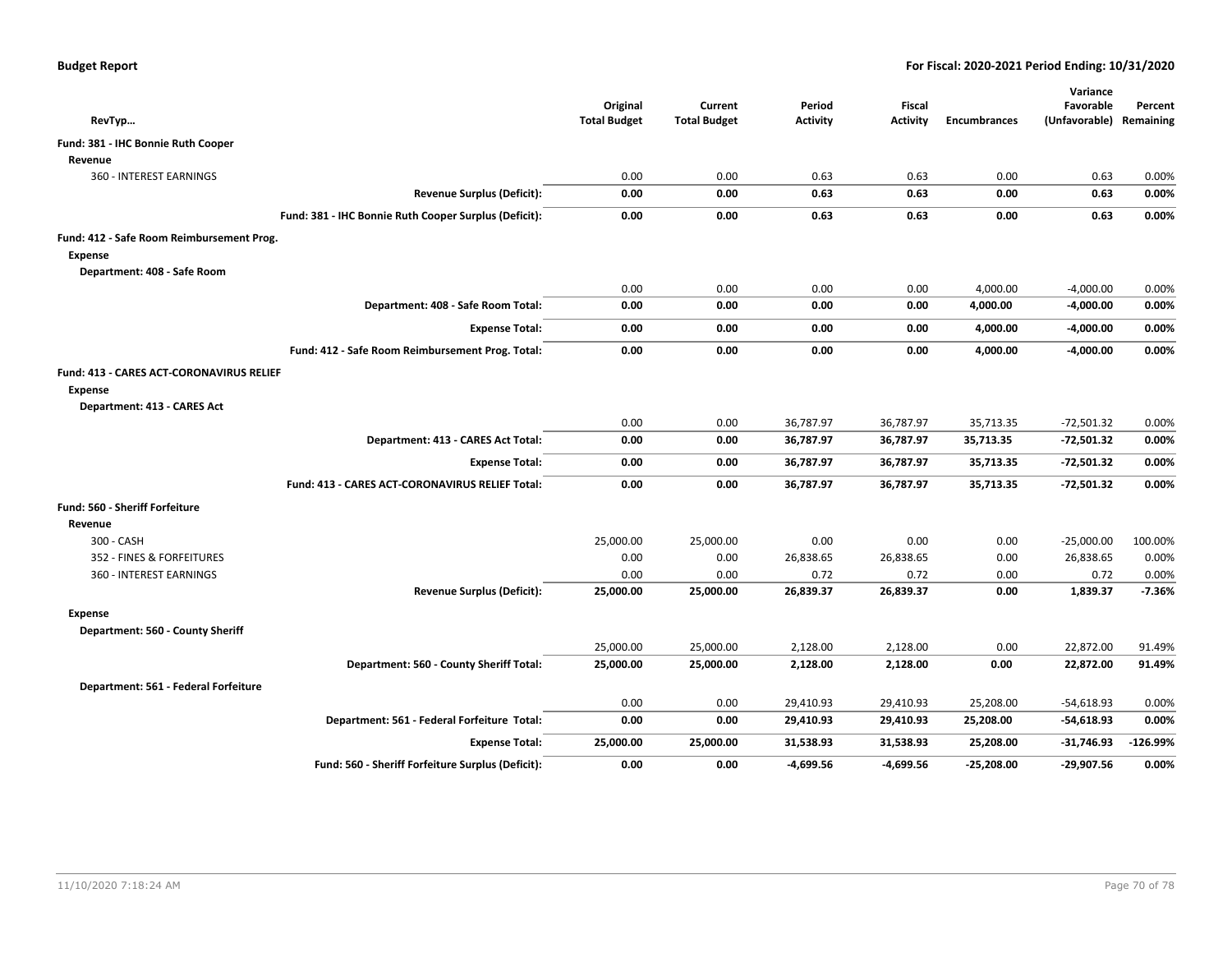| <b>Budget Report</b> |  |
|----------------------|--|
|----------------------|--|

|                                                                           |                                 |                                |                           |                                  |                     | Variance                   |                      |
|---------------------------------------------------------------------------|---------------------------------|--------------------------------|---------------------------|----------------------------------|---------------------|----------------------------|----------------------|
| RevTyp                                                                    | Original<br><b>Total Budget</b> | Current<br><b>Total Budget</b> | Period<br><b>Activity</b> | <b>Fiscal</b><br><b>Activity</b> | <b>Encumbrances</b> | Favorable<br>(Unfavorable) | Percent<br>Remaining |
| Fund: 561 - Law Enforcement Education Sheriff's Office                    |                                 |                                |                           |                                  |                     |                            |                      |
| Revenue                                                                   |                                 |                                |                           |                                  |                     |                            |                      |
| 370 - MISCELLANEOUS                                                       | 1,800.00                        | 1,800.00                       | 0.00                      | 0.00                             | 0.00                | $-1,800.00$                | 100.00%              |
| <b>Revenue Surplus (Deficit):</b>                                         | 1,800.00                        | 1,800.00                       | 0.00                      | 0.00                             | 0.00                | $-1,800.00$                | 100.00%              |
| <b>Expense</b>                                                            |                                 |                                |                           |                                  |                     |                            |                      |
| Department: 560 - County Sheriff                                          |                                 |                                |                           |                                  |                     |                            |                      |
|                                                                           | 1,800.00                        | 1,800.00                       | 0.00                      | 0.00                             | 0.00                | 1,800.00                   | 100.00%              |
| Department: 560 - County Sheriff Total:                                   | 1,800.00                        | 1,800.00                       | 0.00                      | 0.00                             | 0.00                | 1,800.00                   | 100.00%              |
| <b>Expense Total:</b>                                                     | 1,800.00                        | 1,800.00                       | 0.00                      | 0.00                             | 0.00                | 1,800.00                   | 100.00%              |
| Fund: 561 - Law Enforcement Education Sheriff's Office Surplus (Deficit): | 0.00                            | 0.00                           | 0.00                      | 0.00                             | 0.00                | 0.00                       | 0.00%                |
| Fund: 562 - Bois D'Arc Lake Reservoir (SO)                                |                                 |                                |                           |                                  |                     |                            |                      |
| Revenue                                                                   |                                 |                                |                           |                                  |                     |                            |                      |
| 319 - F.C. DETENTION CENTER                                               | 397,500.00                      | 397,500.00                     | 0.00                      | 0.00                             | 0.00                | $-397,500.00$              | 100.00%              |
| 370 - MISCELLANEOUS                                                       | 36,287.76                       | 36,287.76                      | 0.00                      | 0.00                             | 0.00                | $-36,287.76$               | 100.00%              |
| <b>Revenue Surplus (Deficit):</b>                                         | 433,787.76                      | 433,787.76                     | 0.00                      | 0.00                             | 0.00                | -433,787.76                | 100.00%              |
| <b>Expense</b>                                                            |                                 |                                |                           |                                  |                     |                            |                      |
| Department: 560 - County Sheriff                                          |                                 |                                |                           |                                  |                     |                            |                      |
|                                                                           | 433,787.76                      | 433,787.76                     | 12,836.89                 | 12,836.89                        | 0.00                | 420,950.87                 | 97.04%               |
| Department: 560 - County Sheriff Total:                                   | 433,787.76                      | 433,787.76                     | 12,836.89                 | 12,836.89                        | 0.00                | 420,950.87                 | 97.04%               |
| <b>Expense Total:</b>                                                     | 433,787.76                      | 433,787.76                     | 12,836.89                 | 12,836.89                        | 0.00                | 420,950.87                 | 97.04%               |
| Fund: 562 - Bois D'Arc Lake Reservoir (SO) Surplus (Deficit):             | 0.00                            | 0.00                           | $-12,836.89$              | $-12,836.89$                     | 0.00                | $-12,836.89$               | 0.00%                |
| Fund: 590 - Specialty Court/Drug Court                                    |                                 |                                |                           |                                  |                     |                            |                      |
| Revenue                                                                   |                                 |                                |                           |                                  |                     |                            |                      |
| 370 - MISCELLANEOUS                                                       | 4,000.00                        | 4,000.00                       | 0.00                      | 0.00                             | 0.00                | $-4,000.00$                | 100.00%              |
| <b>Revenue Surplus (Deficit):</b>                                         | 4,000.00                        | 4,000.00                       | 0.00                      | 0.00                             | 0.00                | $-4,000.00$                | 100.00%              |
| <b>Expense</b>                                                            |                                 |                                |                           |                                  |                     |                            |                      |
| <b>Department: 436 - Specialty Court Expenses</b>                         |                                 |                                |                           |                                  |                     |                            |                      |
|                                                                           | 4,000.00                        | 4,000.00                       | 0.00                      | 0.00                             | 0.00                | 4,000.00                   | 100.00%              |
| Department: 436 - Specialty Court Expenses Total:                         | 4,000.00                        | 4,000.00                       | 0.00                      | 0.00                             | 0.00                | 4,000.00                   | 100.00%              |
| <b>Expense Total:</b>                                                     | 4,000.00                        | 4,000.00                       | 0.00                      | 0.00                             | 0.00                | 4,000.00                   | 100.00%              |
| Fund: 590 - Specialty Court/Drug Court Surplus (Deficit):                 | 0.00                            | 0.00                           | 0.00                      | 0.00                             | 0.00                | 0.00                       | 0.00%                |
| Fund: 600 - Sinking                                                       |                                 |                                |                           |                                  |                     |                            |                      |
| Revenue                                                                   |                                 |                                |                           |                                  |                     |                            |                      |
| 310 - PROPERTY TAXES                                                      | 1,118,142.73                    | 1,118,142.73                   | 39,949.91                 | 39,949.91                        | 0.00                | $-1,078,192.82$            | 96.43%               |
| 318 - OTHER TAXES                                                         | 1,100.00                        | 1,100.00                       | 0.00                      | 0.00                             | 0.00                | $-1,100.00$                | 100.00%              |
| <b>Revenue Surplus (Deficit):</b>                                         | 1,119,242.73                    | 1,119,242.73                   | 39,949.91                 | 39.949.91                        | 0.00                | $-1,079,292.82$            | 96.43%               |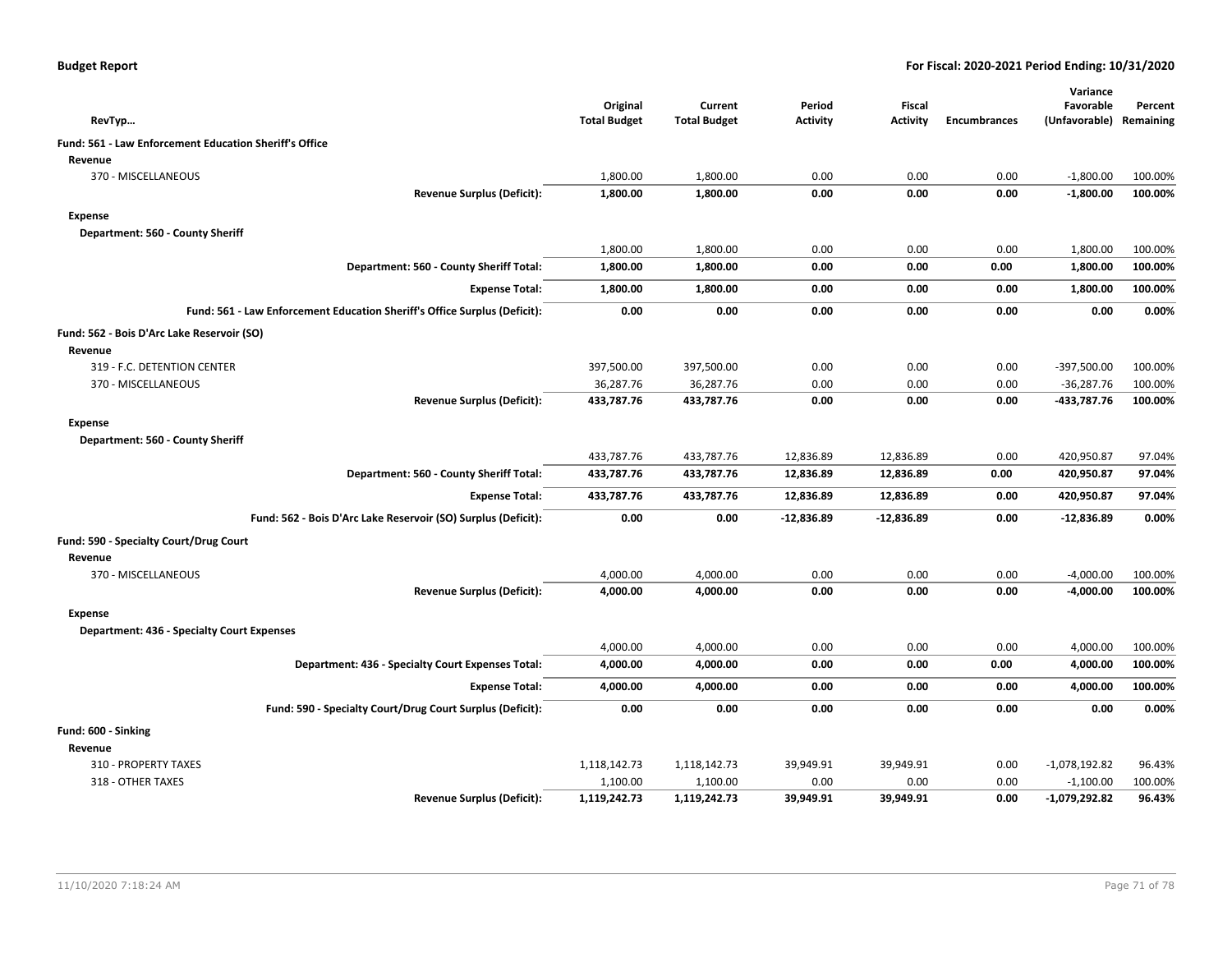|                                                                       |                     |                     |                 |                 |                     | Variance      |           |
|-----------------------------------------------------------------------|---------------------|---------------------|-----------------|-----------------|---------------------|---------------|-----------|
|                                                                       | Original            | Current             | Period          | Fiscal          |                     | Favorable     | Percent   |
| RevTyp                                                                | <b>Total Budget</b> | <b>Total Budget</b> | <b>Activity</b> | <b>Activity</b> | <b>Encumbrances</b> | (Unfavorable) | Remaining |
| <b>Expense</b>                                                        |                     |                     |                 |                 |                     |               |           |
| Department: 620 - Debt Service                                        |                     |                     |                 |                 |                     |               |           |
|                                                                       | 337,836.48          | 337,836.48          | 0.00            | 0.00            | 0.00                | 337,836.48    | 100.00%   |
| Department: 620 - Debt Service Total:                                 | 337,836.48          | 337,836.48          | 0.00            | 0.00            | 0.00                | 337,836.48    | 100.00%   |
| Department: 660 - Debt Service Interest                               |                     |                     |                 |                 |                     |               |           |
|                                                                       | 781,406.25          | 781,406.25          | 0.00            | 0.00            | 0.00                | 781,406.25    | 100.00%   |
| Department: 660 - Debt Service Interest Total:                        | 781,406.25          | 781,406.25          | 0.00            | 0.00            | 0.00                | 781,406.25    | 100.00%   |
| <b>Expense Total:</b>                                                 | 1,119,242.73        | 1,119,242.73        | 0.00            | 0.00            | 0.00                | 1,119,242.73  | 100.00%   |
| Fund: 600 - Sinking Surplus (Deficit):                                | 0.00                | 0.00                | 39,949.91       | 39,949.91       | 0.00                | 39,949.91     | 0.00%     |
| Fund: 630 - Law Enforcement Education Const. Pct.1                    |                     |                     |                 |                 |                     |               |           |
| Revenue                                                               |                     |                     |                 |                 |                     |               |           |
| 370 - MISCELLANEOUS                                                   | 685.17              | 685.17              | 0.00            | 0.00            | 0.00                | $-685.17$     | 100.00%   |
| <b>Revenue Surplus (Deficit):</b>                                     | 685.17              | 685.17              | 0.00            | 0.00            | 0.00                | $-685.17$     | 100.00%   |
| <b>Expense</b>                                                        |                     |                     |                 |                 |                     |               |           |
| Department: 551 - Constable Pct.1                                     |                     |                     |                 |                 |                     |               |           |
|                                                                       | 685.17              | 685.17              | 0.00            | 0.00            | 0.00                | 685.17        | 100.00%   |
| Department: 551 - Constable Pct.1 Total:                              | 685.17              | 685.17              | 0.00            | 0.00            | 0.00                | 685.17        | 100.00%   |
| <b>Expense Total:</b>                                                 | 685.17              | 685.17              | 0.00            | 0.00            | 0.00                | 685.17        | 100.00%   |
| Fund: 630 - Law Enforcement Education Const. Pct.1 Surplus (Deficit): | 0.00                | 0.00                | 0.00            | 0.00            | 0.00                | 0.00          | 0.00%     |
| <b>Fund: 640 - Law Enforcement Education Const. Pct.2</b>             |                     |                     |                 |                 |                     |               |           |
| Revenue                                                               |                     |                     |                 |                 |                     |               |           |
| 370 - MISCELLANEOUS                                                   | 685.17              | 685.17              | 0.00            | 0.00            | 0.00                | $-685.17$     | 100.00%   |
| <b>Revenue Surplus (Deficit):</b>                                     | 685.17              | 685.17              | 0.00            | 0.00            | 0.00                | $-685.17$     | 100.00%   |
| <b>Expense</b>                                                        |                     |                     |                 |                 |                     |               |           |
| Department: 552 - Constable Pct.2                                     |                     |                     |                 |                 |                     |               |           |
|                                                                       | 685.17              | 685.17              | 0.00            | 0.00            | 0.00                | 685.17        | 100.00%   |
| Department: 552 - Constable Pct.2 Total:                              | 685.17              | 685.17              | 0.00            | 0.00            | 0.00                | 685.17        | 100.00%   |
| <b>Expense Total:</b>                                                 | 685.17              | 685.17              | 0.00            | 0.00            | 0.00                | 685.17        | 100.00%   |
| Fund: 640 - Law Enforcement Education Const. Pct.2 Surplus (Deficit): | 0.00                | 0.00                | 0.00            | 0.00            | 0.00                | 0.00          | 0.00%     |
| Fund: 650 - Law Enforcement Education Const. Pct.3                    |                     |                     |                 |                 |                     |               |           |
| Revenue                                                               |                     |                     |                 |                 |                     |               |           |
| 370 - MISCELLANEOUS                                                   | 685.17              | 685.17              | 0.00            | 0.00            | 0.00                | $-685.17$     | 100.00%   |
| <b>Revenue Surplus (Deficit):</b>                                     | 685.17              | 685.17              | 0.00            | 0.00            | 0.00                | $-685.17$     | 100.00%   |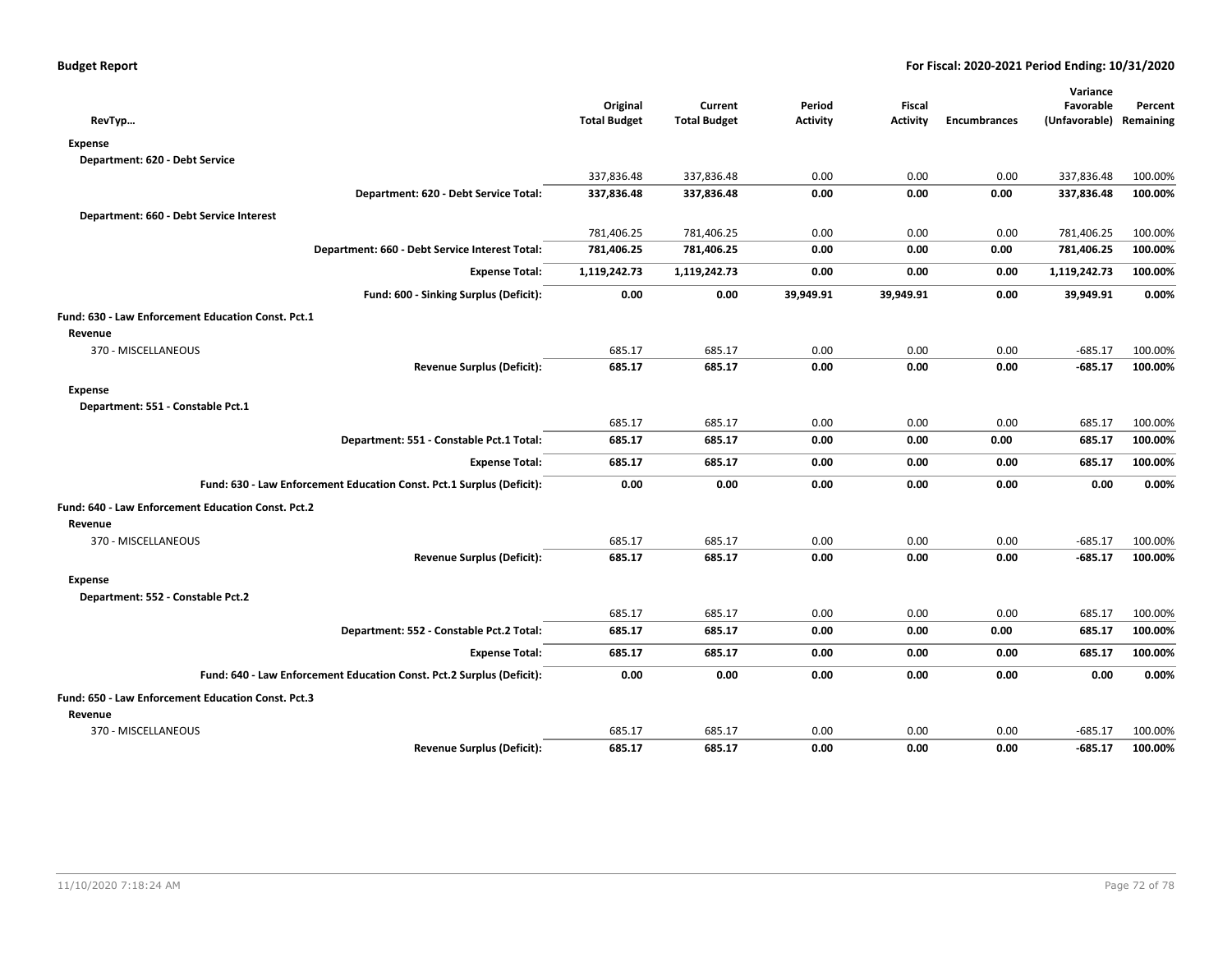| RevTyp                                                                | Original<br><b>Total Budget</b> | Current<br><b>Total Budget</b> | Period<br><b>Activity</b> | <b>Fiscal</b><br><b>Activity</b> | <b>Encumbrances</b> | Variance<br>Favorable<br>(Unfavorable) Remaining | Percent |
|-----------------------------------------------------------------------|---------------------------------|--------------------------------|---------------------------|----------------------------------|---------------------|--------------------------------------------------|---------|
| <b>Expense</b>                                                        |                                 |                                |                           |                                  |                     |                                                  |         |
| Department: 553 - Constable Pct.3                                     |                                 |                                |                           |                                  |                     |                                                  |         |
|                                                                       | 685.17                          | 685.17                         | 0.00                      | 0.00                             | 0.00                | 685.17                                           | 100.00% |
| Department: 553 - Constable Pct.3 Total:                              | 685.17                          | 685.17                         | 0.00                      | 0.00                             | 0.00                | 685.17                                           | 100.00% |
| <b>Expense Total:</b>                                                 | 685.17                          | 685.17                         | 0.00                      | 0.00                             | 0.00                | 685.17                                           | 100.00% |
| Fund: 650 - Law Enforcement Education Const. Pct.3 Surplus (Deficit): | 0.00                            | 0.00                           | 0.00                      | 0.00                             | 0.00                | 0.00                                             | 0.00%   |
| <b>Fund: 670 - Courthouse Restoration</b>                             |                                 |                                |                           |                                  |                     |                                                  |         |
| Revenue                                                               |                                 |                                |                           |                                  |                     |                                                  |         |
| 330 - GRANTS                                                          | 0.00                            | 0.00                           | $-13,705.23$              | $-13,705.23$                     | 0.00                | $-13,705.23$                                     | 0.00%   |
| <b>Revenue Surplus (Deficit):</b>                                     | 0.00                            | 0.00                           | $-13,705.23$              | $-13,705.23$                     | 0.00                | $-13,705.23$                                     | 0.00%   |
| Fund: 670 - Courthouse Restoration Surplus (Deficit):                 | 0.00                            | 0.00                           | $-13,705.23$              | $-13,705.23$                     | 0.00                | $-13,705.23$                                     | 0.00%   |
| Fund: 680 - 2018 GO Bonds-Construction Fund FY2019                    |                                 |                                |                           |                                  |                     |                                                  |         |
| Revenue                                                               |                                 |                                |                           |                                  |                     |                                                  |         |
| 300 - CASH                                                            | 2,500,000.00                    | 2,500,000.00                   | 0.00                      | 0.00                             | 0.00                | $-2,500,000.00$                                  | 100.00% |
| 360 - INTEREST EARNINGS                                               | 0.00                            | 0.00                           | 433.70                    | 433.70                           | 0.00                | 433.70                                           | 0.00%   |
| <b>Revenue Surplus (Deficit):</b>                                     | 2,500,000.00                    | 2,500,000.00                   | 433.70                    | 433.70                           | 0.00                | $-2,499,566.30$                                  | 99.98%  |
| <b>Expense</b>                                                        |                                 |                                |                           |                                  |                     |                                                  |         |
| Department: 668 - Courthouse Construction Phase 2                     |                                 |                                |                           |                                  |                     |                                                  |         |
|                                                                       | 2,500,000.00                    | 2,500,000.00                   | 100,775.66                | 100,775.66                       | 0.00                | 2,399,224.34                                     | 95.97%  |
| Department: 668 - Courthouse Construction Phase 2 Total:              | 2,500,000.00                    | 2,500,000.00                   | 100,775.66                | 100,775.66                       | 0.00                | 2,399,224.34                                     | 95.97%  |
| <b>Expense Total:</b>                                                 | 2,500,000.00                    | 2,500,000.00                   | 100,775.66                | 100,775.66                       | 0.00                | 2,399,224.34                                     | 95.97%  |
| Fund: 680 - 2018 GO Bonds-Construction Fund FY2019 Surplus (Deficit): | 0.00                            | 0.00                           | $-100,341.96$             | $-100,341.96$                    | 0.00                | $-100,341.96$                                    | 0.00%   |
| Fund: 690 - 2020 CO Bonds-Construction Fund FY2020                    |                                 |                                |                           |                                  |                     |                                                  |         |
| Revenue                                                               |                                 |                                |                           |                                  |                     |                                                  |         |
| 350 - FINES                                                           | 9,900,000.00                    | 9,900,000.00                   | 0.00                      | 0.00                             | 0.00                | $-9,900,000.00$                                  | 100.00% |
| <b>Revenue Surplus (Deficit):</b>                                     | 9,900,000.00                    | 9,900,000.00                   | 0.00                      | 0.00                             | 0.00                | $-9,900,000.00$                                  | 100.00% |
| <b>Expense</b>                                                        |                                 |                                |                           |                                  |                     |                                                  |         |
| Department: 669 - Courthouse Construction Phase 2                     |                                 |                                |                           |                                  |                     |                                                  |         |
|                                                                       | 9,900,000.00                    | 9,900,000.00                   | 0.00                      | 0.00                             | 0.00                | 9,900,000.00                                     | 100.00% |
| Department: 669 - Courthouse Construction Phase 2 Total:              | 9,900,000.00                    | 9,900,000.00                   | 0.00                      | 0.00                             | 0.00                | 9,900,000.00                                     | 100.00% |
| <b>Expense Total:</b>                                                 | 9,900,000.00                    | 9,900,000.00                   | 0.00                      | 0.00                             | 0.00                | 9,900,000.00                                     | 100.00% |
| Fund: 690 - 2020 CO Bonds-Construction Fund FY2020 Surplus (Deficit): | 0.00                            | 0.00                           | 0.00                      | 0.00                             | 0.00                | 0.00                                             | 0.00%   |
| Fund: 700 - Right of Way                                              |                                 |                                |                           |                                  |                     |                                                  |         |
| Revenue                                                               |                                 |                                |                           |                                  |                     |                                                  |         |
| 360 - INTEREST EARNINGS                                               | 0.00                            | 0.00                           | 9.65                      | 9.65                             | 0.00                | 9.65                                             | 0.00%   |
| <b>Revenue Surplus (Deficit):</b>                                     | 0.00                            | 0.00                           | 9.65                      | 9.65                             | 0.00                | 9.65                                             | 0.00%   |
| Fund: 700 - Right of Way Surplus (Deficit):                           | 0.00                            | 0.00                           | 9.65                      | 9.65                             | 0.00                | 9.65                                             | 0.00%   |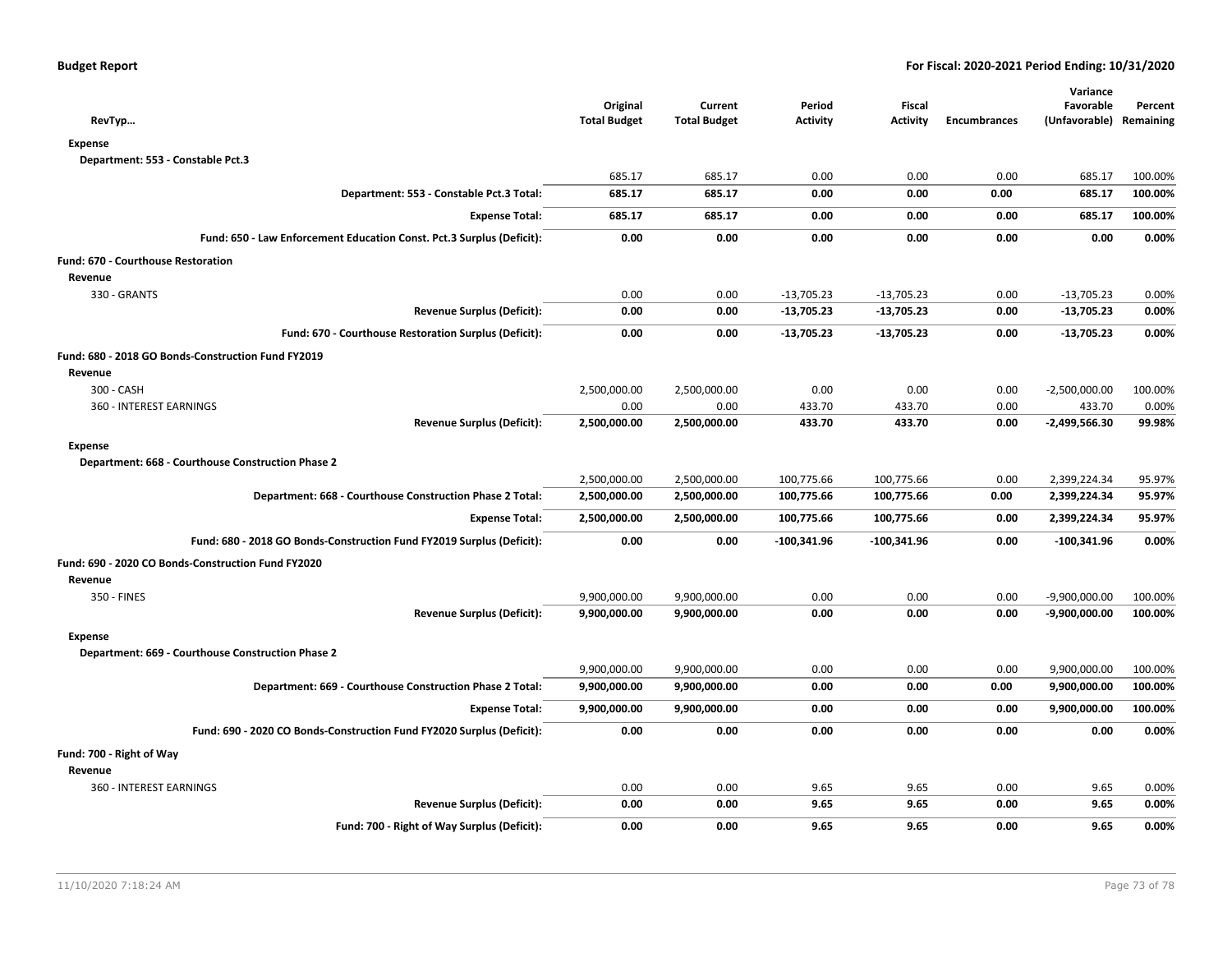| RevTyp                                                      | Original<br><b>Total Budget</b> | Current<br><b>Total Budget</b> | Period<br><b>Activity</b> | Fiscal<br>Activity | <b>Encumbrances</b> | Variance<br>Favorable<br>(Unfavorable) | Percent<br>Remaining |
|-------------------------------------------------------------|---------------------------------|--------------------------------|---------------------------|--------------------|---------------------|----------------------------------------|----------------------|
| Fund: 810 - County Lake Road Impact Fund                    |                                 |                                |                           |                    |                     |                                        |                      |
| Revenue                                                     |                                 |                                |                           |                    |                     |                                        |                      |
| 318 - OTHER TAXES                                           | 100,000.00                      | 100,000.00                     | 0.00                      | 0.00               | 0.00                | $-100,000.00$                          | 100.00%              |
| <b>Revenue Surplus (Deficit):</b>                           | 100,000.00                      | 100,000.00                     | 0.00                      | 0.00               | 0.00                | $-100,000.00$                          | 100.00%              |
| <b>Expense</b>                                              |                                 |                                |                           |                    |                     |                                        |                      |
| Department: 522 - COUNTY LAKE ROAD IMPACT                   |                                 |                                |                           |                    |                     |                                        |                      |
|                                                             | 100,000.00                      | 100,000.00                     | 0.00                      | 0.00               | 0.00                | 100,000.00                             | 100.00%              |
| Department: 522 - COUNTY LAKE ROAD IMPACT Total:            | 100,000.00                      | 100,000.00                     | 0.00                      | 0.00               | 0.00                | 100,000.00                             | 100.00%              |
| <b>Expense Total:</b>                                       | 100,000.00                      | 100,000.00                     | 0.00                      | 0.00               | 0.00                | 100,000.00                             | 100.00%              |
| Fund: 810 - County Lake Road Impact Fund Surplus (Deficit): | 0.00                            | 0.00                           | 0.00                      | 0.00               | 0.00                | 0.00                                   | 0.00%                |
| Fund: 850 - Lake Fannin                                     |                                 |                                |                           |                    |                     |                                        |                      |
| Revenue                                                     |                                 |                                |                           |                    |                     |                                        |                      |
| 370 - MISCELLANEOUS                                         | 5,000.00                        | 5,000.00                       | 1,137.50                  | 1,137.50           | 0.00                | $-3,862.50$                            | 77.25%               |
| <b>Revenue Surplus (Deficit):</b>                           | 5,000.00                        | 5,000.00                       | 1,137.50                  | 1,137.50           | 0.00                | $-3,862.50$                            | 77.25%               |
| <b>Expense</b>                                              |                                 |                                |                           |                    |                     |                                        |                      |
| Department: 520 - Lake Fannin                               |                                 |                                |                           |                    |                     |                                        |                      |
|                                                             | 5,000.00                        | 5,000.00                       | 480.60                    | 480.60             | 0.00                | 4,519.40                               | 90.39%               |
| Department: 520 - Lake Fannin Total:                        | 5,000.00                        | 5,000.00                       | 480.60                    | 480.60             | 0.00                | 4,519.40                               | 90.39%               |
| <b>Expense Total:</b>                                       | 5,000.00                        | 5,000.00                       | 480.60                    | 480.60             | 0.00                | 4,519.40                               | 90.39%               |
| Fund: 850 - Lake Fannin Surplus (Deficit):                  | 0.00                            | 0.00                           | 656.90                    | 656.90             | 0.00                | 656.90                                 | 0.00%                |
| Fund: 890 - T.J.J.D.                                        |                                 |                                |                           |                    |                     |                                        |                      |
| Revenue                                                     |                                 |                                |                           |                    |                     |                                        |                      |
| 330 - GRANTS                                                | 239,828.00                      | 239,828.00                     | 19,735.00                 | 19,735.00          | 0.00                | $-220,093.00$                          | 91.77%               |
| 370 - MISCELLANEOUS                                         | 170,000.00                      | 170,000.00                     | 0.00                      | 0.00               | 0.00                | $-170,000.00$                          | 100.00%              |
| <b>Revenue Surplus (Deficit):</b>                           | 409,828.00                      | 409,828.00                     | 19,735.00                 | 19,735.00          | 0.00                | $-390,093.00$                          | 95.18%               |
| <b>Expense</b>                                              |                                 |                                |                           |                    |                     |                                        |                      |
| <b>Department: 589 - Regional Diversions Alternatives</b>   |                                 |                                |                           |                    |                     |                                        |                      |
|                                                             | 3,000.00                        | 3,000.00                       | 0.00                      | 0.00               | 0.00                | 3,000.00                               | 100.00%              |
| Department: 589 - Regional Diversions Alternatives Total:   | 3,000.00                        | 3,000.00                       | 0.00                      | 0.00               | 0.00                | 3,000.00                               | 100.00%              |
| <b>Department: 592 - Pre/Post Adjudication Facilities</b>   |                                 |                                |                           |                    |                     |                                        |                      |
|                                                             | 4,373.00                        | 4,373.00                       | 757.25                    | 757.25             | 0.00                | 3,615.75                               | 82.68%               |
| Department: 592 - Pre/Post Adjudication Facilities Total:   | 4,373.00                        | 4,373.00                       | 757.25                    | 757.25             | 0.00                | 3,615.75                               | 82.68%               |
| Department: 593 - Commitment Diversion                      |                                 |                                |                           |                    |                     |                                        |                      |
|                                                             | 10,000.00                       | 10,000.00                      | 1,009.72                  | 1,009.72           | 0.00                | 8,990.28                               | 89.90%               |
| Department: 593 - Commitment Diversion Total:               | 10,000.00                       | 10,000.00                      | 1,009.72                  | 1,009.72           | 0.00                | 8,990.28                               | 89.90%               |
| Department: 594 - Mental Health Services                    |                                 |                                |                           |                    |                     |                                        |                      |
|                                                             | 10,737.00                       | 10,737.00                      | 920.40                    | 920.40             | 0.00                | 9,816.60                               | 91.43%               |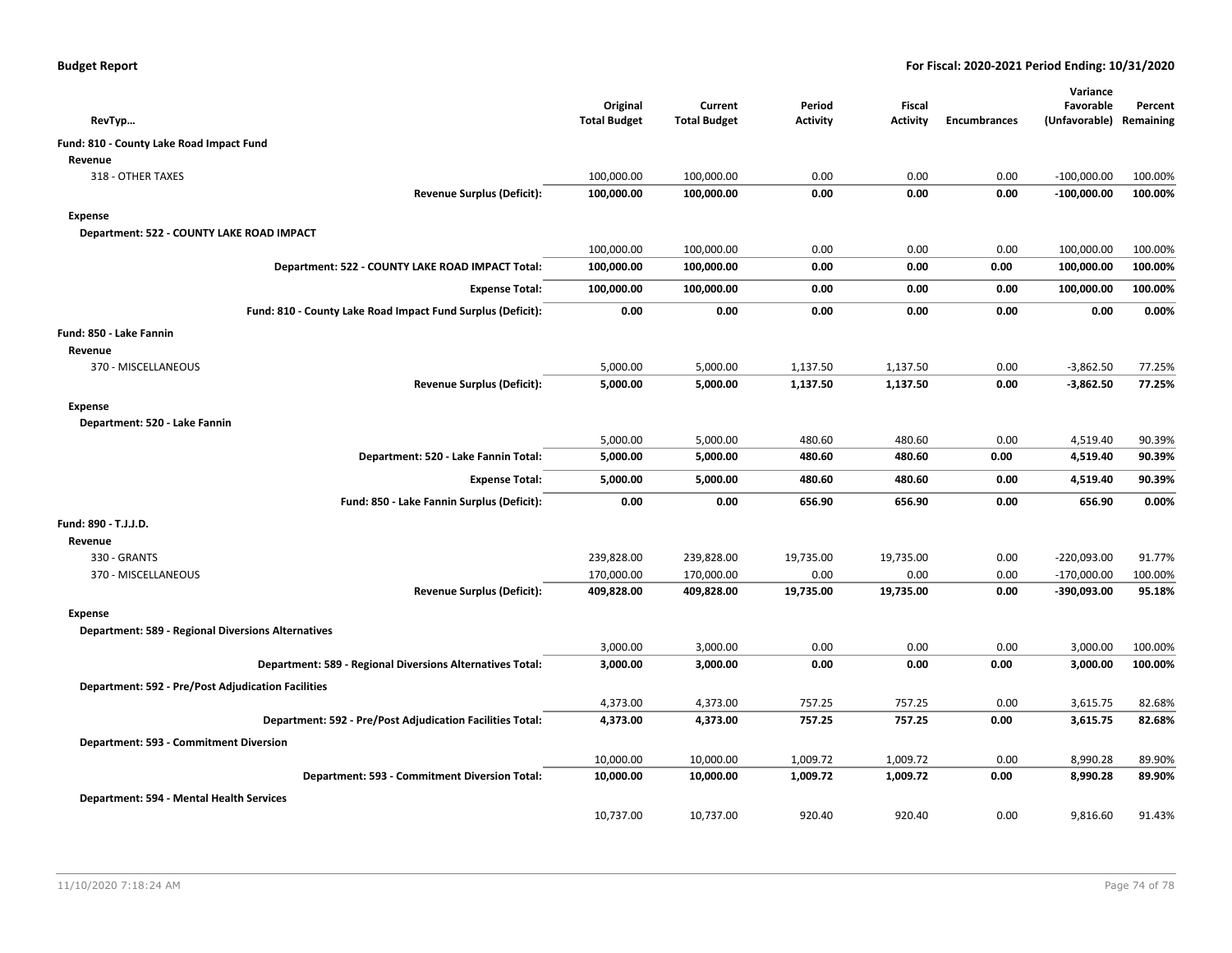|  | Budget Report |  |
|--|---------------|--|
|  |               |  |

|                                                               |                                 |                                |                           |                           |                     | Variance                   |                      |
|---------------------------------------------------------------|---------------------------------|--------------------------------|---------------------------|---------------------------|---------------------|----------------------------|----------------------|
| RevTyp                                                        | Original<br><b>Total Budget</b> | Current<br><b>Total Budget</b> | Period<br><b>Activity</b> | Fiscal<br><b>Activity</b> | <b>Encumbrances</b> | Favorable<br>(Unfavorable) | Percent<br>Remaining |
| Department: 594 - Mental Health Services Total:               | 10,737.00                       | 10,737.00                      | 920.40                    | 920.40                    | 0.00                | 9,816.60                   | 91.43%               |
| Department: 995 - Local Funding                               |                                 |                                |                           |                           |                     |                            |                      |
|                                                               | 170,000.00                      | 170,000.00                     | 15,762.15                 | 15,762.15                 | 0.00                | 154,237.85                 | 90.73%               |
| Department: 995 - Local Funding Total:                        | 170,000.00                      | 170,000.00                     | 15,762.15                 | 15,762.15                 | 0.00                | 154,237.85                 | 90.73%               |
| Department: 996 - Basic Probation Supervision                 |                                 |                                |                           |                           |                     |                            |                      |
|                                                               | 136,718.00                      | 136,718.00                     | 12,953.98                 | 12,953.98                 | 0.00                | 123,764.02                 | 90.53%               |
| Department: 996 - Basic Probation Supervision Total:          | 136,718.00                      | 136,718.00                     | 12,953.98                 | 12,953.98                 | 0.00                | 123,764.02                 | 90.53%               |
| Department: 997 - Community Programs                          |                                 |                                |                           |                           |                     |                            |                      |
|                                                               | 75,000.00                       | 75,000.00                      | 8,835.12                  | 8,835.12                  | 0.00                | 66,164.88                  | 88.22%               |
| Department: 997 - Community Programs Total:                   | 75,000.00                       | 75,000.00                      | 8,835.12                  | 8,835.12                  | 0.00                | 66,164.88                  | 88.22%               |
| <b>Expense Total:</b>                                         | 409,828.00                      | 409,828.00                     | 40,238.62                 | 40,238.62                 | 0.00                | 369,589.38                 | 90.18%               |
| Fund: 890 - T.J.J.D. Surplus (Deficit):                       | 0.00                            | 0.00                           | $-20,503.62$              | $-20,503.62$              | 0.00                | $-20,503.62$               | 0.00%                |
| Fund: 891 - Juvenile Probation-Restitution                    |                                 |                                |                           |                           |                     |                            |                      |
| Revenue                                                       |                                 |                                |                           |                           |                     |                            |                      |
| 340 - FEES OF OFFICE<br><b>Revenue Surplus (Deficit):</b>     | 0.00<br>0.00                    | 0.00<br>0.00                   | 7.34<br>7.34              | 7.34<br>7.34              | 0.00<br>0.00        | 7.34<br>7.34               | 0.00%<br>0.00%       |
|                                                               |                                 |                                |                           |                           |                     |                            |                      |
| <b>Expense</b>                                                |                                 |                                |                           |                           |                     |                            |                      |
| <b>Department: 891 - Probation Fee Expenses</b>               | 0.00                            | 0.00                           | 416.66                    | 416.66                    | 0.00                | $-416.66$                  | 0.00%                |
| Department: 891 - Probation Fee Expenses Total:               | 0.00                            | 0.00                           | 416.66                    | 416.66                    | 0.00                | $-416.66$                  | 0.00%                |
|                                                               |                                 |                                |                           |                           |                     |                            |                      |
| <b>Expense Total:</b>                                         | 0.00                            | 0.00                           | 416.66                    | 416.66                    | 0.00                | $-416.66$                  | 0.00%                |
| Fund: 891 - Juvenile Probation-Restitution Surplus (Deficit): | 0.00                            | 0.00                           | $-409.32$                 | $-409.32$                 | 0.00                | $-409.32$                  | 0.00%                |
| Fund: 920 - Statzer                                           |                                 |                                |                           |                           |                     |                            |                      |
| Revenue                                                       |                                 |                                |                           |                           |                     |                            |                      |
| 360 - INTEREST EARNINGS                                       | 0.00                            | 0.00                           | 4.65                      | 4.65                      | 0.00                | 4.65                       | 0.00%                |
| 370 - MISCELLANEOUS                                           | 757.85                          | 757.85                         | 0.00                      | 0.00                      | 0.00                | $-757.85$                  | 100.00%              |
| <b>Revenue Surplus (Deficit):</b>                             | 757.85                          | 757.85                         | 4.65                      | 4.65                      | 0.00                | $-753.20$                  | 99.39%               |
| <b>Expense</b>                                                |                                 |                                |                           |                           |                     |                            |                      |
| Department: 521 - Statzer Expenses                            |                                 |                                |                           |                           |                     |                            |                      |
| Department: 521 - Statzer Expenses Total:                     | 757.85<br>757.85                | 757.85<br>757.85               | 0.00<br>0.00              | 0.00<br>0.00              | 0.00<br>0.00        | 757.85<br>757.85           | 100.00%<br>100.00%   |
|                                                               |                                 |                                |                           |                           |                     |                            |                      |
| <b>Expense Total:</b>                                         | 757.85                          | 757.85                         | 0.00                      | 0.00                      | 0.00                | 757.85                     | 100.00%              |
| Fund: 920 - Statzer Surplus (Deficit):                        | 0.00                            | 0.00                           | 4.65                      | 4.65                      | 0.00                | 4.65                       | 0.00%                |
| Fund: 950 - Payroll                                           |                                 |                                |                           |                           |                     |                            |                      |
| Revenue                                                       |                                 |                                |                           |                           |                     |                            |                      |
| 370 - MISCELLANEOUS                                           | 0.00                            | 0.00                           | 28.80                     | 28.80                     | 0.00                | 28.80                      | 0.00%                |
| <b>Revenue Surplus (Deficit):</b>                             | 0.00                            | 0.00                           | 28.80                     | 28.80                     | 0.00                | 28.80                      | 0.00%                |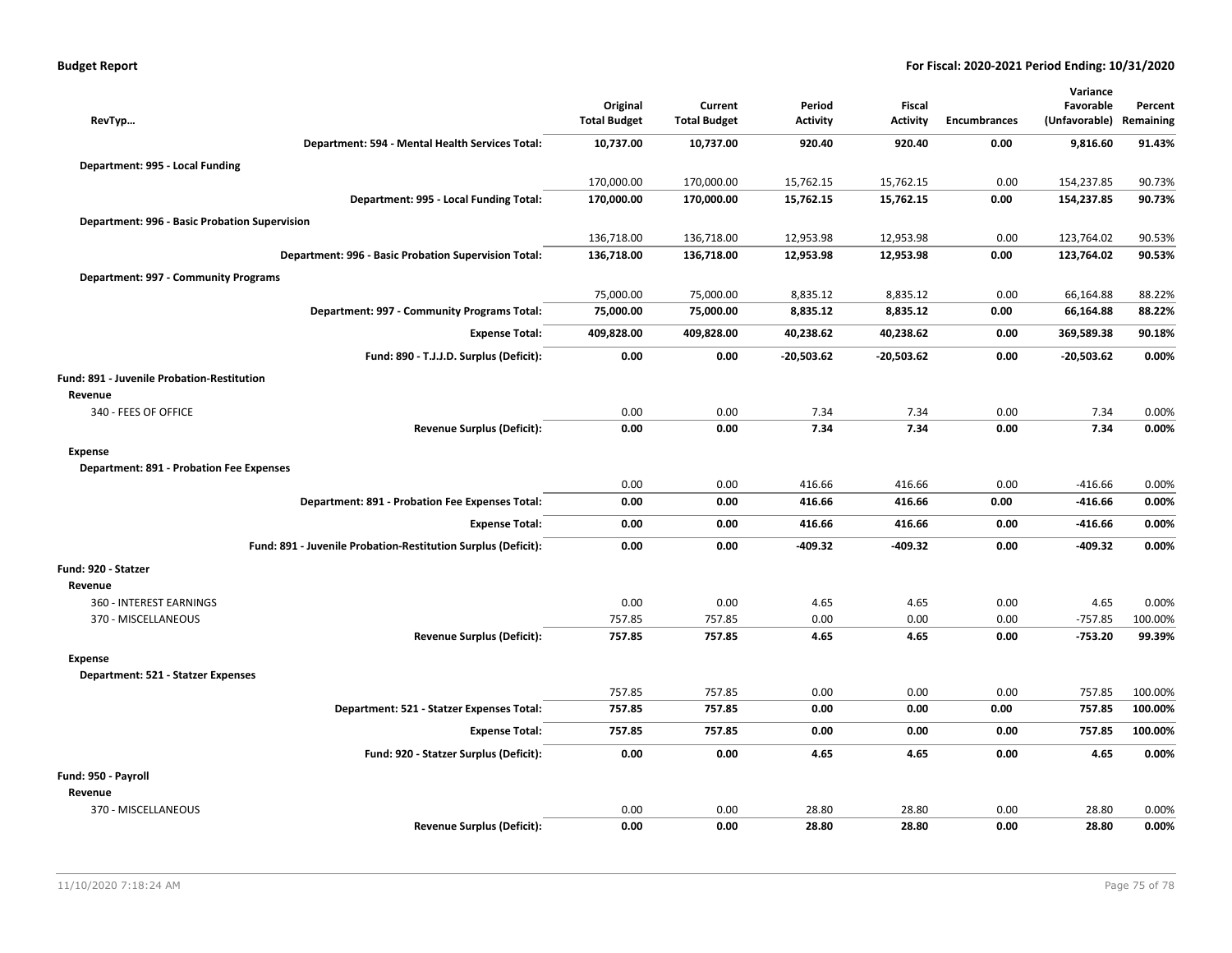| RevTyp                                          | Original<br><b>Total Budget</b> | Current<br><b>Total Budget</b> | Period<br><b>Activity</b> | <b>Fiscal</b><br><b>Activity</b> | <b>Encumbrances</b> | Variance<br>Favorable<br>(Unfavorable) | Percent<br>Remaining |
|-------------------------------------------------|---------------------------------|--------------------------------|---------------------------|----------------------------------|---------------------|----------------------------------------|----------------------|
| Expense                                         |                                 |                                |                           |                                  |                     |                                        |                      |
| Department: 415 - COBRA Health Insurance        |                                 |                                |                           |                                  |                     |                                        |                      |
|                                                 | 0.00                            | 0.00                           | 988.93                    | 988.93                           | 0.00                | -988.93                                | 0.00%                |
| Department: 415 - COBRA Health Insurance Total: | 0.00                            | 0.00                           | 988.93                    | 988.93                           | 0.00                | -988.93                                | 0.00%                |
| <b>Expense Total:</b>                           | 0.00                            | 0.00                           | 988.93                    | 988.93                           | 0.00                | -988.93                                | $0.00\%$             |
| Fund: 950 - Payroll Surplus (Deficit):          | 0.00                            | 0.00                           | $-960.13$                 | $-960.13$                        | 0.00                | $-960.13$                              | 0.00%                |
| <b>Report Surplus (Deficit):</b>                | 0.00                            | 0.00                           | 256.203.98                | 256,203.98                       | $-185.335.23$       | 70,868.75                              | 0.00%                |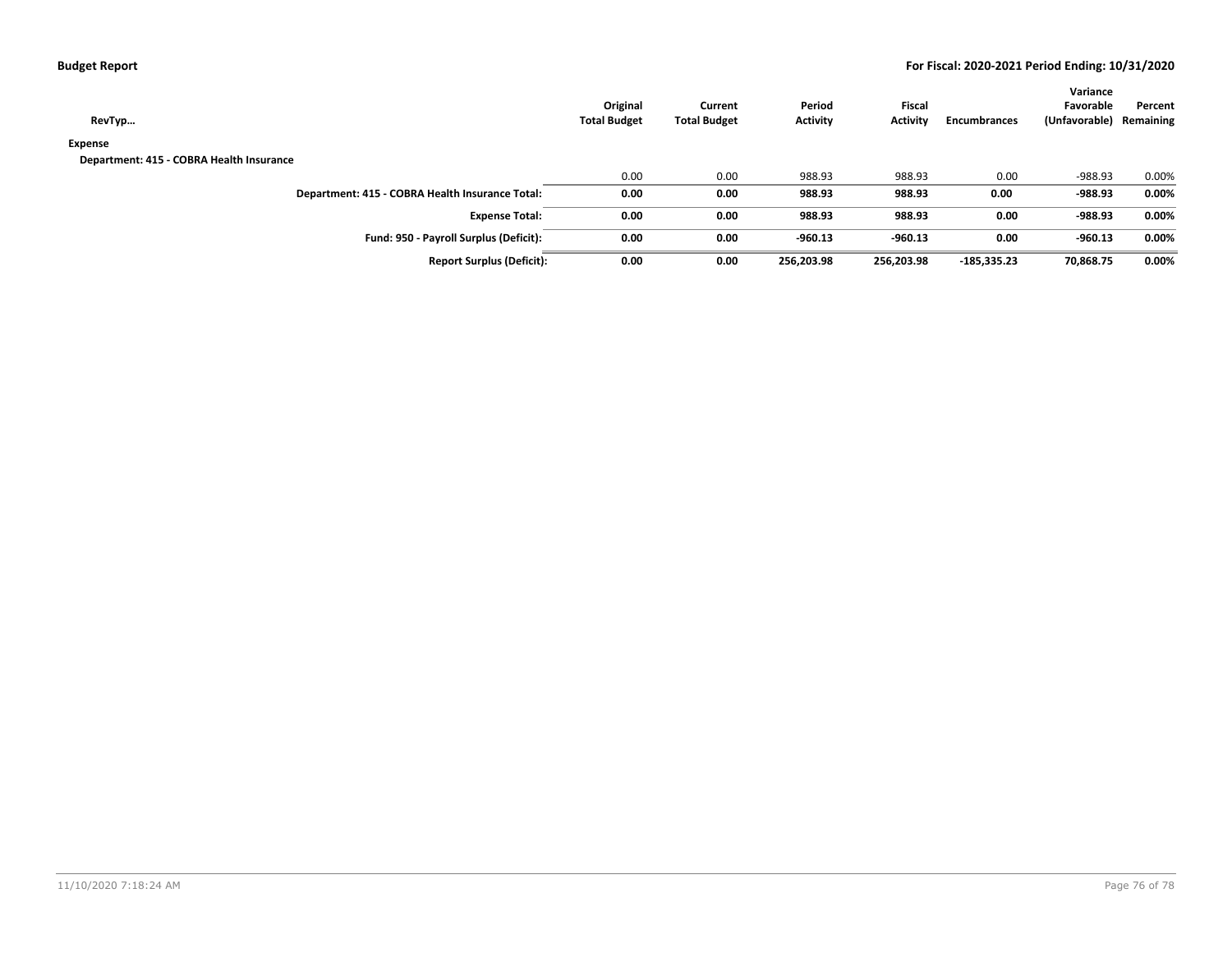# **Fund Summary**

| Fund                                 | Original<br><b>Total Budget</b> | Current<br><b>Total Budget</b> | Period<br><b>Activity</b> | Fiscal<br><b>Activity</b> | <b>Encumbrances</b> | Variance<br>Favorable<br>(Unfavorable) |
|--------------------------------------|---------------------------------|--------------------------------|---------------------------|---------------------------|---------------------|----------------------------------------|
| 100 - General                        | 0.00                            | 0.00                           | 213,031.87                | 213,031.87                | -97,599.91          | 115,431.96                             |
| 110 - Courthouse Security            | 0.00                            | 0.00                           | 0.00                      | 0.00                      | 0.00                | 0.00                                   |
| 111 - Justice Court Building Securit | 0.00                            | 0.00                           | 0.00                      | 0.00                      | 0.00                | 0.00                                   |
| 120 - County Clerk Vital Statistics  | 0.00                            | 0.00                           | 0.00                      | 0.00                      | 0.00                | 0.00                                   |
| 121 - County Clerk Records Manag     | 0.00                            | 0.00                           | $-1,358.05$               | $-1,358.05$               | 0.00                | $-1,358.05$                            |
| 122 - Chapter 19 Funds               | 0.00                            | 0.00                           | 0.00                      | 0.00                      | 0.00                | 0.00                                   |
| 123 - Election Equipment Fund        | 0.00                            | 0.00                           | 0.00                      | 0.00                      | 0.00                | 0.00                                   |
| 125 - County Clerk Co.& Dist.Court   | 0.00                            | 0.00                           | 0.00                      | 0.00                      | 0.00                | 0.00                                   |
| 127 - County Clerk Records Archive   | 0.00                            | 0.00                           | 0.00                      | 0.00                      | 0.00                | 0.00                                   |
| 130 - Bail Bond Trust Fund           | 0.00                            | 0.00                           | 210.00                    | 210.00                    | 0.00                | 210.00                                 |
| 160 - County Judge Excess Supplen    | 0.00                            | 0.00                           | 0.00                      | 0.00                      | 0.00                | 0.00                                   |
| 161 - Probate Judges Education       | 0.00                            | 0.00                           | 0.00                      | 0.00                      | 0.00                | 0.00                                   |
| 190 - District Clerk Records Manag   | 0.00                            | 0.00                           | $-1,021.22$               | $-1,021.22$               | 0.00                | $-1,021.22$                            |
| 191 - District Court Records Archive | 0.00                            | 0.00                           | 0.00                      | 0.00                      | 0.00                | 0.00                                   |
| 192 - District Clerk Co.& Dist.Court | 0.00                            | 0.00                           | 0.00                      | 0.00                      | 0.00                | 0.00                                   |
| 193 - District Clerk Court Records F | 0.00                            | 0.00                           | 0.00                      | 0.00                      | 0.00                | 0.00                                   |
| 200 - County Offices Records Mang    | 0.00                            | 0.00                           | $-589.02$                 | $-589.02$                 | 0.00                | $-589.02$                              |
| 210 - Road & Bridge #1               | 0.00                            | 0.00                           | 4,265.61                  | 4,265.61                  | 0.00                | 4,265.61                               |
| 220 - Road & Bridge #2               | 0.00                            | 0.00                           | $-8,886.63$               | $-8,886.63$               | $-16,500.00$        | $-25,386.63$                           |
| 221 - Raw Water Pipeline Road and    | 0.00                            | 0.00                           | 12,000.00                 | 12,000.00                 | 0.00                | 12,000.00                              |
| 230 - Road & Bridge #3               | 0.00                            | 0.00                           | $-11,313.34$              | $-11,313.34$              | $-4,967.10$         | $-16,280.44$                           |
| 231 - Lake Road Impact/Raw Wate      | 0.00                            | 0.00                           | 84,000.00                 | 84,000.00                 | 0.00                | 84,000.00                              |
| 240 - Road & Bridge #4               | 0.00                            | 0.00                           | 8,503.38                  | 8,503.38                  | 0.00                | 8,503.38                               |
| 241 - Lake Road Impact/Raw Wate      | 0.00                            | 0.00                           | 104,000.00                | 104,000.00                | 0.00                | 104,000.00                             |
| 260 - J.P.#1 Justice Court Technolo  | 0.00                            | 0.00                           | 0.00                      | 0.00                      | $-1,346.87$         | $-1.346.87$                            |
| 270 - J.P.#2 Justice Court Technolo  | 0.00                            | 0.00                           | 0.00                      | 0.00                      | 0.00                | 0.00                                   |
| 280 - J.P.#3 Justice Court Technolo  | 0.00                            | 0.00                           | 0.00                      | 0.00                      | 0.00                | 0.00                                   |
| 310 - F.C.Detention Center Annual    | 0.00                            | 0.00                           | $-548.00$                 | $-548.00$                 | 0.00                | $-548.00$                              |
| 330 - Bail Bondsman Application Fe   | 0.00                            | 0.00                           | 0.00                      | 0.00                      | 0.00                | 0.00                                   |
| 350 - Law Library                    | 0.00                            | 0.00                           | 0.00                      | 0.00                      | 0.00                | 0.00                                   |
| 360 - D. A. Fee                      | 0.00                            | 0.00                           | 3,529.93                  | 3,529.93                  | 0.00                | 3,529.93                               |
| 361 - Contraband Seizure             | 0.00                            | 0.00                           | 0.22                      | 0.22                      | 0.00                | 0.22                                   |
| 380 - IHC Co-Op Gin                  | 0.00                            | 0.00                           | 2.17                      | 2.17                      | 0.00                | 2.17                                   |
| 381 - IHC Bonnie Ruth Cooper         | 0.00                            | 0.00                           | 0.63                      | 0.63                      | 0.00                | 0.63                                   |
| 412 - Safe Room Reimbursement P      | 0.00                            | 0.00                           | 0.00                      | 0.00                      | $-4,000.00$         | $-4,000.00$                            |
| 413 - CARES ACT-CORONAVIRUS RI       | 0.00                            | 0.00                           | $-36,787.97$              | $-36,787.97$              | $-35,713.35$        | $-72,501.32$                           |
| 560 - Sheriff Forfeiture             | 0.00                            | 0.00                           | $-4,699.56$               | $-4,699.56$               | $-25,208.00$        | $-29,907.56$                           |
| 561 - Law Enforcement Education !    | 0.00                            | 0.00                           | 0.00                      | 0.00                      | 0.00                | 0.00                                   |
| 562 - Bois D'Arc Lake Reservoir (SO  | 0.00                            | 0.00                           | $-12,836.89$              | $-12,836.89$              | 0.00                | $-12,836.89$                           |
| 590 - Specialty Court/Drug Court     | 0.00                            | 0.00                           | 0.00                      | 0.00                      | 0.00                | 0.00                                   |